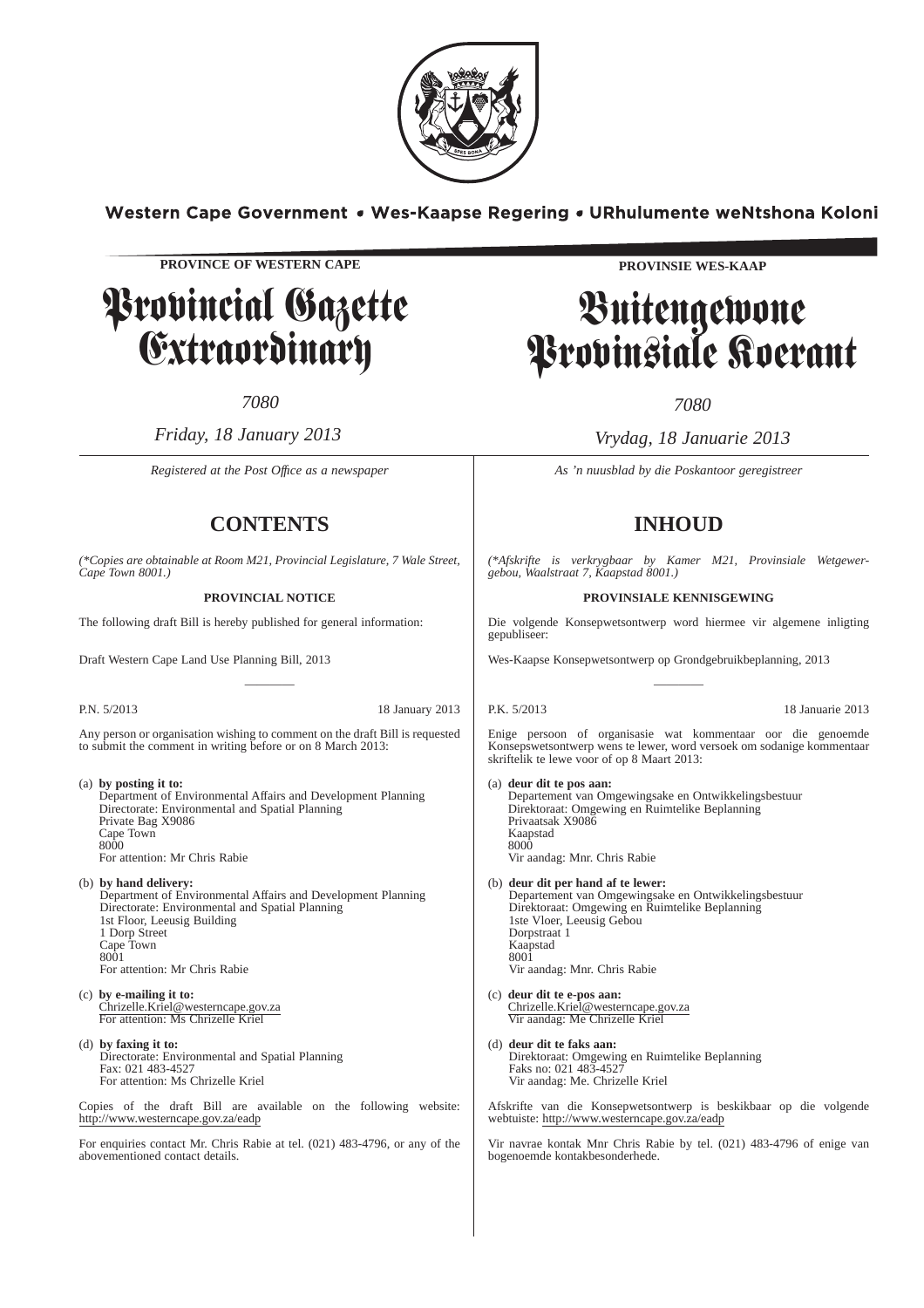# **DRAFT WESTERN CAPE LAND USE PLANNING BILL, 2013**

**To establish a system for provincial spatial planning and development management in the Province; to consolidate legislation in the Province pertaining to provincial planning, regional planning and development, urban and rural development, and regulation, support and monitoring of municipal planning, into one law; to establish and enforce legal measures essential to orderly coordinate spatial planning and development management and the promotion of measures for integrated social and economic development; to provide for spatial development frameworks in the Province; to provide for principles and parameters for sustainable development and the implementation of provincial environmental, housing, nature conservation, tourism, agricultural, transport and economic development policy.**

**BE** IT ENACTED by the Provincial Parliament of the Western Cape, as follows:—

## **ARRANGEMENT OF SECTIONS AND SCHEDULE**

## **CHAPTER I**

## **INTERPRETATION AND APPLICATION**

- 1. Definitions
- 2. Application of Act

## **CHAPTER II**

## **FUNCTIONS OF MUNICIPALITIES AND PROVINCIAL GOVERNMENT**

3. Functions of municipalities and provincial government

## **CHAPTER III**

## **SPATIAL PLANNING**

#### *Part 1*

#### *Provincial spatial development framework*

- 4. Provincial spatial development framework
- 5. Content of provincial spatial development framework
- 6. Compilation, approval, amendment or review of provincial spatial development framework
- 7. Initiation of amendment of provincial spatial development framework

## *Part 2*

## *Regional spatial development frameworks*

- 8. Regional spatial development frameworks
- 9. Compilation, approval, amendment or review of regional spatial development frameworks
- 10. Initiation of amendment or withdrawal of regional spatial development 25frameworks

10

5

15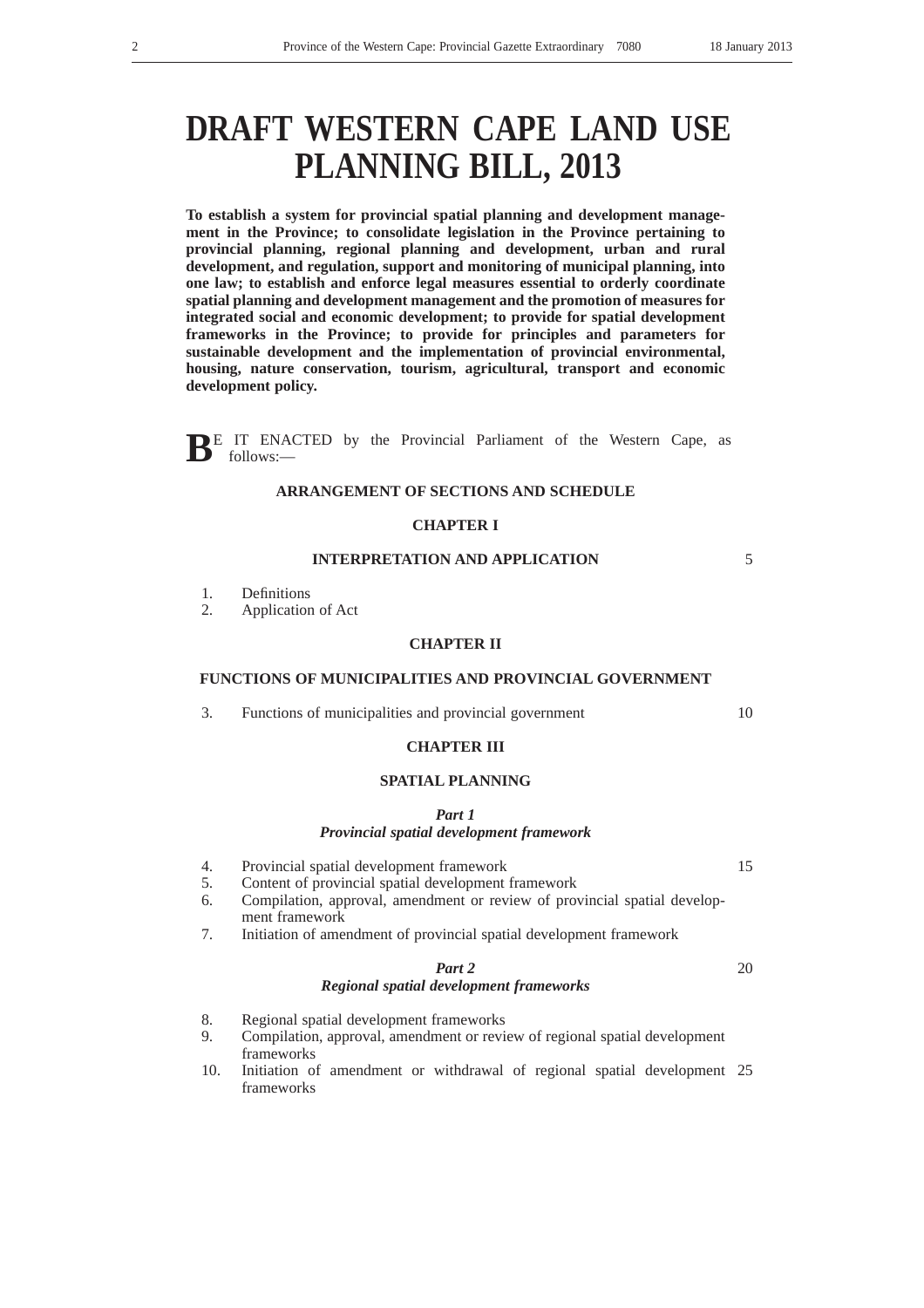## *Part 3 Municipal spatial development frameworks*

| 11.<br>12.<br>13.<br>14.<br>15.<br>16.<br>17. | Municipal spatial development frameworks<br>Drafting of municipal spatial development frameworks<br>Intergovernmental steering committee<br>Procedure without intergovernmental steering committee<br>Submission of copies of municipal spatial development frameworks<br>Review of municipal spatial development frameworks<br>Consistency between municipal spatial development frameworks | 5  |
|-----------------------------------------------|----------------------------------------------------------------------------------------------------------------------------------------------------------------------------------------------------------------------------------------------------------------------------------------------------------------------------------------------------------------------------------------------|----|
|                                               | Part 4<br>Transitional and general arrangements                                                                                                                                                                                                                                                                                                                                              | 10 |
| 18.<br>19.<br>20.<br>21.<br>22.               | Structure plans<br>Continuation of spatial development frameworks<br>Effect of spatial development frameworks<br>Publication of spatial development frameworks<br>Compliance or consistency with, and departure from spatial development<br>frameworks                                                                                                                                       | 15 |
| 23.<br>24.<br>25.                             | Amendment of spatial development frameworks<br>Record of spatial development frameworks<br>Integration of other plans                                                                                                                                                                                                                                                                        | 20 |

## **CHAPTER IV**

## **DEVELOPMENT MANAGEMENT**

## *Part 1 Zoning*

| 26. | Zoning scheme for municipal area                                      | 25 |
|-----|-----------------------------------------------------------------------|----|
| 27. | Purpose of zoning schemes                                             |    |
| 28. | Content of zoning schemes                                             |    |
| 29. | Drafting of zoning schemes                                            |    |
| 30. | Intergovernmental steering committee                                  |    |
| 31. | Provincial comment on zoning schemes                                  | 30 |
| 32. | Coming into effect of zoning schemes                                  |    |
| 33. | Amendment of zoning schemes                                           |    |
| 34. | Status of zoning schemes                                              |    |
| 35. | Record of zoning schemes                                              |    |
| 36. | Continuation of zoning schemes                                        | 35 |
| 37. | Reference in other laws                                               |    |
| 38. | Existing town-planning schemes, zoning schemes and scheme regulations |    |
| 39. | Use rights                                                            |    |
| 40. | Rezoning, departure or consent use.                                   |    |
|     | Part 2                                                                | 40 |
|     | <b>Subdivision</b>                                                    |    |
| 41. | Subdivision of land                                                   |    |

42. Subdivisional area<br>43. Ownership of publi 43. Ownership of public streets or places

#### *Part 3 Consolidation of land units* 45

44. Consolidation of land units

## *Part 4 Title restrictions*

45. Removal of restrictions, conditions or obligations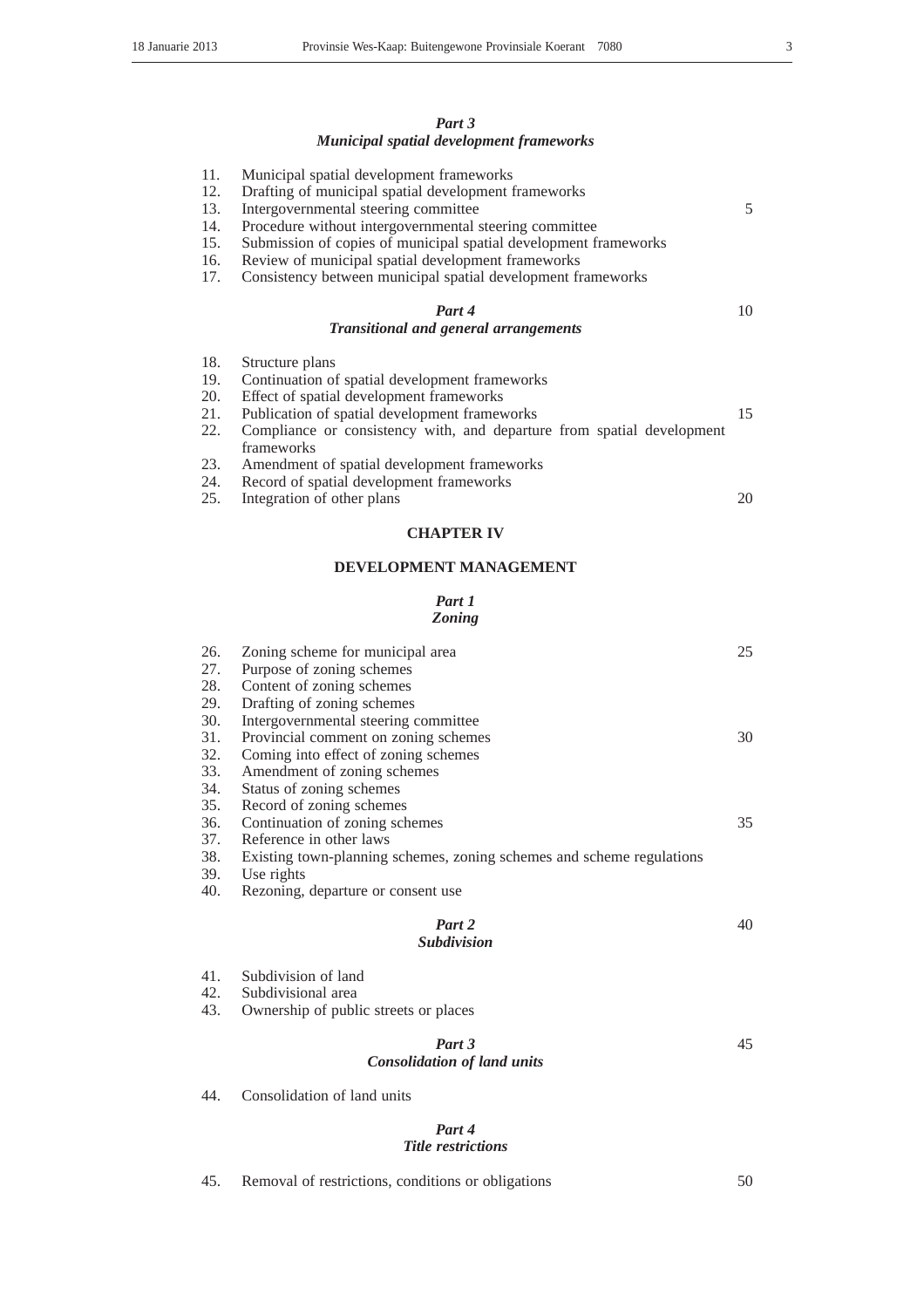5

| 46. |  |  | Endorsement by Surveyor-General and Registrar of Deeds |  |  |  |  |
|-----|--|--|--------------------------------------------------------|--|--|--|--|
|-----|--|--|--------------------------------------------------------|--|--|--|--|

| .<br>controllers. | v |
|-------------------|---|
|-------------------|---|

## *Coordination of procedures and decision-making*

47. Integrated procedures and decisions

*Part 6 Conditions*

48. Conditions<br>49. Amendmen Amendment of conditions

|                                                      | Part 7<br>Procedures and decision-making                                                                                                                                                                                                                                             | 10 |  |
|------------------------------------------------------|--------------------------------------------------------------------------------------------------------------------------------------------------------------------------------------------------------------------------------------------------------------------------------------|----|--|
| 50.<br>51.<br>52.<br>53.<br>54.<br>55.<br>56.<br>57. | Publishing of notices<br>Serving of notices<br>Notification of Department<br>Maximum time for decision-making<br>Comments by organs of state<br>Fees for land use application<br>Assessment and recommendation by registered planner<br>Basis of assessment of land use applications | 15 |  |
|                                                      |                                                                                                                                                                                                                                                                                      |    |  |
|                                                      | Part 8<br>Development that requires both municipal and provincial approval                                                                                                                                                                                                           | 20 |  |
| 58.<br>59.<br>60.                                    | Additional approval of Minister<br>Referral to Minister<br>Decision of Minister                                                                                                                                                                                                      |    |  |
|                                                      | <b>CHAPTER V</b>                                                                                                                                                                                                                                                                     |    |  |
|                                                      | DEVELOPMENT PRINCIPLES AND OBJECTIVES OF<br><b>LAND USE PLANNING</b>                                                                                                                                                                                                                 | 25 |  |
| 61.<br>62.<br>63.                                    | Application of land use planning principles<br>Land use planning principles<br>Additional land use planning principles and objectives                                                                                                                                                |    |  |
|                                                      | <b>CHAPTER VI</b>                                                                                                                                                                                                                                                                    | 30 |  |
|                                                      | <b>APPEALS</b>                                                                                                                                                                                                                                                                       |    |  |
| 64.<br>65.                                           | Effective date of municipal decisions<br>Provincial comment on appeals                                                                                                                                                                                                               |    |  |
|                                                      | <b>CHAPTER VII</b>                                                                                                                                                                                                                                                                   |    |  |
|                                                      | <b>COOPERATIVE GOVERNMENT AND ASSIGNMENT</b>                                                                                                                                                                                                                                         | 35 |  |
| 66.<br>67.<br>68.                                    | Exemptions and emergencies<br>Assignment of provincial planning functions to municipalities<br>Delegation of powers and assignment of duties                                                                                                                                         |    |  |
| <b>CHAPTER VIII</b>                                  |                                                                                                                                                                                                                                                                                      |    |  |
|                                                      | <b>SPECIAL PROVISIONS</b>                                                                                                                                                                                                                                                            | 40 |  |
|                                                      |                                                                                                                                                                                                                                                                                      |    |  |

- 69. Land use sensitive areas<br>70. Planning Advisory Com
- 70. Planning Advisory Committee
- 71. Composition of Committee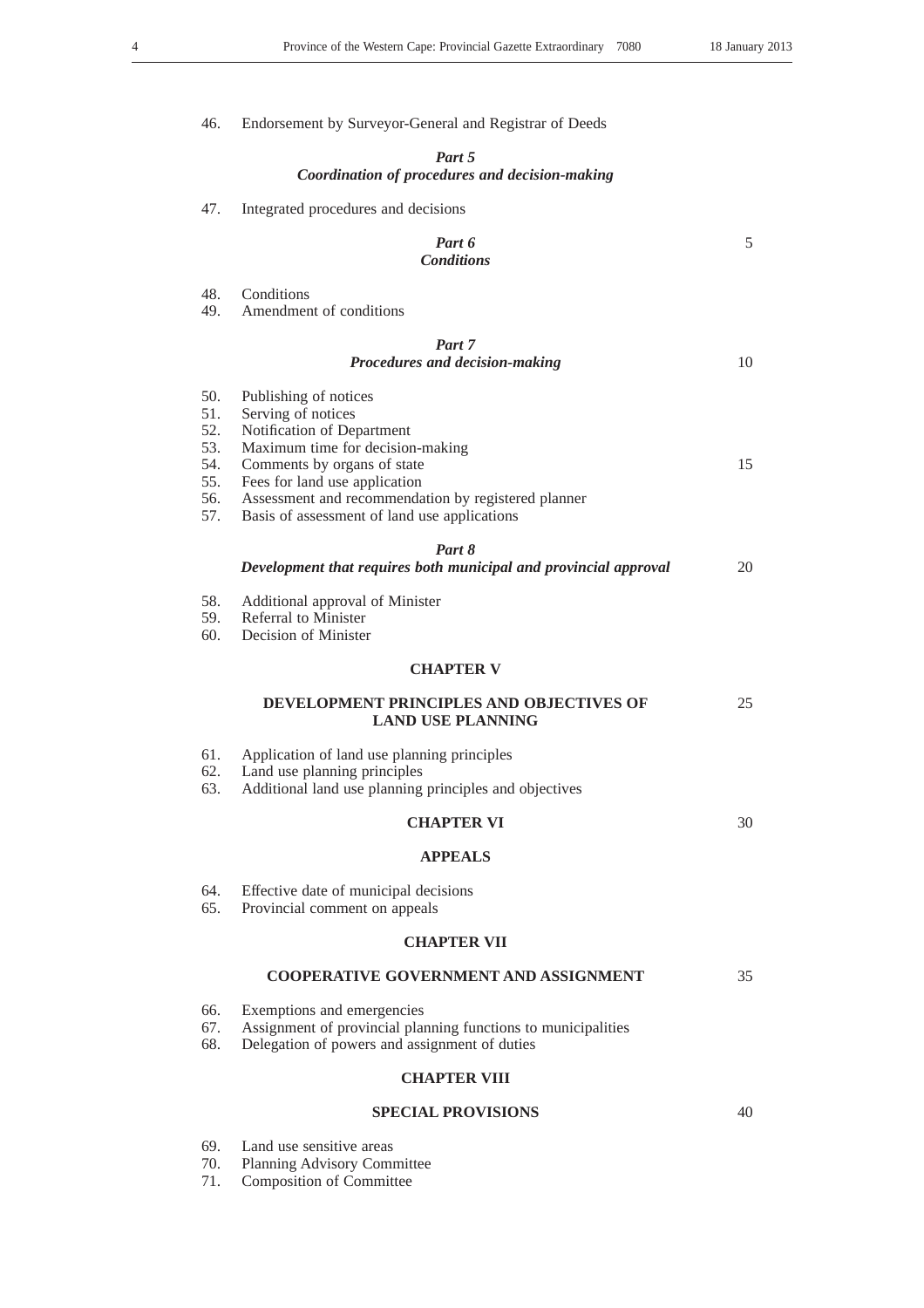75.

77. Content of notice

79.

5

10

15

25

30

## 72. Term of office and conditions of service of members of Committee

73. Meetings of Committee

## **CHAPTER IX**

#### **GENERAL PROVISIONS**

*Part 1*

|     | <b>Enforcement</b>             |
|-----|--------------------------------|
| 74. | Powers to inspect and enforce  |
| 75. | Warrant                        |
| 76. | Notice to remedy contravention |
| 77. | Content of notice              |
| 78. | Remedying contraventions       |
| 79. | Review by Minister             |
|     | Part 2                         |
|     | <b>Offences and penalties</b>  |
| 80. | Offences and penalties         |
|     | Part 3                         |
|     | <b>Regulations</b>             |

| 81.<br>Regulations |  |
|--------------------|--|
|--------------------|--|

| Part 4                                            |    |
|---------------------------------------------------|----|
| <b>Transitional provisions and repeal of laws</b> | 20 |

82. Transitional provisions

83. Repeal of laws

#### *Part 5 Miscellaneous*

| 84. | Short title and commencement                   |
|-----|------------------------------------------------|
|     | Schedule: Laws repealed in terms of section 83 |

## **CHAPTER I**

## **INTERPRETATION AND APPLICATION**

## **Definitions**

**1.** In this Act, unless the context indicates otherwise—

**''applicant''**, in relation to a land use application, means the owner of the land in question;

**''Committee''** means the Planning Advisory Committee that may be established under section 70;

"competent authority" means a municipality or the Minister authorised to 35 consider a land use application or to perform a function, as contemplated in Chapter II;

**''comply''**, in relation to a spatial development framework or a land use application, has the meaning contemplated in section 22(1);

"confirm", in relation to a subdivision or part thereof, has the meaning 40 contemplated in section 41(6);

**''consent use''** means a land use permitted in terms of a particular zoning with the approval of a municipality;

**''consistent''**, in relation to a spatial development framework or a land use application, has the meaning contemplated in section 22(2);

**''Constitution''** means the Constitution of the Republic of South Africa, 1996;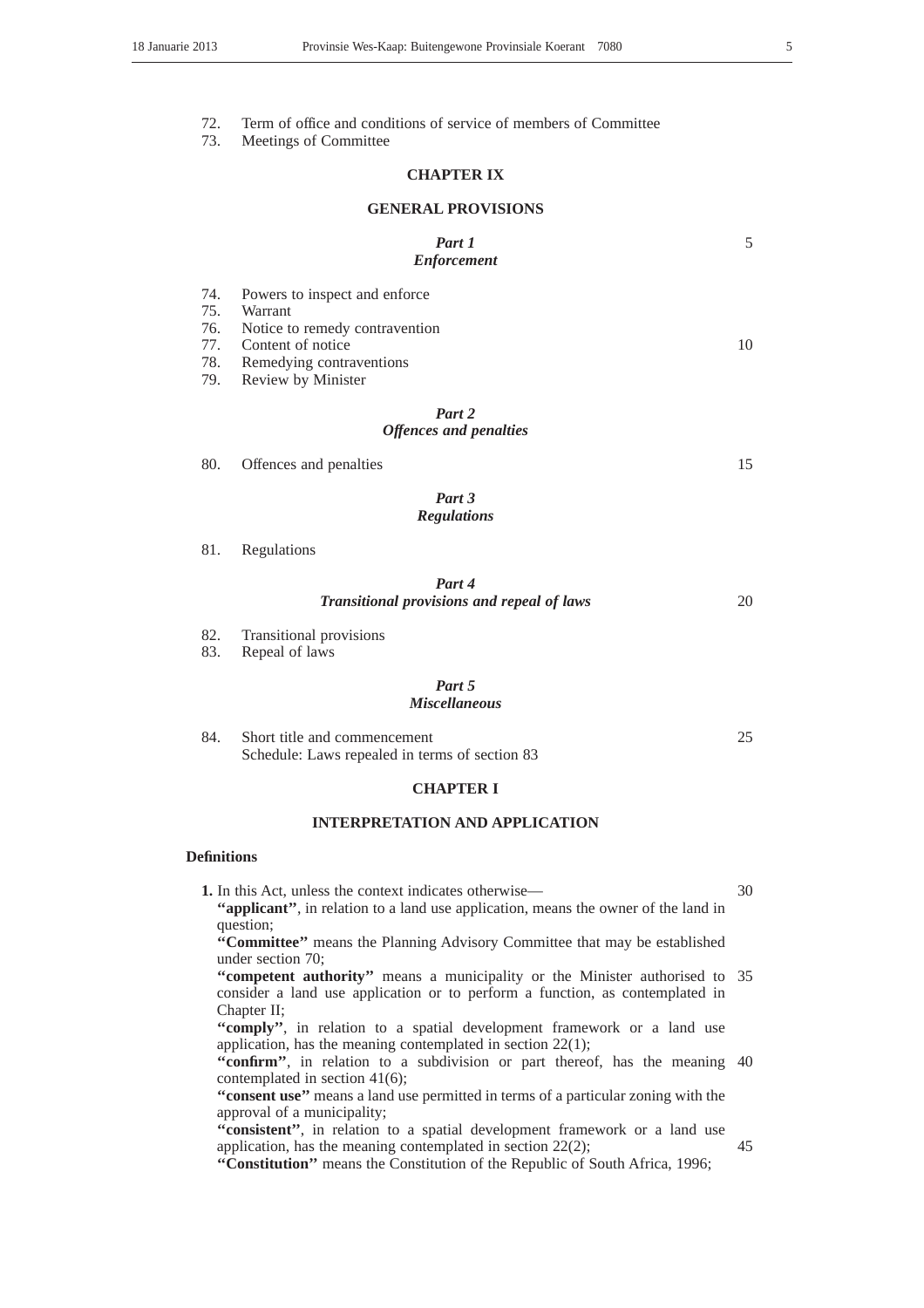**''day'',** in the computation of a period of time expressed in days, does not include a Saturday, Sunday, public holiday or any day from 16 December to 5 January, and the period in question must be calculated exclusive of the first and inclusive of the last day;

**''Department''** means the provincial department responsible for land use planning in the Province; 5

**''departure''** means an altered development parameter granted on a permanent basis or a land use right granted on a temporary basis;

**''develop''**, in relation to land, includes any action which requires approval in terms of this Act, and the preparation of land for that action;

"development management" means the management of development through the measures provided for in Chapter IV, and in Chapters V to IX, in so far as they apply to Chapter IV;

**''development parameter''** means a provision or restriction that sets out the permissible extent of the land use, in terms of a zoning;

**''diagram''** means a diagram as defined in section 1 of the Land Survey Act, 1997 (Act 8 of 1997);

**''engineering services''** means infrastructure, situated within or outside the boundaries of a land area, required for the development and land use, including the provision of water, sewerage, electricity, municipal roads, storm water drainage 20 and gas, and solid waste collection and removal;

**''environment''** means environment as defined in section 1 of the National Environmental Management Act, 1998 (Act 107 of 1998);

**''general plan''** means a general plan as defined in section 1 of the Land Survey Act, 1997;

**''Head of Department''** means the head of the provincial department responsible for land use planning in the Province;

**''land''** means land with or without improvements;

**''land unit''** means a portion of land registered or capable of being registered in a deeds registry which may include a servitude right or lease;

**''land use''** means the purpose for which land may be developed or used in terms of a zoning scheme, and includes any conditions relating to the land use;

**''land use application''** means an application to a competent authority as contemplated in Chapter IV;

"land use planning" means spatial planning and development management; **''Minister''** means the Provincial Minister responsible for land use planning and related matters; 35

**''municipal manager''** means a municipal manager as defined in section 1 of the Municipal Systems Act;

"municipal spatial development framework" means a municipal spatial 40 development framework contemplated in section 11;

**''Municipal Systems Act''** means the Local Government: Municipal Systems Act, 2000 (Act 32 of 2000);

**''municipality''** means a municipality as defined in section 2 of the Municipal Systems Act, and, in relation to a land use application, refers to the local or 45 metropolitan municipality of the municipal area in which the land in question is situated<sup>.</sup>

**''Ordinance''** means the Land Use Planning Ordinance, 1985 (Ordinance 15 of 1985);

"organ of state" means an organ of state as defined in section 239 of the 50 Constitution;

**''owner''**, in relation to land, means—

*(a)* the person in whose name that land is registered in a deeds registry in terms of the Deeds Registries Act, 1937 (Act 47 of 1937), including the holder of a registered servitude right or registered lease;

*(b)* any successor in title of the owner; and

*(c)* a person authorised by a power of attorney to act on behalf of the owner;

**''prescribe''** means prescribe by regulation;

**''Province''** means the Province of the Western Cape;

**''Provincial Government''** means the provincial government of the Province; **''provincial spatial development framework''** means a provincial spatial development framework contemplated in section 4; 60

15

25

30

55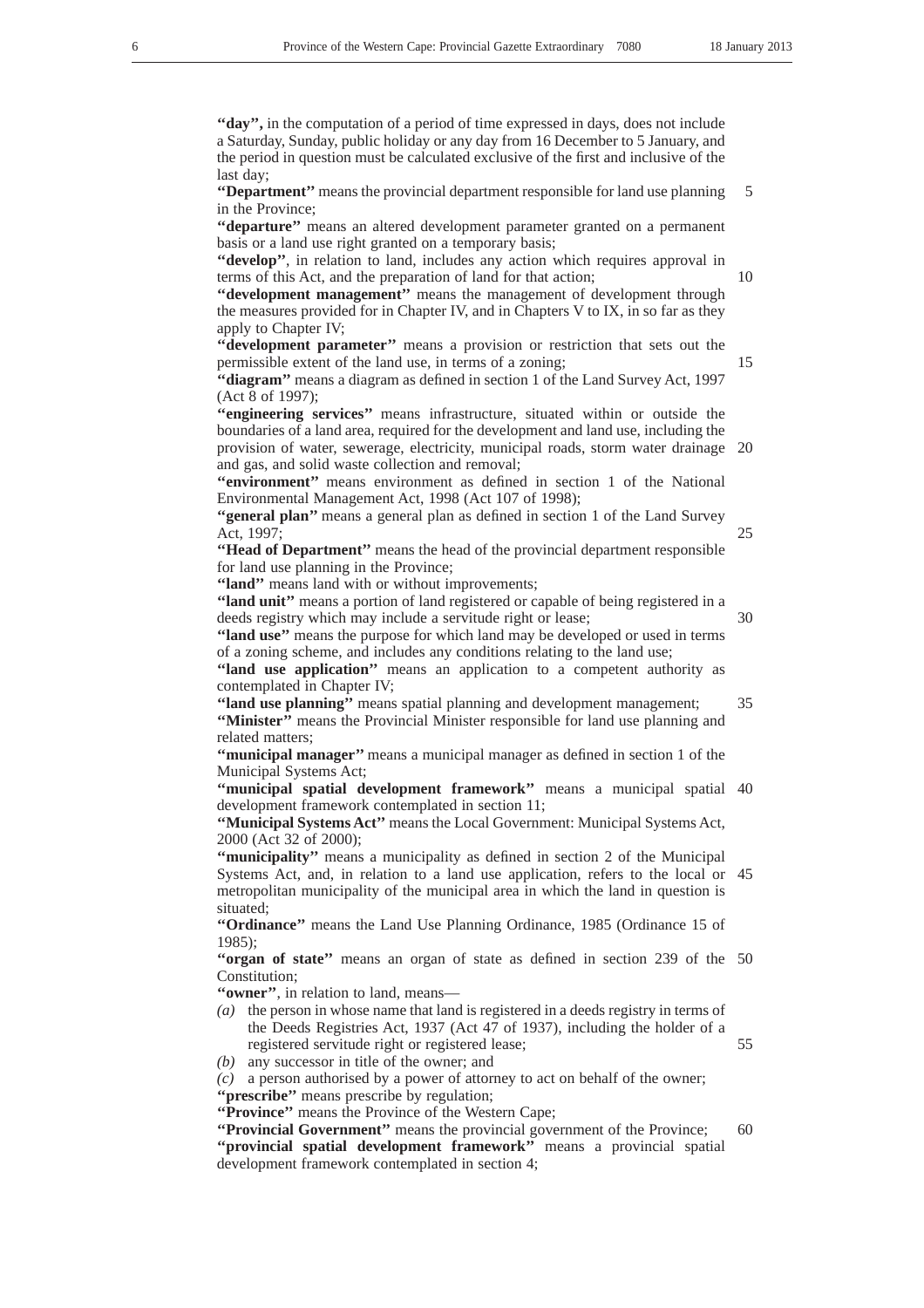5

15

**''public place''** means any place in respect of which the ownership vests in a municipality in terms of section 43;

**''public street''** means any street in respect of which the ownership vests in a municipality in terms of section 43;

**''publish a notice''** means to publish a notice as contemplated in section 50; **''region''** means a geographical area consisting of the areas, or parts of the areas of—

*(a)* more than one local municipality; or

*(b)* a metropolitan municipality and one or more adjoining local municipalities; "regional spatial development framework" means a regional spatial develop- 10 ment framework contemplated in section 8;

**''registered planner''** means a professional planner registered in terms of the Planning Profession Act, 2002 (Act 36 of 2002);

**''Registrar of Deeds''** means the Registrar of Deeds of the Province as contemplated in the Deeds Registries Act, 1937;

**''rezoning''** means an amendment of a zoning scheme as contemplated in section 40 in order to effect a change of zoning in relation to particular land;

**''serve a notice''** means to serve a notice as contemplated in section 51; **''spatial development framework''** refers to a provincial spatial development

framework, a regional spatial development framework or a municipal spatial 20 development framework;

**''spatial planning''** means the planning for land use through the measures provided for in Chapter III, and in Chapters V to IX, in so far as they apply to Chapter III;

**"subdivision"**, in relation to land, means the division of a land unit into more land 25 units and includes the physical preparation of land for subdivision, but does not include the preparation of a subdivision plan;

**''subdivision plan''** means the plan contemplated in section 41(3)*(b)*;

**''subdivisional area''** means a zoning that permits the subdivision of land;

"subsidised housing" means housing provided with the assistance of a state 30 subsidy;

**''Surveyor-General''** means the Surveyor-General of the Surveyor-General's Office of the Province as contemplated in the Land Survey Act, 1997;

**''sustainability''** has the meaning of ''sustainable development'' as defined in section 1 of the National Environmental Management Act, 1998; 35

'**'structure plan''** means a structure plan referred to in section 18(1) or (2); **''this Act''** includes the regulations;

"use right", in relation to land, means the right to utilise that land in accordance with its zoning, including any departure, consent use or condition of approval in respect of the rights to utilise the land;

**''utilisation''**, in relation to land, means the use of land for a purpose, whether lawful or not;

**''zone''**, in relation to land, means to designate the land for a particular zoning; **''zoning''** means a land use category regulating the use and development of land and setting out—

*(a)* the purposes for which land may be used; and

*(b)* the development parameters applicable to that land use category,

as determined by the relevant zoning scheme;

**''zoning scheme''** means the instrument for the zoning, regulation and control of land referred to in sections 26 to 28 or section 38;

**''zoning scheme map''** means a map of a zoning scheme as referred to in section 28*(f)* or section 38;

**''zoning scheme register''** means a register of a zoning scheme as referred to in section 28*(g)* or section 38.

## **Application of Act**

**2.** This Act applies above any natural or human-made high-water mark in the Province.

55

40

45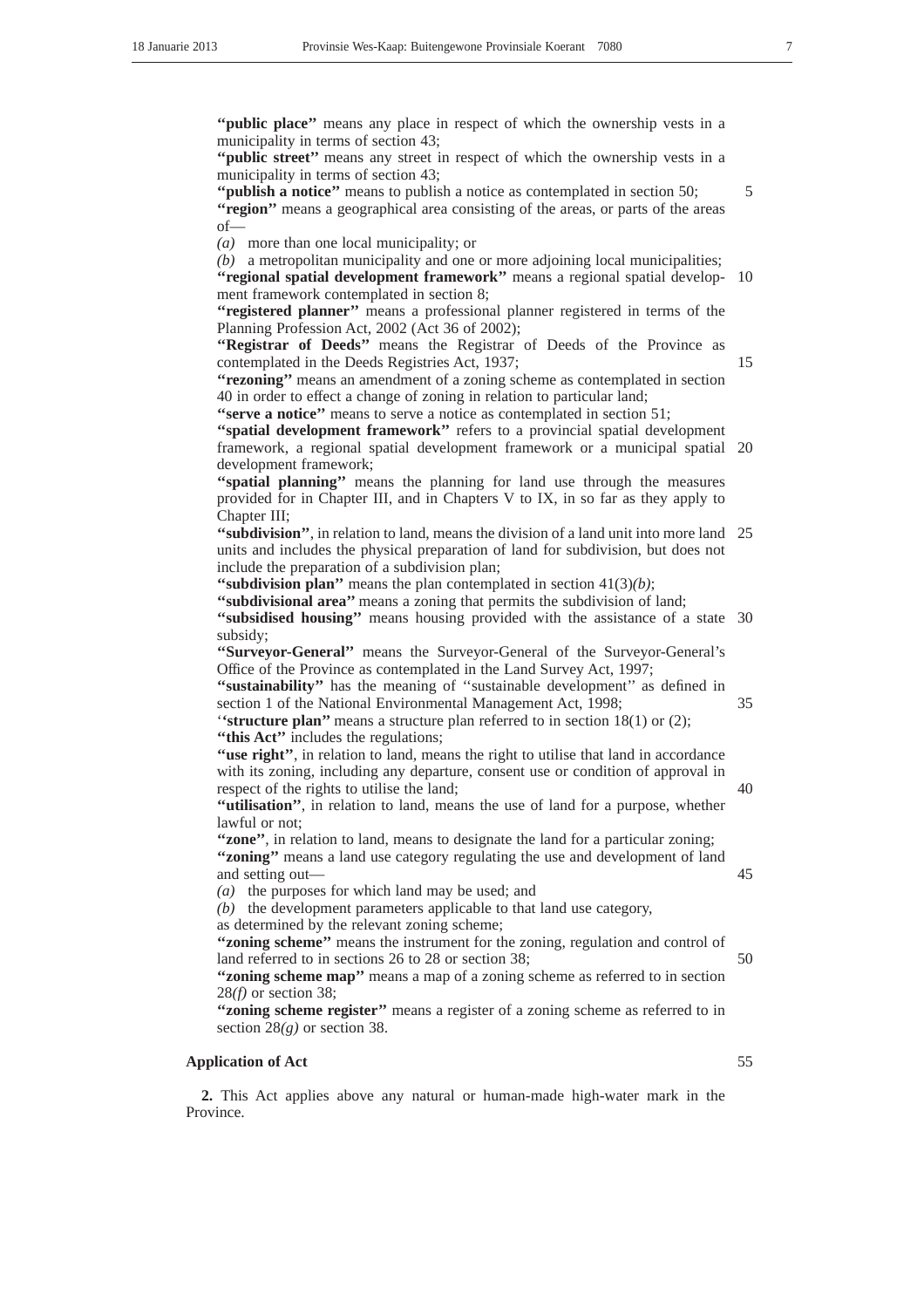## **CHAPTER II**

## **FUNCTIONS OF MUNICIPALITIES AND PROVINCIAL GOVERNMENT**

#### **Functions of municipalities and provincial government**

**3.** (1) A municipality is responsible for land use planning in its municipal area. (2) A municipality performs the function referred to in subsection (1), consistent with this Act and other applicable legislation and— 5

- *(a)* may regulate—
	- (i) the development, adoption, amendment and review of a municipal spatial development framework;
	- (ii) where applicable, the development, adoption, amendment and review of— 10
		- *(aa)* local spatial development frameworks for specific parts of the municipal area; and
		- *(bb)* other policies to guide land use planning in the municipal area; and
- *(b)* must regulate the following:
	- (i) the development, adoption, amendment and review of a zoning scheme for the area of the municipality;
	- (ii) the procedures in terms of which the municipality receives, considers and decides on land use applications;
	- (iii) the procedures in terms of which the municipality facilitates public participation in its consideration of land use applications;
	- (iv) the criteria for deciding on land use applications;
	- (v) the imposition of conditions of approval of land use applications;
	- (vi) the procedures applicable after a land use application has been 25 approved; and
	- (vii) the enforcement by the municipality of its by-laws and decisions with regard to land use planning.

(3) The Provincial Cabinet must approve and review a provincial spatial development framework in accordance with sections 4 to 7.

30

15

20

(4) The Minister may—

- *(a)* approve or review a regional spatial development framework in the circumstances contemplated in section 8;
- *(b)* monitor—
	- (i) the financial and human resources capacity of municipalities to 35 perform their land use planning functions;
	- (ii) the impact of municipal land use planning on-
		- *(aa)* the implementation of provincial plans and strategies;
		- *(bb)* the environment; and
		- *(cc)* existing municipal infrastructure and municipal road net-40 works;
	- (iii) the existing and future availability of—
		- *(aa)* engineering services to implement municipal land use planning; and
		- *(bb)* health and educational facilities to support municipal land use 45 planning;
- *(c)* support municipalities to perform their land use planning functions by—
	- (i) providing technical assistance and training;
	- (ii) publishing guidelines on the implementation of this Act and other relevant legislation;

- (iii) making standardised models and drafts of municipal policies, by-laws, decisions and forms;
- (iv) providing information and guidance to municipalities in their land use planning decision-making;
- (v) providing technical assistance and support to municipal planning 55tribunals;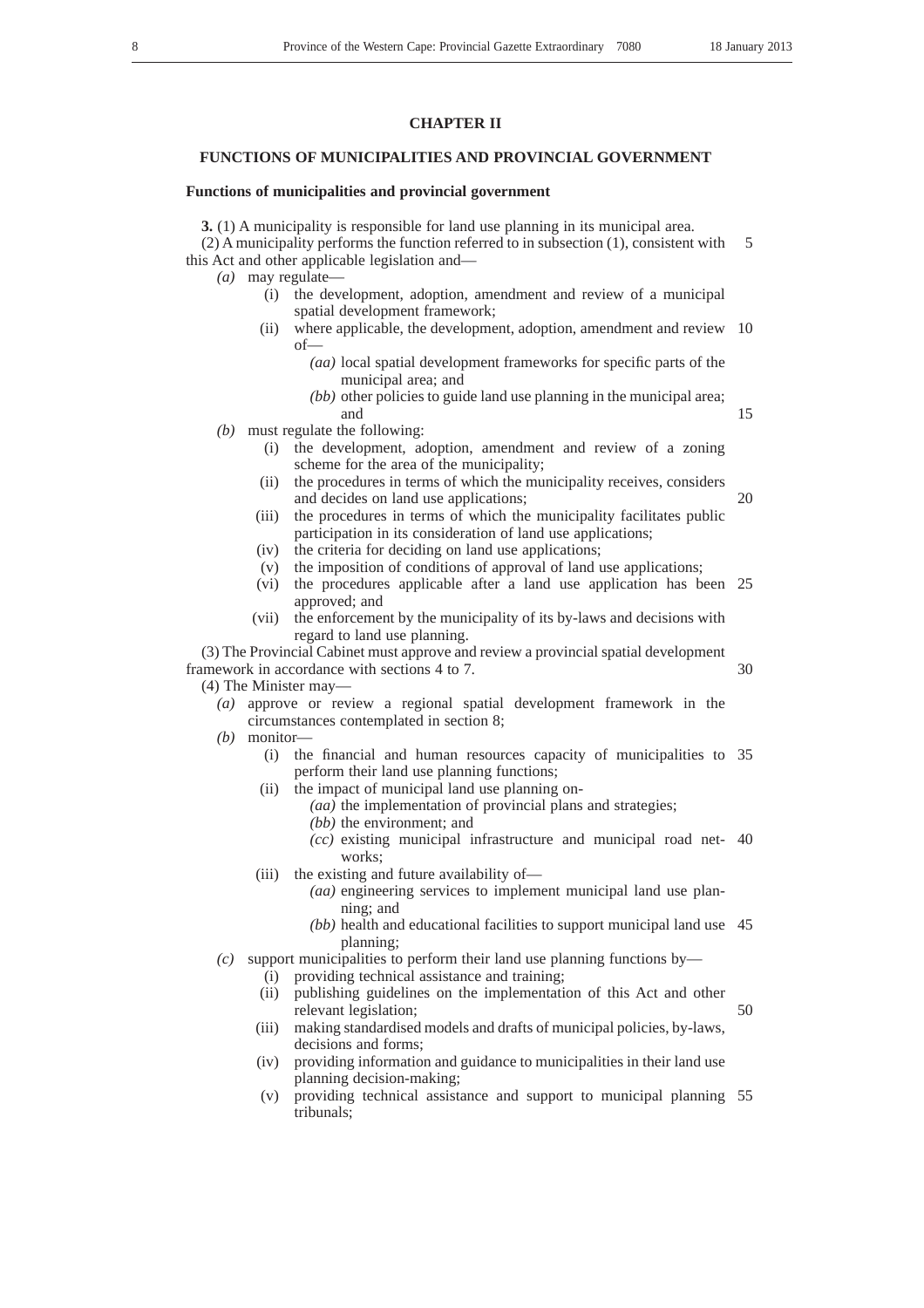- (vi) seconding provincial officials in consultation with affected municipalities, to be appointed by municipal councils to municipal planning tribunals in terms of section 36(1)*(b)* of the Spatial Planning and Land Use Management Act, 20..; and
- (vii) providing any other support measure;
- *(d)* integrate the spatial dimension of provincial development goals and programs through a provincial integrated development plan or other plans or policy directives as may be approved by the Premier; and
- *(e)* make regulations and guidelines to facilitate the division of functions between the Provincial Government and municipalities.

(5) The Minister must decide on development management applications contemplated in section 58.

## **CHAPTER III**

#### **SPATIAL PLANNING**

*Part 1:*

#### *Provincial spatial development framework*

#### **Provincial spatial development framework**

**4.** (1) The Premier must, within the prescribed period, compile a provincial spatial development framework in terms of section 6 for approval by the Provincial Cabinet. (2) The purpose of the provincial spatial development framework is to—

- *(a)* provide for the coordination, integration and alignment of provincial development policies in respect of the provincial functional areas listed in Schedules 4 and 5 to the Constitution and the land use implications thereof;
- *(b)* indicate desirable land use and to promote predictability in the utilisation of land; and
- *(c)* facilitate coordination, integration and alignment of national, provincial and municipal land use planning policies.

#### **Content of provincial spatial development framework**

**5.** The provincial spatial development framework must provide at least for the following:

*(a)* a spatial vision for integrated development of the Province;

- *(b)* an assessment of—
	- (i) existing levels of development in the Province; and
	- (ii) challenges that relate to provincial land use planning and other provincial functional areas listed in Schedules 4 and 5 to the 35 Constitution;
- *(c)* a description of provincial priorities, objectives, strategies and principles relating to the provincial functional areas, dealing in particular with—
	- (i) the achievement of provincial development principles for land use planning;
	- (ii) biodiversity, ecological, provincial tourism, heritage and agricultural resources, socio-economic development and sustainability, and resource use efficiency; and
	- (iii) adaptation to climate change, mitigation of the impact of climate change, renewable energy production and energy conservation; 45
- *(d)* a description of any other plan under national and provincial legislation that affects provincial land use planning;
- *(e)* a spatial reflection of provincial policies for integrated development of the Province; and
- *(f)* a description of the process followed in the drafting of the provincial spatial 50development framework.

5

10

20

15

25

30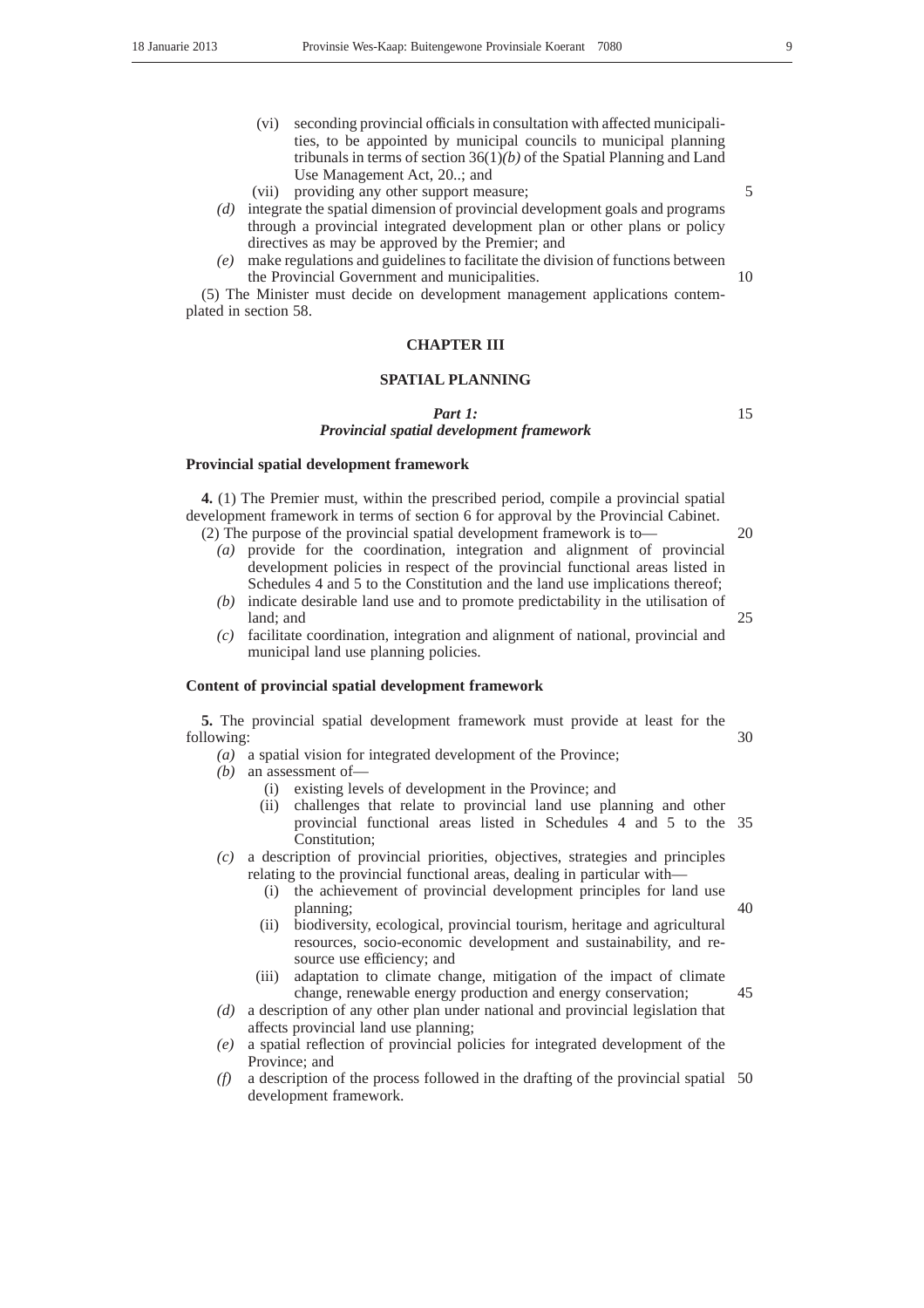## **Compilation, approval, amendment or review of provincial spatial development framework**

**6.** (1) The Premier must appoint an *ad hoc* intergovernmental steering committee to compile or review a provincial spatial development framework for approval by the Cabinet.

(2) The members of the committee must—

- *(a)* include officials with knowledge of and experience in land use planning;
- *(b)* include officials who are registered planners; and
- *(c)* be representative, as prescribed, of local, metropolitan and district municipalities, the Provincial Government, relevant organs of state and organised 10 local government.

(3) The Minister must prescribe procedures for—

- *(a)* the nomination, appointment and terms of appointment of members of the committee, and the functioning of the committee;
- *(b)* the compilation and approval of the draft provincial spatial development 15 framework, and the amendment and review of a provincial spatial development framework; and
- *(c)* intergovernmental and public consultation in respect of the draft provincial spatial development framework or the amendment and review of a provincial spatial development framework.

(4) The Minister may authorise a deviation or grant an exemption from the procedures referred to in subsection (3) to approve a draft provincial spatial development framework that exists immediately before the commencement of this Act.

(5) The provincial spatial development framework must be reviewed at least every ten years.

## **Initiation of amendment of provincial spatial development framework**

**7.** The Head of Department may, on own initiative or on request, initiate the amendment of the provincial spatial development framework.

## *Part 2:*

## *Regional spatial development frameworks*

## **Regional spatial development frameworks**

**8.** (1) The Minister may approve a regional spatial development framework for a region.

(2) The objective of a regional spatial development framework is to, in a specific region—

- *(a)* provide for a spatial land use vision that balances economic, social and environmental considerations;
- *(b)* promote rational and predictable land use planning; and
- *(c)* facilitate the alignment of provincial and municipal planning.

(3) A regional spatial development framework must at least provide for the following: 40

- *(a)* a spatial vision for the region;
- *(b)* an assessment of—
	- (i) existing levels of development in the region*;* and
	- (ii) challenges in land use planning in the region*;*
- *(c)* a description of provincial priorities, objectives, strategies and principles for 45 the region, dealing in particular with—
	- (i) the region's contribution to the achievement of provincial development principles for land use planning;
	- (ii) biodiversity and ecological priorities for land use in the region and the sustainability and efficiency of the use of resources; 50
	- (iii) the identification of specific agricultural, tourism and heritage resources; and
	- (iv) economic development, transport and housing; *and*

*(d)* the process followed in drafting the regional spatial development framework.

(4) A regional spatial development framework must be consistent with the provincial 55spatial development framework.

30

35

20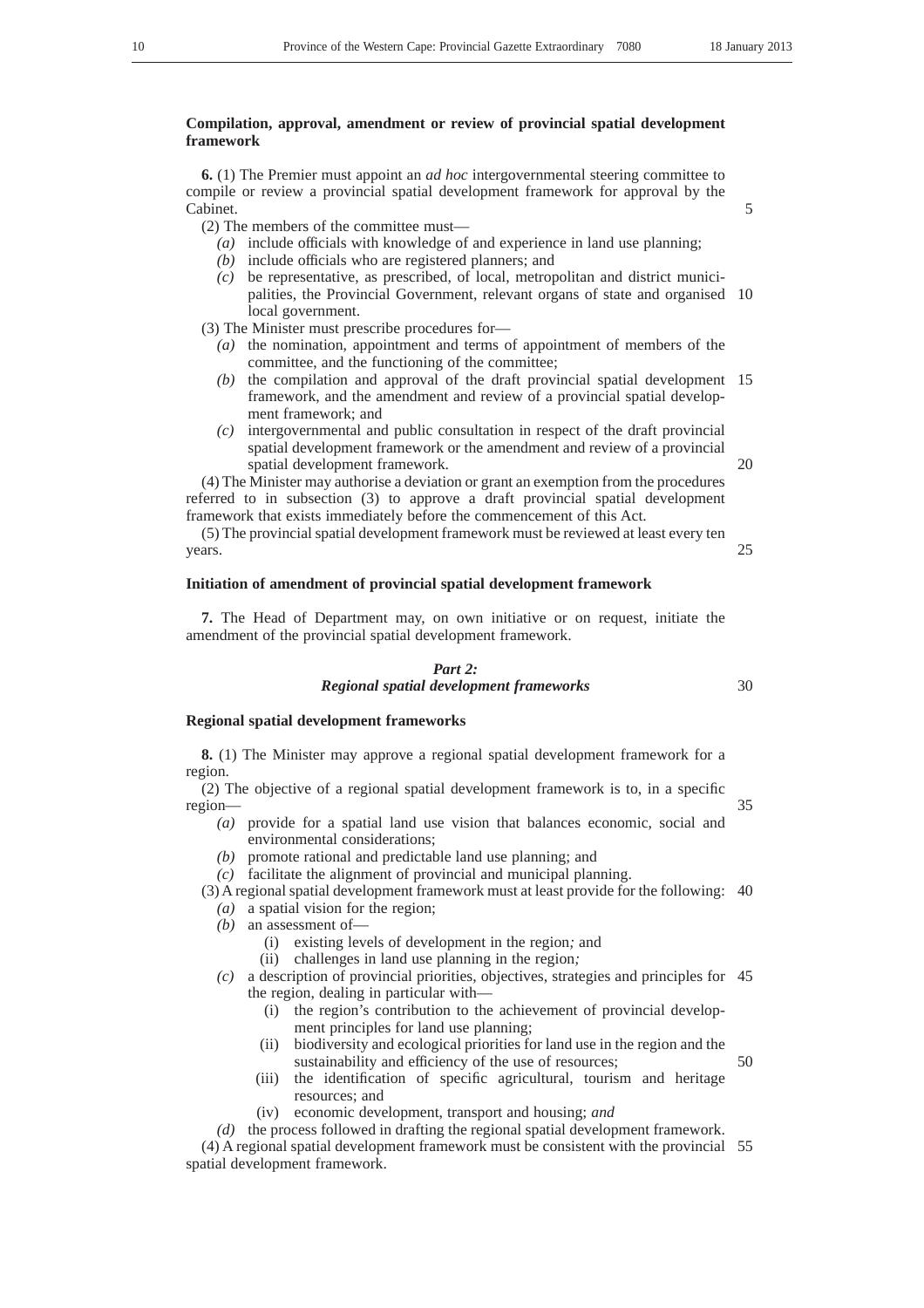(5) The Minister must take into account and incorporate guidelines of an applicable structure plan in the formulation of a regional spatial development framework.

## **Compilation, approval, amendment or review of regional spatial development frameworks**

**9.** (1) Section 6(1) to (3), read with the necessary changes, applies to the compilation, approval, amendment or review of a regional spatial development framework. 5

(2) A reference to the Premier or the Provincial Cabinet must be construed as a reference to the Minister in the application of section 6(1) to (3).

(3) A regional spatial development framework must be reviewed at least every 10 years in conjunction with the review of the provincial spatial development framework, 10 in accordance with the prescribed process.

## **Initiation of amendment or withdrawal of regional spatial development frameworks**

**10.** The Head of Department may, on own initiative or on request, initiate the amendment or withdrawal of a regional spatial development framework.

15

30

35

## *Part 3: Municipal spatial development frameworks*

## **Municipal spatial development frameworks**

**11.** (1) A municipality must, within the prescribed period, approve a municipal spatial development framework in accordance with section 12. 20

(2) In addition to the requirements of the Municipal Systems Act, a municipal spatial development framework must—

- *(a)* comply with other applicable national legislation;
- *(b)* align provincial and municipal land use planning;
- *(c)* be consistent with the provincial spatial development framework and an 25 applicable regional spatial development framework;
- *(d)* promote predictability in the utilisation of land;
- *(e)* address development priorities, including settlement restructuring, biodiversity conservation and ecological priorities;
- *(f)* apply to the whole municipal area; and
- *(g)* consist of a report and maps covering the municipal area, reflecting municipal planning and at least the following structuring elements:
	- (i) transportation routes;
	- (ii) green corridors;
	- (iii) higher intensity nodes; and

(iv) outward limits to lateral expansion or densification of urban areas.

(3) A municipal spatial development framework must be aligned with and complement the development plans and strategies of the Provincial Government by at least including a map identifying the following in the municipal area: 40

- *(a)* the provincial road and traffic network;
- *(b)* the provincial public transport network;
- *(c)* existing and planned provincial health and education facilities;
- *(d)* heritage, agricultural and tourism resources of provincial importance;
- *(e)* where relevant, areas with recognised ecological value to the Province, including— 45
	- (i) nature conservation areas;
	- (ii) areas with high biodiversity value;
	- (iii) areas requiring dedicated soil conservation; or
	- (iv) areas requiring a dedicated pollution control regime; and
- *(f)* areas requiring dedicated strategies to mitigate the impact of climate change 50and to adapt to climate change.

## **Drafting of municipal spatial development frameworks**

**12.** The process adopted by a municipality under section 28 of the Municipal Systems Act must include the following: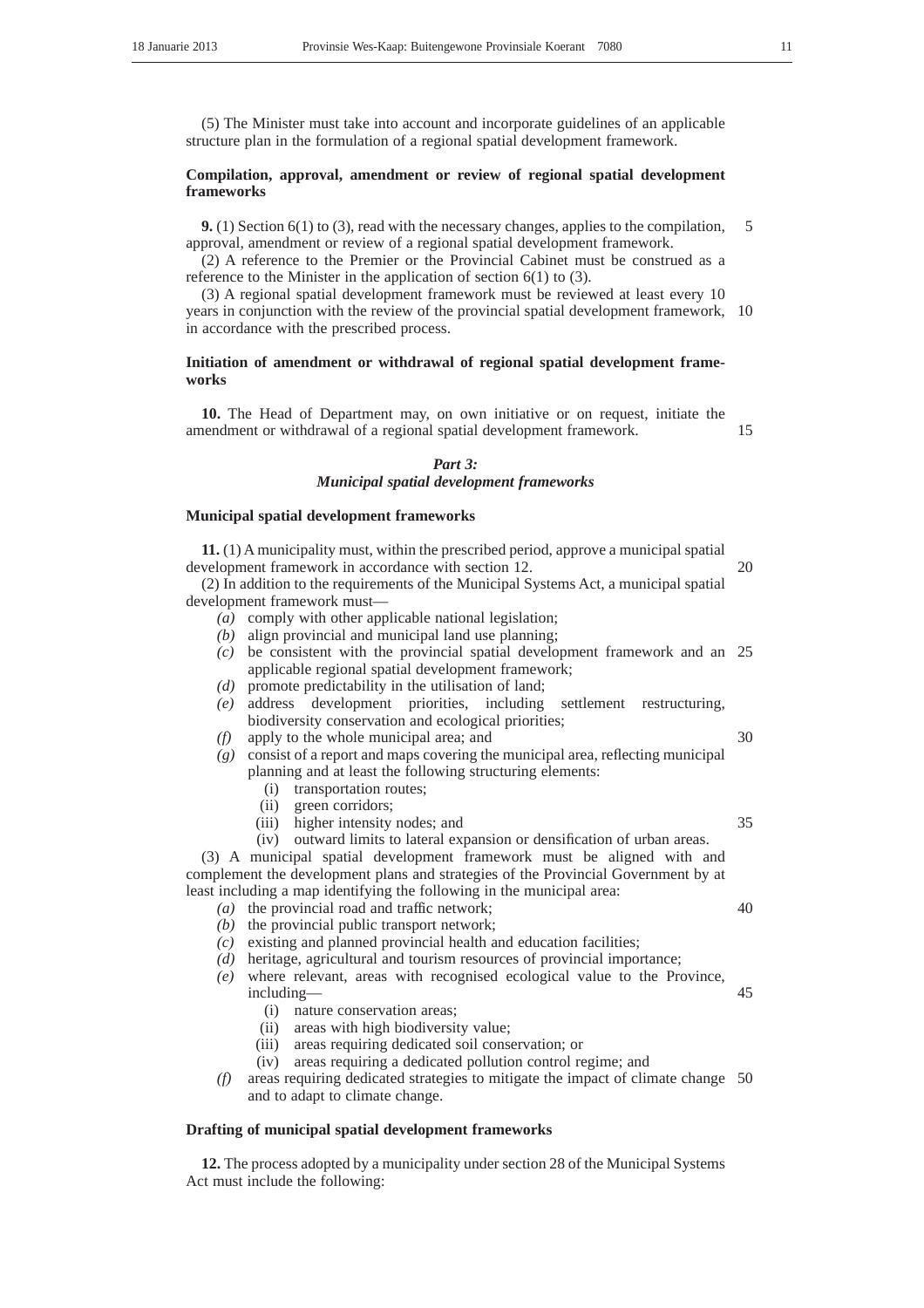- 
- *(a)* appropriate provisions to guide the planning, drafting, adoption and review of the municipal spatial development framework; and
- *(b)* any of the following procedures to draft its municipal spatial development framework:
	- (i) convening an intergovernmental steering committee, referred to in section 13, to develop a draft municipal spatial development framework; or 5
	- (ii) a procedure that complies with section 14.

#### **Intergovernmental steering committee**

**13.** (1) If the municipality chooses to establish an intergovernmental steering 10 committee, referred to in section  $12(b)(i)$ , the municipal manager must convene a committee consisting of at least—

- *(a)* representatives of the Department, nominated by the Head of Department; and
- *(b)* representatives of other organs of state as agreed to between the municipality and the Head of Department.

(2) The intergovernmental steering committee—

- *(a)* is chaired by the municipal manager or a municipal official designated by the municipal manager;
- *(b)* determines its own procedures, which must at least provide for a quorum and decision-making procedures; and 20
- *(c)* may appoint subcommittees and assign tasks to such subcommittees.

(3) The Head of Department must ensure that the representatives of the Department participate fully in the intergovernmental steering committee.

(4) The Minister may issue provincial comments on a draft municipal spatial development framework during the public participation and consultation of organs of 25 state as contemplated in Chapter 4 of the Municipal Systems Act.

(5) The municipality must consider the comments made by the Minister contemplated in subsection (4).

## **Procedure without intergovernmental steering committee**

**14.** If a municipality chooses not to establish an intergovernmental steering 30 committee contemplated in section 13, the process adopted by a municipality under section 28 of the Municipal Systems Act must allow for a period of 40 days for the Minister to issue provincial comments on a draft municipal spatial development framework.

## **Submission of copies of municipal spatial development frameworks**

**15.** (1) A municipal manager must submit a copy of a municipal spatial development framework to the Minister within 10 days of adoption thereof by the municipality.

(2) The copy of the municipal spatial development framework referred to in subsection (1) must be accompanied by a report setting out the response of the municipality to the provincial comments issued in terms of section 13(4) or 14. 40

## **Review of municipal spatial development frameworks**

**16.** (1) A municipality must review its municipal spatial development framework in accordance with sections 12 to 15, read with the necessary changes.

(2) A municipality may not approve a proposed review of its municipal spatial development framework, without considering a registered planner's assessment of and 45 recommendation on the proposed review.

#### **Consistency between municipal spatial development frameworks**

**17.** (1) Municipal spatial development frameworks of local and district municipalities must be consistent with each other.

(2) The process adopted by a district municipality in terms of section 28 of the 50Municipal Systems Act must include a process for the resolution of disputes regarding consistency between municipal spatial development frameworks adopted by the district or local municipalities.

15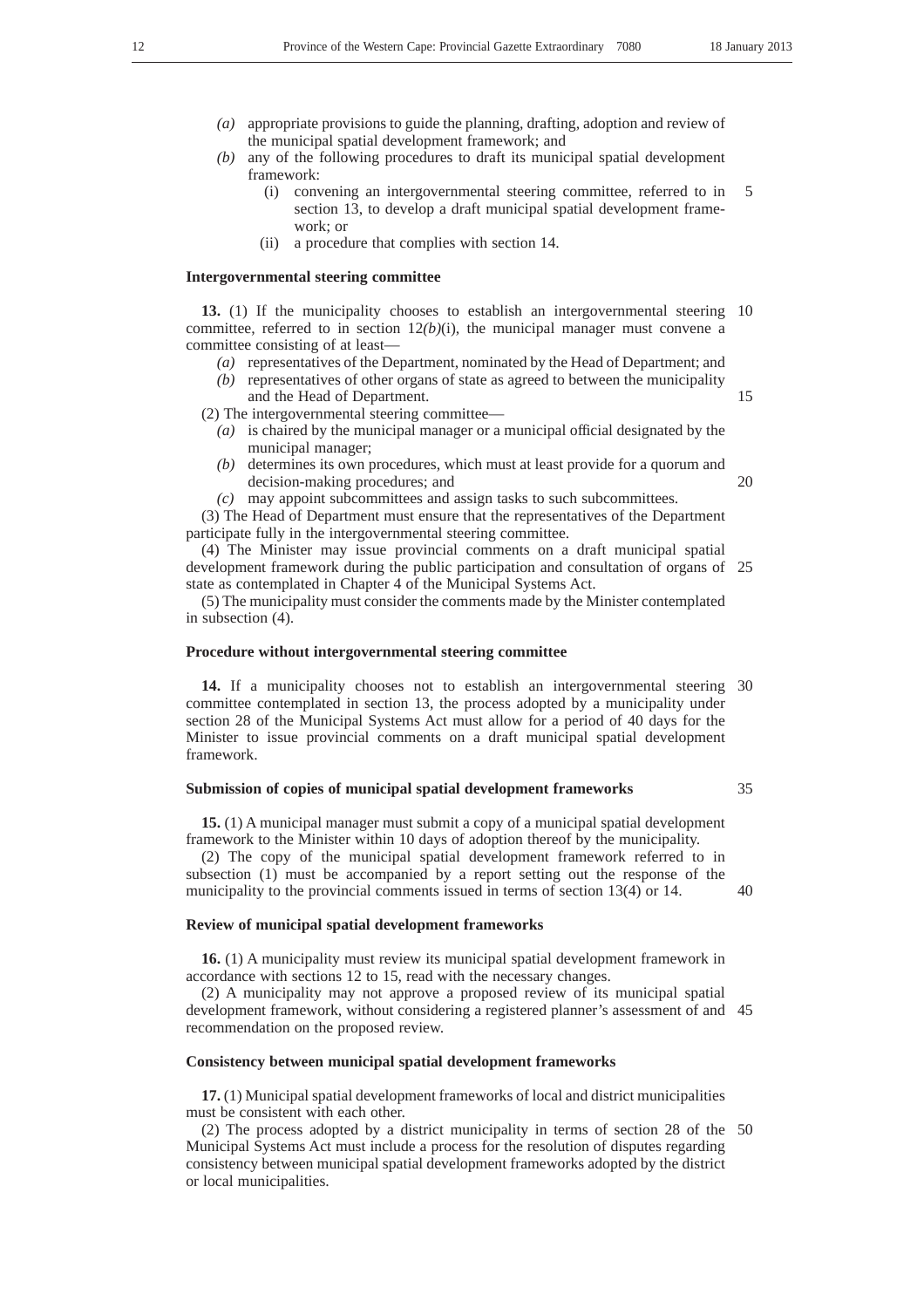(3) The process referred to in subsection (2) must contain a procedure for the Minister to be notified of a dispute.

## *Part 4: Transitional and general arrangements*

#### **Structure plans**

**18.** (1) Despite the repeal of the Ordinance, the structure plan approved in terms of section 4(6) of the Ordinance in terms of Provincial Notice No. 236 published in *Provincial Gazette* No. 6641 dated 10 July 2009, remains in force and is regarded as the provincial spatial development framework approved under section 4(1).

(2) Subject to subsection (1) and despite the repeal of the Ordinance, any other 10 structure plan approved in terms of section 4(6) or  $\frac{4(10)}{6}$  of the Ordinance, in existence immediately before the commencement of this Act, remains in force.

(3) The authority under the Ordinance that approved a structure plan referred to in subsection (2), must—

- *(a)* review that structure plan to be consistent with the purpose of, in the case of 15 a municipality, a municipal spatial development framework, or in the case of the Minister, a provincial spatial development framework;
- *(b)* incorporate the provisions of the structure plan that are consistent with that purpose in a municipal spatial development framework or the provincial spatial development framework, as the case may be; and 20
- *(c)* withdraw the structure plan by notice in the *Provincial Gazette.* (4) A structure plan referred to in subsection (3) expires after the prescribed period, if not withdrawn under subsection (3)*(c)*.

#### **Continuation of spatial development frameworks**

**19.** If land situated in the area of a municipality is incorporated into the area of another 25 receiving municipality, a municipal spatial development framework applicable to that land remains in force until amended or reviewed by the receiving municipality in accordance with this chapter.

#### **Effect of spatial development frameworks**

**20.** A spatial development framework does not confer or take away any land use 30 rights.

#### **Publication of spatial development frameworks**

**21.** The competent authority must within 15 days of the approval, review, amendment or withdrawal of a spatial development framework, publish its decision in the *Provincial Gazette*.

## **Compliance or consistency with, and departure from spatial development frameworks**

**22.** (1) If the relevant designation of a proposed land use in an applicable spatial development framework specifically provides for the use or development of land that is proposed in a land use application, the land use application complies with that spatial 40 development framework.

(2) If the relevant designation of a proposed land use in an applicable spatial development framework does not specifically provide for the proposed use or development of land in a land use application but the proposed use or development in the land use application is not in conflict with the purpose of the designation in the spatial development framework, the land use application is consistent with that spatial development framework. 45

(3) If the proposed use or development of land in a land use application does not comply with, and is not consistent with the relevant designation of a proposed land use in an applicable spatial development framework, it departs from that spatial develop-50ment framework.

5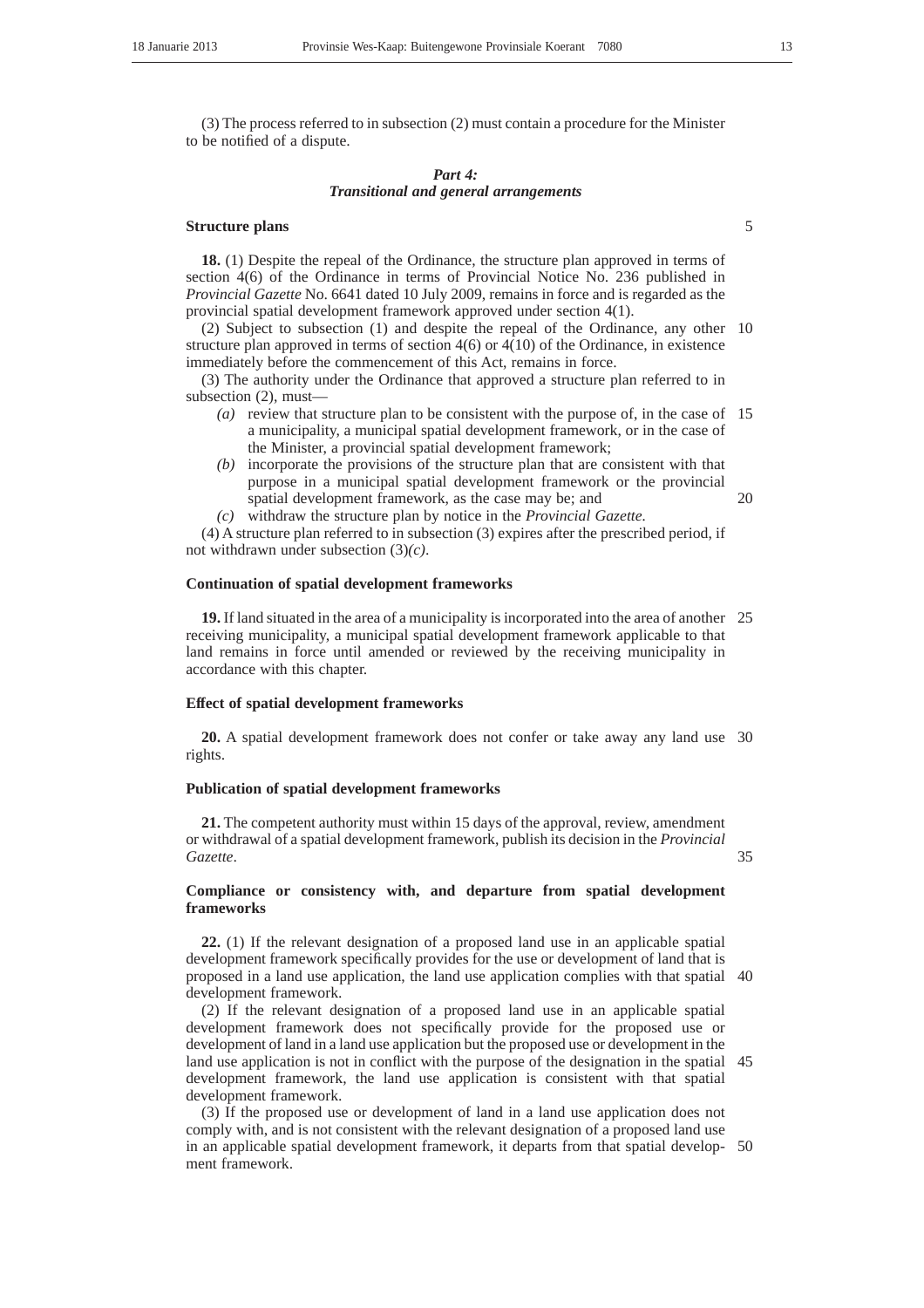#### **Amendment of spatial development frameworks**

**23.** (1) A competent authority must amend its spatial development framework if the approval of a land use application that departs from the spatial development framework, as contemplated in section 22(3), results in a permanent change of land use which, if not reflected in the relevant spatial development framework, may undermine its purpose of providing guidelines for the future spatial development of the area to which it relates.

(2) The amendment contemplated in subsection (1) must be initiated as soon as possible after the approval of the land use application.

(3) Subsection (2) does not apply if the next review of the relevant spatial development framework must be completed within 40 days after the land use 10 application was approved.

## **Record of spatial development frameworks**

**24.** (1) A competent authority must keep, update and make accessible to the public its updated spatial development framework.

(2) The updated spatial development framework contemplated in subsection (1) must 15 show a record of—

- *(a)* approved land use applications that depart, as contemplated in section 22(3), from the spatial development framework; and
- *(b)* amendments to the spatial development framework approved under section 23.

## **Integration of other plans**

**25.** If the Provincial Government or a municipality is required to approve, in terms of other legislation, a plan, policy or framework affecting land use planning, the Minister or municipality may integrate that plan or framework into the relevant spatial development framework if—

- *(a)* all applicable legislation has been complied with; and
- *(b)* the spatial development framework specifies the relevant legislation in terms of which it is approved and the relevant authorities that approved it.

## **CHAPTER IV**

## **DEVELOPMENT MANAGEMENT**

# *Part 1:*

## *Zoning*

#### **Zoning scheme for municipal area**

**26.** (1) Every local municipality and metropolitan municipality must—

*(a)* within five years of the commencement of this Act—

- (i) approve a single zoning scheme for its whole area, providing at least for the matters referred to in section 28; and
- (ii) integrate any zoning schemes referred to in section 38 in existence in its area into the single zoning scheme referred to in subparagraph (i); or
- *(b)* if a single zoning scheme exists immediately before the commencement of this Act, review that zoning scheme within three years of the commencement of this Act, or within an extended period as may be approved by the Minister.

(2) When a municipality approves its zoning scheme it must comply with this Act and the requirements for the compilation and content of a zoning scheme as may be 45 prescribed by the Minister.

(3) A municipality must review its zoning scheme at least every 10 years.

## **Purpose of zoning schemes**

**27.** The purpose of a zoning scheme is to—

*(a)* provide for the orderly development and the welfare of the community; and 50

5

20

25

30

## 40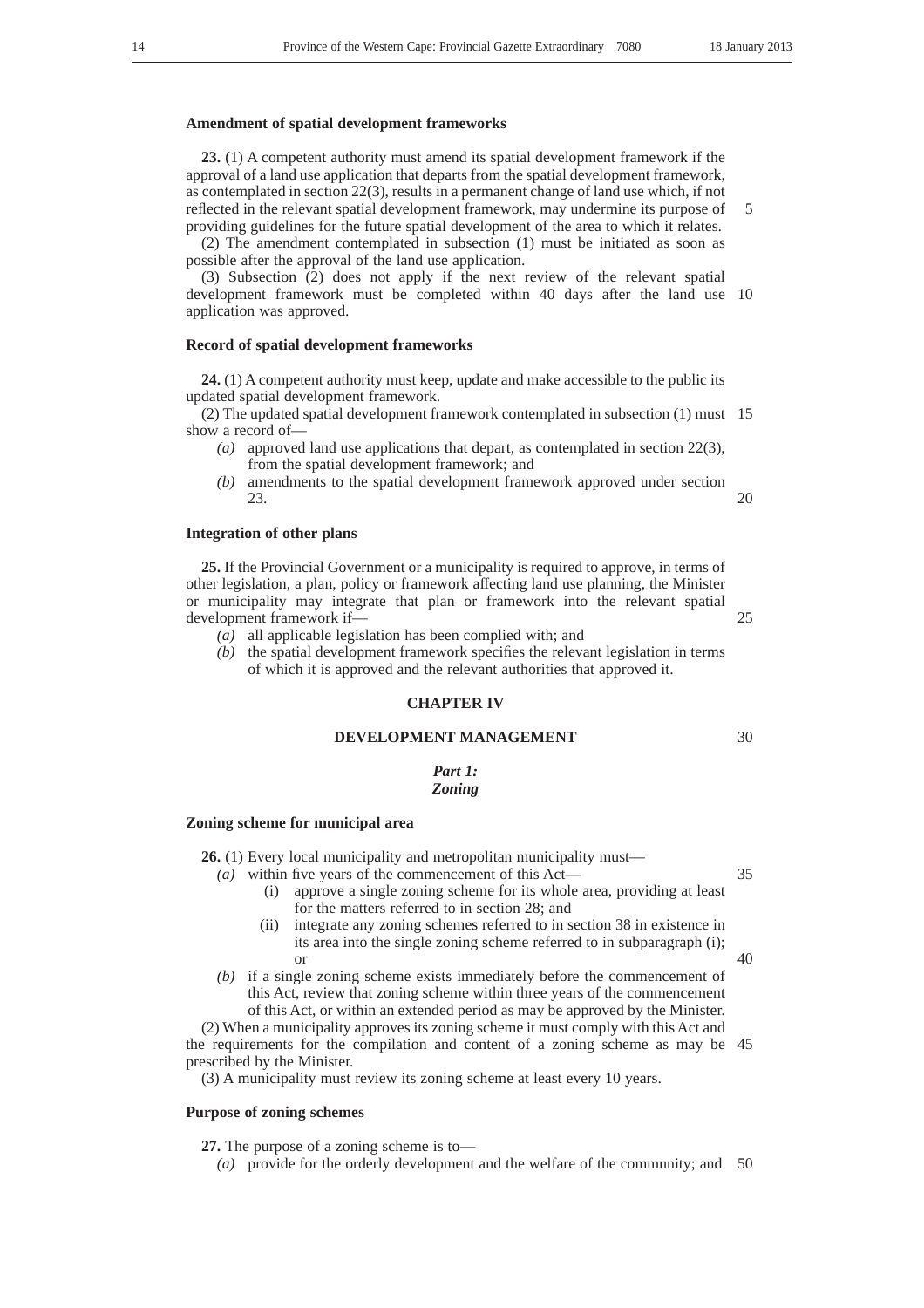*(b)* determine use rights and development parameters to manage desirable land use,

with due consideration of the principles referred to in Chapter V and a spatial development framework that applies to the area of the zoning scheme.

#### **Content of zoning schemes**

**28**. A zoning scheme must at least provide for the regulation of—

- *(a)* zonings;
- *(b)* primary and consent uses;
- *(c)* development parameters;
- *(d)* non-conforming uses to provide that—
	- (i) land which is being used lawfully under an existing zoning scheme for a purpose that does not comply with a proposed zoning scheme, may continue to be used for that purpose when the new zoning scheme comes into effect; or
	- (ii) buildings or structures on land referred to in subparagraph (i) may be 15 altered or extended;
- *(e)* the coming into effect of new zonings, if new zonings are provided for in the zoning scheme;
- *(f)* the approval of a map to record the following:
	- (i) zoning of land units and references to recordings in the register 20 referred to in paragraph *(g)*; and
	- (ii) rezonings and amendments to references to the register referred to in paragraph *(g)*, where a land use planning application is approved by the municipality or where a use right has lapsed; and
- *(g)* the keeping of a register to record a departure, non-conforming use or consent 25 use.

## **Drafting of zoning schemes**

**29.** A municipality must draft the components of its zoning scheme contemplated in section  $28(a)$  to *(e)* or amendments thereto by—

- *(a)* convening an intergovernmental steering committee contemplated in section 30 30, to draft its zoning scheme; or
- *(b)* following the procedure set out in section 30.

## **Intergovernmental steering committee**

**30.** (1) If a municipality establishes an intergovernmental steering committee referred to in section  $29(1)(a)$ , the municipal manager must convene a committee consisting of 35 representatives of—

- *(a)* the municipality, nominated by the municipal manager;
- *(b)* the relevant district municipality, nominated by its municipal manager;
- *(c)* the Department, nominated by the Head of Department; and
- *(d)* local government, nominated by the organisation in the Province recognised 40 under the Organised Local Government Act, 1997 (Act 52 of 1997).

(2) The representatives on the intergovernmental steering committee must be persons appointed by reason of their qualifications in and knowledge and experience of planning and development.

- (3) The intergovernmental steering committee—
	- *(a)* is chaired by the municipal manager or a municipal official designated by the municipal manager;
	- *(b)* determines its own procedures; and
	- *(c)* may appoint subcommittees and assign tasks to such subcommittees.

(4) The intergovernmental steering committee must submit a draft zoning scheme to 50the municipality which must be accompanied by a report setting out the response of the intergovernmental steering committee to the comments made by the representative referred to in subsection (1)*(c)*.

5

10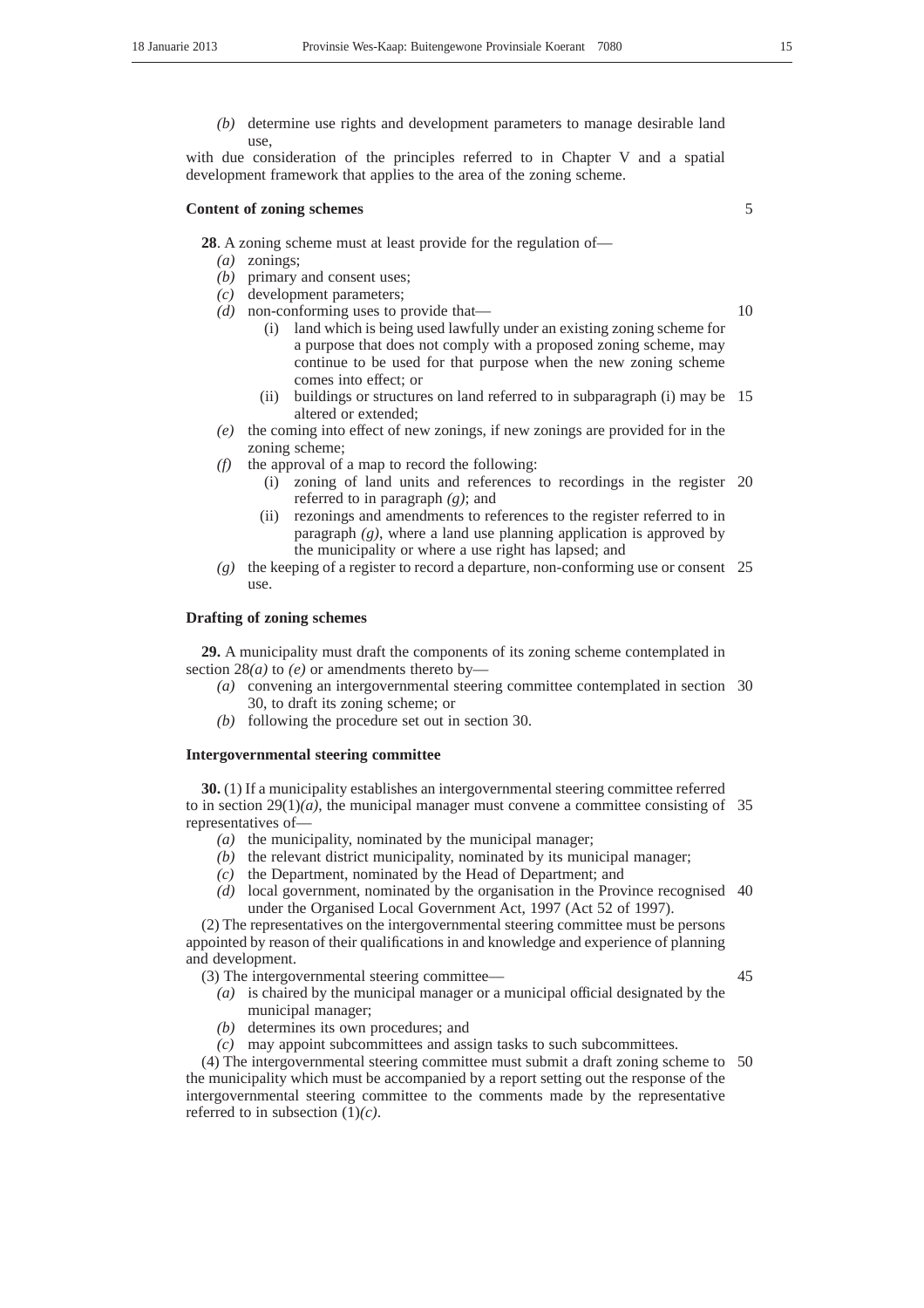## **Provincial comment on zoning schemes**

**31.** (1) If a municipality chooses not to establish an intergovernmental steering committee contemplated in section 30, the municipality—

- *(a)* must submit the components of its draft zoning scheme referred to in section 28*(a)* to *(e)* to the Minister for comment; and
- *(b)* may not approve its zoning scheme before—
	- (i) the Minister has issued the comments referred to in paragraph *(a)* and the municipality has considered those comments; or
	- (ii) the end of the period referred to in subsection (2), if the Minister has not issued the comments referred to in paragraph *(a)*. 10

(2) The Minister must, within 60 days of receiving a draft zoning scheme in terms of subsection  $(1)(a)$ , issue comments thereon.

(3) The period referred to in subsection (2) may be extended with the approval of the municipality.

(4) The approval of the zoning scheme must be accompanied by a report setting out 15 the response of the municipality to the comments made by the Minister under subsection (2).

#### **Coming into effect of zoning schemes**

**32.** (1) A municipality must provide appropriate measures to regulate—

- *(a)* the coming into effect of a single zoning scheme under section 26 and 20 subsequent reviews and amendments thereto; and
- *(b)* subject to section 39, the transition from—
	- (i) a zoning scheme in force under section 38 to a single zoning scheme under section 26; and
	- (ii) a single zoning scheme under section 26 to subsequent reviews and 25 amendments thereto.

(2) A municipality must publish its decision to approve a zoning scheme map in the *Provincial Gazette*.

#### **Amendment of zoning schemes**

**33.** If a municipality amends the components of its zoning scheme referred to in 30 section  $28(a)$  to  $(e)$ , the municipality must comply with section 30 or 31, read with the necessary changes.

#### **Status of zoning schemes**

**34.** (1) A zoning scheme is binding on all organs of state and other persons.

(2) Land may be used, or the development of land may take place, only if that 35 development or use is permitted in terms of a zoning scheme.

## **Record of zoning schemes**

**35.** Each municipality must, in respect of land in its area, keep, maintain and make accessible to the public, the content of its zoning scheme as contemplated in section 28.

#### **Continuation of zoning schemes**

**36.** If land situated in the area of one municipality is incorporated into the area of another receiving municipality, a zoning scheme applicable to that land remains in force until amended or replaced by the receiving municipality.

#### **Reference in other laws**

**37.** A reference in any law to a town-planning scheme or a zoning scheme, or to any 45other instrument or document with a similar purpose, that applies in the Province, must be considered to be a reference to a zoning scheme contemplated in this Act.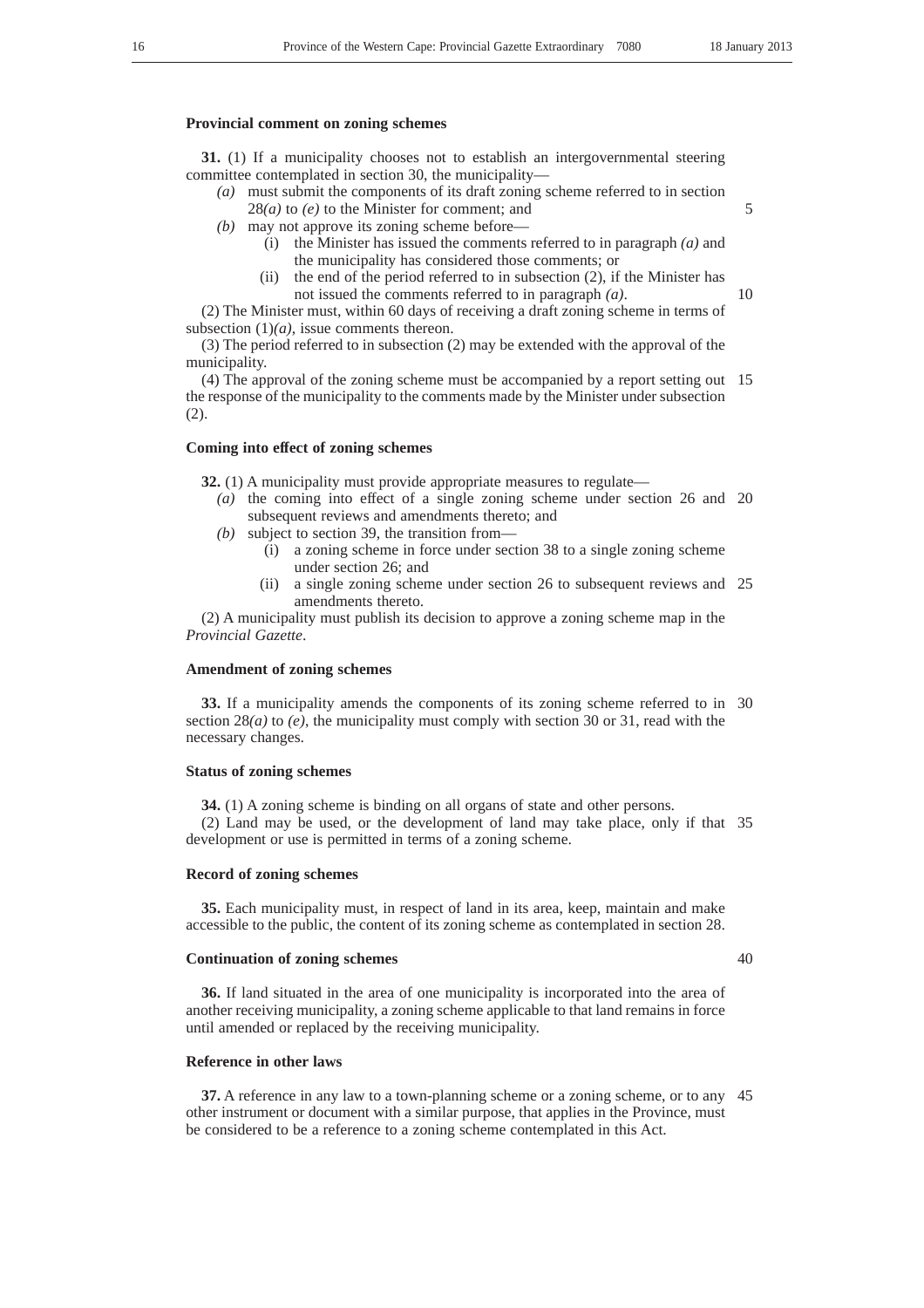#### **Existing town-planning schemes, zoning schemes and scheme regulations**

**38.** (1) Despite the repeal of the Ordinance in terms of section 83—

- *(a)* a zoning scheme, including a scheme map, scheme register and scheme regulations in existence in terms of section 7, 8, 8A, 9, 10 or 12 of the Ordinance immediately before the commencement of this Act, remains in force and sections 1, 7 to 14, 39 to 41 and 46 of the Ordinance apply to that zoning scheme, as if not repealed; and 5
- *(b)* a lawful zoning applicable in terms of a zoning scheme referred to in paragraph *(a)* remains in force.

(2) Despite the repeal of Provincial Notice 733 of 1989 in terms of section 83 of this 10 Act—

- *(a)* a town-planning scheme in existence in terms of that notice immediately before the commencement of this Act, remains in force and the relevant provisions of Provincial Notice 733 of 1989 and R1897 of 1986 apply to that town-planning scheme, as if not repealed; and
- *(b)* a lawful zoning applicable in terms of that town-planning scheme remains in force.

(3) A land use application submitted after the commencement of this Act and which pertains to a use right that remains in force in terms of subsection  $(1)(b)$  or  $(2)(b)$  must be considered and processed in terms of this Act and an applicable by-law.

(4) Upon the adoption of a single zoning scheme as contemplated in section 26 a zoning scheme or town-planning scheme referred to in subsections (1) and (2) lapses.

#### **Use rights**

**39.** (1) A municipality must determine a zoning for land—

- *(a)* which, in terms of a zoning scheme or town-planning scheme in force under 25 section 38, is zoned for—
	- (i) state or other authority purposes;
	- (ii) a purpose or reservation without development parameters; or
	- (iii) a purpose for which the land is not being utilised; and
- *(b)* referred to in section 8 of the Ordinance in respect of which no determination 30 of a zoning has been made under section 14 of the Ordinance.
- (2) If a municipality determines a zoning under subsection (1)—
	- *(a)* the zoning must be determined in accordance with the lawful utilisation of the land on the date of commencement of this Act as determined by the municipality;
	- *(b)* the most restrictive zoning must be approved, whether or not in conjunction with a restrictive departure or a consent use, to provide for the lawful utilisation of the land;
	- *(c)* the zoning must be determined through the procedures of a rezoning, if the lawful zoning of the land cannot be determined by the municipality; 40
	- *(d)* a land use that commenced unlawfully, whether before or after the commencement of this Act, may not be considered to be the lawful land use; and
	- *(e)* for vacant land which has a title deed restriction that confers a use on the land, the use must be determined in accordance with the most restrictive use 45 provided for in the title deed.

(3) A use right approved in terms of the Ordinance and in existence immediately before the commencement of this Act is regarded as a use right in terms of this Act and is valid for the period referred to in section 40(3)*(a)* or *(b)*.

(4) Land—

- *(a)* to which the provisions of the Legal Succession to the South African Transport Services Act, 1989 (Act 9 of 1989), applies and in respect of which no determination of zoning has been made under that Act other than for transport and ancillary purposes; or
- *(b)* situated above the natural or a human-made high-water mark, or high-water 55mark designated in terms of other legislation to which the provisions of subsections (1) and (2) and paragraph *(a)* of this subsection do not apply and in respect of which no determination of zoning has been made,

15

 $20$ 

50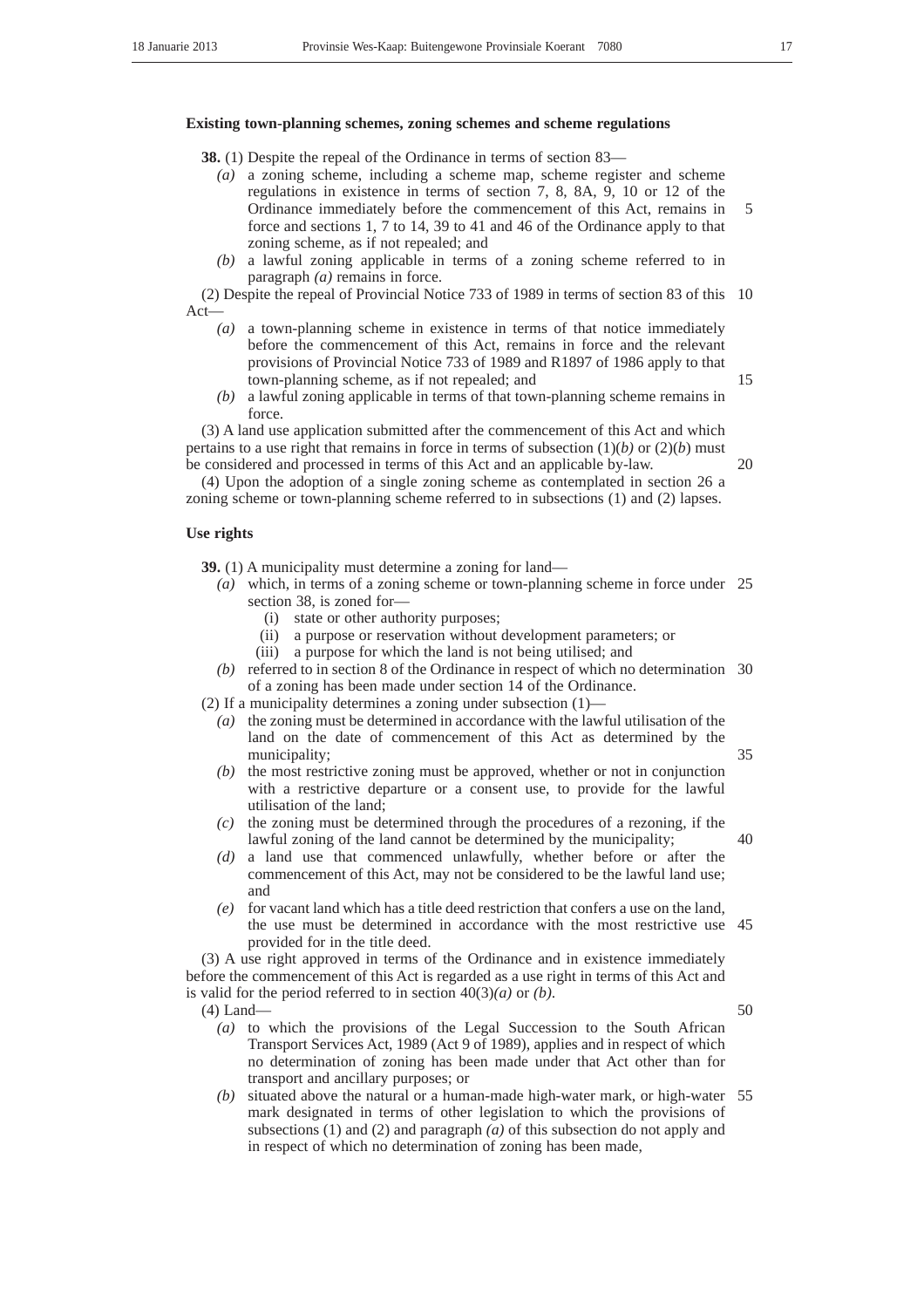is deemed to be zoned in accordance with its utilisation on the date of commencement of this Act: Provided that the zoning must be determined by the municipality, and that the zoning scheme map must be amended accordingly.

(5) Zoning may be made applicable to a land unit or part thereof, and zoning need not follow cadastral boundaries.

(6) An architect or land surveyor may not certify under section  $7(2)(a)$  of the Sectional Titles Act, 1986 (Act 95 of 1986), that the proposed division into sections and common property complies with a zoning scheme, unless the land is zoned for a use that permits the division.

(7) A use right accrues to land and not to a person, unless the exceptional 10 circumstances of a specific person requires the allocation of a use right which is not intended for successors in title of that person in respect of specific land.

(8) Upon confirmation of a subdivision or part thereof in terms of section 41(6), the zonings determined by the municipality upon approval of the subdivision application are the zonings that apply to the land units arising from the subdivision, and the zoning 15 scheme map must be amended accordingly.

#### **Rezoning, departure or consent use**

**40.** (1) An applicant who requires a rezoning, departure or consent use in respect of land must apply to the municipality.

(2) A municipality may in the interest of the public, on its own initiative, rezone land 20 of which it is not the owner.

(3) An approval contemplated in subsection (1) or a right accrued as a result of a rezoning contemplated in subsection (2), lapses—

- *(a)* in the case of a zoning of a subdivisional area, within three years of the date of approval of the zoning, if an application for subdivision of the land or 25 subdivision of the land in phases, is not submitted to the municipality within that three-year period; and
- *(b)* except for a zoning referred to in paragraph *(a)* and unless a municipality determines a shorter period—
	- (i) if no building plan is required to utilise the use right, when the land in 30 question is not utilised in terms of the approval within 10 years from the date on which the application is approved; or
	- (ii) if a building plan is required to utilise the use right, when the owner fails to commence with the development within seven years from the date on which the application is approved.

(4) A municipality must, in writing and at the request of any interested person, confirm the date on which—

*(a)* a use right approved by the municipality in respect of a land unit was utilised; or

*(b)* the development in terms of that use right commenced.

40

50

35

(5) A municipality may not confirm that a use right has been utilised as contemplated in subsection (4)*(a)* before—

- *(a)* the use right as described in the zoning scheme or relevant by-law is utilised; and
- *(b)* all the conditions of the approval and other requirements pertaining to the 45 specific use right have been complied with.

(6) A municipality may not certify in writing that a development has commenced as contemplated in subsection (4)*(b)* before—

- *(a)* a building plan envisaged for the utilisation of the approved use right has been approved by the municipality; and
- *(b)* construction of the building contemplated in paragraph *(a)* has commenced.

## *Part 2: Subdivision*

## **Subdivision of land**

**41.** (1) An applicant who requires a subdivision of land must apply to the 55municipality.

(2) A municipality must at least require the following in respect of an application for subdivision: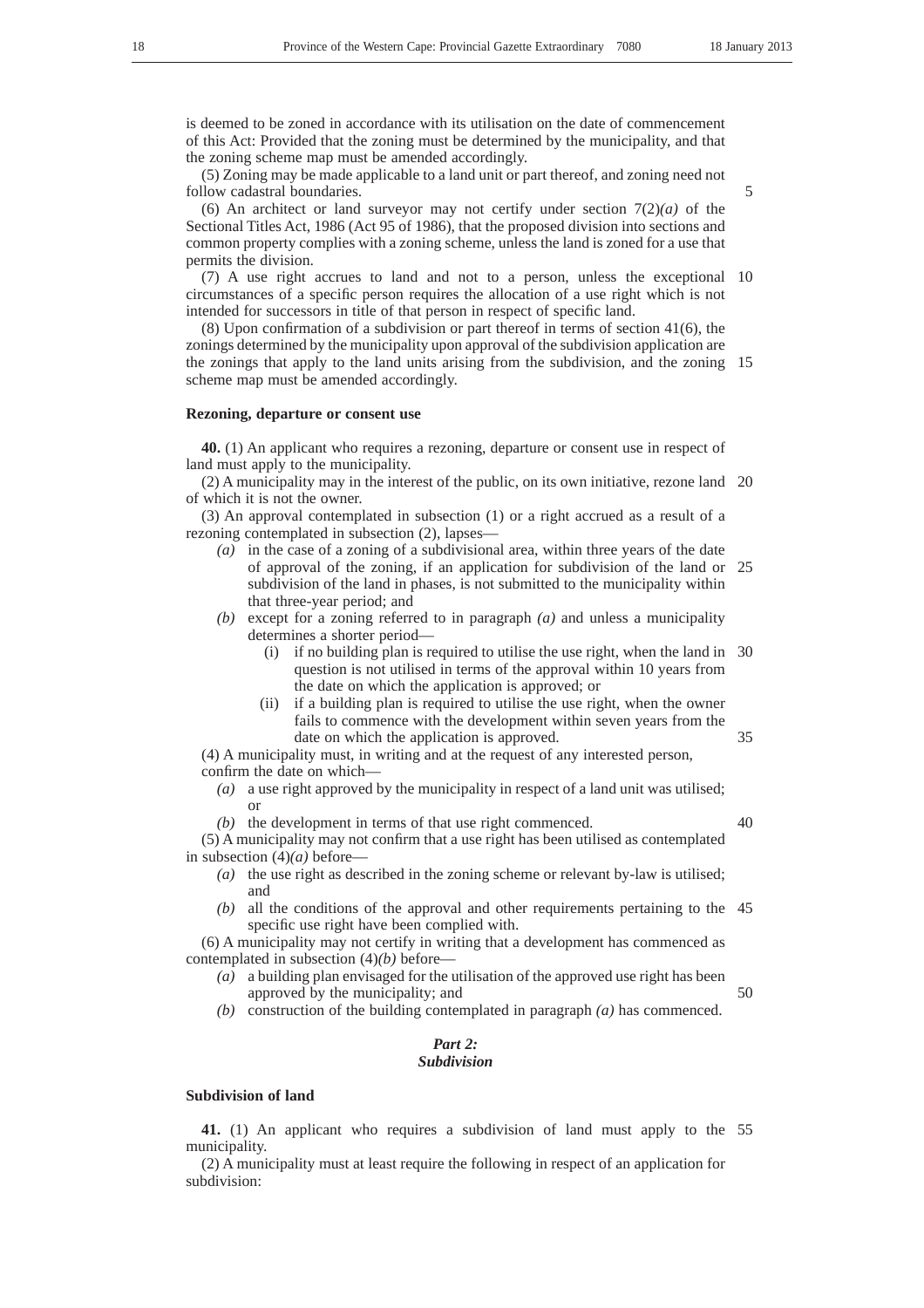5

10

- *(a)* that the land must be zoned as contemplated in section 42(1) and (2);
- *(b)* the submission of a subdivision plan showing the following:
	- (i) the relative location of proposed land units, public places and public streets on land intended for subdivision; and
	- (ii) the zonings for which the land units are intended to be used;
- *(c)* the submission of a general plan or diagram, as required by the Surveyor-General, after approval of the subdivision;
- *(d)* procedures and criteria for the amendment, cancellation or partial cancellation of a subdivision plan and a general plan in relation to a subdivision not yet confirmed; and
- *(e)* the transfer of ownership of public streets, public places and land needed for public purposes consequent to a condition imposed in terms of section 48(1)*(k)*.

(3) A municipality may approve the implementation of a subdivision in phases over a period exceeding 10 years, which phasing must be approved in terms of a condition of 15 approval as contemplated in section 48(1)*(l)*.

(4) An approved subdivision lapses or partially lapses if the subdivision or part of the subdivision is not confirmed, as contemplated in subsection (6), within 10 years from the date of approval of the rezoning as contemplated in section 42(1).

(5) A municipality must impose appropriate conditions relating to engineering 20 services, as contemplated in section  $48(1)(a)$ , to an approval of a subdivision.

(6) A municipality must in writing, at the request of any interested person, confirm a subdivision or a part of a subdivision, if the applicant has to the satisfaction of the municipality submitted proof of compliance with the requirements for the subdivision, including the following:

- *(a)* the registration of a general plan or diagram by the Surveyor-General;
- *(b)* completion of the installation of engineering services in accordance with the conditions imposed under section 48;
- *(c)* confirmation that all relevant conditions in respect of the approved subdivision or part thereof have been met; and
- *(d)* registration of at least one new land unit in respect of the subdivision or part thereof by the Registrar of Deeds.

(7) A right to utilise a land unit for a primary use as part of a confirmed subdivision, does not lapse.

(8) A municipality may not issue a certificate as contemplated in section 118 of the 35 Municipal Systems Act unless the requirements of subsection (6)*(a)*, *(b)* and *(c)* have been adhered to.

(9) If an approval of a subdivision or part of a subdivision lapses under subsection (5), the municipality must amend the zoning scheme map and, where applicable, the zoning scheme register accordingly and notify the Surveyor-General.

(10) Except with the approval of the municipality a building or structure may only be constructed on a land unit forming part of a confirmed subdivision.

(11) An applicant who, in relation to proposed land units which have not been registered on a general plan of an approved subdivision, requires the amendment, partial cancellation or cancellation in full of— 45

- *(a)* a plan of subdivision;
- *(b)* a diagram; or
- *(c)* a general plan,

must apply to the municipality.

(12) A public street or public place indicated on a plan or diagram contemplated in 50 subsection (11)*(a)* to *(c)* must be closed in terms of the applicable legislation.

#### **Subdivisional area**

**42.** (1) A municipality may not consider an application for subdivision involving a change of zoning, unless the land in question is zoned as a subdivisional area.

(2) A municipality must, if it approves a rezoning to a subdivisional area, impose 55 conditions to the approval providing for at least the following:

- *(a)* density requirements;
- *(b)* major land uses;
- *(c)* phasing, if applicable; and
- *(d)* the scale of the development.

25

30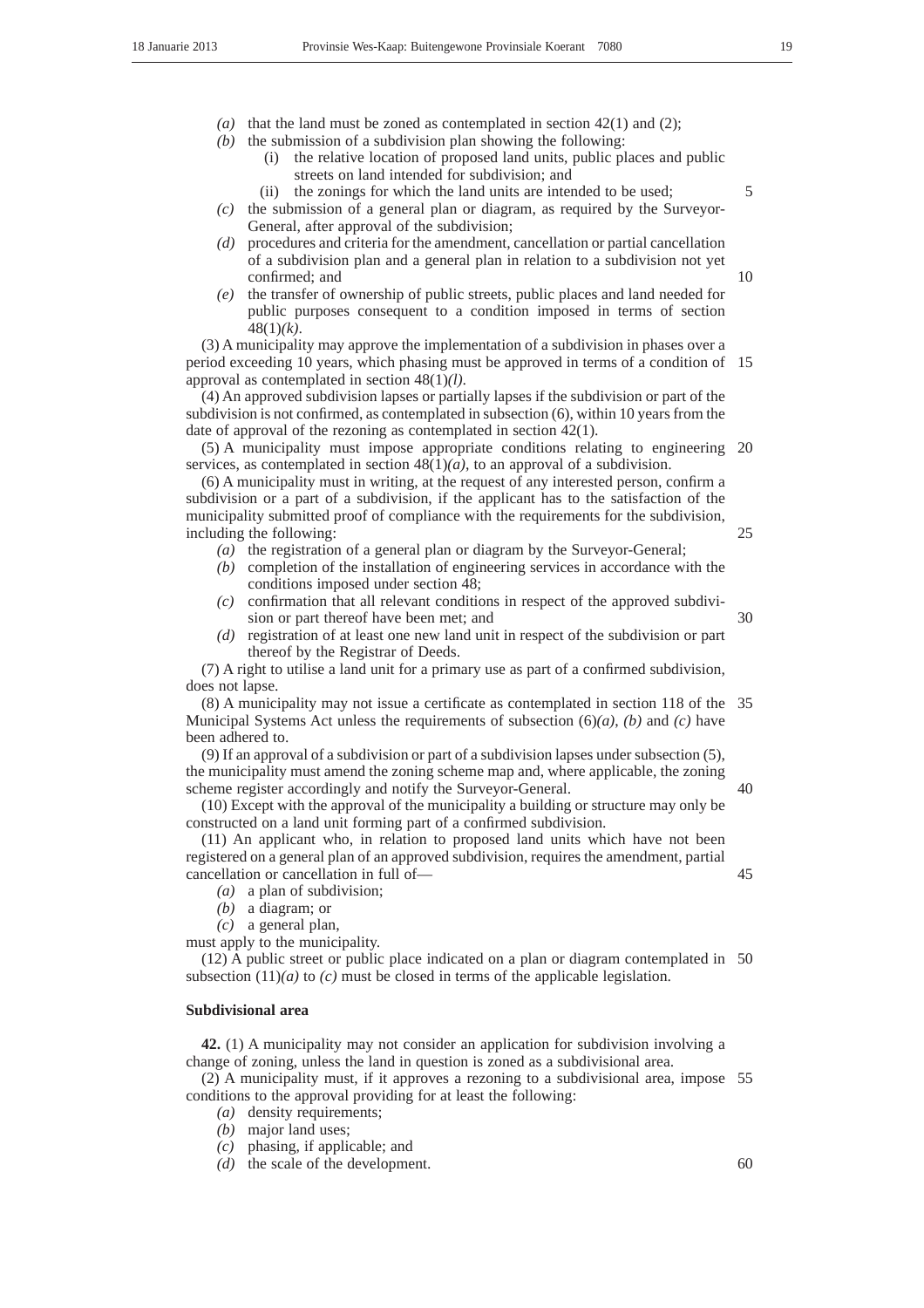(3) Subsection (1) does not preclude a municipality from considering applications for rezoning and subdivision simultaneously.

(4) A rezoning to a subdivisional area lapses within the period referred to in section 40(3)*(a)*.

#### **Ownership of public streets or places**

**43.** (1) The ownership of land designated for a public street or a public place vests in the municipality upon confirmation of the subdivision or a part thereof as contemplated in section  $41(6)$ .

(2) A municipality is not liable for compensation for the land referred to in subsection (1), if the provision of the public street or public place is based on the normal need 10 therefor arising from the subdivision.

(3) If a subdivision plan, diagram or general plan is cancelled under section 41(11), the ownership of a public street or a public place which is shown on the part thereof which is cancelled reverts to the owner of the land.

## *Part 3: Consolidation of land units*

## **Consolidation of land units**

**44.** (1) An applicant who requires the consolidation of land units must apply to the municipality.

(2) If a consolidation of land units is approved but no consequent registration by the 20 Registrar of Deeds takes place within three years of the approval, the consolidation lapses and the municipality must notify the Surveyor-General accordingly.

(3) A building or structure that straddles an erf boundary may only be constructed on a land unit forming part of a consolidation registered by the Registrar of Deeds.

*Part 4: Title restrictions* 25

#### **Removal of restrictions, conditions or obligations**

**45.** (1) An applicant must apply to the municipality, if he or she requires the removal, suspension or amendment of a restriction, condition or obligation—

- *(a)* which relates to—
	- (i) the subdivision of the land;
	- (ii) the purpose for which the land may be used; or
	- (iii) the requirements to be complied with or to be observed in connection with the construction of buildings or the use of the land; and

*(b)* which is binding on the owner of the land by virtue of—

- (i) a restrictive condition or servitude registered against the title deed of the land;
- (ii) a provision of a law relating to the establishment of townships or to land use planning;
- (iii) a provision of a by-law, regulation or a zoning scheme;
- (iv) a provision of a zoning scheme and a restrictive condition or servitude registered against the title deed of the land; or
- (v) a provision of a zoning scheme and a provision of a law relating to the establishment of townships or to land use planning.

(2) Notice of the application must be served on any person whose rights or legitimate 45 expectations are materially and adversely affected, including—

- *(a)* any organ of state and other owners of land in the township, if they are mentioned in the title deed; and
- *(b)* any mortgage holder in respect of land in the township to which the restriction, condition or obligation applies or in respect of the applicant's land. 50

(3) A municipality may take the initiative to have restrictions, conditions or obligations contemplated in subsection (1) removed, suspended or amended.

(4) Any reference to approval by the Administrator or Townships Board in a restriction, condition or obligation as contemplated in this section is regarded as a reference to the relevant municipality. 55

15

30

35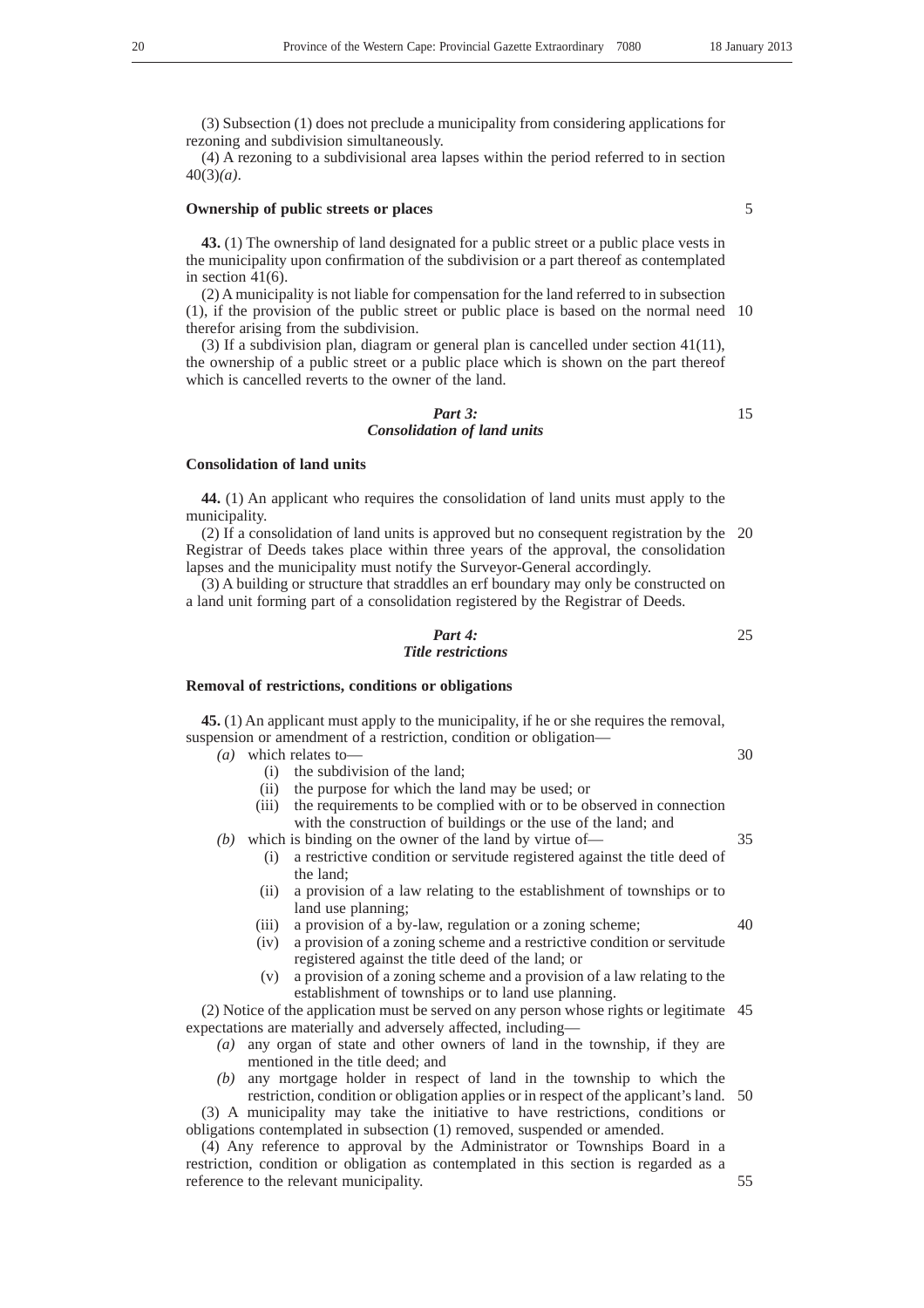(5) If a restriction, condition or obligation contemplated in subsection (1) allows for the relaxation or waiver of that provision under certain circumstances and the person or body named in that provision, or the successors in title, no longer exist, the municipality may authorise the relaxation or waiver.

(6) A municipality must notify the Registrar of Deeds of its decision contemplated in this section. 5

#### **Endorsement by Surveyor-General and Registrar of Deeds**

**46.** The Registrar of Deeds must, on receipt of a notice of a decision by a municipality under section 45, make the appropriate entry and endorsement, required in terms of the applicable legislation, to reflect the effect of that decision in the relevant register, title 10 deed, diagram or map registered in the office of the Registrar of Deeds.

## *Part 5:*

## *Coordination of procedures and decision-making*

#### **Integrated procedures and decisions**

**47.** (1) A competent authority and an organ of state which administers legislation 15 relating to an activity that also requires authorisation in accordance with this Act, must strive to coordinate the procedures and requirements for decision-making in terms of this Act and that legislation, and to avoid duplication.

(2) A competent authority may enter into a written agreement with an organ of state referred to in subsection (1), in order to avoid duplication in the submission of 20 information or the carrying out of a process.

- (3) The agreement contemplated in subsection (2) may—
	- *(a)* provide for integrated authorisations as contemplated in section 31 of the Spatial Planning and Land Use Management Act, 20..;
	- *(b)* facilitate the integrated submission to, and advertising and assessment of 25 multiple applications by, the organs of state for a specific proposed development or utilisation of land;
	- *(c)* facilitate the simultaneous publication of the decisions of the organs of state with regard to a specific proposed development or utilisation of land; or
	- *(d)* provide a framework for the coordination of procedural requirements for land 30 use applications imposed under this Act or a relevant by-law and requirements imposed by other legislation.

(4) A competent authority may decide on an application that also requires authorisation in terms of other legislation on the basis of a process prescribed under that legislation, if that process meets the minimum requirements of this Act. 35

- *(a)* a written agreement has been entered into between the organs of state issuing the integrated decision;
- *(b)* the relevant provisions of this Act and the other law have been complied with; 40 *(c)* the authorisation specifies—
	- (i) the provisions in terms of which it has been issued; and
	- (ii) the organs of state that have issued it; and
- *(d)* the respective decisions of the organs of state which form part of the integrated authorisation, are published simultaneously. 45

# *Part 6:*

## *Conditions*

## **Conditions**

**48.** (1) A competent authority may approve a land use application, subject to conditions in the public interest, including conditions relating to— 50

- *(a)* the provision of municipal engineering services;
- *(b)* the cession of land or the payment of money, in compensation for past, present or future public expenditure or community needs, including—
	- (i) engineering services;
	- (ii) social facilities;

<sup>(5)</sup> An integrated authorisation contemplated in subsection (3)*(a)* may be issued only if—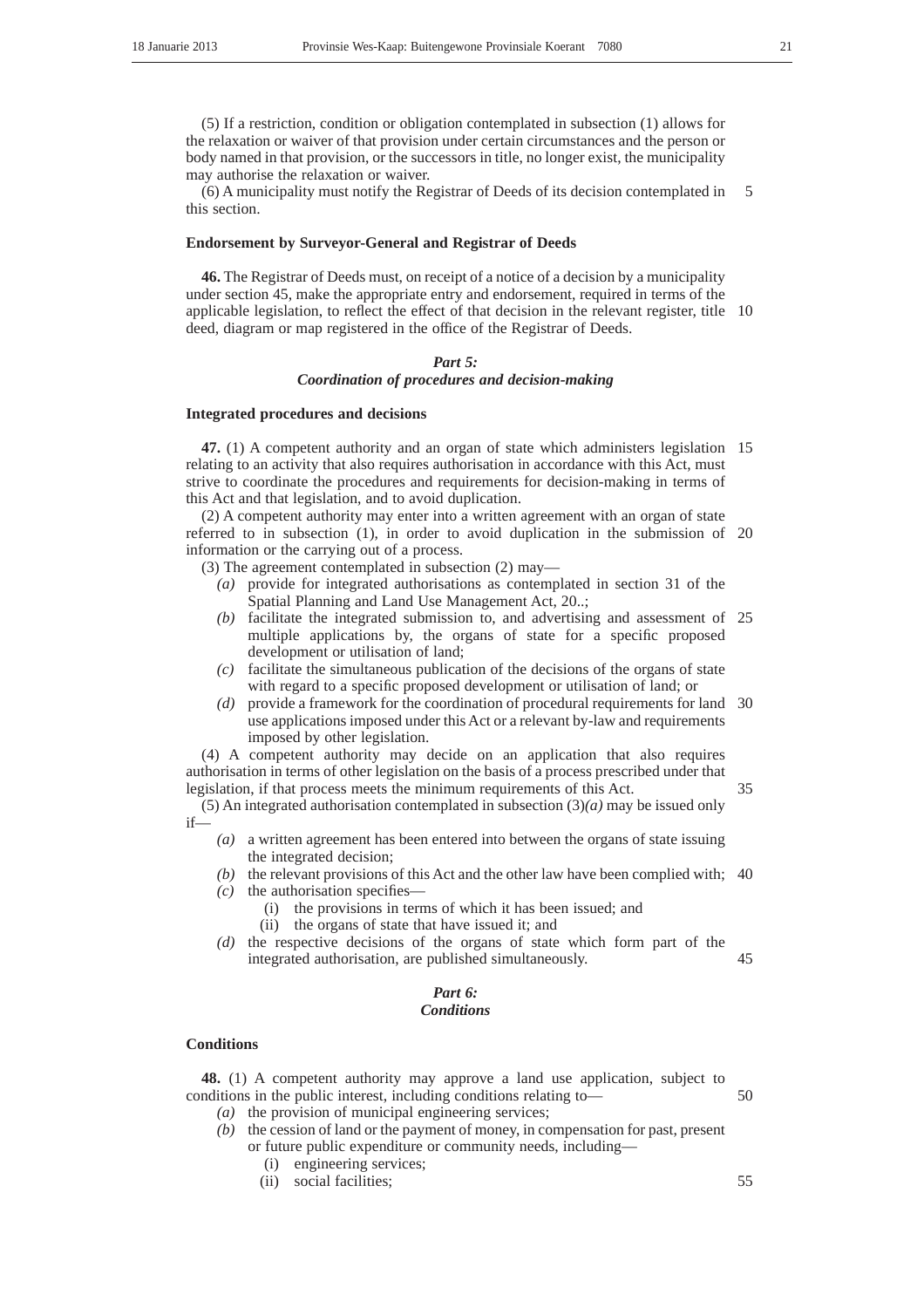5

- (iii) social infrastructure;
- (iv) energy conservation; or
- (v) climate change,
- which arise directly as a result of the approval in question;
- *(c)* settlement restructuring;
- *(d)* agricultural or heritage resource conservation;
- *(e)* biodiversity conservation and management;
- *(f)* a requirement that agreements be entered into in respect of certain conditions;
- *(g)* the provision of social facilities, social infrastructure or subsidised housing;
- *(h)* energy efficiency;
- *(i)* requirements aimed at addressing climate change;
- *(j)* the establishment of an owners' association by the applicant;
- *(k)* the transfer of ownership of public streets, public places or land needed for public purposes; or
- *(l)* the implementation of a subdivision in phases.

(2) If land which is the subject of a land use application is required by an authority for the provision of engineering services, social facilities, social infrastructure or to address requirements relating to energy use or climate change, and the need for that land does not arise directly from the development resulting from the land use application that land must be acquired at market value.

(3) If a competent authority imposes a condition contemplated in subsection (1)*(a)* or *(b)*, the condition must be included in a services agreement concluded between the municipality and the owner before the construction of infrastructure commences.

(4) A competent authority may impose a condition contemplated in subsection (1) as a suspensive condition.

(5) If a suspensive condition is imposed, the approved use right only comes into effect once the suspensive condition is, subject to subsection (6), fulfilled, and the period of 10 years or three years referred to in section 40(3) only starts running once the condition is fulfilled.

(6) An approved use right does not come into effect if a suspensive condition is not 30 fulfilled within the following periods:

- *(a)* 10 years of the approval, if no period for the fulfillment of the suspensive condition is stated in the approval; or
- *(b)* the period stated in the approval.

(7) A competent authority may not make a decision contemplated in this Act 35 conditional to an approval that may be required in terms of other legislation.

(8) An owners' association or home owners' association which came into being under the Ordinance and in existance immediately before the commencement of this Act, is regarded as an owners' association which came into being by virtue of subsection (1)*(j)*.

#### **Amendment of conditions**

**49.** A competent authority may on its own initiative or on application amend or waive a condition imposed under section 48.

## *Part 7: Procedures and decision-making*

#### **Publishing of notices**

**50.** (1) A competent authority must publish a notice of its intention to consider the following:

- *(a)* a land use application relating to a restriction, condition or obligation as contemplated in section 45;
- *(b)* a land use application for a rezoning contemplated in section 40; and
- *(c)* the approval, amendment or review of a spatial development framework or a zoning scheme, or appoval of a zoning scheme map.

(2) A notice contemplated in subsection (1) must be published—

- *(a)* in the case of a municipality, subject to section 21 of the Municipal Systems Act; or 55
- *(b)* in the case of the Minister, subject to the Western Cape Provincial Languages Act, 1998 (Act 13 of 1998), in newspapers circulated in the relevant area.

45

50

40

10

15

20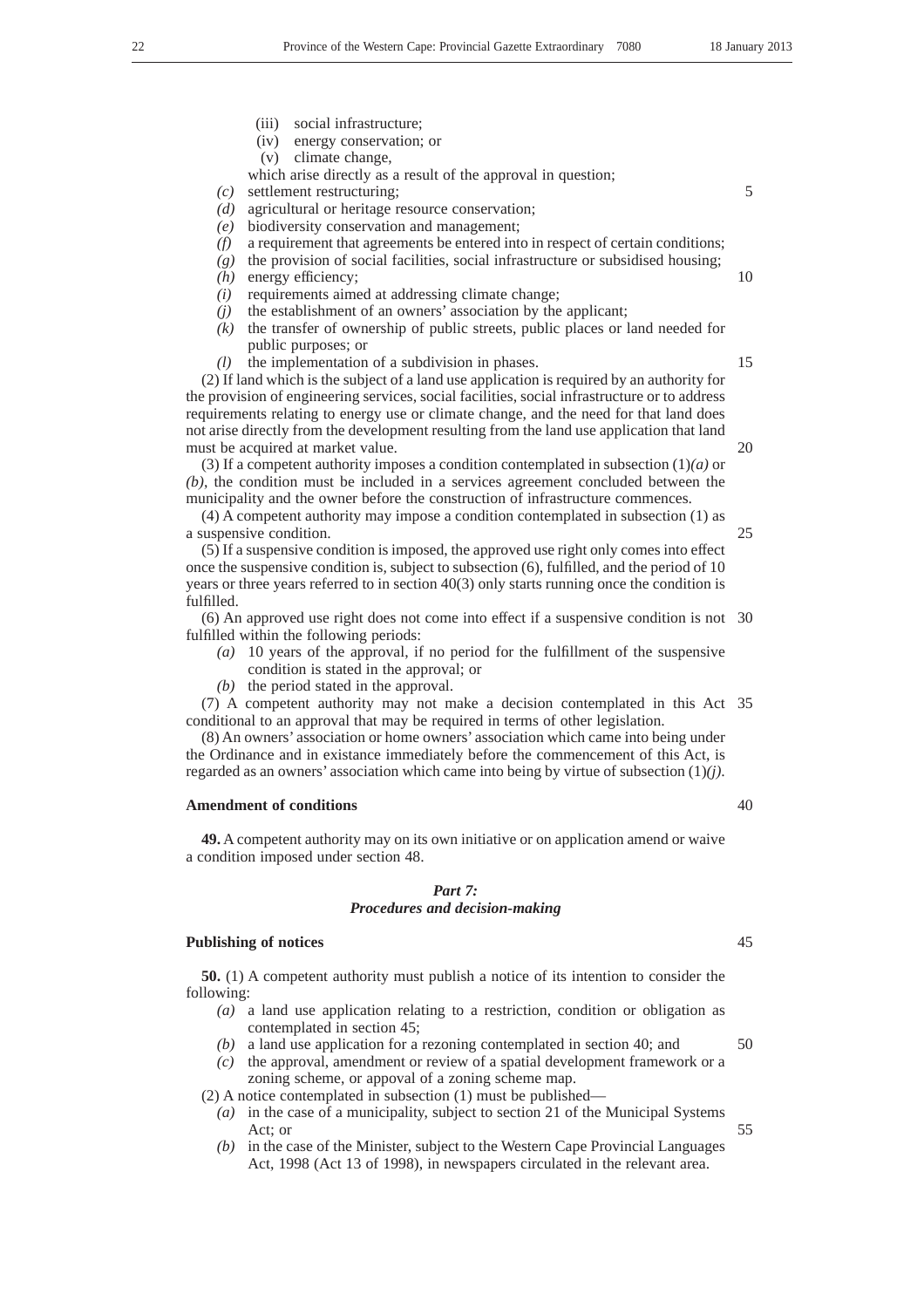(3) The publication of a notice under subsection (1) or in terms of the land use planning requirements of a municipality must ensure that any party interested and affected by the notice is able to obtain the following information from the notice:

- *(a)* the purpose of the matter that is being published;
- *(b)* the land unit or land units to which the notice relates;
- *(c)* where and when particulars of the matter that is being published are available for inspection; and
- *(d)* the procedure for parties interested and affected by the notice to make written comments.

#### **Serving of notices**

**51.** (1) A competent authority must serve a notice contemplated in subsection (2) of its intention to consider the following:

- *(a)* a land use application for rezoning as contemplated in section 40;
- *(b)* a determination of a zoning as contemplated in section 41(1);
- *(c)* a land use application for subdivision, if a rezoning is required;
- *(d)* a land use application relating to a restriction, condition or obligation as contemplated in section 45;
- *(e)* a land use application contemplated in section 60(3)*(b)*;
- *(f)* an amendment of a municipal spatial development framework; and
- *(g)* an amendment of a condition contemplated in section 49.

(2) A notice under subsection (1) or in terms of the land use planning requirements of a municipality, must be served—

- *(a)* on any person whose rights or legitimate expectations are materially and adversely affected;
- *(b)* in accordance with section 115 of the Municipal Systems Act; and
- *(c)* in at least two languages most spoken in the area in question.

## **Notification of Department**

**52.** A municipality must, within 10 days from the day that the information contemplated in section 57(2) is received, notify the Department of a land use application, if the application concerns—

- *(a)* a development outside of the municipality's planned outer limit of lateral urban expansion as reflected in its municipal spatial development framework;
- *(b)* a development outside the physical edge of existing urban land usage, including existing urban land use approvals, if the municipality has no approved municipal spatial development framework; and 35
- *(c)* a rezoning of land zoned for agricultural purposes.

## **Maximum time for decision-making**

**53.** (1) A municipality must decide a land use application within a period of no longer than 130 days, calculated from the day that the information contemplated in section 57(2) is received by the municipality.

(2) The period contemplated in subsection (1) excludes delays caused by the failure of the applicant to comply with legislative requirements.

(3) In exceptional circumstances related to the nature or complexity of the land use application, a municipality may decide the land use application outside of the period contemplated in subsection (1), provided that the municipality notifies the Department. 45

## **Comments by organs of state**

**54.** (1) An organ of state must comment on a land use application within 40 days of—

- *(a)* the organ of state receiving a request for comment on a land use application; or
- *(b)* the organ of state receiving all the information necessary to comment, if the 50land use application is not complete and provided a request for additional information is made within 10 days of receiving the request for comment.

(2) An organ of state that fails to comment within the period referred to in subsection (1) may be regarded as having no comment.

#### 10

15

20

5

25

30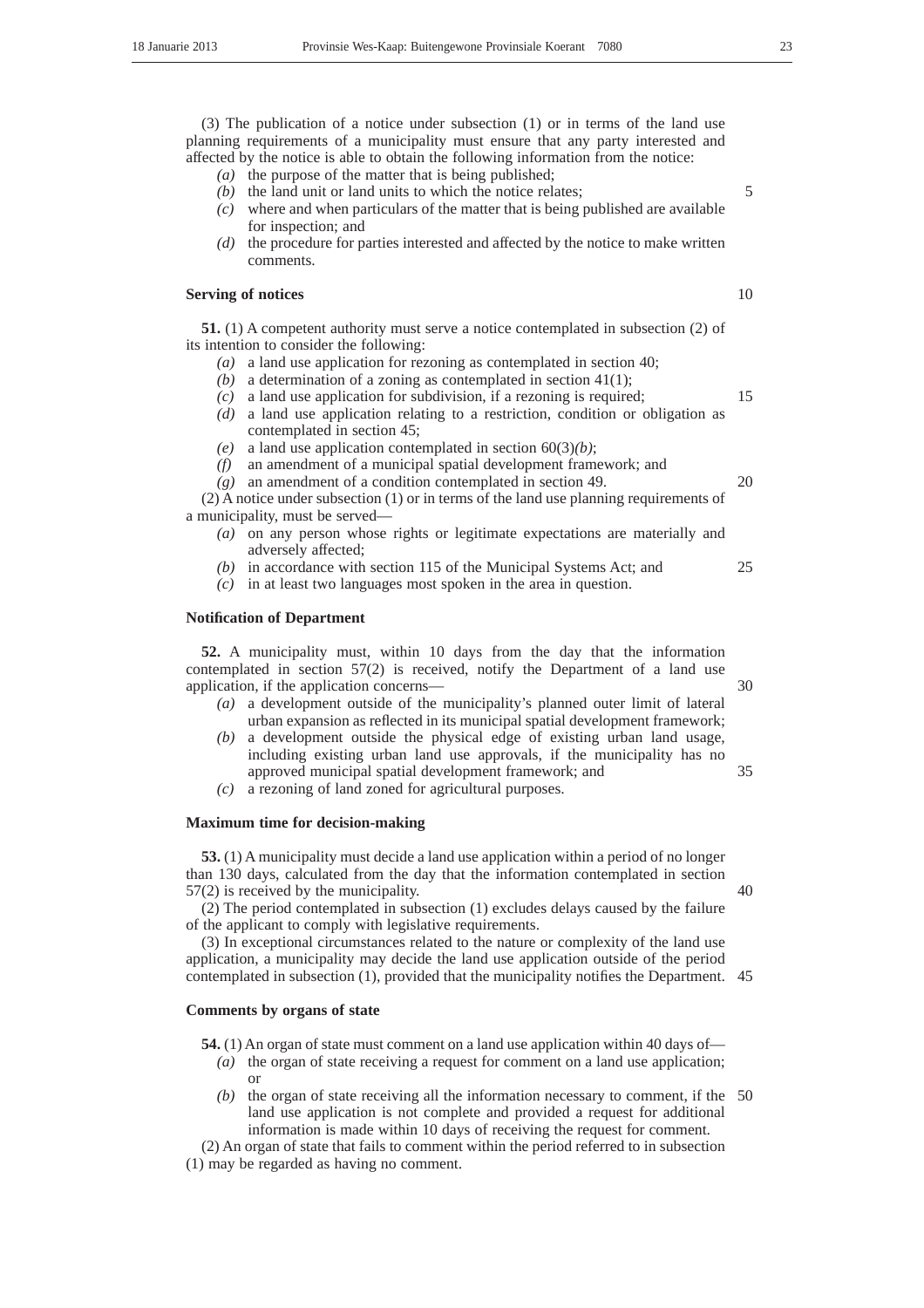#### **Fees for land use application**

**55.** A municipality may require the payment of land use application fees consistent with minimum standards prescribed by the Minister.

## **Assessment and recommendation by registered planner**

**56.** (1) A municipality must consider a written assessment of and recommendation by a registered planner before deciding on— 5

- *(a)* a rezoning;
- *(b)* a subdivision of more than 20 new cadastral units;
- *(c)* an amendment of a municipal spatial development framework; or
- *(d)* a removal of restrictions, conditions or obligations as contemplated in section 10 45, if a change of land use is involved.

(2) The municipality may, if it does not have access to a registered planner, request the Minister to appoint a registered planner to provide the report contemplated in subsection (1).

## **Basis of assessment of land use applications**

**57.** (1) When considering the desirability of the utilisation of land, contemplated in a land use application, the competent authority must consider and be guided by—

*(a)* the applicable spatial development frameworks; and

*(b)* the development principles and objectives referred to in Chapter V.

(2) A competent authority may not decide on a land use application without having the 20 information, reasonably required to consider the development principles and objectives of Chapter V.

## *Part 8: Development that requires both municipal and provincial approval*

## **Additional approval of Minister**

**58.** (1) Subject to subsection (2), in addition to an approval by a municipality contemplated in sections 40 to 42 and 44 to 45, the Minister's approval is also required for development approved by a municipality which may—

*(a)* have a substantial effect on—

- (i) the order or coordinated and harmonious development of a region or 30 the Province; or
- (ii) the general welfare of the inhabitants of a region or the Province, due to—

*(aa)* the nature and scale of the land use in question; or

- *(bb)* the cumulative effect of multiple developments of a similar nature; or *(b)* on its own, or as a result of the cumulative effect of multiple developments of 35
- a similar nature, demonstrably and materially compromise, at a regional or provincial scale—
	- (i) the environmental quality of the Province or the relevant region;
	- (ii) province-wide strategies with respect to mitigation of the impact of 40 climate change and adaptation to climate change ;
	- (iii) the province-wide provision of health services and facilities;
	- (iv) the province-wide provision of education services and facilities;
	- (v) the cultural heritage of the Province;
	- (vi) tourism resources of provincial importance;
		-
	- (vii) agricultural resources of provincial importance; (viii) the management of the provincial road and traffic network; or
	- (ix) the management of the provincial public transport network.

(2) Despite subsection (1), the Minister's approval under subsection (1)*(b)* is not required for development— 50

- *(a)* that complies with an applicable municipal spatial development framework;
- *(b)* referred to in subsection  $(1)(b)(i)$ , if the development requires environmental authorisation under section 24 of the National Environmental Management Act, 1998 (Act 107 of 1998);

45

15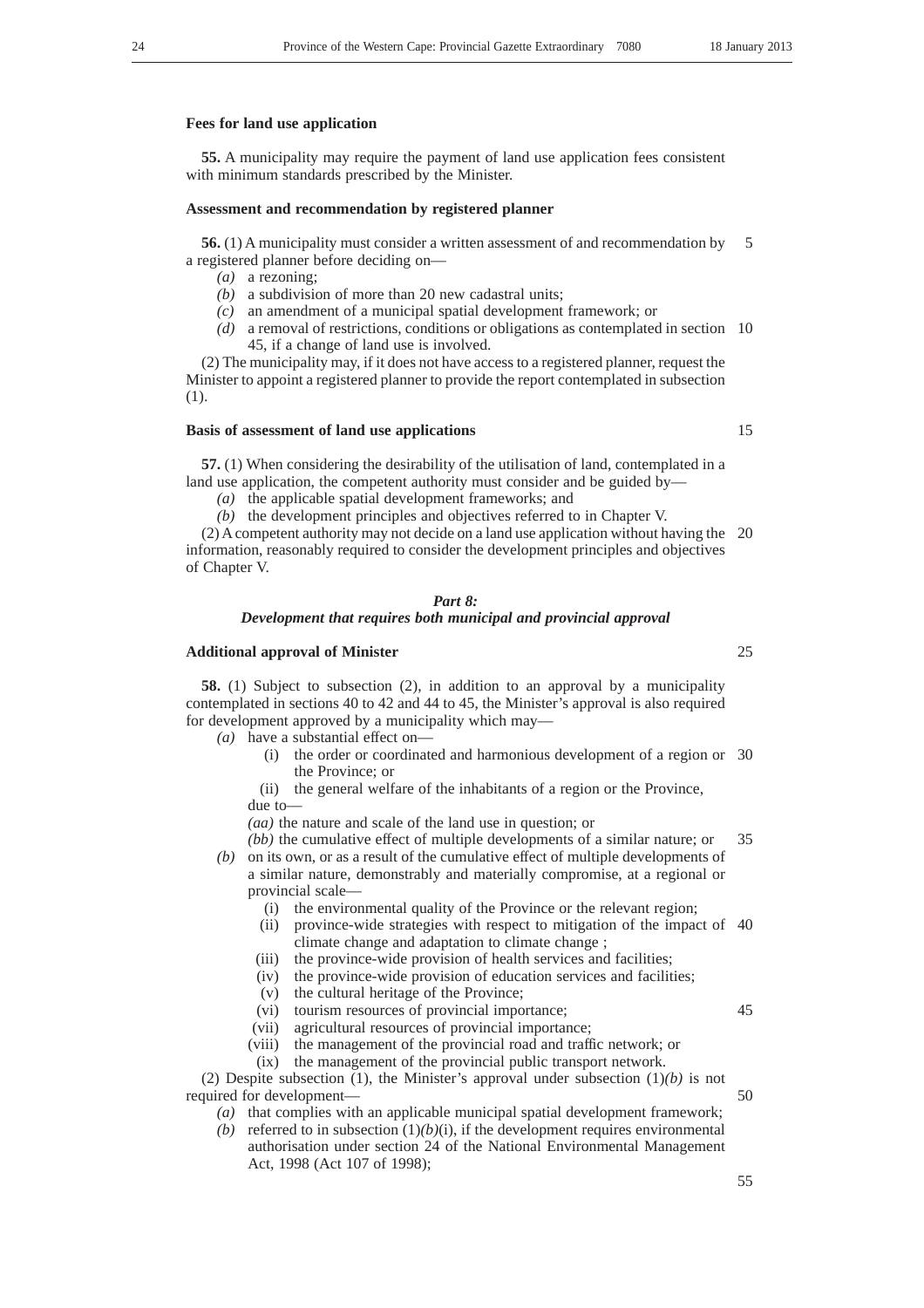- *(c)* referred to in subsection  $(1)(b)(v)$ , if the land to be developed is protected by the National Heritage Resources Act, 1999 (Act 25 of 1999);
- *(d)* referred to in subsection  $(1)(b)(vii)$ , if the development requires consent in terms of the Subdivision of Agricultural Land Act, 1970 (Act 70 of 1970); or
- *(e)* referred to in subsection  $(1)(b)(iii)$ ,  $(iv)$ ,  $(vii)$ ,  $(viii)$  and  $(ix)$ , if the municipality has received written confirmation from the Provincial Minister responsible for the relevant function, indicating that the Provincial Government has no objection to the development. 5

#### **Referral to Minister**

**59.** (1) When deciding on a land use application, a municipality must—

- *(a)* decide whether section 58(1) applies to the proposed development; and
- *(b)* include its decision under paragraph *(a)* as part of an approval of that land use application.

(2) If, in the opinion of a municipal manager, section 58(1) applies to a land use application, the municipal manager must, within 10 days of receipt of the information 15 contemplated in section 57(2), advise the council and the applicant accordingly.

(3) If a municipality decides that section 58(1) applies to the proposed development, it must within 15 days of the date on which its decision to approve a land use application comes into effect, as contemplated in section 64, notify the applicant of its decision and refer the following to the Minister:

- *(a)* the land use application;
- *(b)* the comments received on the land use application and responses to those comments;
- *(c)* the municipality's decision, including the reasons for the decision; and
- *(d)* any other relevant information.

(4) If a municipality decides that section 58(1) applies to the proposed development, but fails to refer the information as contemplated in subsection (3) to the Minister, the applicant may—

*(a)* submit the information to the Minister; and

*(b)* request the Minister to consider the application.

(5) No person may commence with development contemplated in subsection (3) without the approval of the Minister.

## **Decision of Minister**

**60.** (1) The Minister must decide on a land use application within 30 days of receipt thereof from a municipality or an applicant.

(2) When considering a land use application under section  $58(1)$ , the Minister must rely as far as is possible on the information obtained by, and the public participation conducted by the municipality.

(3) If a municipality fails to conduct public participation that meets the requirements of this Act or to obtain the information reasonably required for the Minister to consider 40 the development principles and objectives of Chapter V, the Minister may—

- *(a)* request the municipality or the applicant to provide additional information; and
- *(b)* invite any party interested and affected by the land use application to make representations to the Minister.

(4) When considering the desirability of the utilisation of land, contemplated in a land use application, the Minister may, subject to section 57, consider only the matters listed in section 58(1).

## **CHAPTER V**

## **DEVELOPMENT PRINCIPLES AND OBJECTIVES OF LAND USE PLANNING**

50

45

## **Application of land use planning principles**

**61.** The land use planning principles set out in this chapter apply to all organs of state responsible for the implementation of legislation regulating the use and development of land and guide—

20

25

- 30
- 35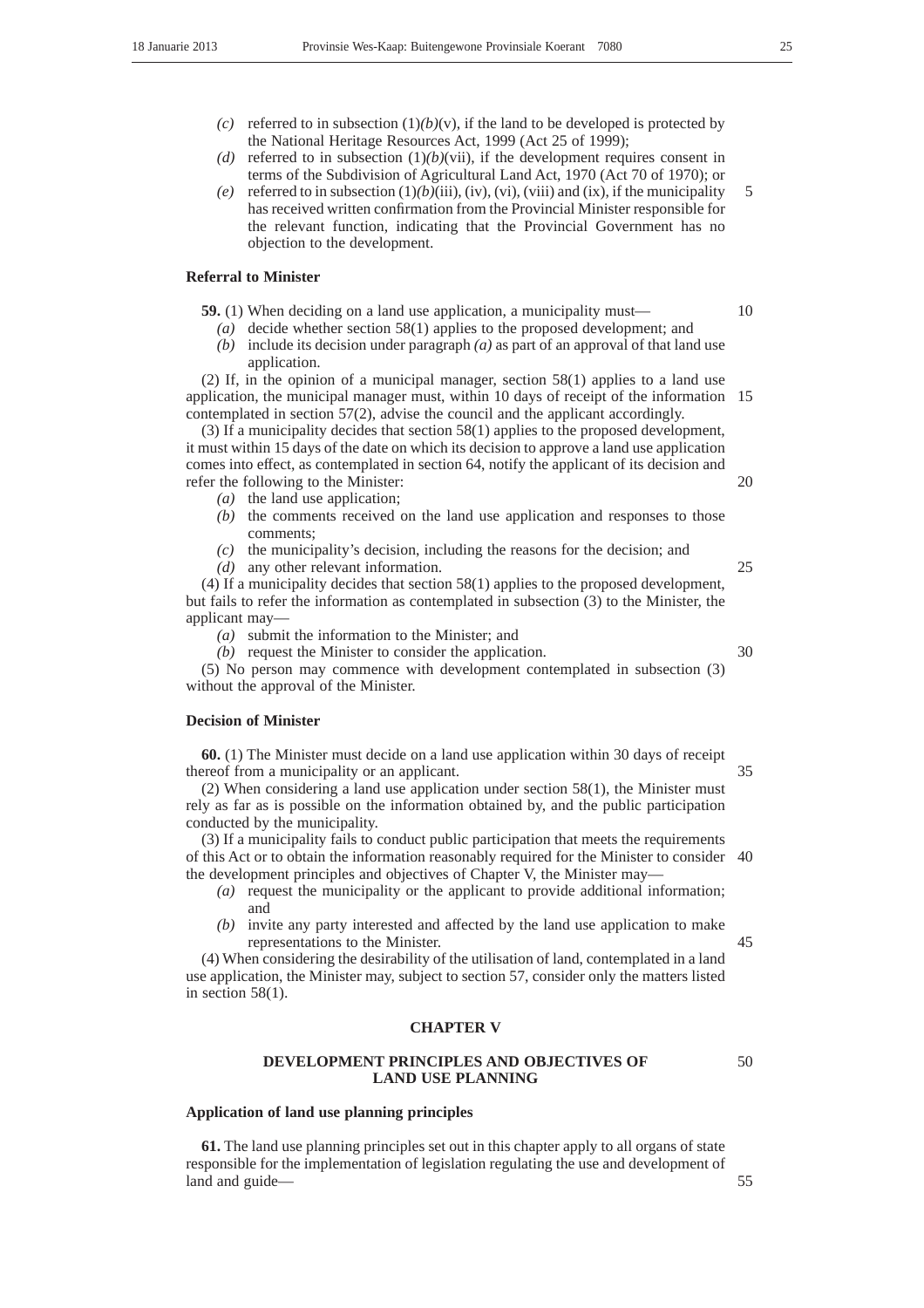- *(a)* the preparation, adoption and implementation of a spatial development framework, zoning scheme, policy or law concerning land use planning;
- *(b)* the sustainable use and development of land;
- *(c)* the consideration by a competent authority of an application that impacts on the use and development of land; and

*(d)* the performance of a function in terms of this Act or other law regulating land use planning.

## **Land use planning principles**

- **62.** (1) Land use planning is informed by the following principles of spatial justice:
	- *(a)* past spatial and other development imbalances should be redressed through 10 improved access to and use of land by disadvantaged communities and persons;
	- *(b)* problems relating to persons and areas that were previously excluded from the benefits and amenities of urban development should be addressed with an emphasis on informal settlements and areas characterised by poverty and 15 deprivation;
	- *(c)* specific provisions should be included in land use planning instruments that are flexible and appropriate for the planning and management of disadvantaged areas and informal settlements;
	- *(d)* provision should be made for access to and facilitation of security of tenure 20 and the incremental upgrading of informal housing areas; and
	- *(e)* the right of owners to develop land in accordance with current use rights should be recognised.
- (2) Land use planning is guided by the following principles of spatial sustainability:
	- *(a)* land development should be spatially compact, resource-frugal and should 25 take place within the fiscal, institutional and administrative means of the relevant competent authority;
	- *(b)* the conversion of unique, prime and high potential agricultural land should be discouraged;
	- *(c)* the sustained protection of the environment should be ensured, by taking into 30 account—
		- (i) natural habitat, ecological corridors and areas with high biodiversity importance;
		- (ii) the cultural heritage and tourism resources of the Province;
		- (iii) areas unsuitable for development, including flood plains, steep slopes, 35 swamps, areas with a high-water table, areas with important cultural and scenic landscapes; and
		- (iv) the economic potential of the relevant area or region;
	- *(d)* climate change mitigation and climate change adaptation strategies should be developed and considered in land use planning;
	- *(e)* the provision, conservation and management of the demand for energy should be considered in land use planning;
	- *(f)* the basic needs of all citizens should be met in an affordable way;
	- *(g)* viable communities should be established;
	- *(h)* the safe utilisation of land should be ensured by taking into consideration 45 factors such as sea level rise, storm surges, flooding and geological formations;
	- *(i)* the effective and equitable functioning of land markets should be ensured;
	- *(j)* the illegal occupation of land should be discouraged with due recognition of informal land development practices; and 50
	- *(k)* development should be principle-driven and prioritise long-term social, economic and environmental benefits over short-term ones.

(3) Land use planning is guided by the following principles of efficiency:

- *(a)* the use of resources, including infrastructure, agriculture, land, minerals and facilities should be considered in land development and be optimised; 55
- *(b)* integrated cities and towns should be developed, whereby-
	- (i) the social, economic, institutional and physical aspects of land development is integrated;
	- (ii) land development in rural and urban areas in support of each other is promoted;

5

60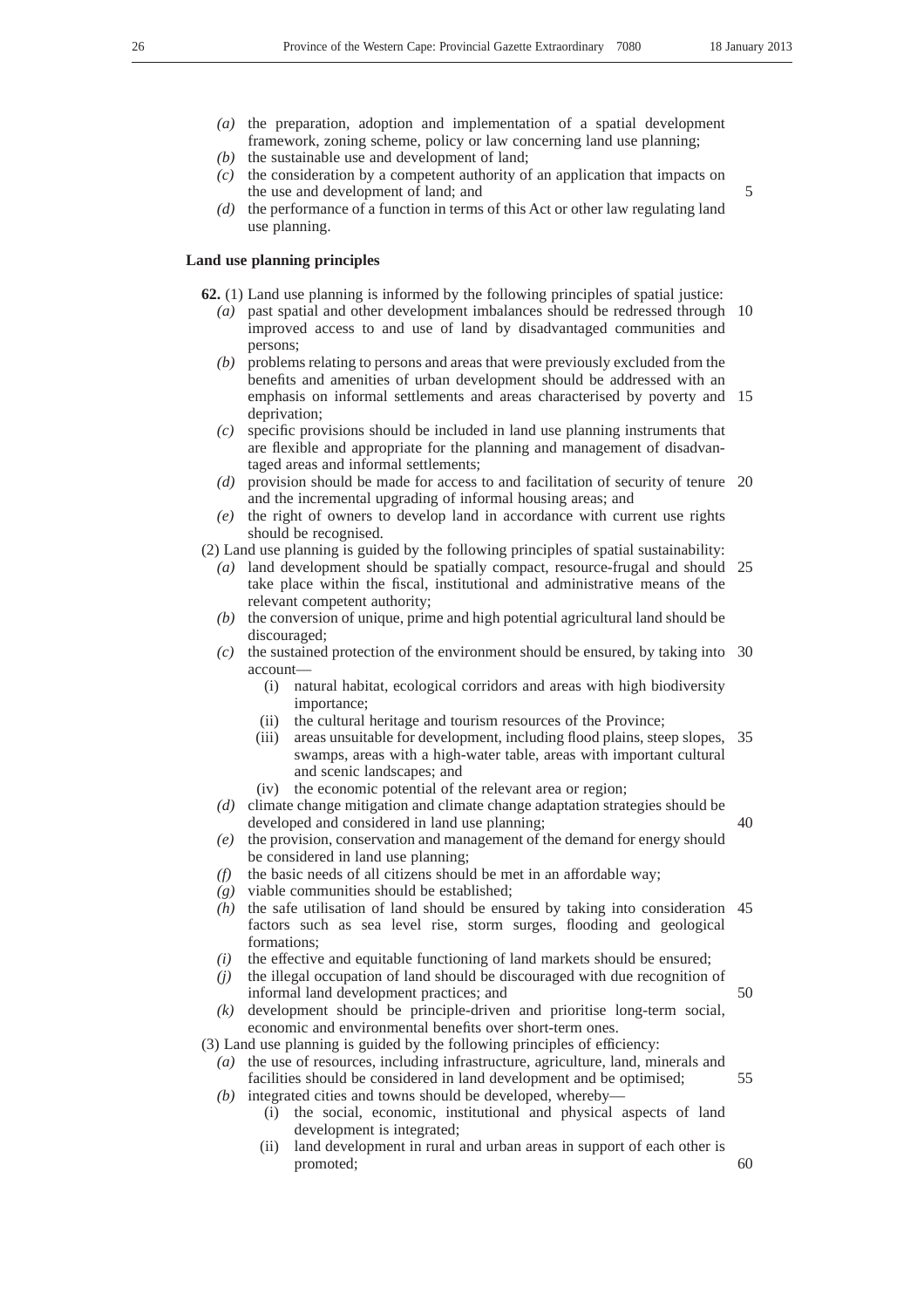5

10

15

40

- (iii) the availability of residential and employment opportunities in close proximity to or integrated with each other is promoted;
- (iv) a diverse combination of land uses is promoted;
- (v) the phenomenon of urban sprawl in urban areas is discouraged and the development of more compact towns and cities is promoted;
- (vi) historically distorted spatial patterns of settlement is corrected; and (vii) the quality and functionality of the public spatial environment is promoted; and
- *(c)* policy, administrative practice and laws should promote speedy land development.
- (4) Land use planning is guided by the following principles of good administration:
	- *(a)* cooperative governance in land use planning should be ensured; *(b)* laws, procedures and administrative practice relating to land development
		- should—
			- (i) be clear and generally available;
			- (ii) provide guidance and information; and
			- (iii) promote predictability, trust and acceptance;
	- *(c)* decision-making procedures should be designed to minimise negative financial, social, economic or environmental impacts;
	- *(d)* the rightful and reasonable interests of affected communities should be 20 considered;
	- *(e)* development application procedures should be efficient and streamlined and time-frames should be adhered to by all parties;
	- *(f)* decision-making in all spheres of government should be guided by and give effect to statutory land use planning systems; and 25
	- *(g)* a spatial development framework, zoning scheme or policy should be developed in phases and each phase in the development thereof should be consulted with the public and relevant organs of state and should be endorsed by the relevant competent authority.

(5) Land use planning is guided by the principle of flexibility whereby spatial plans, 30 policies and land use management systems should be allowed to ensure sustainable livelihoods in communities most likely to suffer the impact of economic and environmental shock.

## **Additional land use planning principles and objectives**

**63.** (1) The Minister may prescribe further land use planning principles and 35 objectives.

- (2) The Minister must, before prescribing principles under subsection (1)—
	- *(a)* publish the draft principles in a manner that allows municipalities and other interested persons an opportunity to make representations with regard to the draft principles; and
	- *(b)* consider the representations made in terms of paragraph *(a)*.

## **CHAPTER VI**

## **APPEALS**

## **Effective date of municipal decisions**

**64.** A decision of a municipal planning tribunal or an official, authorised in terms of 45 section 35(2) of the Spatial Planning and Land Use Management Act, 20.., does not come into effect until—

- *(a)* the period of 21 days within which an appeal may be lodged, has expired and no appeal has been lodged; or
- *(b)* if an appeal has been lodged, the matter has been decided by the appeal 50authority.

## **Provincial comment on appeals**

**65.** (1) A municipal manager—

*(a)* may request the Minister to comment on an appeal;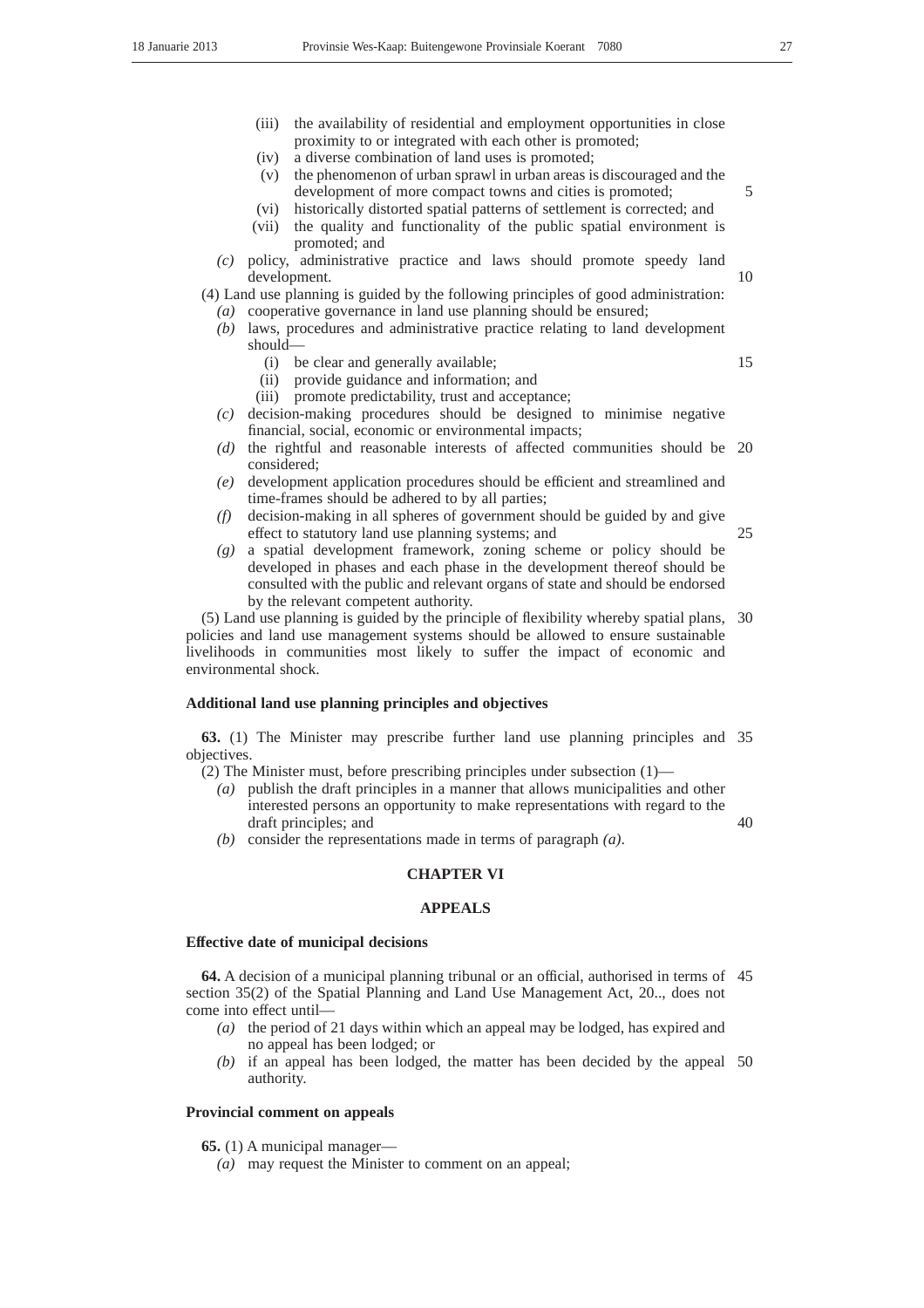*(b)* in circumstances prescribed by the Minister, must notify the Minister of an appeal and request the Minister to comment thereon, simultaneously with the submission of an appeal to the appeal authority of the municipality in terms of section 51(2) of the Spatial Planning and Land Use Management Act, 20..

(2) The Minister must submit his or her comments within 40 days of a request as contemplated in subsection (1) and may in the prescribed circumstances contemplated in subsection  $(1)(b)$  comment only on the following matters: 5

- *(a)* whether the process which culminated in the municipal decision is regular and fair to interested and affected parties, including relevant organs of state;
- *(b)* whether the municipal decision is rationally related to the information before 10 the municipality and the reasons given for it; or
- *(c)* whether, the decision constitutes a reasonable exercise of the municipality's municipal planning power.
- (3) An appeal authority may not decide on an appeal until—
	- *(a)* it has received and considered the comments of the Minister referred to in 15 subsection (2); or
	- *(b)* the period contemplated in subsection (2) has expired.

(4) A decision of an appeal authority must be accompanied by a report setting out the response of the appeal authority to the comments of the Minister.

(5) The regulations contemplated in subsection  $(1)(b)$  may differentiate between 20 different kinds of—

- *(a)* municipalities, which may be defined in relation to the factors referred to in section 11(2) of the Spatial Planning and Land Use Management Act, 20..; or
- *(b)* land use applications, which may be defined in relation to the categories of land use applications referred to in this Act. 25

#### **CHAPTER VII**

## **COOPERATIVE GOVERNMENT AND ASSIGNMENT**

#### **Exemptions and emergencies**

**66.** (1) The Minister may by notice in the *Provincial Gazette* exempt a municipality from a provision referred to in Chapter II, IV or IX, to reduce the financial or 30 administrative burden of—

- *(a)* integrated application processes as contemplated in section 47;
- *(b)* the delivery of subsidised housing; or
- *(c)* incremental upgrading of existing settlements.

(2) In exceptional situations, where the existence of an emergency so requires, the 35 Minister may, in writing, authorise a municipality to deviate from a provision of this Act.

(3) In an emergency situation contemplated in subsection (2), the principles referred to in Chapter V remain applicable.

- (4) The Minister must—
	- *(a)* notify the Provincial Parliament and cause a notice to be published in the 40 *Provincial Gazette* within 48 hours of the authorisation*;* and
	- *(b)* submit a report to the Provincial Parliament within 14 days of the authorisation.

(5) The Minister may impose, withdraw or amend conditions to an exemption or authorisation granted under subsection (1) or (2).

(6) An authorisation granted under subsection (2) expires after 40 days of being granted, unless it is not withdrawn before its expiry.

#### **Assignment of provincial planning functions to municipalities**

**67.** (1) The Minister may assign to a municipality, any power, except the power to make regulations, or function that is to be exercised or performed by him or her in terms 50 of this Act.

(2) An assignment referred to in subsection (1) must be done in terms of an agreement between the Minister and the municipality, and must be consistent with this Act, sections 126 and 156(4) of the Constitution, section 10 of the Municipal Systems Act and section 3(2A) of the Financial and Fiscal Commission Act, 1997 (Act 99 of 1997).

(3) The assignment takes effect upon proclamation in the *Provincial Gazette*.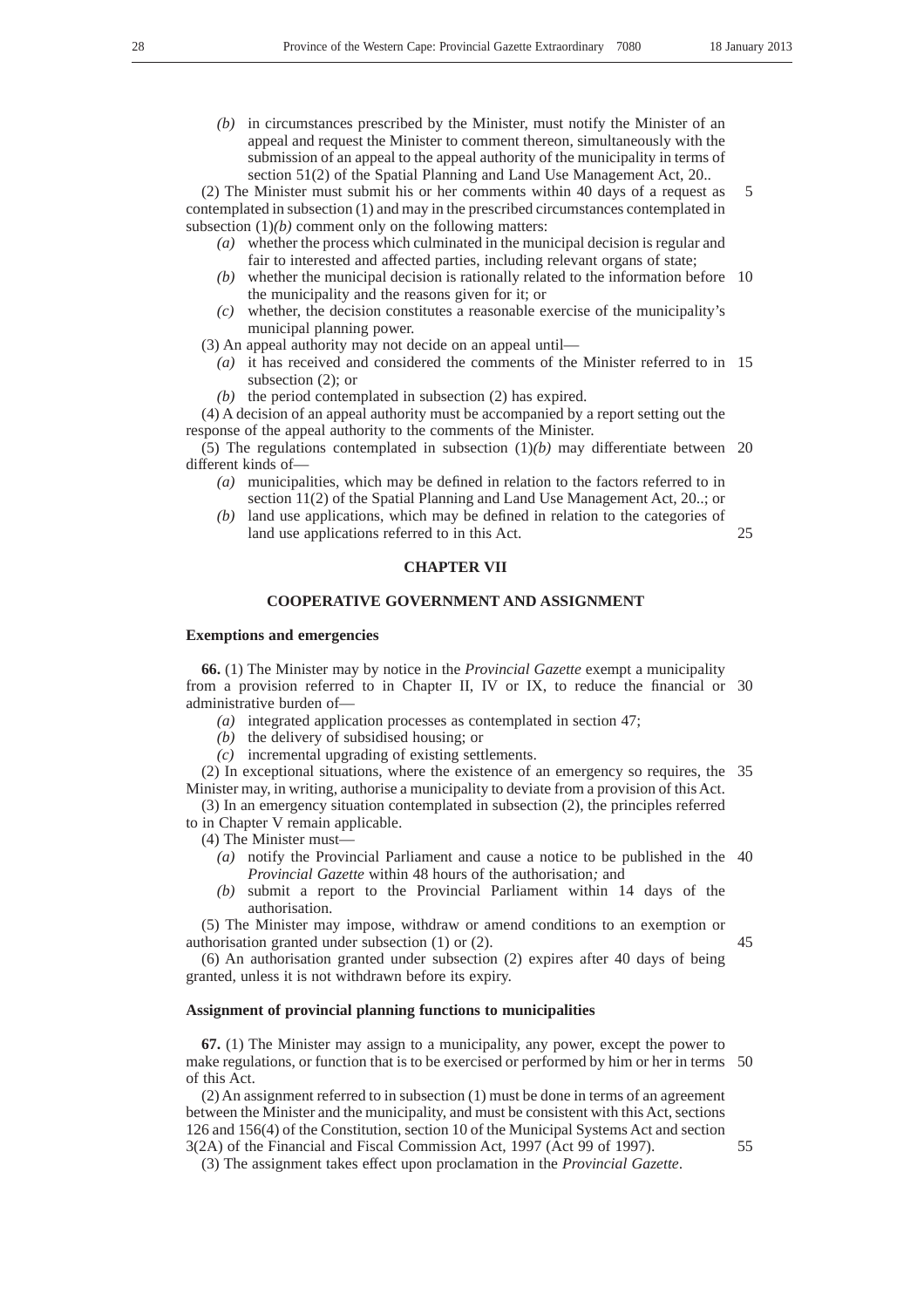#### **Delegation of powers and assignment of duties**

**68.** (1) The Minister may delegate any of his or her powers, except the power to make regulations, or assign any of his or her duties in terms of this Act to the Head of Department.

(2) The Head of Department may delegate any of his or her powers or assign any of his or her duties in terms of this Act to— 5

- *(a)* an employee in the Department; or
- *(b)* the holder of a specific office or position in the Department.
- (3) A delegation or assignment referred to in subsection (1) or (2)—
	- *(a)* must be in writing;
	- *(b)* may be made subject to conditions;
	- *(c)* may be withdrawn or amended in writing by the Minister or the Head of Department, as the case may be;
	- *(d)* may permit the further delegation of that power or further assignment of that duty;
	- *(e)* does not prevent the Minister or the Head of Department, as the case may be, from exercising that power or performing the duty; and
	- does not divest the Minister or the Head of Department, as the case may be, of the responsibility concerning the exercise of the delegated power or the performance of the assigned duty.

(4) The Minister or the Head of Department, as the case may be, must publish a notice of a delegation or assignment, or the amendment or revocation of a delegation or assignment in terms of subsection (1) or (2), in the *Provincial Gazette*.

## **CHAPTER VIII**

## **SPECIAL PROVISIONS**

#### **Land use sensitive areas**

**69.** (1) The Minister may by notice in the *Provincial Gazette* declare an area in the Province, described in that notice, as a land use sensitive area.

(2) A land use sensitive area may be declared in exceptional circumstances in order to prevent significant and irreversible damage to— 30

- *(a)* the heritage value of an area, building or structure; or
- *(b)* the ecological value of an area.
- (3) A land use sensitive area may be declared—
	- *(a)* on application by any person or a municipality or on the initiative of the Minister;
	- *(b)* in consultation with the relevant municipality; and
	- *(c)* after an investigation into the application of the criteria contemplated in subsection (2).

#### **Planning Advisory Committee**

**70.** (1) The Minister may establish a Planning Advisory Committee.

(2) The Committee advises and makes recommendations to the Minister at his or her request, with regard to—

- *(a)* matters affecting the application of this Act; or
- *(b)* regulations that may be necessary in terms of this Act.

## **Composition of Committee**

**71.** (1) The members of the Committee must be appointed by the Minister and consist of—

*(a)* an employee of the Department designated by the Head of Department, as an *ex offıcio* member; and

*(b)* no less than five and no more than 10 members as the Minister may determine. 50

(2) The members of the Committee must be appointed by the Minister from persons who have knowledge and experience of land use planning and matters connected with the application of this Act and who permanently resides in the Province.

25

10

15

20

35

45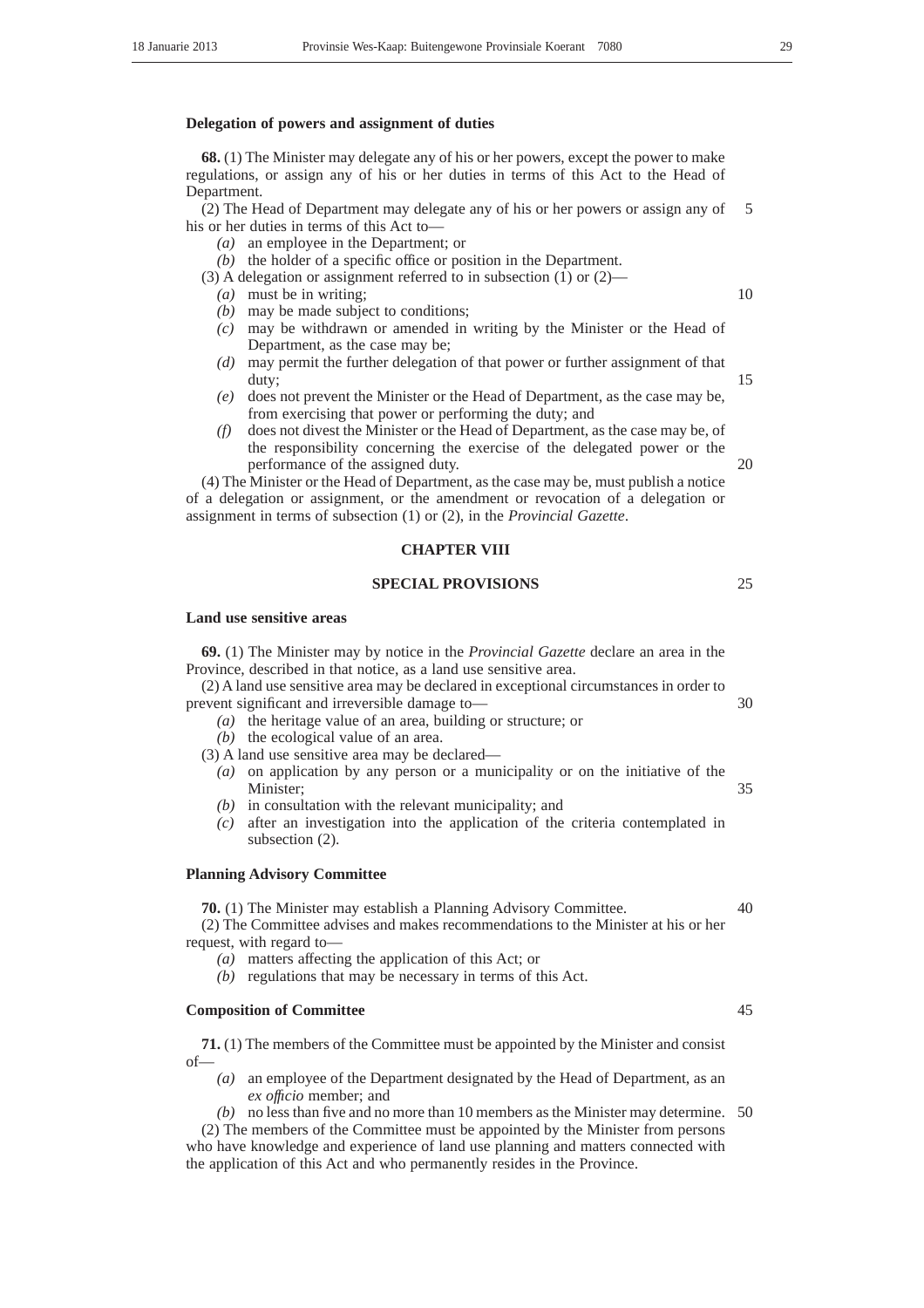(3) The members of the Committee referred to in subsection (1) may only be appointed after the Minister, by notice in the *Provincial Gazette* and in other media that the Minister may consider appropriate, has invited all interested parties to submit, within the period mentioned in the notice, names of persons who are fit and proper persons to be so appointed.

#### **Term of office and conditions of service of members**

**72.** (1) A member is appointed for a term of three years, which is renewable once. (2) The office of a member becomes vacant if—

- *(a)* the member is absent from two consecutive meetings of the Committee without the leave of the chairperson of the Committee;
- *(b)* the member tenders his or her resignation in writing to the chairperson of the Committee<sup>.</sup>
- *(c)* the member is removed from the Committee under subsection (3); or
- *(d)* the member dies.

(3) The Minister may remove any member of the Committee if sufficient reasons exist 15 for his or her removal.

(4) A vacancy on the Committee arising in terms of subsection (2) must be filled by the Minister in terms of section 71.

(5) A member who is appointed by virtue of subsection (4) holds office for the unexpired portion of the period for which the member who vacated his or her office was 20 appointed.

(6) The Minister must designate one of the members of the Committee as chairperson and another member as the vice-chairperson thereof and may designate a member of the Committee as acting chairperson to exercise and perform the powers and duties of the chairperson when the chairperson is unable to do so.

(7) The Minister may determine any other conditions of appointment not provided for in this section.

(8) Members of the Committee referred to in section  $71(1)/b$ ) may be paid the allowances and be reimbursed for the expenses as determined by the Minister in concurrence with the Minister responsible for finance. 30

#### **Meetings of Committee**

**73.** (1) The Committee may, subject to the approval of the Minister, make rules in relation to decision-making by the Committee and the holding of and the procedure at meetings of the Committee.

(2) Meetings of the Committee must be held at the time and place as may be 35 determined by the chairperson of the Committee in accordance with the rules of the Committee.

(3) The Committee may appoint a subcommittee comprising of members of the Committee with the necessary expertise to advise the Minister on a particular matter.

## **CHAPTER IX**

## **GENERAL PROVISIONS**

# *Part 1:*

## *Enforcement*

#### **Powers to inspect and enforce**

**74.** (1) An employee designated by the Head of Department may, in accordance with 45 the requirements of this section, enter land or a building to—

- *(a)* conduct an inspection to determine whether a person is complying with the terms or conditions of approval granted under section 58(1); and
- *(b)* take any action authorised under this Act to enforce the terms or conditions of an approval granted under section 58(1) or remedy a contravention thereof. 50

(2) When conducting an inspection, the designated employee may—

- *(a)* request anything to assist in the inspection;
- *(b)* make copies of anything produced under paragraph *(a)* which is related to the inspection; or

10

25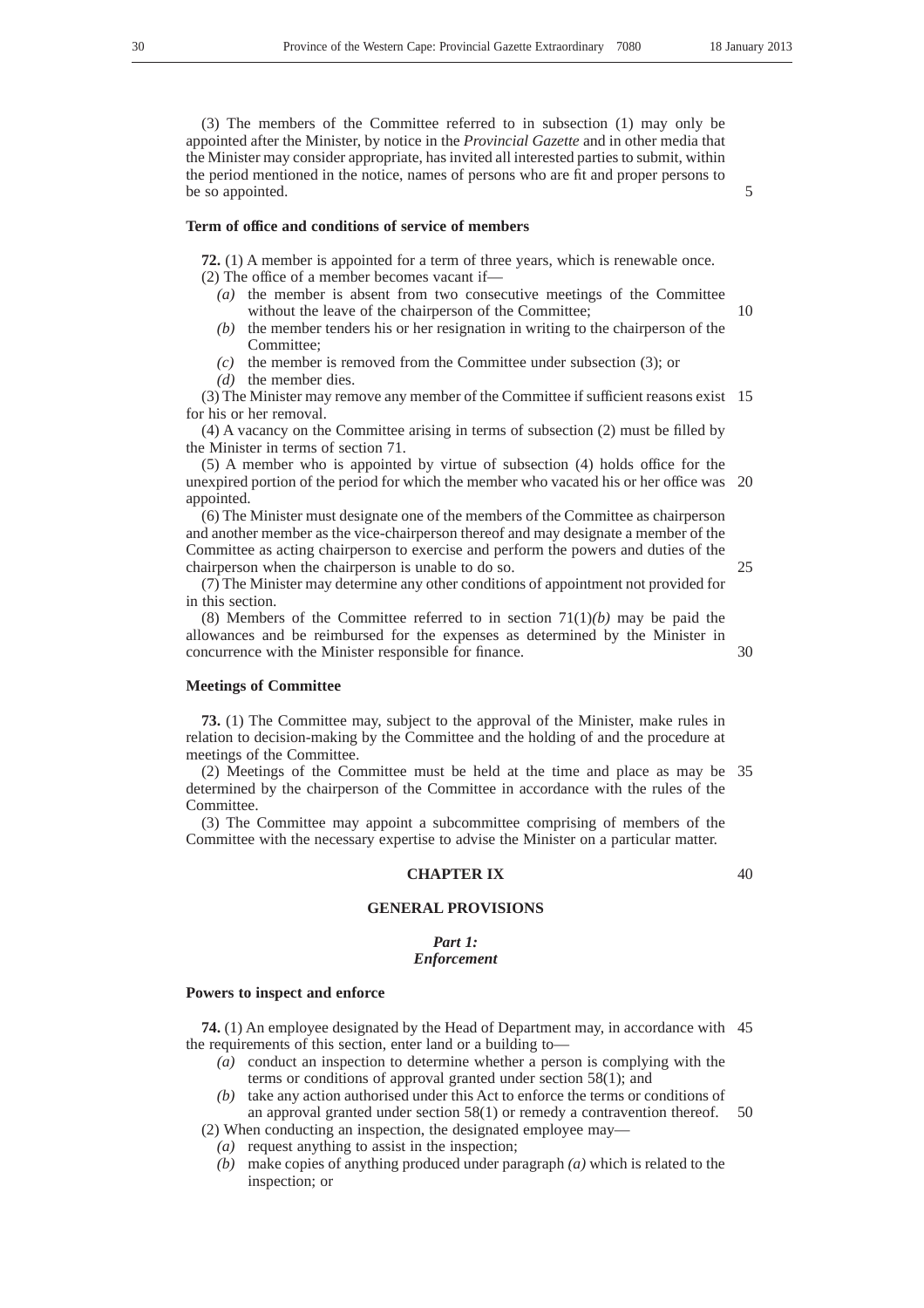*(c)* on providing a receipt, remove a record, document or other item related to the inspection.

(3) No person may interfere with a designated employee who is conducting an inspection or enforcement action.

(4) An inspection or enforcement action under subsection (1) must take place at a reasonable time and after reasonable notice has been given to the owner or occupier of the land or building. 5

(5) The designated employee may enter the land or building in question only with the consent of the occupier or under authority of a warrant issued under section 75.

(6) The designated employee must, upon request, produce identification showing that 10 he or she is authorised by the Head of Department to conduct the inspection or enforcement action.

(7) In an emergency, or in extraordinary circumstances, the designated employee is not required to give reasonable or any notice to enter land or a building, and may take any inspection or enforcement action without the consent of the owner or occupier of the 15 land or building and without a warrant.

#### **Warrant**

**75.** A judge or a magistrate, upon being satisfied by information on oath that—

- *(a)* a designated employee has been refused entry to land or a building that he or she is entitled to inspect or on which he or she may carry out an enforcement 20 action; or
- *(b)* a designated employee reasonably anticipates that entry to the land or building will be refused,

may, upon application without notice, issue a warrant authorising the designated employee and any other person named in the warrant to enter the land or building and 25 conduct an inspection or enforcement action.

#### **Notice to remedy contravention**

**76.** If the designated employee finds that a person is contravening—

- *(a)* section 59(5); or
- *(b)* the terms or conditions of approval granted under section 48, the designated employee may issue a written notice requiring the person to remedy the contravention. 30

#### **Content of notice**

**77.** The notice referred to in section 76 may—

- *(a)* direct the person to stop doing something, or to change the way in which the person is doing it; 35
- *(b)* direct the person to take any action or measure necessary to remedy the contravention and, if necessary, to prevent a recurrence of the contravention;
- *(c)* state a time within which the person must comply with the notice; and
- *(d)* state that if the person does not comply with the notice within the specified time, the Head of Department may take any action required to remedy the 40 contravention, at the expense of the person.

#### **Remedying contraventions**

**78.** (1) The Head of Department may take any action or measure that is reasonable to remedy the contravention if—

- *(a)* the designated employee has given a written notice under section 76;
- *(b)* the notice contains the statements referred to in section 77;
- *(c)* the person to whom the notice is directed has not complied with the notice within the time period specified in the notice; and
- *(d)* the deadline for requesting a review under section 79(1) has passed or, if a review of the notice has been requested, the decision of the Minister is that the 50Head of Department must take the action or measure.

(2) The Head of Department may recover the costs of an action or measure taken under this section from the person who contravened this Act.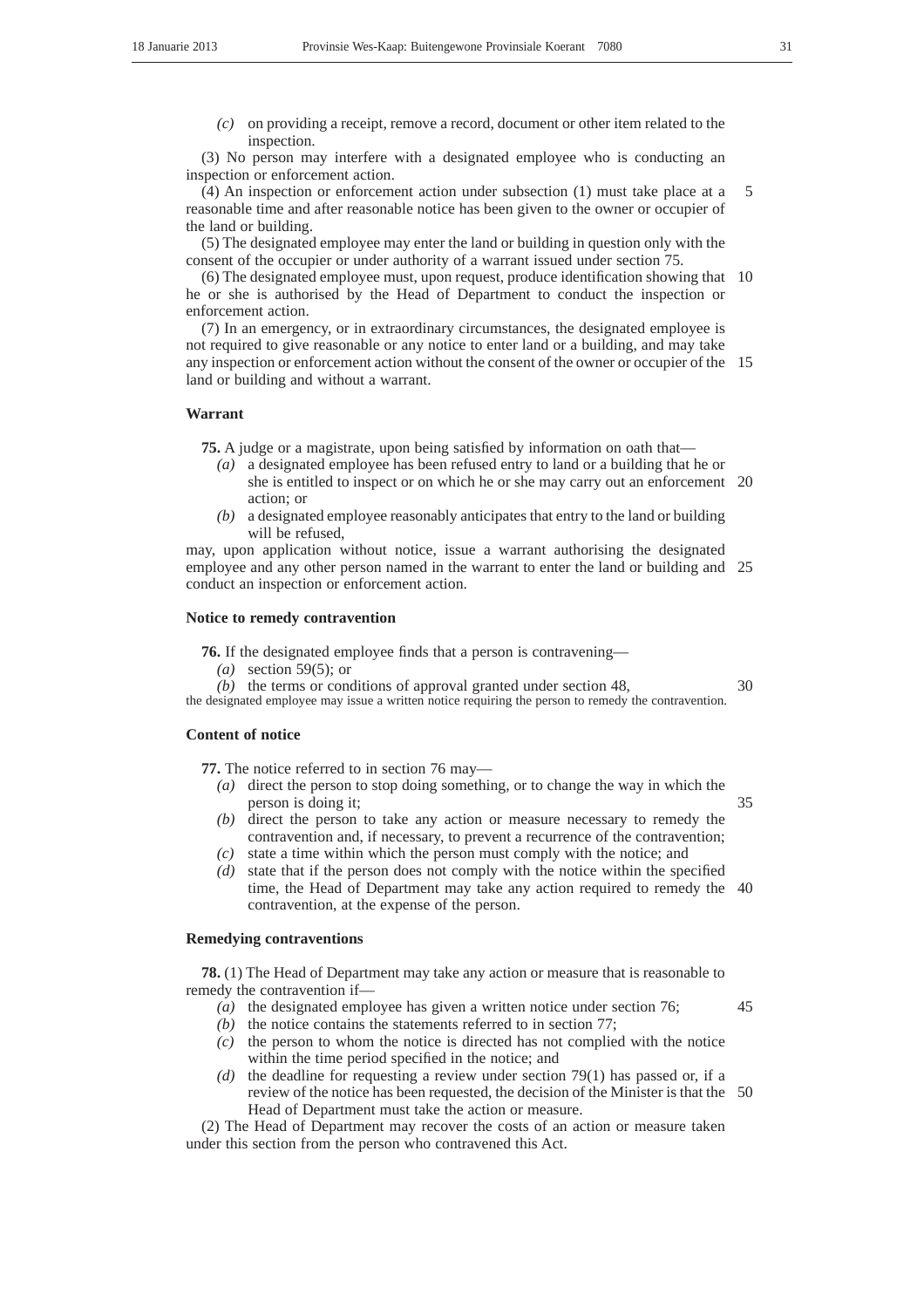#### **Review by Minister**

**79.** (1) A person against whom a notice is issued under section 76 may require the Minister to review it by making a written request to the Minister no later than 14 days after the notice is issued.

(2) After receiving a written request to review the notice, the Minister must review the notice and confirm, vary or rescind the notice within 14 days of receipt of the request. 5

#### *Part 2: Offences and penalties*

#### **Offences and penalties**

**80.** (1) It is an offence for—

- *(a)* any person to contravene or fail to comply with section 59(5);
- *(b)* an applicant to supply particulars, information or answers in an application for approval referred to in section 58(1), knowing it to be false, incorrect or misleading or not believing them to be correct;
- *(c)* any person to contravene or fail to comply with any condition imposed under 15 section 48 in respect of an approval referred to in section 58(1); or
- *(d)* any person to hinder or obstruct a designated employee who is conducting an inspection or enforcement action under section 74 or the Head of Department who acts under section 78.

(2) A person who is guilty of an offence under subsection (1) is liable upon conviction 20 to a fine or imprisonment not exceeding a period of 20 years or to both a fine and such imprisonment.

(3) A person convicted of an offence under this Act who, after conviction, continues with the action in respect of which he or she was so convicted, is guilty of a continuing offence and liable upon conviction to imprisonment for a period not exceeding one month or to an equivalent fine, or to both such fine and such imprisonment, in respect of each day on which he or she so continues or has continued with it. 25

(4) In regard to offences, fines and penalties, a municipality must provide for at least—

- *(a)* offences, fines and penalties to enforce the provisions of a zoning scheme; 30
- *(b)* investigations into alleged contraventions of the zoning scheme, including the right of the alleged offender to comment;
- *(c)* the issuing of directions to cease unlawful development or land use within a reasonable time period, which may include the following:
	- (i) rehabilitating the land in question to its original form;
	- (ii) applying for approval of the development from the municipality within a period determined by the municipality; and
	- (iii) payment of a contravention penalty in the event that the approval, referred to in subparagraph (ii) is granted; and
- *(d)* the right of any party reasonably affected by an alleged offence, to request the 40 municipality to investigate an alleged offence and to take steps as contemplated in paragraph *(c)*.

#### *Part 3: Regulations*

## **Regulations**

- **81.** (1) The Minister, by notice in the *Provincial Gazette*
	- *(a)* must make regulations regarding matters that must be prescribed; and
	- *(b)* may make regulations not inconsistent with this Act in order to facilitate the implementation of this Act, including—
		- (i) prescribing principles and norms and standards necessary for orderly 50 coordinated land use planning or for the promotion of integrated socio-economic development;
		- (ii) regulating, supporting and monitoring municipalities to ensure the effective performance of their land use planning functions in terms of their constitutional mandate;

45

55

35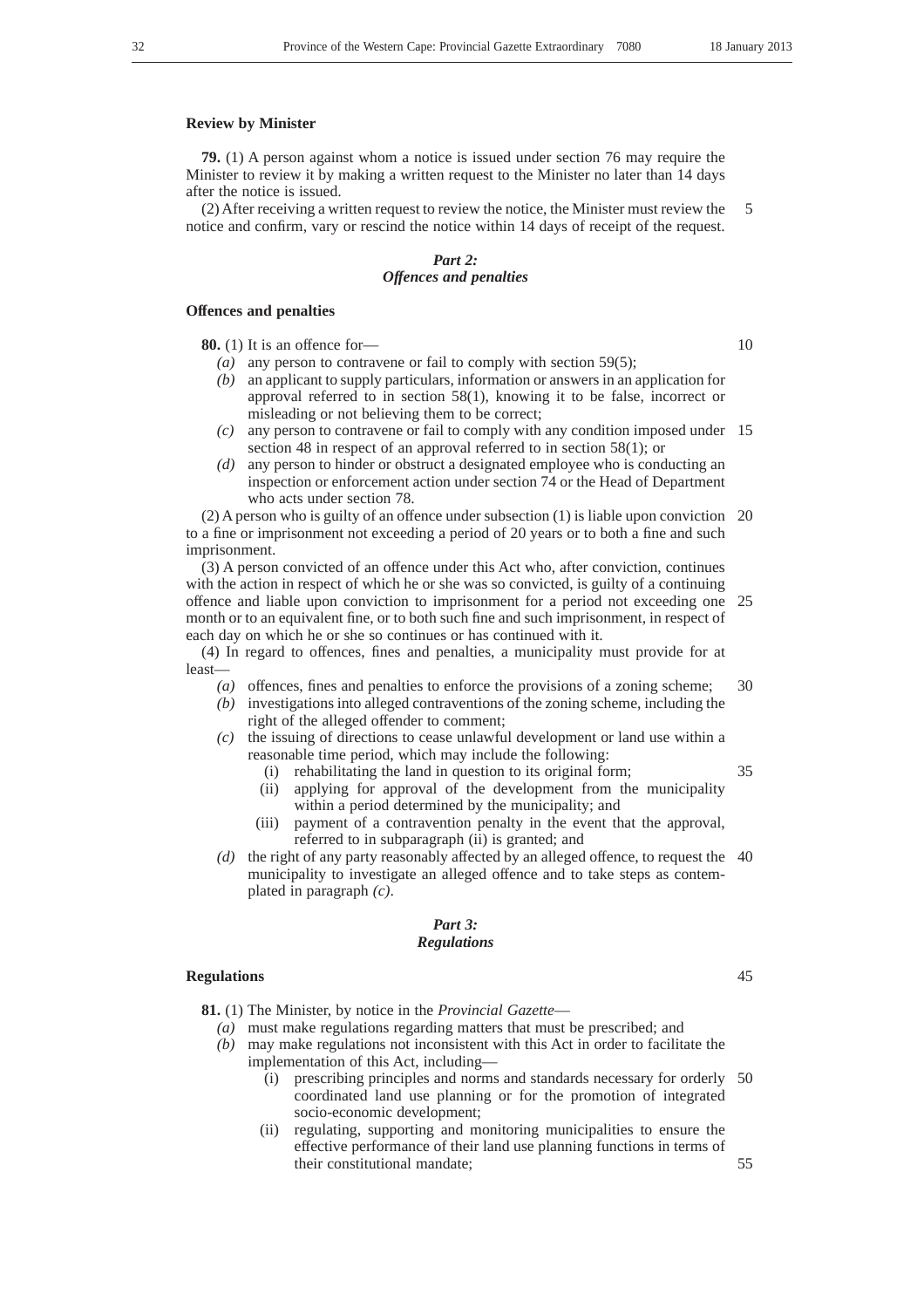- (iii) determining minimum standards relating to the environment, including minimum standards for application procedures, that will promote environmentally sustainable development;
- (iv) determining minimum standards for engineering services, energy use, adaptation to climate change, social facilities, subsidised housing, the extent of land to be made available for amenities and the division of the costs thereof between the relevant municipalities and the owner; 5
- (v) regulating agreements with relevant authorities that have similar process and information requirements, with the purpose of aligning such related processes and avoiding duplication;
- (vi) the implementation of Chapter IV Part 8;
- (vii) the imposition of minimum standards for conditions relating to the cession of land or the payment of money contemplated under section 48(1)*(b)*.

(2) The Minister may make different regulations in respect of different municipalities 15 to achieve the objectives of this Act.

## *Part 4: Transitional provisions and repeal of laws*

## **Transitional provisions**

**82.** (1) Any action taken in terms of a law repealed by this Act must be considered to 20 have been taken in terms of this Act or a relevant by-law, and remains in force until the action is repealed or withdrawn in terms of this Act or relevant by-law.

(2) Despite the provisions of section 83, any action taken before the commencement of this Act in terms of the provisions of a law repealed by this Act and which has not been finalised at the commencement of this Act, may be finalised in terms of that law or this Act or a relevant by-law, as determined by the Head of Department or the municipal manager, as the case may be. 25

(3) Until a municipality has regulated how it receives, considers and decides on land use applications, the municipality must do so in terms of regulations prescribed by the Minister.

(4) The Planning Advisory Board established under section 33 of the Ordinance continues in existence and may finalise matters which have not been finalised at the commencement of this Act as determined by the Head of Department under subsection (2).

(5) The Minister must disestablish the Planning Advisory Board by notice in the 35 *Provincial Gazette* upon completion of the matters referred to in subsection (4).

(6) Despite subsection (1), the Minister may, in order to achieve consistency, prescribe that a particular category of matters must for the purpose of subsection (2), be finalised in terms of this Act or a relevant by-law or a law repealed by this Act.

#### **Repeal of laws**

**83.** (1) Laws mentioned in the Schedule are repealed from the date of commencement of this section and to the extent indicated in the third column of the Schedule.

(2) Any reference in any other law or document to any of the laws listed in the Schedule, with effect from the commencement of this section, is considered to be a reference to this Act.

## *Part 5: Miscellaneous*

#### **Short title and commencement**

**84.** (1) This Act is called the Western Cape Land Use Planning Act, 2013 and comes into operation on a date determined by proclamation in the *Provincial Gazette*.

(2) Different dates may be determined under subsection (1) in respect of different municipal areas of the Province.

10

## 40

45

50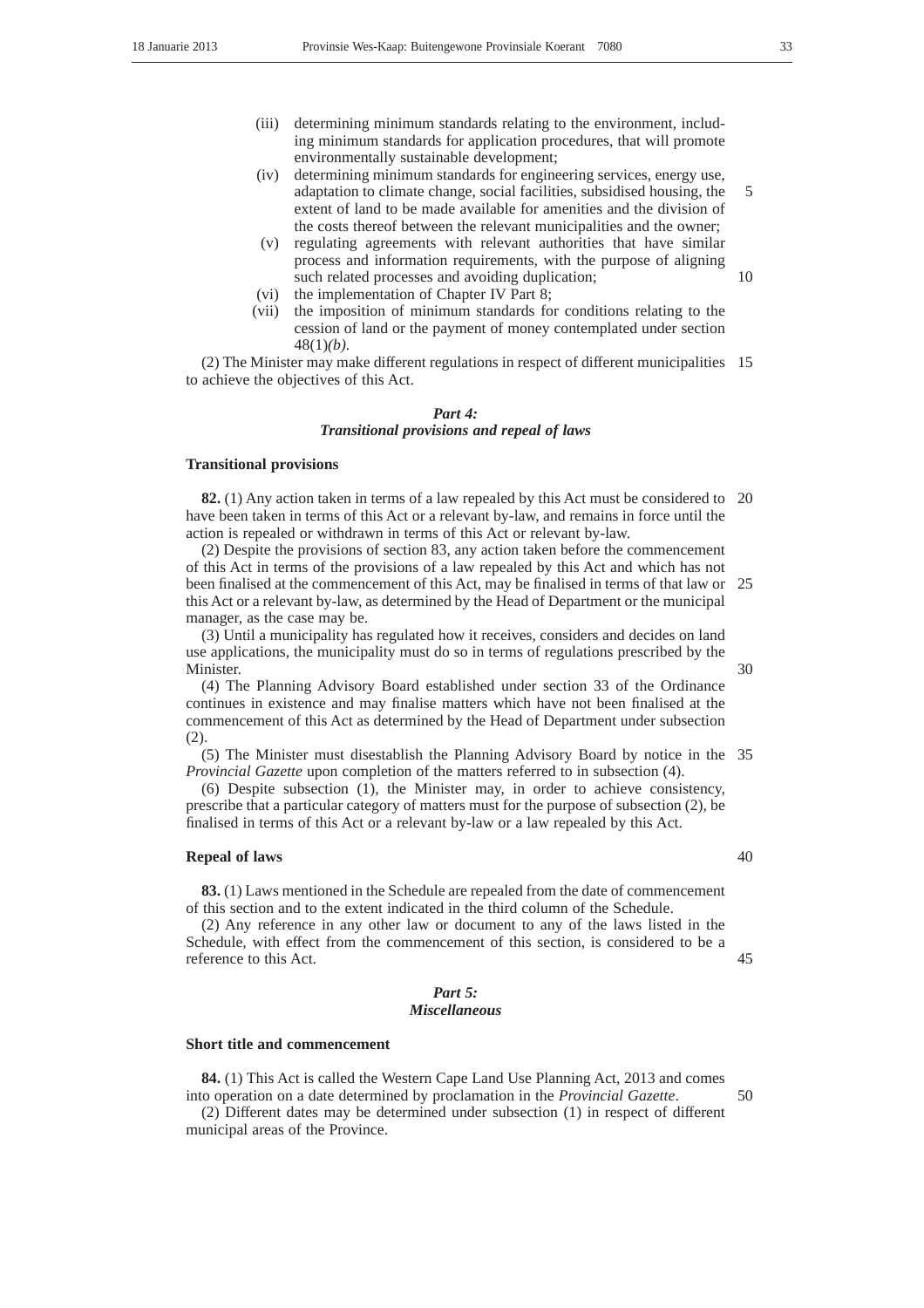## **SCHEDULE**

## **LAWS REPEALED IN TERMS OF SECTION 83**

| Number and year                                            | <b>Short title</b>                                                                                                                                                                                                 | <b>Extent of repeal</b>                                                                                                                                                          |
|------------------------------------------------------------|--------------------------------------------------------------------------------------------------------------------------------------------------------------------------------------------------------------------|----------------------------------------------------------------------------------------------------------------------------------------------------------------------------------|
| Act 84 of 1967                                             | Removal of Restrictions Act.<br>1967                                                                                                                                                                               | The whole, excluding section 5<br>which has not been assigned to<br>the Province.                                                                                                |
| Act 8 of 2007                                              | Western Cape Removal of<br>Restrictions Amendment Act.<br>2007                                                                                                                                                     | The whole                                                                                                                                                                        |
| Ordinance 15 of 1985                                       | Land Use Planning Ordinance,<br>1985                                                                                                                                                                               | The whole                                                                                                                                                                        |
| PN 100/1987 of 30 October 1987<br>(Provincial Gazette4505) | Amendment proclamation No<br>100/1987                                                                                                                                                                              | The whole                                                                                                                                                                        |
| PN 6/1992 of 7 February 1992<br>(Provincial Gazette 4734)  | Amendment proclamation No<br>6/1992                                                                                                                                                                                | The whole                                                                                                                                                                        |
| R168/1994 of 31 October 1994<br>(Government Gazette 16049) | Amendment proclamation R.168/<br>1994                                                                                                                                                                              | The whole                                                                                                                                                                        |
| Act 5 of 2001                                              | (Western Cape Act on the<br>Amendment of the Land Use<br>Planning Ordinance, 2001)                                                                                                                                 | The whole                                                                                                                                                                        |
| Act 7 of 2002                                              | Western Cape Land Use Planning<br>Ordinance, 1985, Amendment<br>Act, 2002                                                                                                                                          | The whole                                                                                                                                                                        |
| Act 6 of 2003                                              | Land Use Planning Ordinance,<br>1985, Amendment Act, 2003                                                                                                                                                          | The whole                                                                                                                                                                        |
| Act 2 of 2004                                              | Western Cape Land Use Planning<br>Ordinance, 1985, Amendment<br>Act, 2004                                                                                                                                          | The whole                                                                                                                                                                        |
| Act 5 of 2005                                              | Land Use Planning Ordinance,<br>1985, Amendment Act, 2005                                                                                                                                                          | The whole                                                                                                                                                                        |
| Act 1 of 2009                                              | Western Cape Land Use Planning<br>Ordinance, 1985, Amendment<br>Act, 2009                                                                                                                                          | The whole                                                                                                                                                                        |
| Act 2 of 2011                                              | Western Cape Land Use Planning<br>Ordinance Amendment Act, 2011                                                                                                                                                    | The whole                                                                                                                                                                        |
| Act 3 of 2011                                              | Western Cape Land Use Planning<br>Ordinance Second Amendment<br>Act, 2011                                                                                                                                          | The whole                                                                                                                                                                        |
| R1897 of 12 September 1986                                 | Regulations regarding Township<br>Establishment and Land Use in<br>terms of the Black Communities<br>Development Act, 1984 (Act 4 of<br>1984)                                                                      | The whole                                                                                                                                                                        |
| Act 9 of 1987                                              | Rural Areas Act (House of Repre-<br>sentatives), 1987                                                                                                                                                              | Sections 20, 21 to 42, 45, 49,<br>49A, 50, 52, 53, 54, 55 and 56 in<br>so far as assigned to the Province                                                                        |
| PN 733 of 22 September 1989<br>(Provincial Gazette 4606)   | Regulations regarding the<br>Establishment and Amendment of<br>Town Planning Schemes for the<br>Province of the Cape of Good<br>Hope in terms of the Black<br>Communities Development Act,<br>1984 (Act 4 of 1984) | The whole                                                                                                                                                                        |
| Act 113 of 1991                                            | Less Formal Township<br>Establishment Act, 1991                                                                                                                                                                    | The whole, excluding sections<br>$3(5)$ , $9(2)$ and $(3)$ , $12(2A)$ and<br>$(3)$ , 19 $(6A)$ and $(7)$ and 26 $(2)$ and<br>(3) which have not been assigned<br>to the Province |
| Act 6 of 2007                                              | Western Cape Less Formal<br>Township Establishment<br>Amendment Act, 2007                                                                                                                                          | The whole                                                                                                                                                                        |
| Act 7 of 1999                                              | Western Cape Planning and<br>Development Act, 1999                                                                                                                                                                 | The whole                                                                                                                                                                        |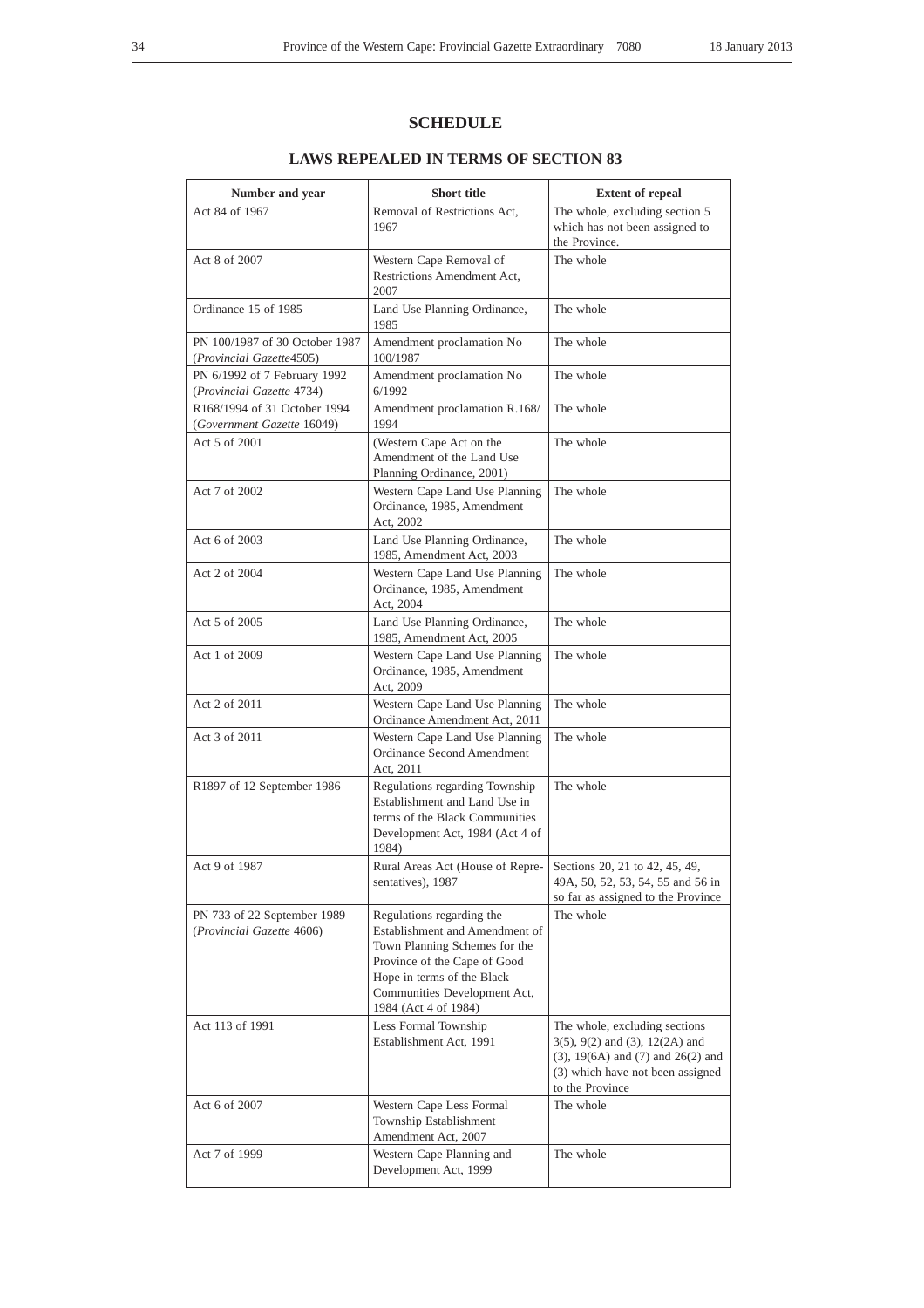## **MEMORANDUM ON THE OBJECTS OF THE DRAFT WESTERN CAPE LAND USE PLANNING BILL, 2013**

## **1. BACKGROUND**

1.1 The Draft Western Cape Land Use Planning Bill, 2013 ('the Bill'), responds to the need for a modernised and efficient system of land use planning which facilitates sustainable development in the Province. It seeks to establish a planning framework that places emphasis on the effective integration of planning activities across the provincial and municipal governments so as to open up space for appropriate development. The Bill was also necessitated by a rapidly changing legal framework surrounding land use planning. Important in these changes is the national Spatial Planning and Land Use Management Bill, 2012 ('SPLUMB'), which is currently before Parliament.

#### *Changing legal framework*

1.2 The Constitution of the Republic of South Africa, 1996 ('the Constitution'), distributed planning powers across all three spheres of government. It thereby radically changed the division of powers between levels of government. However, planning legislation has not kept track with those constitutional changes as development management is currently still being conducted in terms of legislation that predates the Constitution. A 2009 Constitutional Court judgment provided greater clarity with regard to the powers of municipalities. Further judgments of the Supreme Court of Appeal and the High Courts are starting to provide further clarity on the role of provincial government. This Bill gives further content to the constitutional division and seeks to settle the uncertainty that is bedevilling this sector.

#### **2. PURPOSE OF BILL**

The Bill centres around five objectives. Firstly, it establishes a firm link between forward planning and development management by requiring development management decisions to be aligned with spatial development frameworks. Secondly, it seeks to clarify municipal and provincial roles in land use planning. Thirdly, it puts in place an 'asymmetric' planning system which caters for various levels of planning capability. Fourthly, it seeks to find a way to deal with the impact of land use decisions and land use planning instruments on the provincial interest by providing for compulsory provincial comments. Fifthly, the Bill seeks to rationalise the current fragmented legislative framework and facilitate mechanisms for integrated applications. It consolidates the various land use control instruments (such as rezoning, subdivision, removal of restrictions, etc.) into one provincial menu of instruments that can be addressed in one application to the municipality.

#### **3. CONTENTS OF BILL**

## **CHAPTER 1: INTERPRETATION AND APPLICATION**

Chapter 1 contains the definitions and provides for the Bill to apply above the natural or human-made high-water mark in the Province.

## **CHAPTER II: FUNCTIONS OF MUNICIPALITIES AND PROVINCIAL GOVERNMENT**

Chapter II of the Bill sets out a broad division of responsibilities between the provincial government and municipalities in the Province. It provides further content to the powers set out in the Constitution and will ensure stability in the sector.

#### *Municipality*

The Bill positions local municipalities as the sphere of government that is responsible for adopting a municipal spatial development framework, approving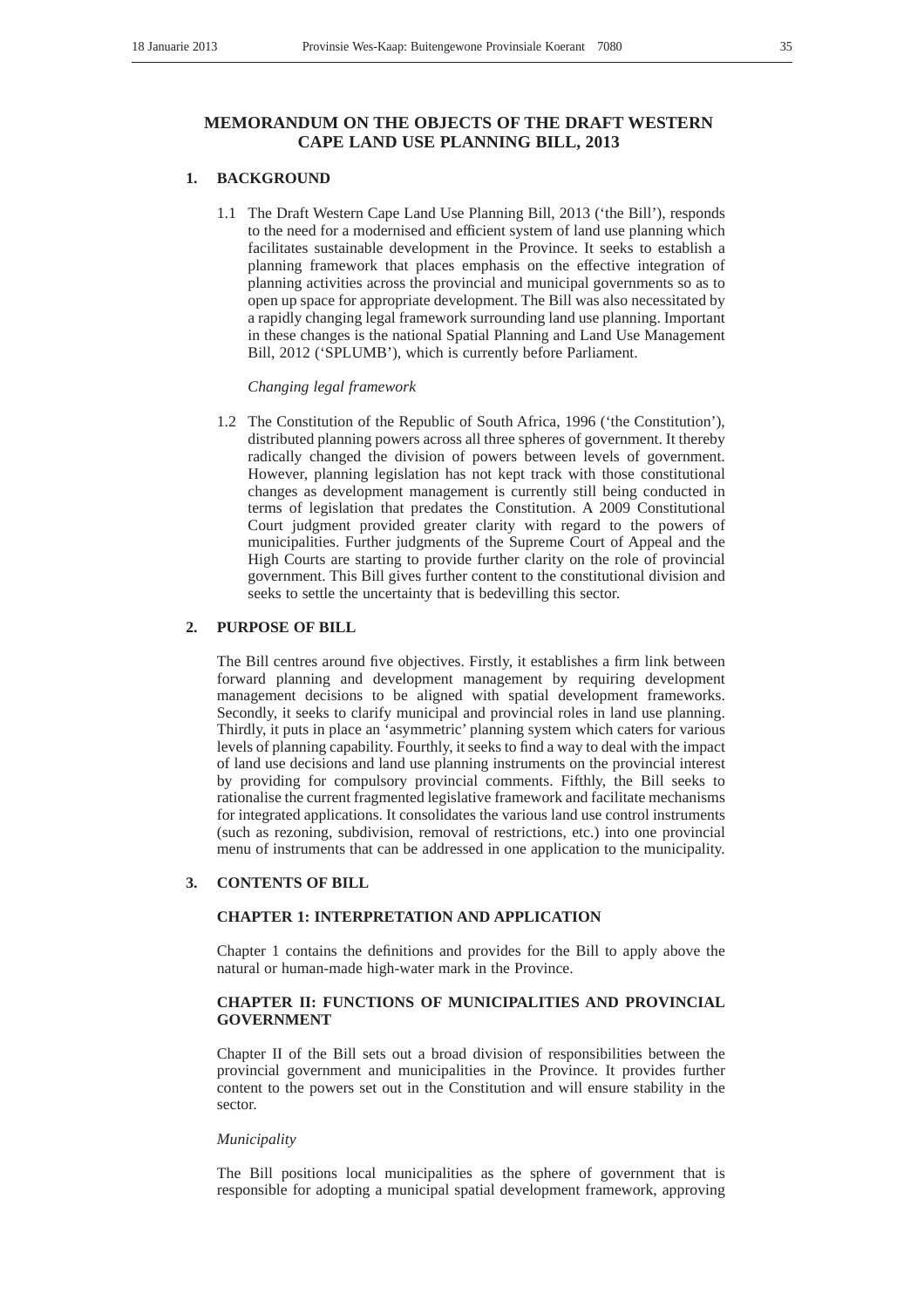by-laws to regulate planning in the municipal areas and deciding on all land use applications in the municipal area.

## *Provincial government*

The provincial government is made responsible for adopting a Provincial Spatial Development Framework and, where applicable, regional spatial development frameworks. Furthermore the provincial government must regulate, support and monitor municipal land use planning activity. The provincial government is responsible for deciding land use applications that have a distinct provincial dimension. Developments of this category will need both municipal and provincial approval.

## **CHAPTER III: SPATIAL PLANNING**

Chapter III regulates the drafting and approval of spatial development frameworks. The process towards and content of these plans are critical as they will contribute to the balancing of economic, social and environmental interests in the future shape of a particular area. The Bill will demand two levels of forward planning. The provincial government will approve a Provincial Spatial Development Framework and the municipality will adopt a municipal spatial development framework (MSDF). In some instances, the provincial government may compile a regional spatial development framework (RSDF).

The Bill provides for the participation of communities, stakeholders and municipalities in the drafting of the PSDF and RSDFs. The drafting and approval of the MSDF is, to a large extent, already regulated by the Local Government: Municipal Systems Act 32 of 2000 ('Municipal Systems Act'), which instructs municipalities to adopt a 'spatial development framework' as part of Integrated Development Plans. The Bill complements the Municipal Systems Act with provisions that deal with collaboration between the provincial government and the municipality in the drafting of the MSDF.

## **CHAPTER IV: DEVELOPMENT MANAGEMENT**

Chapter IV regulates the various instruments for development management. It regulates the manner in which municipalities compile and approve zoning schemes and zoning scheme by-laws. It furthermore provides minimum requirements for the menu of instruments for development management, namely rezoning, departure, consent use, subdivision, consolidation, removal of restrictions and conditions. The competence for the removal of title deed restrictions, currently with the provincial government, will be devolved to municipalities, in line with the Constitution. The Bill provides an overall framework within which municipalities must adopt their own rules on how to use these instruments.

Chapter IV contains a framework for the integration of multiple procedures applicable to a single development. Through creative use of interdepartmental agreements, integrated authorisations, joint advertising, etc. the regulatory burden on development should be decreased. Under certain conditions, the Bill facilitates planning decisions to be taken on the basis of public participation and information gathering conducted in terms of other legislation.

It also defines and regulates the power of the Minister to authorise development that affects the provincial interest. It defines the types of development that require the Minister's approval (in addition to the municipality's approval). The Minister's approval is required when the development is of a scale or has an impact that transcends municipal boundaries. It also applies when the development directly impacts the provincial government's constitutional responsibilities with regard to aspects such as the environment, agriculture, and tourism. However, where sectoral legislation already caters for provincial involvement in development control (such as the National Environmental Management Act 107 of 1998 or the Subdivision of Agricultural Land Act 70 of 1970), this does not find application.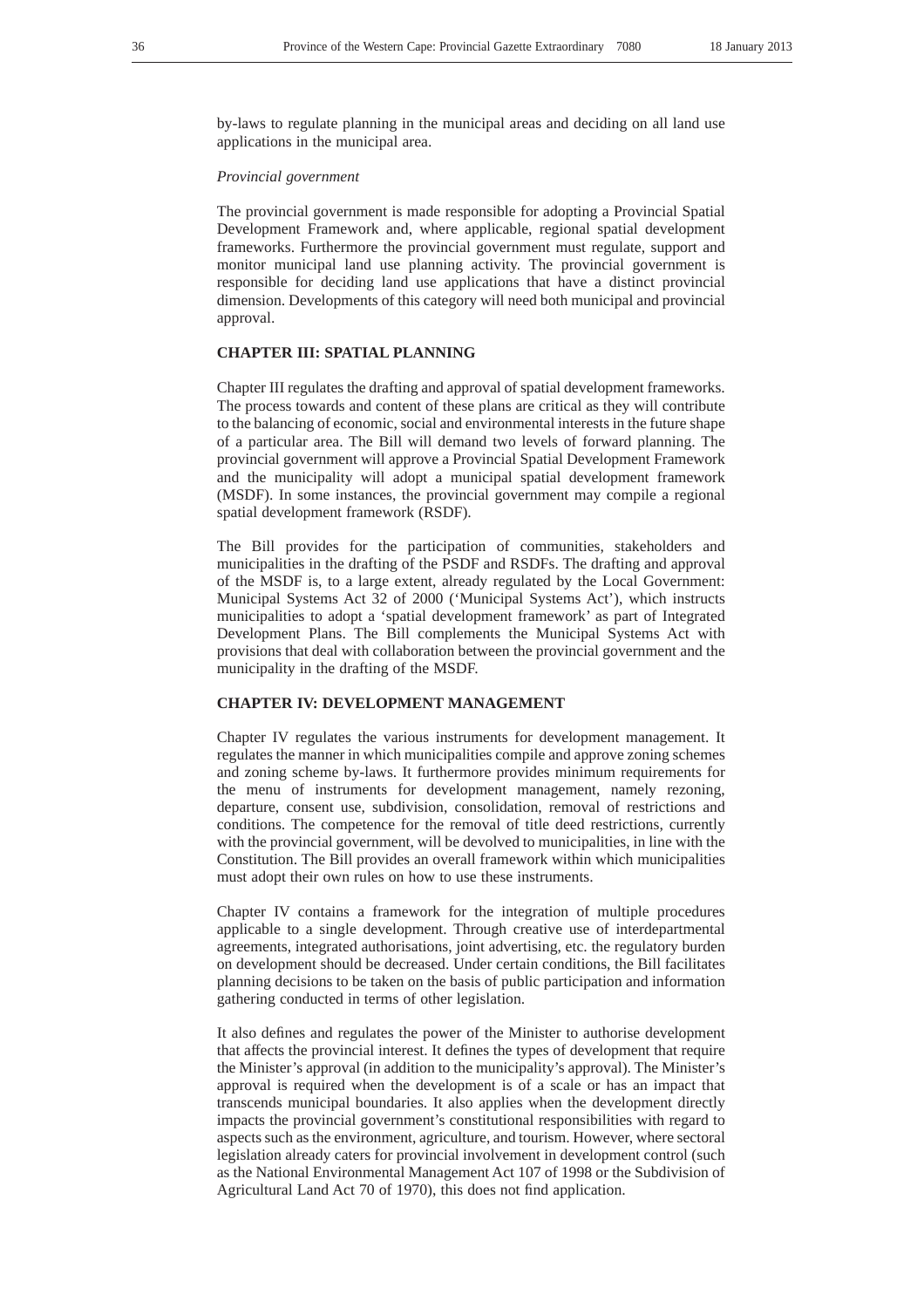In order to minimise red tape, it establishes a system of integrated decision making. The applicant submits one land use application to the municipality. An early assessment is done as to whether the Minister's involvement is required. Only if that is the case and the municipality approves the application, the application is referred to the Minister, who has to decide within 30 days.

#### *By-laws on development management*

The Constitution does not allow the provincial government to regulate the detail of municipal planning. Municipalities are mandated by the Constitution to pass by-laws to regulate how they consider land use applications. This Bill contains minimum standards for development management. These standards deal with issues such as community participation in decision making, consultation with other organs of state, the role of registered planners, maximum decision times, and enforcement of use rights.

# **CHAPTER V: DEVELOPMENT PRINCIPLES AND OBJECTIVES OF LAND USE PLANNING**

Chapter V presents land use principles and objectives that apply province-wide. These principles express the provincial government's concern with regard to issues such as reversing apartheid spatial patterns and maximising economic potential, efficient and responsible development management, responsive governance, protection of agricultural, tourism and heritage resources, transport planning, mitigation to the impact of climate change and the adaptation thereto. These principles must be taken into account by any competent authority when it regulates planning, approving plans or takes land use decisions.

# **CHAPTER VI: APPEALS**

The regulation of appeals as contained in Chapter VI of the Bill is premised on the need to (1) afford unsuccessful applicants and third parties an opportunity to have a municipal decision revisited, (2) ensure efficient decision making and (3) use the courts as a last resort only. It is also premised on the constitution that prohibits the provincial government to act as an appeal body against municipal decisions.

SPLUMB determines that development management decisions in the first instance will be taken by Municipal Planning Tribunals or municipal officials. SPLUMB furthermore determines that the internal appeal mechanism of a municipality is applicable to development management decisions. Against that backdrop, the Bill proposes a provincial role in the appeal procedure in the municipal sphere. The Minister will, in selected cases, comment on appeals before a Municipal Council and thereby support these municipal processes. An appeal suspends the original decision and the municipal council is compelled to consider the Minister's comment.

# **CHAPTER VII: COOPERATIVE GOVERNMENT AND ASSIGNMENT**

In Chapter VII the Bill empowers the Minister to:

- a. delegate authority to officials in the Department;
- b. exempt municipalities from parts of the Act in order to fast-track development; and
- c. deal with emergencies that necessitate deviation from the Act.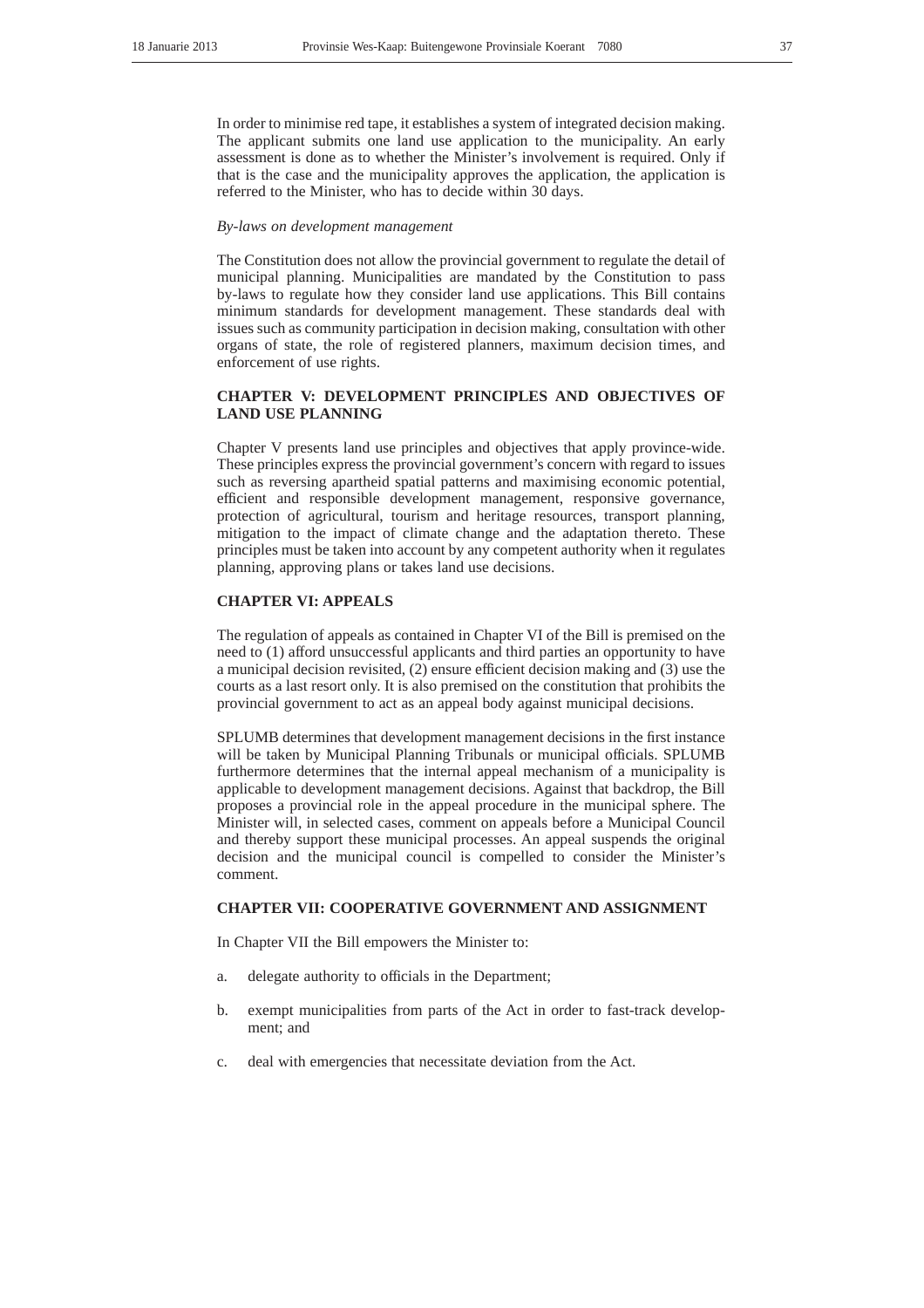## **CHAPTER VIII: SPECIAL PROVISIONS**

In Chapter VIII the Bill empowers the Minister to:

- a. declare land use sensitive areas; and
- b. establish a Planning Advisory Committee to render advice on the implementation of this legislation.

# **CHAPTER IX: GENERAL PROVISIONS**

Chapter IX provides for provincial powers to inspect and enforce development that affects the provincial interest in compliance with the approval of the Minister. The Bill proposes the creation of offences and penalties in this regard.

This Chapter empowers the Minister to make regulations to facilitate the implementation of the Bill once enacted.

This Chapter further provides for:

- a. the repeal of old order planning legislation:
- b. the implementation of transitional measures and regulations until a municipality has adopted municipal planning by-laws to ensure the coordinated implementation of the Bill once it is enacted; and
- c. the commencement date of the Act to differ in various municipal areas.

## *Transitional regulations*

The Bill enables a municipality to conduct development management in terms of transitional regulations until it has approved the relevant by-law. These transitional regulations will be promulgated together with the coming into effect of the Act so as to enable uninterrupted land use planning. Municipalities can avoid the application of these regulations altogether by ensuring that a by-law is in place on the day that the Bill becomes law.

# **4. FINANCIAL IMPLICATIONS**

The provincial land use planning function will be budgeted for in forthcoming financial years.

# **5. CONSULTATION**

The following parties were consulted:

- a. Provincial Departments
- b. Local Government
- c. Organised Local Government
- d. The National Department of Rural Development and Land Reform
- e. Planning Industry role-players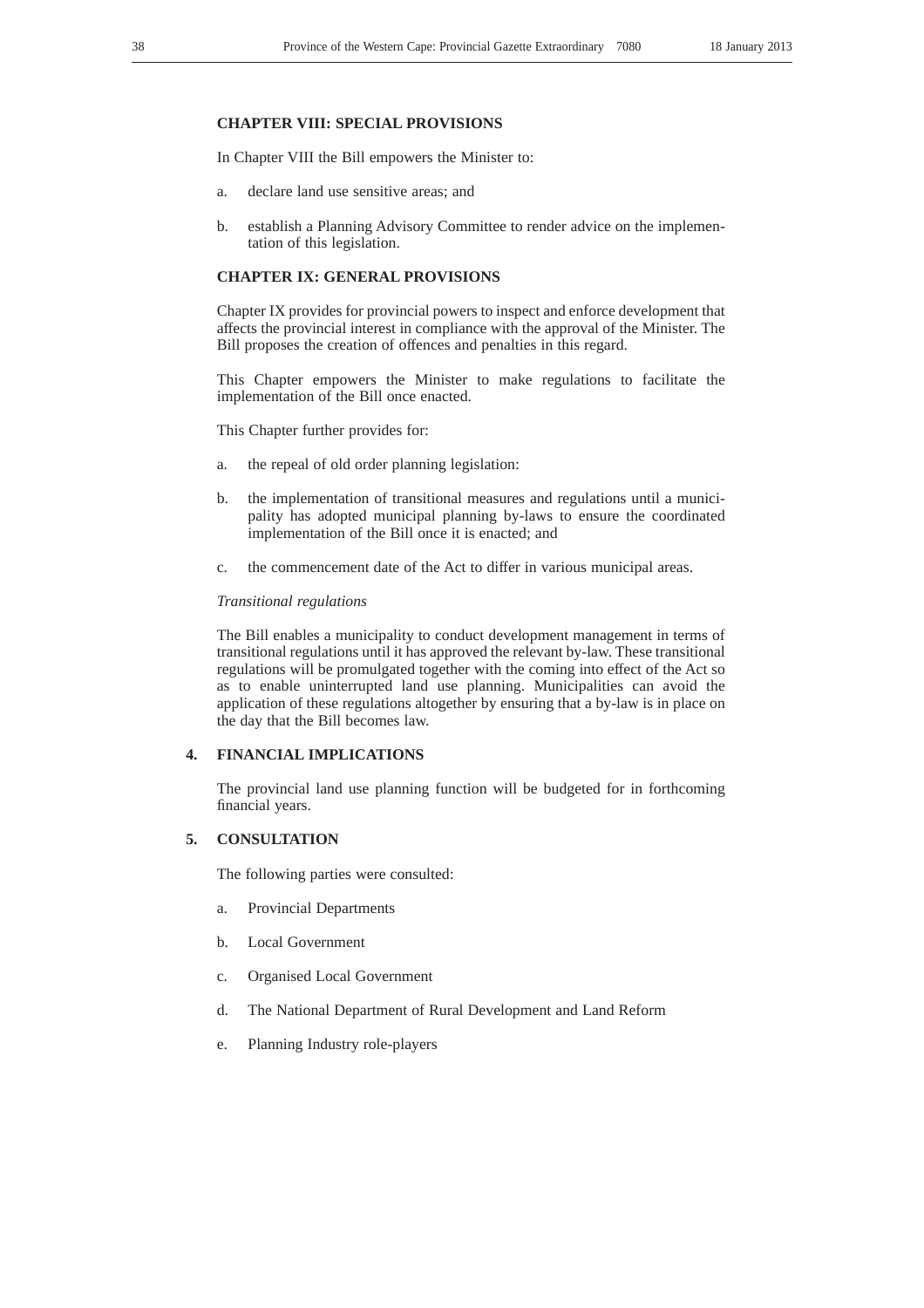# **WES-KAAPSE KONSEPWETSONTWERP OP GRONDGEBRUIKBEPLANNING, 2013**

**Ten einde 'n stelsel in te stel vir provinsiale ruimtelike beplanning en ontwikkelingsbestuur in die Provinsie; om wetgewing in die Provinsie met betrekking tot provinsiale beplanning, streekbeplanning en -ontwikkeling, stedelike en landelike ontwikkeling, en die regulering, ondersteuning en monitering van munisipale beplanning, in een wet te konsolideer; om regsmaatreëls in te stel en af te dwing wat noodsaaklik is om ruimtelike beplanning en ontwikkelingsbestuur ordelik te koördineer en die bevordering van maatreëls vir geïntegreerde maatskaplike en ekonomiese ontwikkeling; om voorsiening te maak vir ruimtelike ontwikkelingsraamwerke in die Provinsie; om voorsiening te maak vir beginsels en parameters vir volhoubare ontwikkeling en die toepassing van provinsiale beleid ten opsigte van die omgewing, behuising, natuurbewaring, toerisme, landbou, vervoer en ekonomiese ontwikkeling.**

**D**AAR WORD BEPAAL deur die Provinsiale Parlement van die Wes-Kaap, soos volg:—

# **INDELING VAN ARTIKELS EN BYLAE**

# **HOOFSTUK I**

# **UITLEG EN TOEPASSING**

1. Woordomskrywing

2. Toepassing van Wet

## **HOOFSTUK II**

#### **WERKSAAMHEDE VAN MUNISIPALITEITE EN PROVINSIALE REGERING**

3. Werksaamhede van munisipaliteite en provinsiale regering

# **HOOFSTUK III**

# **RUIMTELIKE BEPLANNING**

# *Deel 1*

# *Provinsiale ruimtelike ontwikkelingsraamwerk*

- 4. Provinsiale ruimtelike ontwikkelingsraamwerk<br>5. Inhoud van provinsiale ruimtelike ontwikkeling
- 5. Inhoud van provinsiale ruimtelike ontwikkelingsraamwerk
- 6. Opstel, goedkeuring, wysiging of hersiening van provinsiale ruimtelike ontwikkelingsraamwerk
- 7. Inisiëring van wysiging van provinsiale ruimtelike ontwikkelingsraamwerk

## *Deel 2 Streek- ruimtelike ontwikkelingsraamwerke*

- 8. Streek- ruimtelike ontwikkelingsraamwerke
- 9. Opstel, goedkeuring, wysiging of hersiening van streek- ruimtelike ontwikkelingsraamwerke

# 15

20

10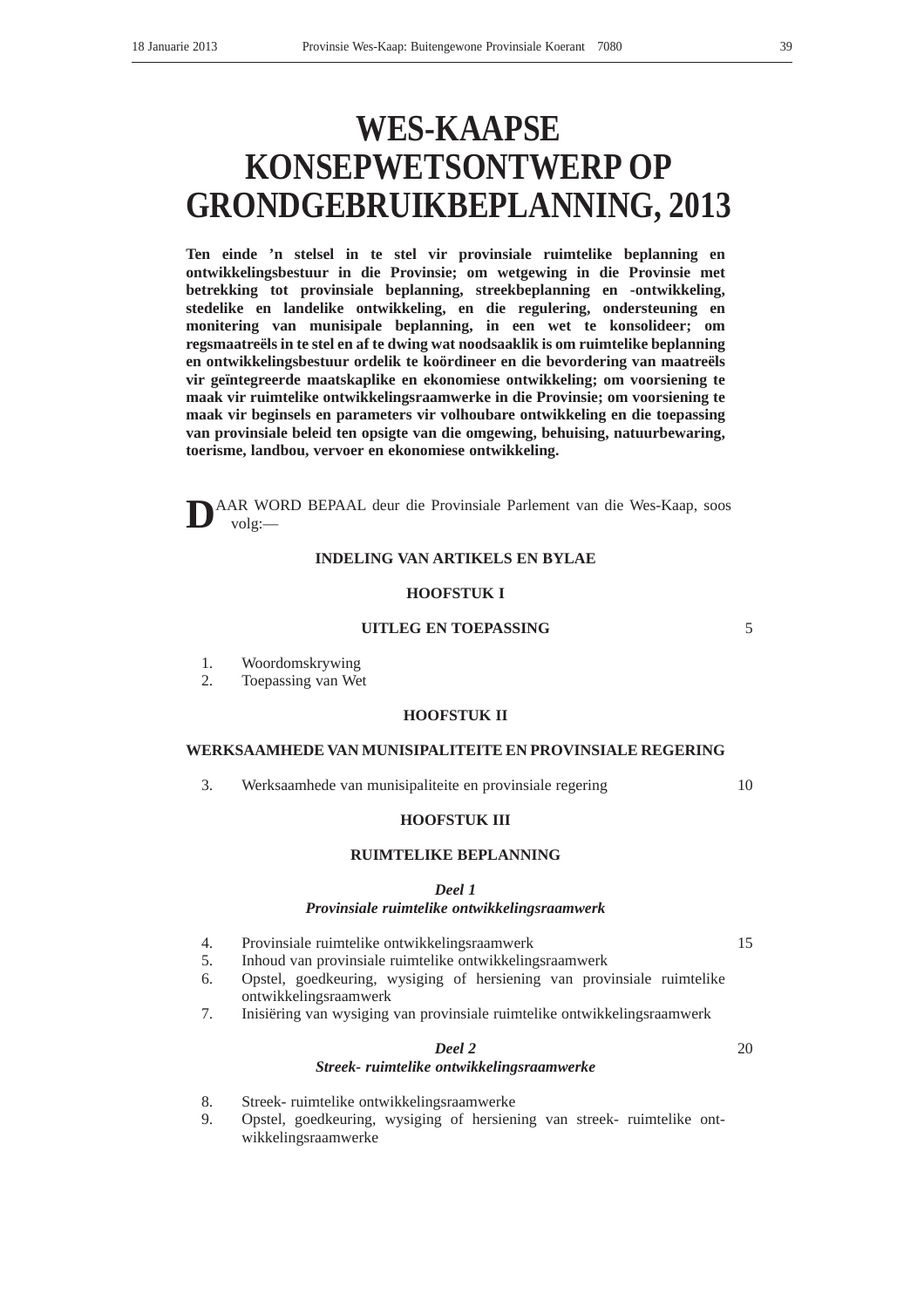10

10. Inisiëring van wysiging of intrekking van streek- ruimtelike ontwikkelingsraamwerke

# *Deel 3 Munisipale ruimtelike ontwikkelingsraamwerke*

| 11. | Munisipale ruimtelike ontwikkelingsraamwerke |  |  |
|-----|----------------------------------------------|--|--|
|-----|----------------------------------------------|--|--|

- 12. Opstel van munisipale ruimtelike ontwikkelingsraamwerke
- 13. Interregeringsloodskomitee
- 14. Prosedure sonder interregeringsloodskomitee
- 15. Voorlegging van afskrifte van munisipale ruimtelike ontwikkelingsraamwerke
- 16. Hersiening van munisipale ruimtelike ontwikkelingsraamwerke
- 17. Bestaanbaarheid tussen munisipale ruimtelike ontwikkelingsraamwerke

# *Deel 4*

# *Oorgangs- en algemene reëlings*

| 18. | Struktuurplanne                                                                              |    |
|-----|----------------------------------------------------------------------------------------------|----|
| 19. | Voortsetting van ruimtelike ontwikkelingsraamwerke                                           | 15 |
| 20. | Uitwerking van ruimtelike ontwikkelingsraamwerke                                             |    |
| 21. | Publisering van ruimtelike ontwikkelingsraamwerke                                            |    |
| 22. | Voldoening aan of bestaanbaarheid met, en afwyking van, ruimtelike<br>ontwikkelingsraamwerke |    |
| 23. | Wysiging van ruimtelike ontwikkelingsraamwerke                                               | 20 |
| 24. | Rekord van ruimtelike ontwikkelingsraamwerke                                                 |    |

25. Integrering van ander planne

# **HOOFSTUK IV**

# **ONTWIKKELINGSBESTUUR**

|     | Deel 1<br><b>Sonering</b>                                          | 25 |
|-----|--------------------------------------------------------------------|----|
| 26. | Soneringskema vir munisipale gebied                                |    |
| 27. | Doel van soneringskemas                                            |    |
| 28. | Inhoud van soneringskemas                                          |    |
| 29. | Opstel van soneringskemas                                          | 30 |
| 30. | Interregeringsloodskomitee                                         |    |
| 31. | Provinsiale kommentaar op soneringskemas                           |    |
| 32. | Inwerkingtreding van soneringskemas                                |    |
| 33. | Wysiging van soneringskemas                                        |    |
| 34. | Status van soneringskemas                                          | 35 |
| 35. | Rekord van soneringskemas                                          |    |
| 36. | Voortsetting van soneringskemas                                    |    |
| 37. | Verwysing in ander wette                                           |    |
| 38. | Bestaande dorpsbeplanningskemas, soneringskemas en skemaregulasies |    |
| 39. | Gebruiksregte                                                      | 40 |
| 40. | Hersonering, afwyking of vergunningsgebruik                        |    |
|     | Deel 2                                                             |    |

# *Onderverdeling*

| 41. Onderverdeling van grond |  |
|------------------------------|--|
| 42. Onderverdelingsgebied    |  |
|                              |  |

43. Eiendomsreg op openbare strate of openbare plekke

# *Deel 3*

# *Konsolidasie van grondeenhede*

44. Konsolidasie van grondeenhede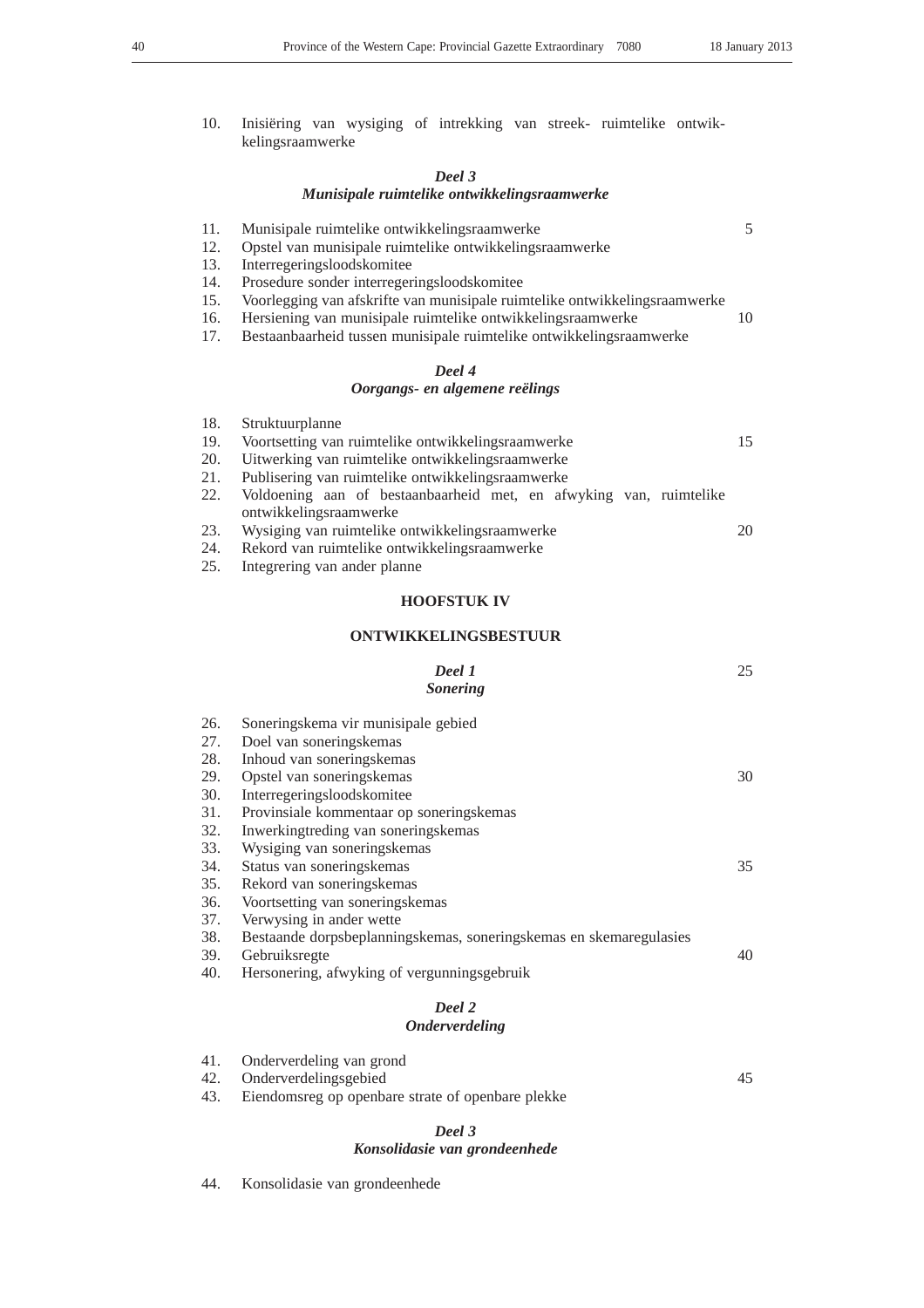# *Deel 4 Titelbeperkings*

| 45.<br>46. | Opheffing van beperkings, voorwaardes of verpligtinge<br>Endossement deur Landmeter-generaal en Registrateur van Aktes |    |
|------------|------------------------------------------------------------------------------------------------------------------------|----|
|            | Deel 5                                                                                                                 | 5  |
|            | Koördinering van prosedures en besluitneming                                                                           |    |
| 47.        | Geïntegreerde prosedures en besluite                                                                                   |    |
|            | Deel 6<br><b>Voorwaardes</b>                                                                                           |    |
| 48.        | Voorwaardes                                                                                                            | 10 |
| 49.        | Wysiging van voorwaardes                                                                                               |    |
|            | Deel 7                                                                                                                 |    |
|            | Prosedures en besluitneming                                                                                            |    |
| 50.        | Publisering van kennisgewings                                                                                          |    |
| 51.        | Betekening van kennisgewings                                                                                           | 15 |
| 52.        | Kennisgewing aan Departement                                                                                           |    |
| 53.<br>54. | Maksimum tyd vir besluitneming                                                                                         |    |
| 55.        | Kommentaar deur staatsorgane<br>Aansoekgelde vir grondgebruikaansoeke                                                  |    |
| 56.        | Evaluering en aanbeveling deur geregistreerde beplanner                                                                | 20 |
| 57.        | Grondslag van evaluering van grondgebruikaansoeke                                                                      |    |
|            | Deel 8                                                                                                                 |    |
|            | Ontwikkeling wat sowel munisipale as provinsiale goedkeuring vereis                                                    |    |
| 58.        | Bykomende goedkeuring van Minister                                                                                     |    |
| 59.        | Verwysing na Minister                                                                                                  | 25 |
| 60.        | Besluit van Minister                                                                                                   |    |
|            | <b>HOOFSTUK V</b>                                                                                                      |    |
|            | ONTWIKKELINGSBEGINSELS EN -DOELWITTE VAN<br><b>GRONDGEBRUIKBEPLANNING</b>                                              |    |
| 61.        | Toepassing van grondgebruikbeplanningsbeginsels                                                                        | 30 |
| 62.        | Grondgebruikbeplanningsbeginsels                                                                                       |    |
| 63.        | Bykomende grondgebruikbeplanningsbeginsels en -doelwitte                                                               |    |
|            | <b>HOOFSTUK VI</b>                                                                                                     |    |
|            | <b>APPÈLLE</b>                                                                                                         |    |
| 64.        | Inwerkingtredingsdatum van munisipale besluite                                                                         | 35 |
|            |                                                                                                                        |    |

**HOOFSTUK VII**

**SAMEWERKENDE REGERING EN OPDRAGING**

67. Opdraging van provinsiale beplanningswerksaamhede aan munisipaliteite

68. Delegering van bevoegdhede en opdraging van pligte

65. Provinsiale kommentaar op appèlle

66. Vrystellings en noodgevalle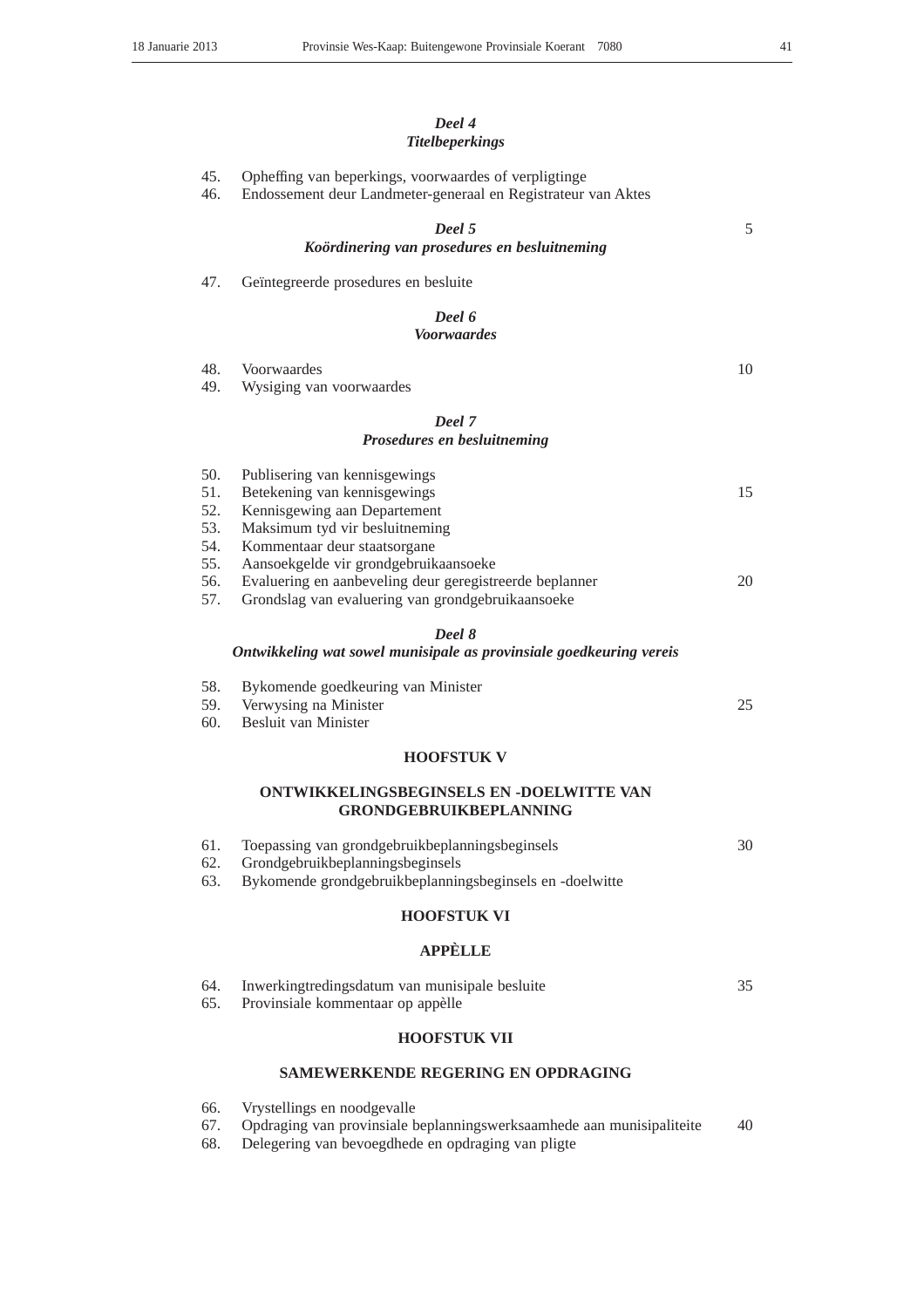25

30

# **HOOFSTUK VIII**

# **SPESIALE BEPALINGS**

| Grondgebruik-sensitiewe gebiede<br>Beplanningsadvieskomitee<br>Samestelling van Komitee<br>Ampstermyn en diensvoorwaardes van lede van Komitee<br>Vergaderings van Komitee | 5                                                                                  |
|----------------------------------------------------------------------------------------------------------------------------------------------------------------------------|------------------------------------------------------------------------------------|
| <b>HOOFSTUK IX</b>                                                                                                                                                         |                                                                                    |
| <b>ALGEMENE BEPALINGS</b>                                                                                                                                                  |                                                                                    |
| Deel 1<br><i><b>Afdwinging</b></i>                                                                                                                                         | 10                                                                                 |
| Bevoegdhede om ondersoek uit te voer en af te dwing<br>Lasbrief                                                                                                            |                                                                                    |
| Kennisgewing om oortreding reg te stel                                                                                                                                     |                                                                                    |
|                                                                                                                                                                            | 15                                                                                 |
|                                                                                                                                                                            |                                                                                    |
|                                                                                                                                                                            |                                                                                    |
| Deel 2<br>Misdrywe en strawwe                                                                                                                                              |                                                                                    |
| Misdrywe en strawwe                                                                                                                                                        | 20                                                                                 |
|                                                                                                                                                                            | Inhoud van kennisgewing<br>Regstelling van oortredings<br>Hersiening deur Minister |

# *Deel 3 Regulasies*

|  | 81. | Regulasies |  |
|--|-----|------------|--|
|--|-----|------------|--|

# *Deel 4 Oorgangsbepalings en herroeping van wette*

- 82. Oorgangsbepalings<br>83. Herroeping van we
- Herroeping van wette

# *Deel 5 Diverse*

84. Kort titel en inwerkingtreding Bylae: Wette herroep ingevolge artikel 83

# **HOOFSTUK I**

# **UITLEG EN TOEPASSING**

# **Woordomskrywing**

| 1. In hierdie Wet, tensy uit die samehang anders blyk, beteken—                 | 35 |
|---------------------------------------------------------------------------------|----|
| "aansoeker", met betrekking tot 'n grondgebruikaansoek, die eienaar van die     |    |
| betrokke grond;                                                                 |    |
| "afwyking" 'n gewysigde ontwikkelingsparameter op 'n permanente grondslag       |    |
| toegestaan of 'n grondgebruiksreg op 'n tydelike grondslag toegestaan;          |    |
| "algemene plan" 'n algemene plan soos omskryf in artikel 1 van die 40           |    |
| Grondopmetingswet, 1997 (Wet 8 van 1997);                                       |    |
| "benutting", met betrekking tot grond, die gebruik van grond vir 'n doel, hetsy |    |
| wettig al dan nie;                                                              |    |
| "bestaanbaar", met betrekking tot 'n ruimtelike ontwikkelingsraamwerk of 'n     |    |
| grondgebruikaansoek, dieselfde as die betekenis in artikel 22(2) beoog;         | 45 |
|                                                                                 |    |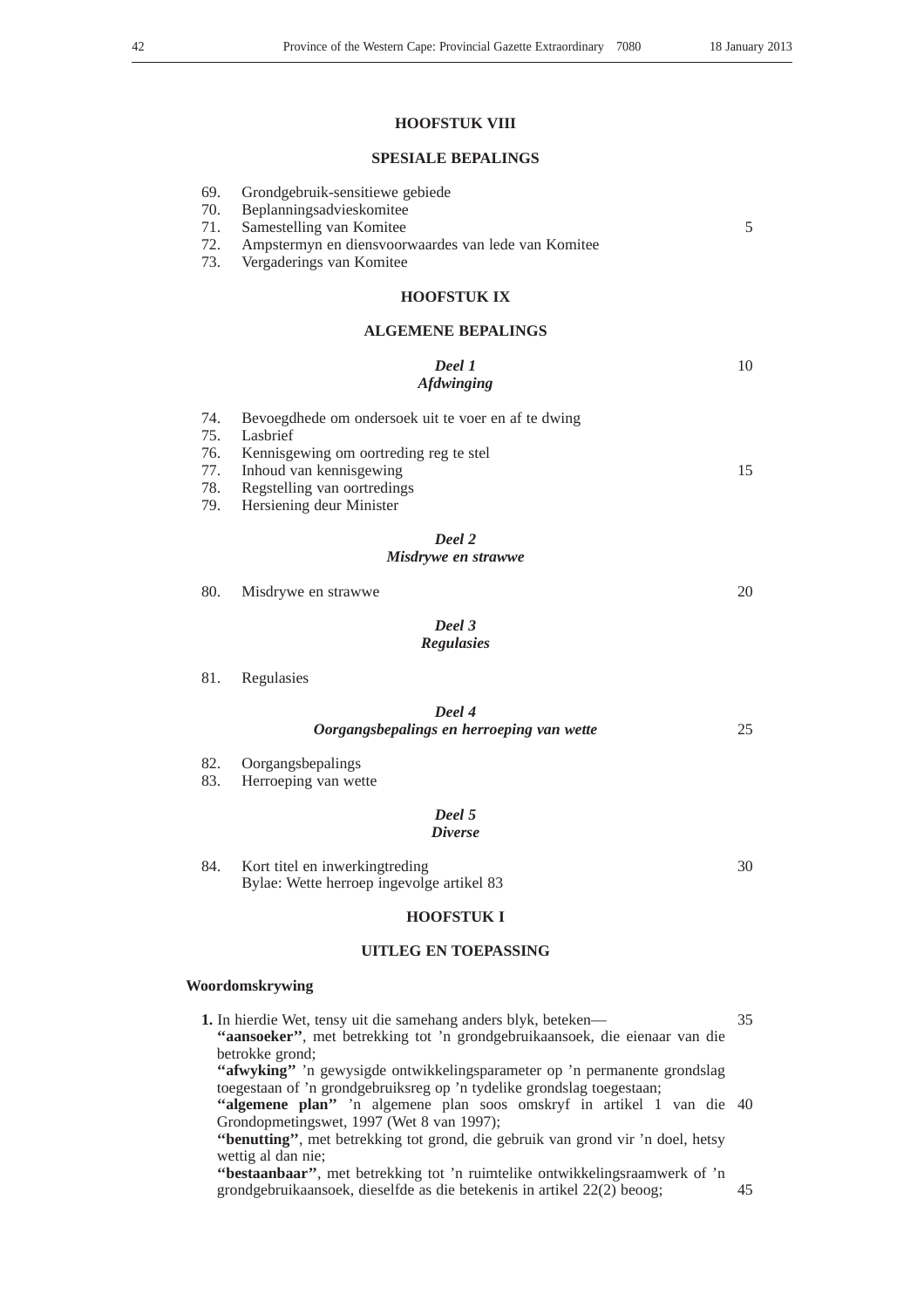**''bevestig''**, met betrekking tot 'n onderverdeling of 'n gedeelte daarvan, dieselfde as die betekenis in artikel 41(6) beoog;

**''bevoegde gesag''** 'n munisipaliteit of die Minister wat gemagtig is om 'n grondgebruikaansoek te oorweeg of om 'n werksaamheid te verrig, soos beoog in Hoofstuk II;

**''dag''**, in die berekening van 'n tydperk uitgedruk in dae, nie ook 'n Saterdag, Sondag, openbare vakansiedag of enige dag van 16 Desember tot 5 Januarie nie, en die betrokke tydperk moet bereken word deur die eerste dag uit te sluit en die laaste dag in te sluit;

**''Departement''** die provinsiale departement wat vir grondgebruikbeplanning in 10 die Provinsie verantwoordelik is;

**''Departementshoof''** die hoof van die provinsiale departement wat vir grondgebruikbeplanning in die Provinsie verantwoordelik is;

**''diagram''** 'n diagram soos omskryf in artikel 1 van die Grondopmetingswet, 1997;

**''eienaar''**, met betrekking tot grond—

*(a)* die persoon in wie se naam daardie grond in 'n akteskantoor geregistreer is ingevolge die Registrasie van Aktes Wet, 1937 (Wet 47 van 1937), met inbegrip van die houer van 'n geregistreerde serwituutreg of geregistreerde huurkontrak;

*(b)* enige regsopvolger van die eienaar; en

*(c)* iemand wat deur 'n volmag gemagtig word om namens die eienaar op te tree; **''gebruiksreg''**, met betrekking tot grond, die reg om daardie grond te benut ooreenkomstig die sonering daarvan, met inbegrip van enige afwyking, vergunningsgebruik of voorwaarde van goedkeuring ten opsigte van die regte om 25 die grond te benut;

**''geregistreerde beplanner''**'n professionele beplanner wat ingevolge die Wet op die Beplanningsprofessie, 2002 (Wet 36 van 2002), geregistreer is;

**''gesubsidieerde behuising''** behuising wat met die bystand van 'n staatsubsidie voorsien word;

**''grond''** grond met of sonder verbeteringe;

"grondeenheid" 'n stuk grond wat in 'n akteskantoor geregistreer is of geregistreer kan word en wat 'n serwituutreg of huurkontrak kan insluit;

**''grondgebruik''** die doel waarvoor grond ingevolge 'n soneringskema ontwikkel of gebruik kan word, en ook enige voorwaardes met betrekking tot die 35 grondgebruik;

# **''grondgebruikaansoek''** 'n aansoek by 'n bevoegde gesag soos beoog in Hoofstuk IV;

**''grondgebruikbeplanning''** ruimtelike beplanning en ontwikkelingsbestuur; **''Grondwet''** die Grondwet van die Republiek van Suid-Afrika, 1996;

**''hersonering''** 'n wysiging van 'n soneringskema soos beoog in artikel 40 ten einde 'n verandering van sonering met betrekking tot bepaalde grond teweeg te bring;

**''hierdie Wet''** ook die regulasies;

**''ingenieursdienste''**infrastruktuur, geleë binne of buite die grense van 'n gedeelte 45 grond, wat nodig is vir die ontwikkeling en gebruik van grond, met inbegrip van die voorsiening van water, riolering, elektrisiteit, munisipale paaie, stormwaterdreinering, en gas, en die afhaal en verwydering van vaste afval;

**''kennisgewing beteken''** om 'n kennisgewing te beteken soos beoog in artikel 51; **''kennisgewing publiseer''** om 'n kennisgewing te publiseer soos beoog in artikel 50 50;

**''Komitee''** die Beplanningadvieskomitee wat kragtens artikel 70 ingestel kan word;

**''Landmeter-generaal''** die Landmeter-generaal van die Kantoor van die Landmeter-generaal van die Provinsie soos beoog in die Grondopmetingswet, 55 1997;

**''Minister''** die Provinsiale Minister wat vir grondgebruikbeplanning en verwante aangeleenthede verantwoordelik is;

**''munisipale bestuurder''** 'n munisipale bestuurder soos omskryf in artikel 1 van die Wet op Munisipale Stelsels;

**''munisipale ruimtelike ontwikkelingsraamwerk''** 'n munisipale ruimtelike ontwikkelingsraamwerk beoog in artikel 11;

5

20

30

40

60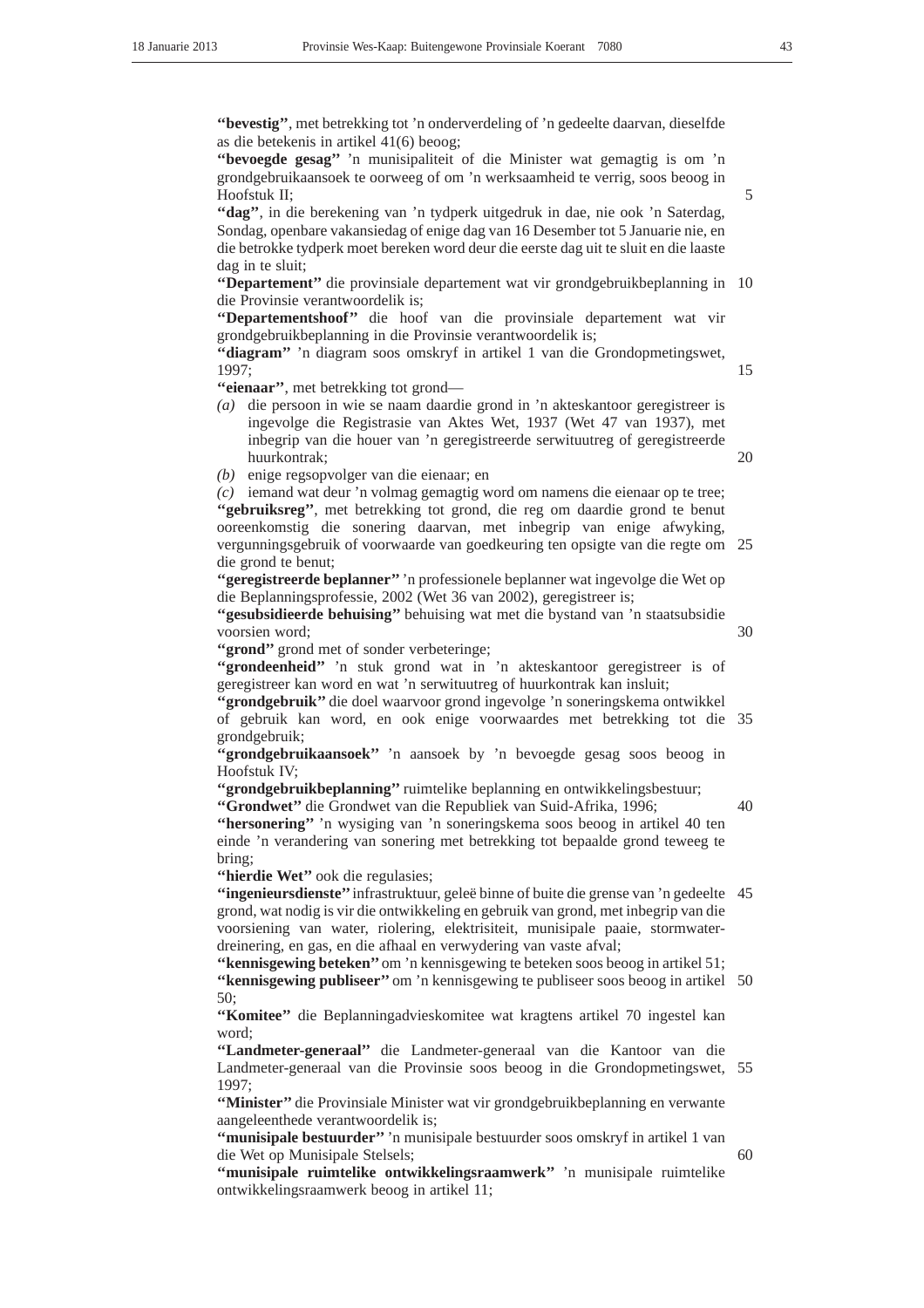**''munisipaliteit''** 'n munisipaliteit soos omskryf in artikel 2 van die Wet op Munisipale Stelsels, en, met betrekking tot 'n grondgebruikaansoek, verwys dit na die plaaslike of metropolitaanse munisipaliteit van die munisipale gebied waarin die betrokke grond geleë is;

**''omgewing''** omgewing soos omskryf in artikel 1 van die Wet op Nasionale Omgewingsbestuur, 1998 (Wet 107 van 1998); 5

**''onderverdeling''**, met betrekking tot grond, die verdeling van 'n grondeenheid in meer grondeenhede en ook die fisiese voorbereiding van grond vir onderverdeling, maar nie ook die opstel van 'n onderverdelingsplan nie;

**''onderverdelingsgebied''** 'n sonering wat die onderverdeling van grond toelaat; 10 **''onderverdelingsplan''** die plan beoog in artikel 41(3)*(b)*;

**''ontwikkel''**, met betrekking tot grond, ook enige stappe wat goedkeuring ingevolge hierdie Wet vereis, en die voorbereiding van grond vir daardie stappe; **''ontwikkelingsbestuur''** die bestuur van ontwikkeling deur middel van die

maatreëls waarvoor in Hoofstuk IV voorsiening gemaak word, en in Hoofstukke V 15 tot IX, vir sover dit op Hoofstuk IV van toepassing is;

**''ontwikkelingsparameter''** 'n bepaling of beperking wat, ingevolge 'n sonering, die toelaatbare omvang van die grondgebruik uiteensit;

**''openbare plek''** enige plek ten opsigte waarvan die eiendomsreg ingevolge artikel 43 by 'n munisipaliteit berus; 20

**''openbare straat''** enige straat ten opsigte waarvan die eiendomsreg ingevolge artikel 43 by 'n munisipaliteit berus;

**''Ordonnansie''** die Ordonnansie op Grondgebruikbeplanning, 1985 (Ordonnansie 15 van 1985);

**''Provinsie''** die Provinsie Wes-Kaap;

**''Provinsiale Regering''** die provinsiale regering van die Provinsie;

**''provinsiale ruimtelike ontwikkelingsraamwerk''** 'n provinsiale ruimtelike ontwikkelingsraamwerk beoog in artikel 4;

**''Registrateur van Aktes''** die Registrateur van Aktes van die Provinsie soos beoog in die Registrasie van Aktes Wet, 1937; 30

**''ruimtelike beplanning''** die beplanning vir grondgebruik deur die maatreëls waarvoor in Hoofstuk III, en in Hoofstukke V tot IX, vir sover dit op Hoofstuk III van toepassing is, voorsiening gemaak word;

**''ruimtelike ontwikkelingsraamwerk''** 'n provinsiale ruimtelike ontwikkelingsraamwerk, 'n streek- ruimtelike ontwikkelingsraamwerk of 'n munisipale 35 ruimtelike ontwikkelingsraamwerk;

**''soneer''**, met betrekking tot grond, om die grond aan te wys vir 'n bepaalde sonering;

**''sonering''** 'n grondgebruikkategorie wat die gebruik en ontwikkeling van grond reguleer en—

*(a)* die doeleindes waarvoor grond gebruik kan word; en

*(b)* die ontwikkelingsparameters wat op daardie grondgebruikkategorie van toepassing is,

uiteensit, soos bepaal deur die tersaaklike soneringskema;

**''soneringskema''** die instrument vir die sonering, regulering en beheer van grond 45 bedoel in artikels 26 tot 28 of artikel 38;

**''soneringskemakaart''** 'n kaart van 'n soneringskema soos bedoel in artikel 28*(f)* of artikel 38;

**''soneringskemaregister''** 'n register van 'n soneringskema soos bedoel in artikel 28*(g)* of artikel 38;

**''staatsorgaan''** 'n staatsorgaan soos omskryf in artikel 239 van die Grondwet; **''streek''** 'n geografiese gebied wat bestaan uit die gebiede, of gedeeltes van die gebiede, van—

*(a)* meer as een plaaslike munisipaliteit; of

*(b)* 'n metropolitaanse munisipaliteit en een of meer aangrensende plaaslike 55 munisipaliteite;<br>"streek- ruimtelil"

**ruimtelike ontwikkelingsraamwerk''** 'n streek- ruimtelike ontwikkelingsraamwerk beoog in artikel 8;

**"struktuurplan"** 'n struktuurplan bedoel in artikel 18(1) of (2);

**''vergunningsgebruik''**'n grondgebruik toegelaat ingevolge 'n bepaalde sonering 60met die goedkeuring van 'n munisipaliteit;

**''voldoen''**, met betrekking tot 'n ruimtelike ontwikkelingsraamwerk of 'n grondgebruikaansoek, dieselfde as die betekenis in artikel 22(1) beoog;

25

40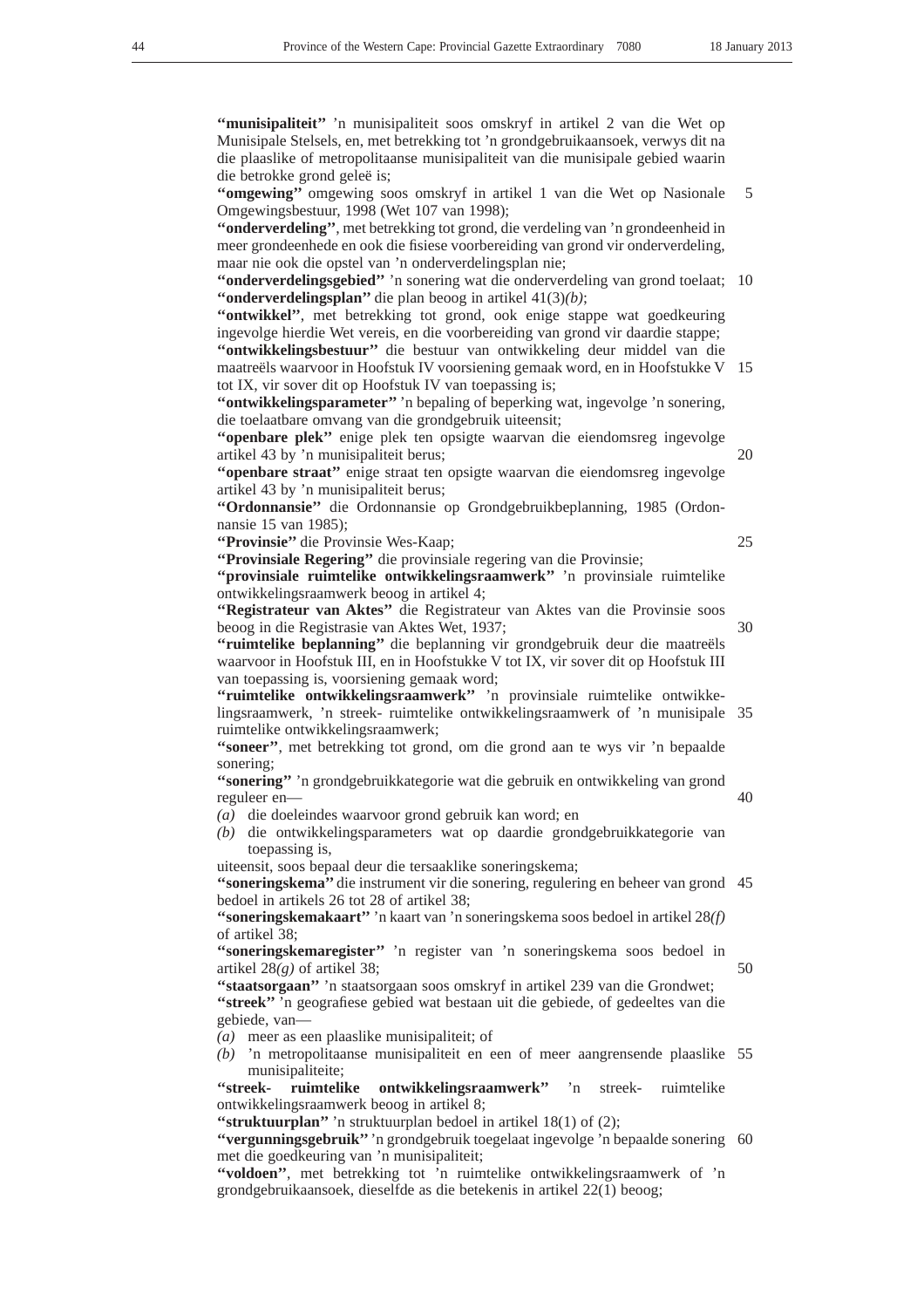**''volhoubaarheid''** dieselfde as die betekenis wat in artikel 1 van die Wet op Nasionale Omgewingsbestuur, 1998, aan die omskrywing van ''volhoubare ontwikkeling'' geheg word;

**''voorskryf''** by regulasie voorskryf;

**''Wet op Munisipale Stelsels''** die Wet op Plaaslike Regering: Munisipale Stelsels, 2000 (Wet 32 van 2000). 5

## **Toepassing van Wet**

**2.** Hierdie Wet is van toepassing bó enige natuurlike of mensgemaakte hoogwaterlyn in die Provinsie.

# **HOOFSTUK II**

10

# **WERKSAAMHEDE VAN MUNISIPALITEITE EN PROVINSIALE REGERING**

# **Werksaamhede van munisipaliteite en provinsiale regering**

**3.** (1) 'n Munisipaliteit is verantwoordelik vir grondgebruikbeplanning in sy munisipale gebied.

(2) 'n Munisipaliteit verrig die werksaamheid bedoel in subartikel (1), bestaanbaar 15 met hierdie Wet en ander toepaslike wetgewing en-

*(a)* kan—

- (i) die ontwikkeling, goedkeuring, wysiging en hersiening van 'n munisipale ruimtelike ontwikkelingsraamwerk reguleer;
- (ii) waar toepaslik, die ontwikkeling, goedkeuring, wysiging en her-20 siening reguleer van—
	- *(aa)* plaaslike ruimtelike ontwikkelingsraamwerke vir spesifieke gedeeltes van die munisipale gebied; en
	- *(bb)* ander beleidsbepalings om grondgebruikbeplanning in die munisipale gebied te rig; en 25
- *(b)* moet die volgende reguleer—
	- (i) die ontwikkeling, aanneming, wysiging en hersiening van 'n soneringskema vir die gebied van die munisipaliteit;
	- (ii) die prosedures ingevolge waarvan die munisipaliteit grondgebruikaansoeke ontvang en oorweeg en daaroor besluit;
	- (iii) die prosedures ingevolge waarvan die munisipaliteit openbare deelname in sy oorweging van grondgebruikaansoeke fasiliteer;
	- (iv) die maatstawwe om oor grondgebruikaansoeke te besluit;
	- (v) die oplê van voorwaardes vir die goedkeuring van grondgebruikaansoeke; 35
	- (vi) die prosedures van toepassing ná 'n grondgebruikaansoek goedgekeur is; en
	- (vii) die afdwinging deur die munisipaliteit van sy verordeninge en besluite met betrekking tot grondgebruikbeplanning.

(3) Die Provinsiale Kabinet moet 'n provinsiale ruimtelike ontwikkelingsraamwerk 40 ooreenkomstig artikels 4 tot 7 goedkeur en hersien.

(4) Die Minister kan—

- *(a)* 'n streek- ruimtelike ontwikkelingsraamwerk in die omstandighede beoog in artikel 8 goedkeur of hersien;
- *(b)* die volgende moniteer:

45

- (i) die finansiële- en mensehulpbronvermoë van munisipaliteite om hul werksaamhede met betrekking tot grondgebruikbeplanning te verrig; (ii) die impak van munisipale grondgebruikbeplanning op—
	- *(aa)* die implementering van provinsiale planne en strategieë;
	- *(bb)* die omgewing; en
- 50
- *(cc)* bestaande munisipale infrastruktuur en munisipale padnetwerke; en
- (iii) die bestaande en toekomstige beskikbaarheid van—
	- *(aa)* ingenieursdienste om munisipale grondgebruikbeplanning te implementeer; en 55
	- *(bb)* gesondheids- en opvoedingsfasiliteite om munisipale grondgebruikbeplanning te ondersteun;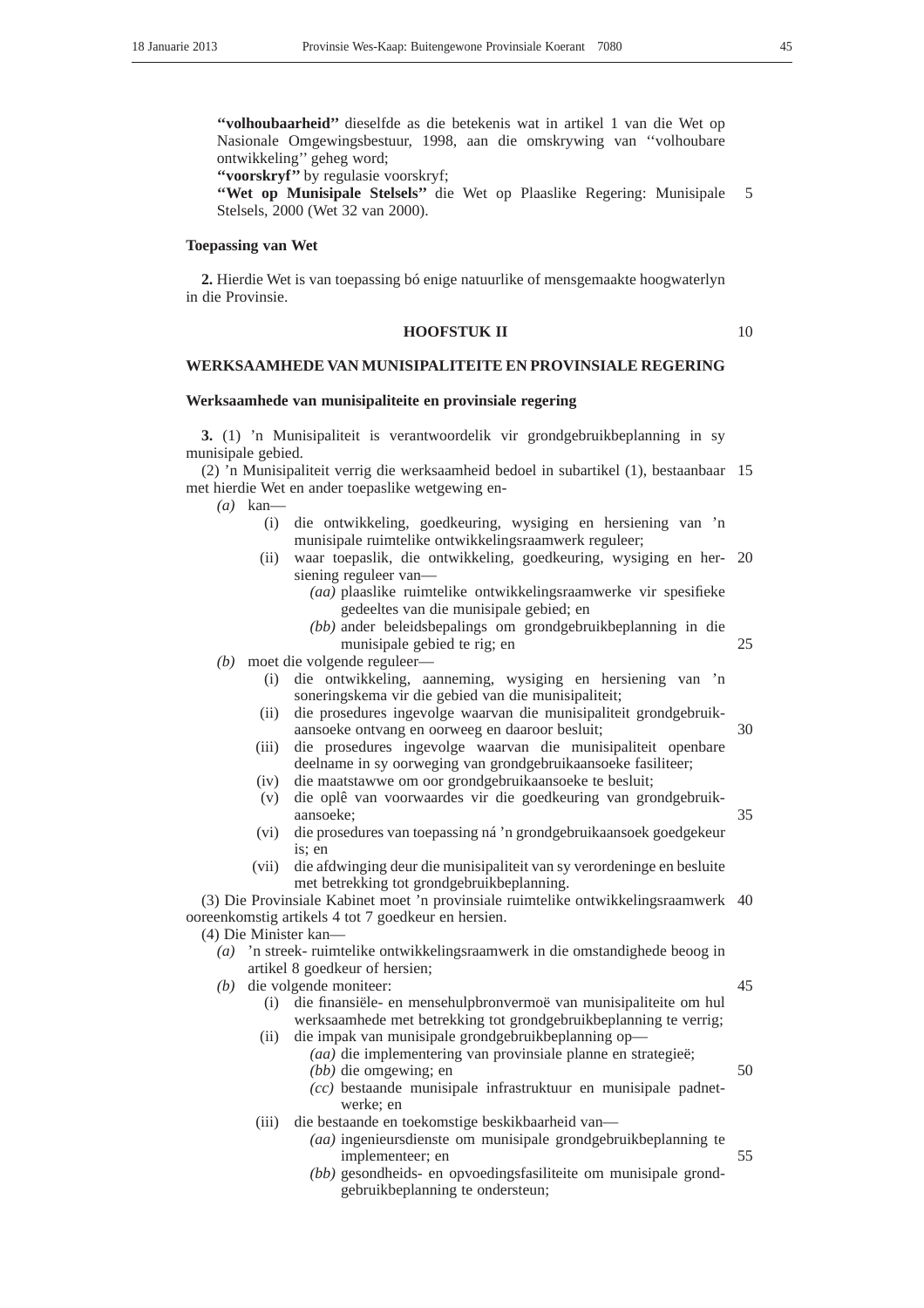- *(c)* munisipaliteite ondersteun om hulle werksaamhede met betrekking tot grondgebruikbeplanning te verrig deur—
	- (i) tegniese bystand en opleiding te verskaf;
	- (ii) riglyne oor die toepassing van hierdie Wet en ander tersaaklike wetgewing te publiseer;
	- (iii) gestandaardiseerde modelle en konsepte van munisipale beleidsbepalings, verordeninge, besluite en vorms op te stel;
	- (iv) inligting en leiding aan munisipaliteite te verskaf met betrekking tot hulle besluitneming oor grondgebruikbeplanning;
	- (v) tegniese bystand en ondersteuning aan munisipale beplannings-10 tribunale te verskaf;
	- (vi) in oorleg met munisipaliteite wat geraak word, provinsiale amptenare af te staan om ingevolge artikel 36 (1)*(b)* van die ''Spatial Planning and Land Use Management Act'', 20.., deur munisipale rade in munisipale beplanningstribunale aangestel te word; en (vii) enige ander ondersteuningsmaatreël te voorsien;
- *(d)* die ruimtelike dimensie van provinsiale ontwikkelingsdoelstellings en -programme deur 'n provinsiale geïntegreerde ontwikkelingsplan of ander
- planne of beleidslasgewings wat deur die Premier goedgekeur word, integreer; en
- *(e)* regulasies uitvaardig en riglyne opstel om die verdeling van werksaamhede tussen die Provinsiale Regering en munisipaliteite te fasiliteer.

(5) Die Minister moet besluit oor ontwikkelingsbestuursaansoeke soos beoog in artikel 58.

## **HOOFSTUK III**

**RUIMTELIKE BEPLANNING**

#### *Deel 1:*

# *Provinsiale ruimtelike ontwikkelingsraamwerk*

#### **Provinsiale ruimtelike ontwikkelingsraamwerk**

**4.** (1) Die Premier moet 'n provinsiale ruimtelike ontwikkelingsraamwerk binne die 30 voorgeskrewe tydperk ingevolge artikel 6 vir goedkeuring deur die Provinsiale Kabinet ontwikkel.

(2) Die doel van die provinsiale ruimtelike ontwikkelingsraamwerk is om—

- *(a)* voorsiening te maak vir die koördinering, integrering en gerigtheid van provinsiale ontwikkelingsbeleidsbepalings ten opsigte van die provinsiale 35 funksionele gebiede wat in Bylaes 4 en 5 by die Grondwet gelys word en van die grondgebruikimplikasies daarvan;
- *(b)* gewenste grondgebruik aan te dui en voorspelbaarheid in die benutting van grond aan te moedig; en
- *(c)* die koördinering, integrering en gerigtheid van nasionale, provinsiale en 40 munisipale beleidsbepalings ten opsigte van grondgebruikbeplanning te fasiliteer.

## **Inhoud van provinsiale ruimtelike ontwikkelingsraamwerk**

**5.** Die provinsiale ruimtelike ontwikkelingsraamwerk moet vir ten minste die volgende voorsiening maak: 45

*(a)* 'n ruimtelike visie vir geïntegreerde ontwikkeling van die Provinsie;

- *(b)* 'n evaluering van—
	- (i) bestaande vlakke van ontwikkeling in die Provinsie; en
	- (ii) uitdagings wat verband hou met provinsiale grondgebruikbeplanning en ander provinsiale funksionele gebiede wat in Bylaes 4 en 5 by die 50 Grondwet gelys word;
- *(c)* 'n beskrywing van provinsiale prioriteite, doelwitte, strategieë en beginsels wat met die provinsiale funksionele gebiede verband hou, en wat veral handel met-
	- (i) die verwesenliking van provinsiale ontwikkelingsbeginsels vir grond-55gebruikbeplanning;

15

20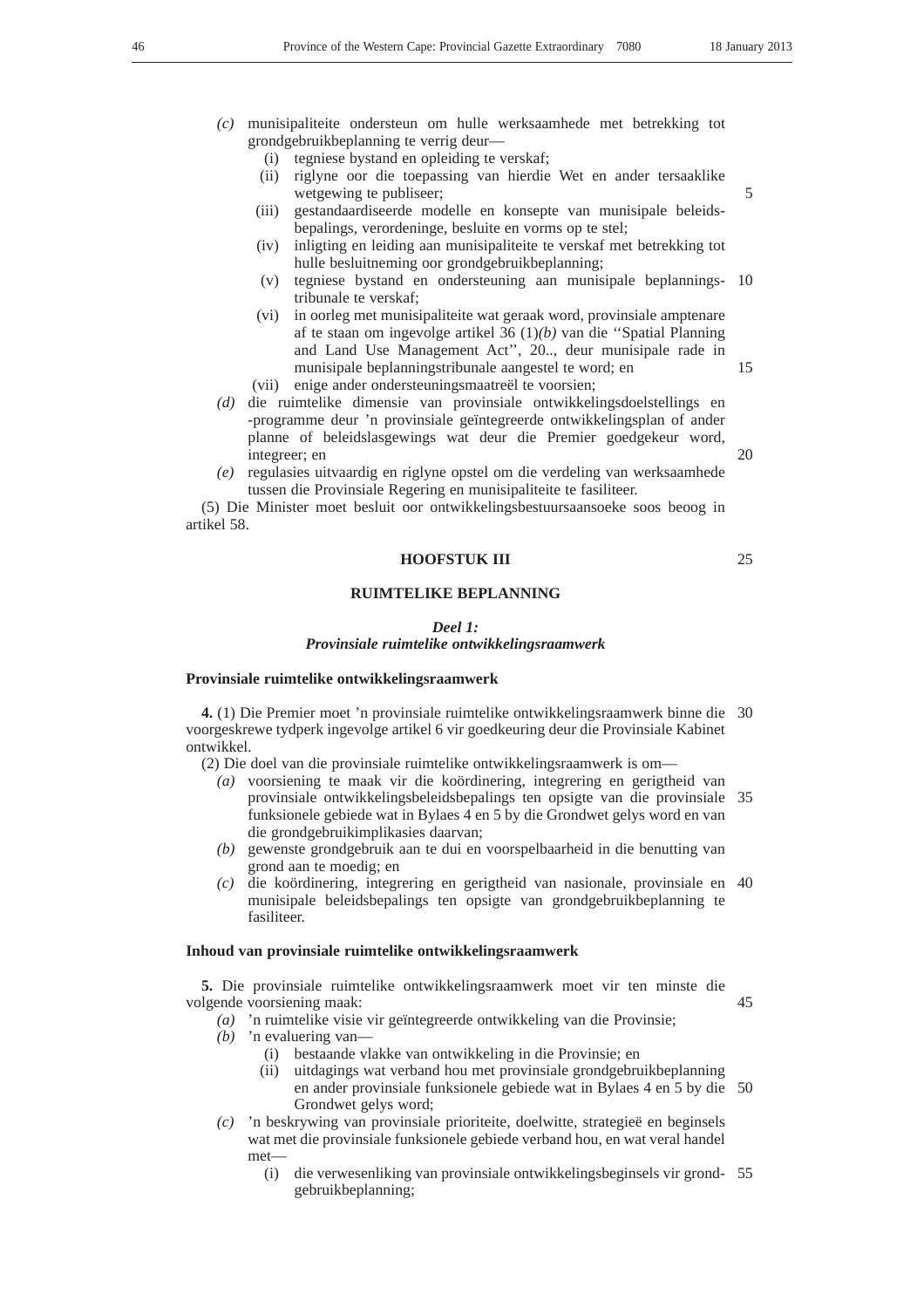- (ii) hulpbronne met betrekking tot biodiversiteit, ekologie, provinsiale toerisme, erfenis en landbou, sosio-ekonomiese ontwikkeling en volhoubaarheid, en die doeltreffendheid van die gebruik van hulpbronne; en
- (iii) aanpassing by klimaatsverandering, die versagting van die invloed van klimaatsverandering, die produksie van hernubare energie en energiebewaring; 5
- *(d)* 'n beskrywing van enige ander plan kragtens nasionale en provinsiale wetgewing wat provinsiale grondgebruikbeplanning beïnvloed;
- *(e)* 'n ruimtelike weerspieëling van provinsiale beleidsbepalings vir 10 geïntegreerde ontwikkeling van die Provinsie; en
- *(f)* 'n beskrywing van die proses wat gevolg is in die opstel van die provinsiale ruimtelike ontwikkelingsraamwerk.

# **Opstel, goedkeuring, wysiging of hersiening van provinsiale ruimtelike ontwikkelingsraamwerk**

**6.** (1) Die Premier moet 'n *ad hoc*-interregeringsloodskomitee aanstel om 'n provinsiale ruimtelike ontwikkelingsraamwerk vir goedkeuring deur die Kabinet op te stel of te hersien.

(2) Die lede van die komitee moet—

- *(a)* amptenare insluit met kennis van en ondervinding in grondgebruik-20 beplanning;
- *(b)* amptenare insluit wat geregistreerde beplanners is; en
- *(c)* soos voorgeskryf, verteenwoordigend wees van plaaslike, metropolitaanse en distriksmunisipaliteite, die Provinsiale Regering, tersaaklike staatsorgane en georganiseerde plaaslike regering. 25

(3) Die Minister moet prosedures voorskryf vir—

- *(a)* die benoeming, aanstelling en aanstellingstermyne van lede van die komitee, en die funksionering van die komitee;
- *(b)* die opstel en goedkeuring van die konsep- provinsiale ruimtelike ontwikkelingsraamwerk, en die wysiging en hersiening van 'n provinsiale ruimtelike 30 ontwikkelingsraamwerk; en
- *(c)* interregerings- en openbare oorlegpleging ten opsigte van die konsepprovinsiale ruimtelike ontwikkelingsraamwerk of die wysiging en hersiening van 'n provinsiale ruimtelike ontwikkelingsraamwerk.

(4) Die Minister kan 'n afwyking magtig of 'n vrystelling verleen van die prosedures 35 bedoel in subartikel (3) om 'n konsep- provinsiale ruimtelike ontwikkelingsraamwerk goed te keur wat onmiddellik voor die inwerkingtreding van hierdie Wet bestaan.

(5) Die provinsiale ruimtelike ontwikkelingsraamwerk moet minstens elke 10 jaar hersien word.

# **Inisiëring van wysiging van provinsiale ruimtelike ontwikkelingsraamwerk**

**7.** Die Departementshoof kan, op eie inisiatief of op versoek, die wysiging van die provinsiale ruimtelike ontwikkelingsraamwerk inisieer.

# *Deel 2:*

## *Streek- ruimtelike ontwikkelingsraamwerke*

# **Streek- ruimtelike ontwikkelingsraamwerke**

**8.** (1) Die Minister kan 'n streek- ruimtelike ontwikkelingsraamwerk vir 'n streek goedkeur.

(2) Die doel van 'n streek- ruimtelike ontwikkelingsraamwerk is om, in 'n spesifieke streek—

- *(a)* voorsiening te maak vir 'n visie ten opsigte van ruimtelike grondgebruik 50waarin daar 'n ewewig tussen ekonomiese, maatskaplike en omgewingsoorwegings is;
- *(b)* rasionele en voorspelbare grondgebruikbeplanning te bevorder; en
- *(c)* die gerigtheid van provinsiale en munisipale beplanning te fasiliteer.

15

45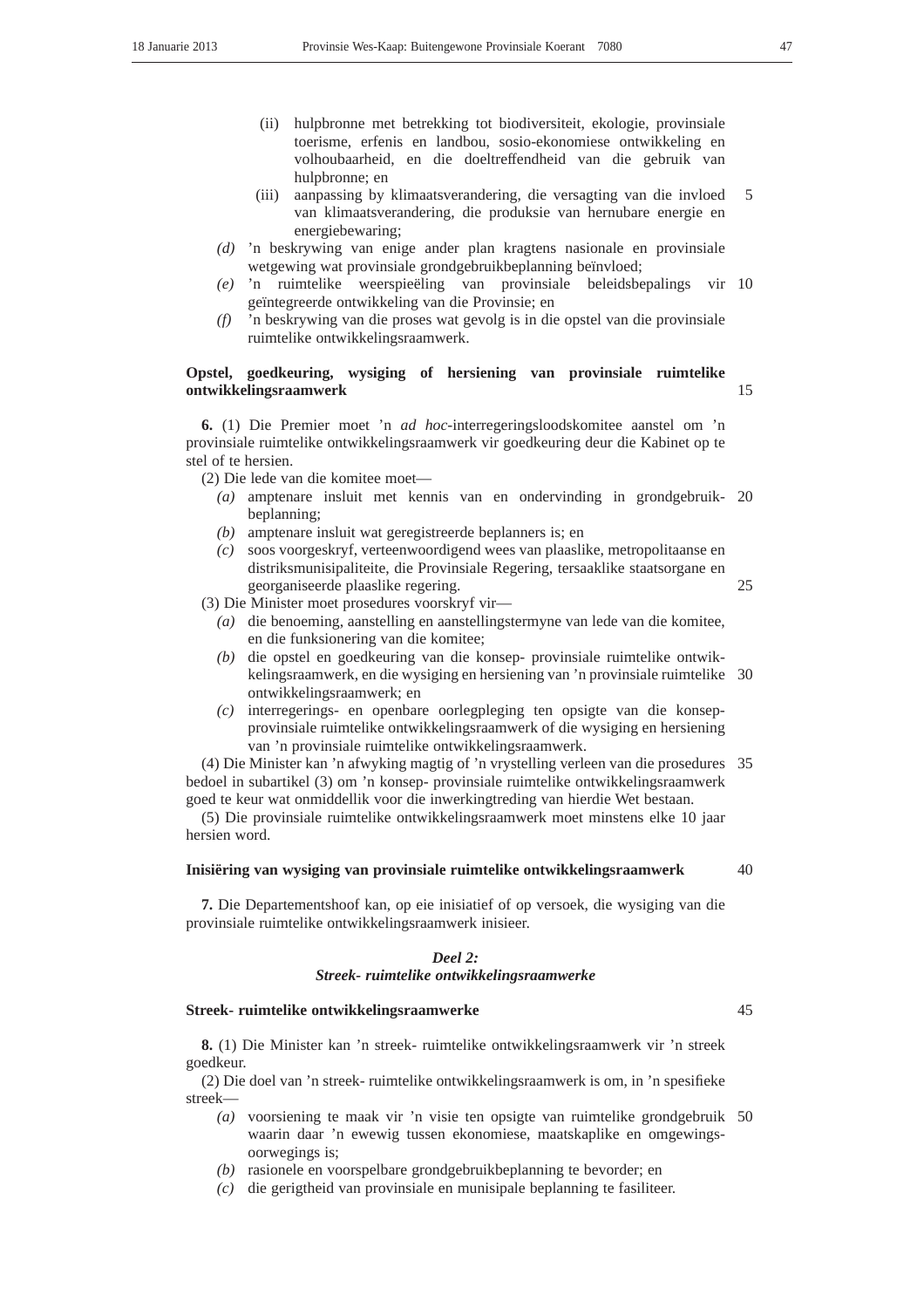(3) 'n Streek- ruimtelike ontwikkelingsraamwerk moet ten minste vir die volgende voorsiening maak:

- *(a)* 'n ruimtelike visie vir die streek;
- *(b)* 'n oorweging van—
	- (i) bestaande vlakke van ontwikkeling in die streek; en
	- (ii) uitdagings in grondgebruikbeplanning in die streek;
- *(c)* 'n beskrywing van provinsiale prioriteite, doelwitte, strategieë en beginsels vir die streek, en wat veral handel met—
	- (i) die streek se bydrae tot die verwesenliking van provinsiale ontwikkelingsbeginsels vir grondgebruikbeplanning;
	- (ii) biodiversiteits- en ekologiese prioriteite vir grondgebruik in die streek en volhoubaarheid en doeltreffendheid van die gebruik van hulpbronne;
	- (iii) die identifisering van spesifieke landbou-, toerisme- en erfenishulpbronne; en
	- (iv) ekonomiese ontwikkeling, vervoer en behuising; en
- *(d)* 'n beskrywing van die proses wat gevolg is in die opstel van die streekruimtelike ontwikkelingsraamwerk.

(4) 'n Streek- ruimtelike ontwikkelingsraamwerk moet bestaanbaar wees met die provinsiale ruimtelike ontwikkelingsraamwerk. 20

(5) Die Minister moet riglyne van 'n toepaslike struktuurplan in die formulering van 'n streek- ruimtelike ontwikkelingsraamwerk in ag neem en die riglyne by die formulering insluit.

# **Opstel, goedkeuring, wysiging of hersiening van streek- ruimtelike ontwikkelingsraamwerke**

25

30

40

45

**9.** (1) Artikel 6(1) tot (3), saamgelees met die nodige veranderinge, is van toepassing op die opstel, goedkeuring, wysiging of hersiening van 'n streek- ruimtelike ontwikkelingsraamwerk.

(2) By die toepassing van artikel 6(1) tot (3) moet 'n verwysing na die Premier of die Provinsiale Kabinet uitgelê word as 'n verwysing na die Minister.

(3) 'n Streek- ruimtelike ontwikkelingsraamwerk moet minstens elke 10 jaar, tesame met die hersiening van die provinsiale ruimtelike ontwikkelingsraamwerk, ooreenkomstig die voorgeskrewe proses hersien word.

#### **Inisiëring van wysiging of intrekking van streek- ruimtelike ontwikkelingsraamwerke** 35

**10.** Die Departementshoof kan, op eie inisiatief of op versoek, die wysiging of intrekking van 'n streek- ruimtelike ontwikkelingsraamwerk inisieer.

#### *Deel 3:*

#### *Munisipale ruimtelike ontwikkelingsraamwerke*

# **Munisipale ruimtelike ontwikkelingsraamwerke**

**11.** (1) 'n Munisipaliteit moet 'n munisipale ruimtelike ontwikkelingsraamwerk binne die voorgeskrewe tydperk ooreenkomstig artikel 12 goedkeur.

(2) Benewens die vereistes van die Wet op Munisipale Stelsels, moet 'n munisipale ruimtelike ontwikkelingsraamwerk—

- *(a)* voldoen aan ander toepaslike nasionale wetgewing;
- *(b)* provinsiale en munisipale grondgebruikbeplanning in lyn bring met mekaar;
- *(c)* bestaanbaar wees met die provinsiale ruimtelike ontwikkelingsraamwerk en 'n toepaslike streek- ruimtelike ontwikkelingsraamwerk;
- *(d)* voorspelbaarheid in die benutting van grond bevorder;
- *(e)* werk maak van ontwikkelingsprioriteite, met inbegrip van die herstruk-50 turering van nedersettings, biodiversiteitsbewaring en ekologiese prioriteite;
- *(f)* op die hele munisipale gebied van toepassing wees; en
- *(g)* bestaan uit 'n verslag en kaarte wat die munisipale gebied dek en munisipale beplanning en ten minste die volgende struktureringselemente weergee:
	- (i) vervoerroetes;
	- (ii) groen korridors;

55

10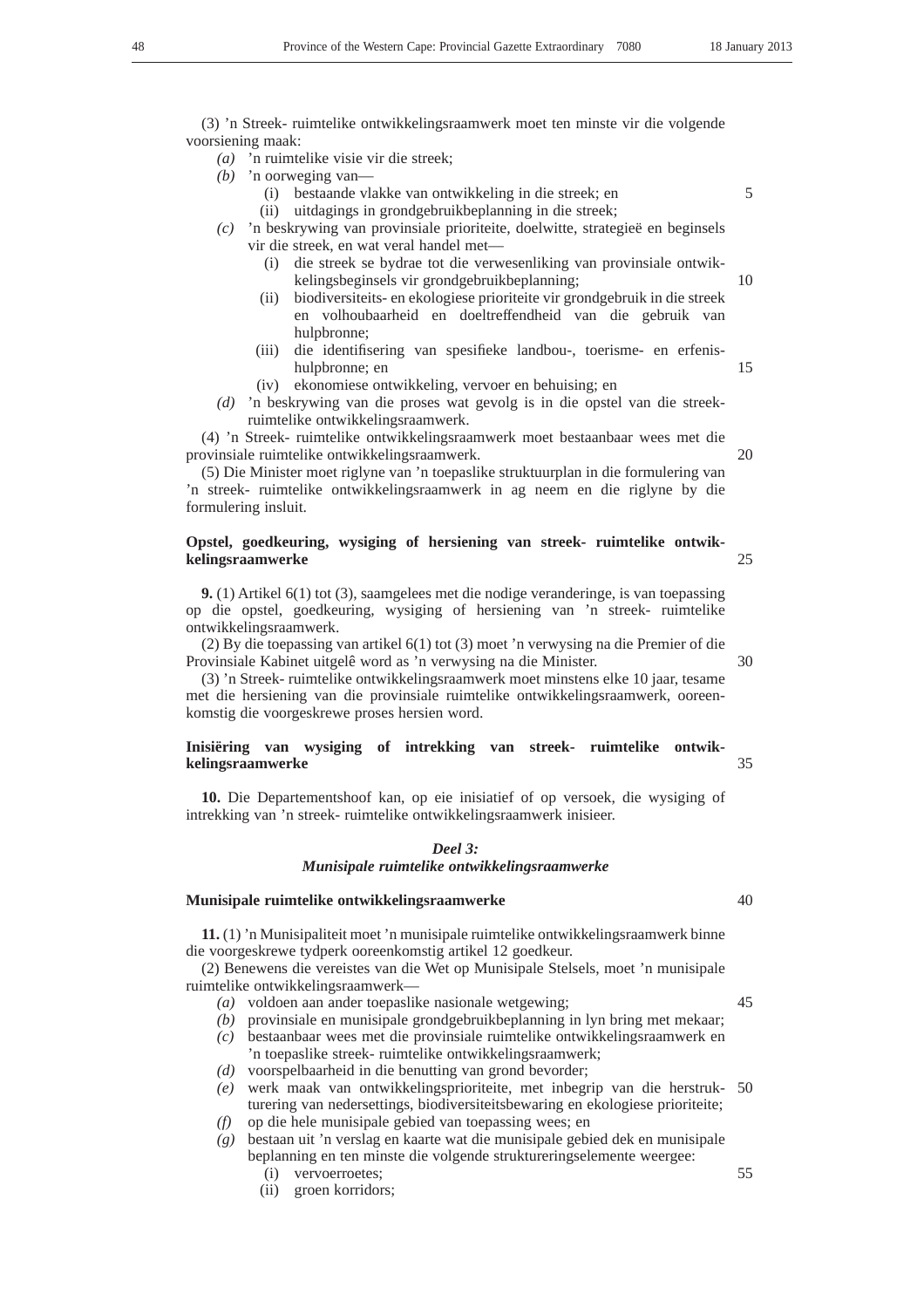- (iii) nodusse van hoër intensiteit; en
- (iv) die buitenste grense van horisontale uitbreiding of die verdigting van dorpsgebiede.

(3) 'n Munisipale ruimtelike ontwikkelingsraamwerk moet in lyn wees met die ontwikkelingsplanne en -strategieë van die Provinsiale Regering en dié planne en strategieë aanvul deur ten minste 'n kaart in te sluit wat die volgende in die munisipale gebied identifiseer: 5

- *(a)* die provinsiale pad- en verkeersnetwerk;
- *(b)* die provinsiale openbare vervoernetwerk;
- *(c)* bestaande en beplande provinsiale gesondheids- en opvoedingsfasiliteite; 10
- *(d)* erfenis-, landbou- en toerismehulpbronne van provinsiale belang;
- *(e)* waar toepaslik, gebiede met erkende ekologiese waarde vir die Provinsie, met inbegrip van—
	- (i) natuurbewaringsgebiede;
	- (ii) gebiede van hoë biodiversiteitswaarde; 15
	- (iii) gebiede wat toegewyde grondbewaring vereis; of
	- (iv) gebiede wat 'n toegewyde en geordende werkwyse met betrekking tot besoedelingsbeheer vereis; en
- *(f)* gebiede wat toegewyde strategieë om die invloed van klimaatsverandering te versag en by klimaatsverandering aan te pas, vereis. 20

# **Opstel van munisipale ruimtelike ontwikkelingsraamwerke**

**12.** Die proses wat kragtens artikel 28 van die Wet op Munisipale Stelsels deur 'n munisipaliteit goedgekeur word, moet die volgende insluit:

- *(a)* gepaste bepalings om leiding te gee met betrekking tot die beplanning, opstel, aanneming en hersiening van die munisipale ruimtelike ontwikkelings-25 raamwerk; en
- *(b)* enige van die volgende prosedures om sy munisipale ruimtelike ontwikkelingsraamwerk op te stel:
	- (i) die sameroeping van 'n interregeringsloodskomitee bedoel in artikel 13, om 'n konsep- munisipale ruimtelike ontwikkelingsraamwerk op 30 te stel; of
	- (ii) 'n prosedure wat voldoen aan artikel 14.

## **Interregeringsloodskomitee**

**13.** (1) Indien die munisipaliteit verkies om 'n interregeringsloodskomitee bedoel in artikel 12*(b)*(i) in te stel, moet die munisipale bestuurder 'n komitee byeenroep wat 35 bestaan uit ten minste—

- *(a)* verteenwoordigers van die Departement, wat deur die Departementshoof benoem is; en
- *(b)* verteenwoordigers van ander staatsorgane soos ooreengekom tussen die munisipaliteit en die Departementshoof. 40

(2) Die interregeringsloodskomitee—

- *(a)* se voorsitter is die munisipale bestuurder of 'n munisipale amptenaar wat deur die munisipale bestuurder aangewys is;
- *(b)* bepaal sy eie prosedures, wat ten minste vir 'n kworum en vir besluitnemingsprosedures voorsiening moet maak; en 45
- *(c)* kan subkomitees aanstel en take aan sodanige subkomitees opdra.

(3) Die Departementshoof moet toesien dat die verteenwoordigers van die Departement ten volle aan die interregeringsloodskomitee deelneem.

(4) Die Minister kan provinsiale kommentaar uitreik oor 'n konsep- munisipale ruimtelike ontwikkelingsraamwerk gedurende die openbare deelname en oorlegpleging 50 met staatsorgane soos beoog in Hoofstuk 4 van die Wet op Munisipale Stelsels.

(5) Die munisipaliteit moet die kommentaar oorweeg wat deur die Minister gelewer is, soos beoog in subartikel (4).

#### **Prosedure sonder interregeringsloodskomitee**

**14.** Indien 'n munisipaliteit kies om nie 'n interregeringsloodskomitee beoog in 55artikel 13 in te stel nie, moet die proses wat kragtens artikel 28 van die Wet op Munisipale Stelsels deur 'n munisipaliteit aangeneem word, 'n tydperk van 40 dae aan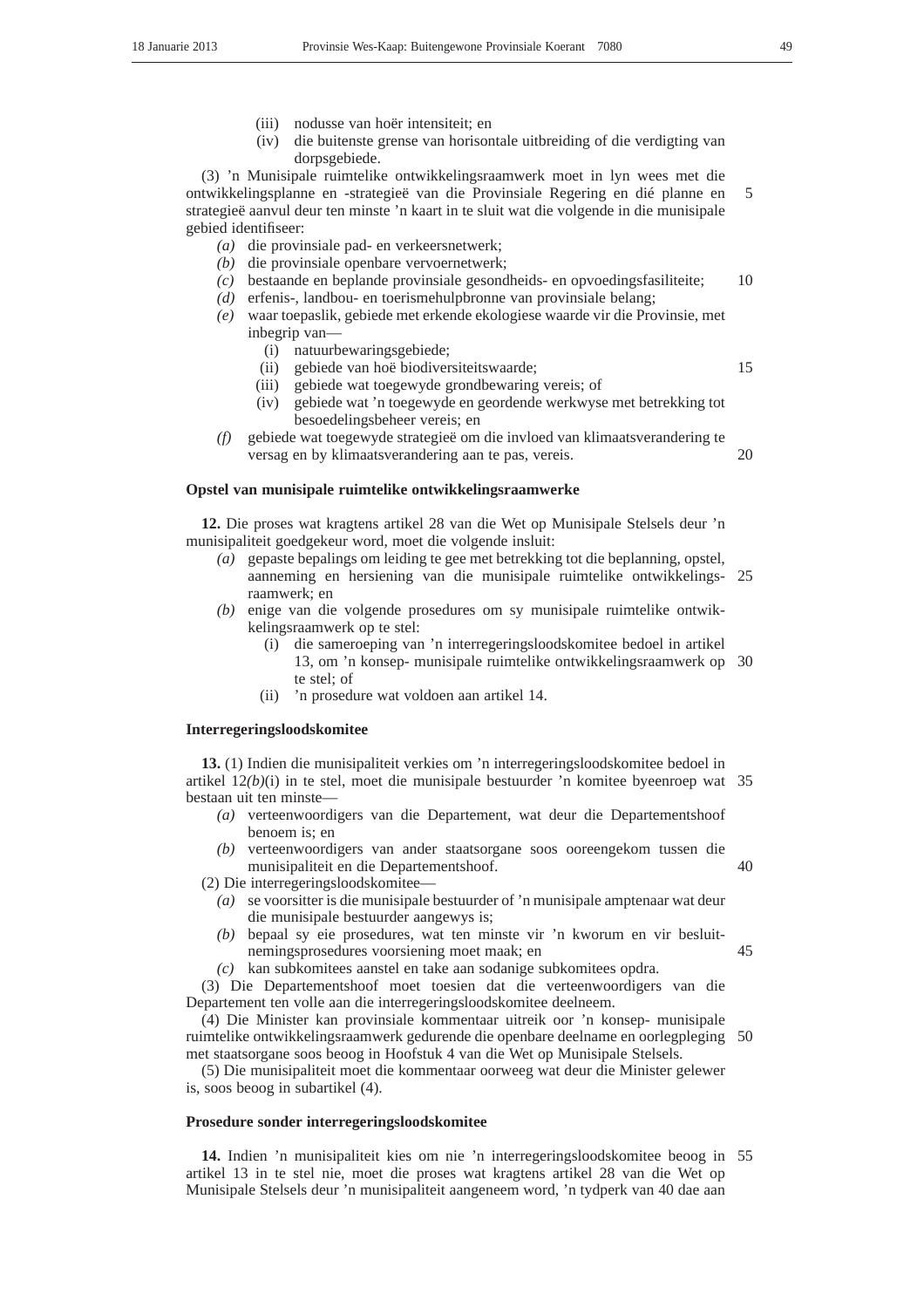10

die Minister bied om provinsiale kommentaar oor 'n konsep- munisipale ruimtelike ontwikkelingsraamwerk uit te reik.

### **Voorlegging van afskrifte van munisipale ruimtelike ontwikkelingsraamwerke**

**15.** (1) 'n Munisipale bestuurder moet 'n afskrif van 'n munisipale ruimtelike ontwikkelingsraamwerk aan die Minister voorlê binne 10 dae ná die goedkeuring daarvan deur die munisipaliteit. 5

(2) Die afskrif van die munisipale ruimtelike ontwikkelingsraamwerk bedoel in subartikel (1) moet vergesel word van 'n verslag wat die terugvoering uiteensit van die munisipaliteit op die provinsiale kommentaar wat ingevolge artikel 13(4) of 14 uitgereik is.

#### **Hersiening van munisipale ruimtelike ontwikkelingsraamwerke**

**16.** (1) 'n Munisipaliteit moet sy munisipale ruimtelike ontwikkelingsraamwerk hersien ooreenkomstig artikels 12 tot 15, saamgelees met die nodige veranderinge.

(2) 'n Munisipaliteit mag nie 'n voorgestelde hersiening van sy munisipale ruimtelike ontwikkelingsraamwerk goedkeur sonder om 'n geregistreerde beplanner se evaluering 15 van en aanbeveling oor die voorgestelde hersiening te oorweeg nie.

### **Bestaanbaarheid tussen munisipale ruimtelike ontwikkelingsraamwerke**

**17.** (1) Munisipale ruimtelike ontwikkelingsraamwerke van plaaslike en distriksmunisipaliteite moet bestaanbaar wees met mekaar.

(2) Die proses wat ingevolge artikel 28 van die Wet op Munisipale Stelsels deur 'n distriksmunisipaliteit aangeneem is, moet 'n proses insluit vir die beslegting van geskille rakende bestaanbaarheid tussen munisipale ruimtelike ontwikkelingsraamwerke wat deur die distriks- of plaaslike munisipaliteite aangeneem is. 20

(3) Die proses bedoel in subartikel (2) moet 'n prosedure insluit waarvolgens die Minister van 'n geskil in kennis gestel word.

25

# *Deel 4: Oorgangs- en algemene reëlings*

#### **Struktuurplanne**

**18.** (1) Ondanks die herroeping van die Ordonnansie bly die struktuurplan wat ingevolge artikel 4(6) van die Ordonnansie ingevolge Provinsiale Kennisgewing No. 236 in *Provinsiale Koerant* No. 6641 gedateer 10 Julie 2009 gepubliseer is, van krag en word dit beskou as die provinsiale ruimtelike ontwikkelingsraamwerk wat kragtens artikel 4(1) goedgekeur is. 30

(2) Behoudens subartikel (1) en ondanks die herroeping van die Ordonnansie bly enige ander struktuurplan wat ingevolge artikel 4(6) of 4(10) van die Ordonnansie 35 goedgekeur is, en onmiddellik voor die inwerkingtreding van hierdie Wet bestaan, van krag.

(3) Die owerheid kragtens die Ordonnansie wat 'n struktuurplan bedoel in subartikel (2) goedgekeur het, moet—

- *(a)* daardie struktuurplan hersien om bestaanbaar te wees met die doel van, in die 40 geval van 'n munisipaliteit, 'n munisipale ruimtelike ontwikkelingsraamwerk, of in die geval van die Minister, 'n provinsiale ruimtelike ontwikkelingsraamwerk;
- *(b)* die bepalings van die struktuurplan wat bestaanbaar is met daardie doel in 'n munisipale ruimtelike ontwikkelingsraamwerk of die provinsiale ruimtelike 45 ontwikkelingsraamwerk insluit, na gelang van die geval; en
- *(c)* die struktuurplan by kennisgewing in die *Provinsiale Koerant* intrek.

(4) 'n Struktuurplan bedoel in subartikel (3) verstryk ná die voorgeskrewe tydperk, indien dit nie kragtens subartikel (3)*(c)* ingetrek is nie.

#### **Voortsetting van ruimtelike ontwikkelingsraamwerke**

50

**19.** Indien grond wat geleë is in die gebied van 'n munisipaliteit ingesluit word in die gebied van 'n ander ontvangende munisipaliteit, bly 'n munisipale ruimtelike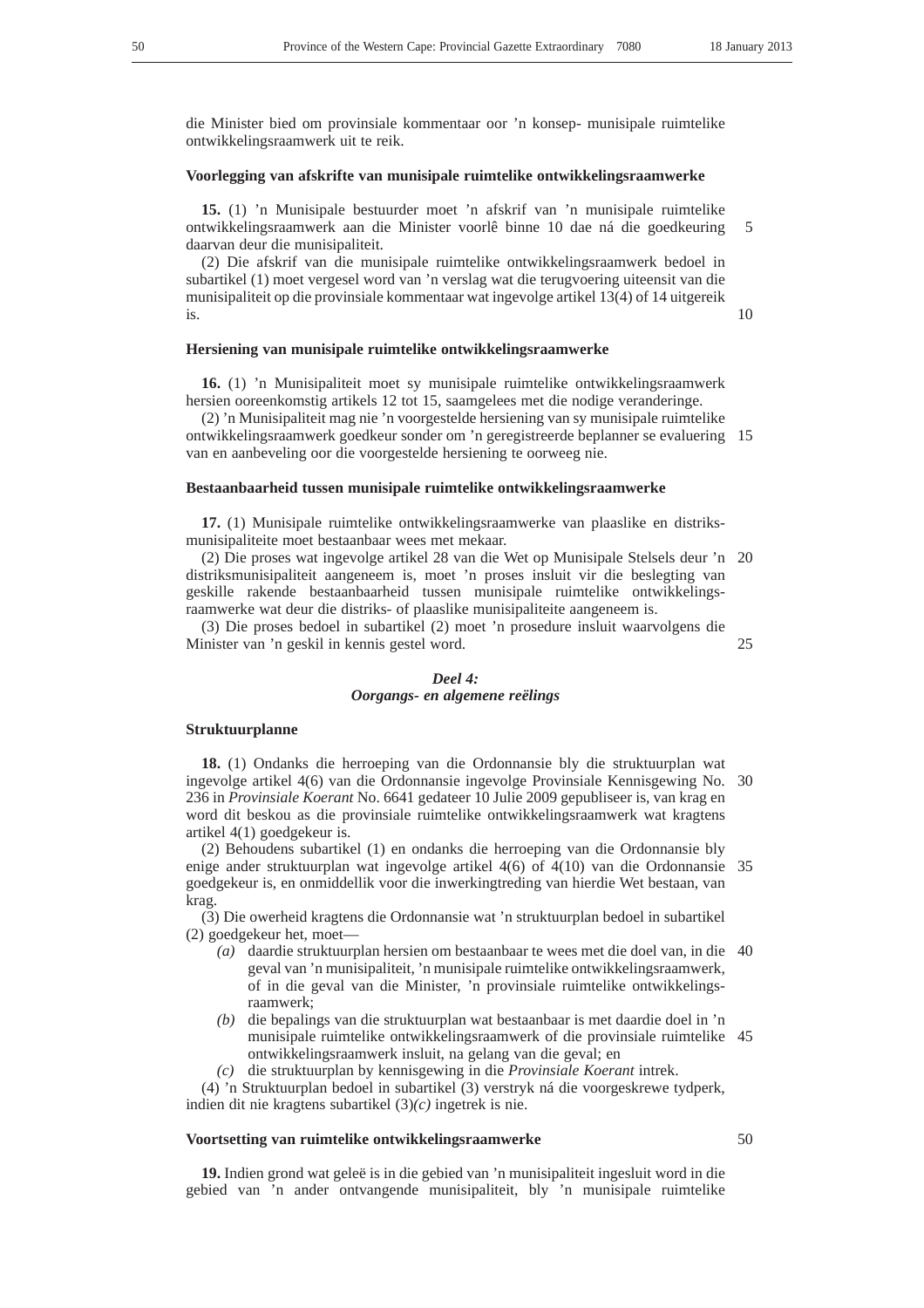ontwikkelingsraamwerk wat op daardie grond van toepassing is, van krag totdat dit ooreenkomstig hierdie hoofstuk deur die ontvangende munisipaliteit gewysig of hersien word.

#### **Uitwerking van ruimtelike ontwikkelingsraamwerke**

**20.** 'n Ruimtelike ontwikkelingsraamwerk verleen nie of neem nie enige grondgebruikregte weg nie. 5

#### **Publisering van ruimtelike ontwikkelingsraamwerke**

**21.** Die bevoegde gesag moet binne 15 dae ná die goedkeuring, hersiening, wysiging of intrekking van 'n ruimtelike ontwikkelingsraamwerk, sy besluit in die *Provinsiale Koerant* publiseer.

10

# **Voldoening aan of bestaanbaarheid met, en afwyking van, ruimtelike ontwikkelingsraamwerke**

**22.** (1) Indien die tersaaklike aanwysing van 'n voorgestelde grondgebruik in 'n toepaslike ruimtelike ontwikkelingsraamwerk spesifiek voorsiening maak vir die gebruik of ontwikkeling van grond wat in 'n grondgebruikaansoek voorgestel word, 15 voldoen die grondgebruikaansoek aan daardie ruimtelike ontwikkelingsraamwerk.

(2) Indien die tersaaklike aanwysing van 'n voorgestelde grondgebruik in 'n toepaslike ruimtelike ontwikkelingsraamwerk nie spesifiek voorsiening maak vir die voorgestelde gebruik of ontwikkeling van grond in 'n grondgebruikaansoek nie, maar die voorgestelde gebruik of ontwikkeling in die grondgebruikaansoek nie in stryd is met 20 die doel van die aanwysing in die ruimtelike ontwikkelingsraamwerk nie, is die grondgebruikaansoek bestaanbaar met daardie ruimtelike ontwikkelingsraamwerk.

(3) Indien die voorgestelde gebruik of ontwikkeling van grond in 'n grondgebruikaansoek nie voldoen aan die tersaaklike aanwysing van 'n voorgestelde grondgebruik in 'n toepaslike ruimtelike ontwikkelingsraamwerk nie, en nie daarmee 25 bestaanbaar is nie, wyk dit af van daardie ruimtelike ontwikkelingsraamwerk.

# **Wysiging van ruimtelike ontwikkelingsraamwerke**

**23.** (1) 'n Bevoegde gesag moet sy ruimtelike ontwikkelingsraamwerk wysig indien die goedkeuring van 'n grondgebruikaansoek wat afwyk van die ruimtelike ontwikkelingsraamwerk, soos beoog in artikel 22(3), 'n permanente verandering van 30 grondgebruik tot gevolg het wat, indien dit nie in die betrokke ontwikkelingsraamwerk weerspieël word nie, die doel daarvan kan ondermyn om riglyne te verskaf vir die toekomstige ruimtelike ontwikkeling van die gebied waarop dit betrekking het.

(2) Daar moet ná die goedkeuring van die grondgebruikaansoek so gou moontlik met die wysiging beoog in subartikel (1) begin word.

35

(3) Subartikel (2) is nie van toepassing nie indien die volgende hersiening van die betrokke ruimtelike ontwikkelingsraamwerk afgehandel moet word binne 40 dae nadat die grondgebruikaansoek goedgekeur is.

# **Rekord van ruimtelike ontwikkelingsraamwerke**

**24.** (1) 'n Bevoegde gesag moet 'n ruimtelike ontwikkelingsraamwerk hou, opdateer 40 en dié opgedateerde raamwerk vir die publiek toeganklik maak.

(2) Die opgedateerde raamwerk beoog in subartikel (1) moet 'n rekord toon van—

- *(a)* goedgekeurde grondgebruikaansoeke wat, soos beoog in artikel 22(3), afwyk van die ruimtelike ontwikkelingsraamwerk; en
- *(b)* wysigings aan die ruimtelike ontwikkelingsraamwerk wat kragtens artikel 23 45 goedgekeur is.

# **Integrering van ander planne**

**25.** Indien daar van die Provinsiale Regering of 'n munisipaliteit vereis word om 'n plan, beleid of 'n raamwerk wat grondgebruikbeplanning beïnvloed ingevolge ander wetgewing goed te keur, kan die Minister of munisipaliteit daardie plan of raamwerk 50integreer met die tersaaklike ruimtelike ontwikkelingsraamwerk indien—

*(a)* daar aan al die toepaslike wetgewing voldoen is; en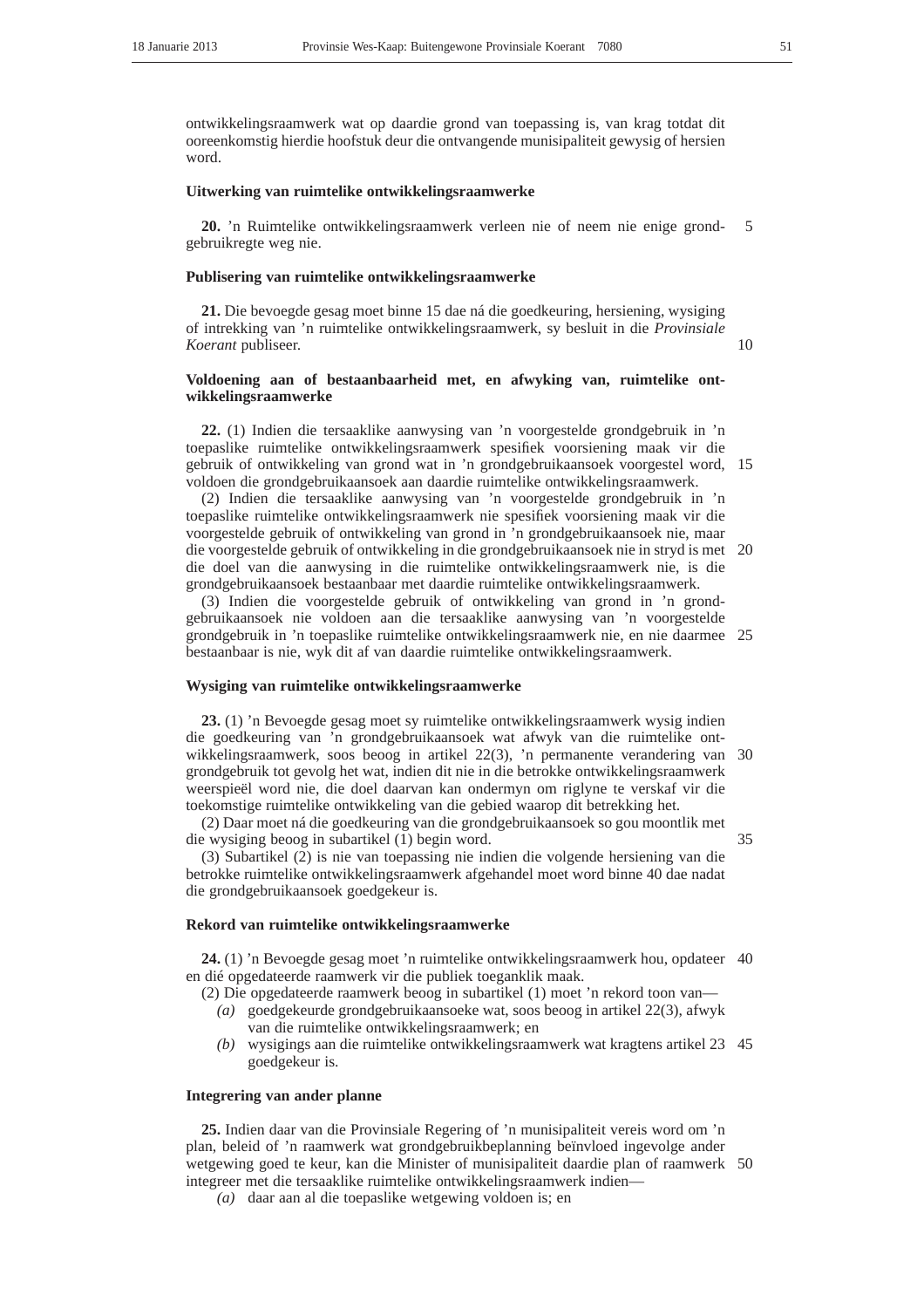*(b)* die ruimtelike ontwikkelingsraamwerk die betrokke wetgewing ingevolge waarvan dit goedgekeur is en die betrokke owerhede wat dit goedgekeur het, vermeld.

# **HOOFSTUK IV**

# **ONTWIKKELINGSBESTUUR**

# *Deel 1: Sonering*

# **Soneringskema vir munisipale gebied**

**26.** (1) Elke plaaslike munisipaliteit en metropolitaanse munisipaliteit moet—

- *(a)* binne vyf jaar ná die inwerkingtreding van hierdie Wet—
	- (i) 'n enkele soneringskema, wat ten minste vir die aangeleenthede bedoel in artikel 28 voorsiening maak, vir sy hele gebied goedkeur; en (ii) enige soneringskemas bedoel in artikel 38 wat in sy gebied bestaan
	- met die enkele soneringskema bedoel in subparagraaf (i) integreer; of
- *(b)* indien 'n enkele soneringskema onmiddellik voor die inwerkingtreding van hierdie Wet bestaan, daardie soneringskema hersien binne drie jaar ná die inwerkingtreding van hierdie Wet, of binne 'n verlengde tydperk wat deur die Minister goedgekeur word. 15

(2) Wanneer 'n munisipaliteit 'n soneringskema goedkeur, moet hy voldoen aan hierdie Wet en die vereistes vir die opstel en inhoud van 'n soneringskema wat deur die 20 Minister voorgeskryf word.

(3) 'n Munisipaliteit moet 'n soneringskema minstens elke 10 jaar hersien.

#### **Doel van soneringskemas**

**27.** Die doel van 'n soneringskema is om—

- *(a)* vir die ordelike ontwikkeling en die welsyn van die gemeenskap voorsiening 25 te maak; en
- *(b)* gebruiksregte en ontwikkelingsparameters te bepaal om die wenslike gebruik van grond te bestuur,

met behoorlike oorweging van die beginsels bedoel in Hoofstuk V en 'n ruimtelike ontwikkelingsraamwerk wat op die gebied van die soneringskema van toepassing is. 30

## **Inhoud van soneringskemas**

**28**. 'n Soneringskema moet ten minste voorsiening maak vir die regulering van—

- *(a)* sonerings;
- *(b)* primêre en vergunningsgebruike;
- *(c)* ontwikkelingsparameters;
- *(d)* afwykende gebruike ten einde voorsiening te maak dat—
	- (i) grond wat wettig kragtens 'n bestaande soneringskema gebruik word vir 'n doel wat nie aan 'n voorgestelde soneringskema voldoen nie, steeds vir daardie doel gebruik kan word wanneer die nuwe soneringskema in werking tree; of
	- (ii) geboue of strukture op grond bedoel in subparagraaf (i) verander of uitgebrei kan word;
- *(e)* die inwerkingtreding van nuwe sonerings, indien daar vir nuwe sonerings voorsiening gemaak word in die soneringskema;
- *(f)* die goedkeuring van 'n kaart om die volgende te laat boekstaaf— (i) sonering van grondeenhede en verwysing na inskrywings in die
	- register bedoel in paragraaf *(g)*; en (ii) hersonerings en wysigings aan verwysings na die register bedoel in paragraaf *(g)*, waar 'n grondgebruikbeplanningaansoek goedgekeur word deur die munisipaliteit of waar 'n gebruiksreg verval het; en
- *(g)* die hou van 'n register om 'n afwyking, afwykende gebruik of vergunningsgebruik te laat boekstaaf.

5

10

35

40

45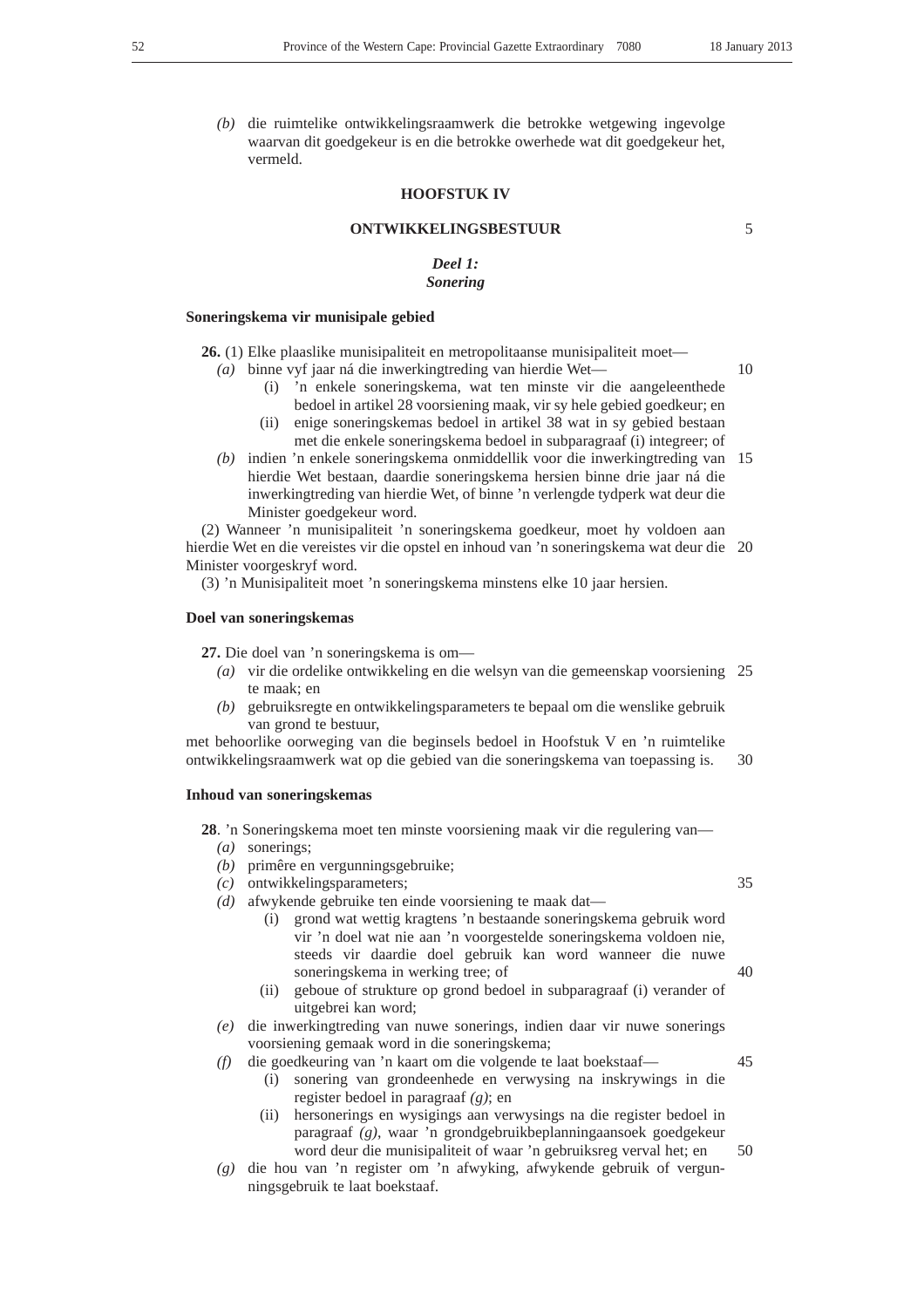#### **Opstel van soneringskemas**

**29.** 'n Munisipaliteit moet die komponente van sy soneringskema beoog in artikel 28*(a)* tot *(e)* of wysigings daaraan opstel deur—

- *(a)* 'n interregeringsloodskomitee beoog in artikel 30 byeen te roep om sy soneringskema op te stel; of
- *(b)* die prosedure uiteengesit in artikel 30 te volg.

#### **Interregeringsloodskomitee**

**30.** (1) Indien 'n munisipaliteit 'n interregeringsloodskomitee bedoel in artikel 29(1)*(a)* instel, moet die munisipale bestuurder 'n komitee byeenroep wat bestaan uit verteenwoordigers van—

- *(a)* die munisipaliteit, benoem deur die munisipale bestuurder;
- *(b)* die tersaaklike distriksmunisipaliteit, benoem deur sy munisipale bestuurder;
- *(c)* die Departement, benoem deur die Departementshoof; en
- *(d)* plaaslike regering, benoem deur die organisasie in die Provinsie wat kragtens die Wet op Georganiseerde Plaaslike Regering, 1997 (Wet 52 van 1997), 15 erken word.

(2) Die verteenwoordigers in die interregeringsloodskomitee moet persone wees wat aangestel is op grond van hulle kwalifikasies in en kennis en ondervinding van beplanning en ontwikkeling.

(3) Die interregeringsloodskomitee—

- *(a)* se voorsitter is die munisipale bestuurder of 'n munisipale amptenaar deur die munisipale bestuurder aangewys;
- *(b)* bepaal sy eie prosedures; en
- *(c)* kan subkomitees aanstel en take aan sodanige subkomitees opdra.

(4) Die interregeringsloodskomitee moet 'n konsepsoneringskema aan die 25 munisipaliteit voorlê wat vergesel word van 'n verslag wat die reaksie uiteensit van die interregeringsloodskomitee op die kommentaar gelewer deur die verteenwoordiger bedoel in subartikel (1)*(c)*.

#### **Provinsiale kommentaar op soneringskemas**

**31.** (1) Indien 'n munisipaliteit kies om nie 'n interregeringsloodskomitee beoog in 30 artikel 30 in te stel nie—

- *(a)* moet die munisipaliteit die komponente van sy konsepsoneringskema bedoel in artikel 28*(a)* tot *(e)* aan die Minister voorlê vir kommentaar; en
- *(b)* mag die munisipaliteit nie sy soneringskema goedkeur nie—
	- (i) voordat die Minister die kommentaar bedoel in paragraaf *(a)* uitgereik 35 het en die munisipaliteit daardie kommentaar oorweeg het; of
	- (ii) voor die einde van die tydperk bedoel in subartikel (2), indien die Minister nie die kommentaar bedoel in paragraaf *(a)* uitgereik het nie.

(2) Die Minister moet, binne 60 dae ná die ontvangs van 'n konsepsoneringskema ingevolge subartikel (1)*(a)*, kommentaar daarop uitreik. 40

(3) Die tydperk bedoel in subartikel (2) kan met die goedkeuring van die munisipaliteit verleng word.

(4) Die goedkeuring van die soneringskema moet vergesel word van 'n verslag wat die terugvoering van die munisipaliteit uiteensit op die kommentaar wat kragtens subartikel (2) deur die Minister uitgereik is.

## **Inwerkingtreding van soneringskemas**

**32.** (1) 'n Munisipaliteit moet gepaste maatreëls instel ter regulering van—

- *(a)* die inwerkingtreding van 'n enkele soneringskema kragtens artikel 26 en daaropvolgende hersienings en wysigings daarvan; en
- *(b)* behoudens artikel 39 die oorgang van—
	- (i) 'n soneringskema wat kragtens artikel 38 van krag is na 'n enkele soneringskema kragtens artikel 26; en
	- (ii) 'n enkele soneringskema kragtens artikel 26 na daaropvolgende hersienings en wysigings daarvan.

(2) 'n Munisipaliteit moet sy besluit om 'n soneringskemakaart goed te keur in die 55*Provinsiale Koerant* publiseer.

5

10

20

45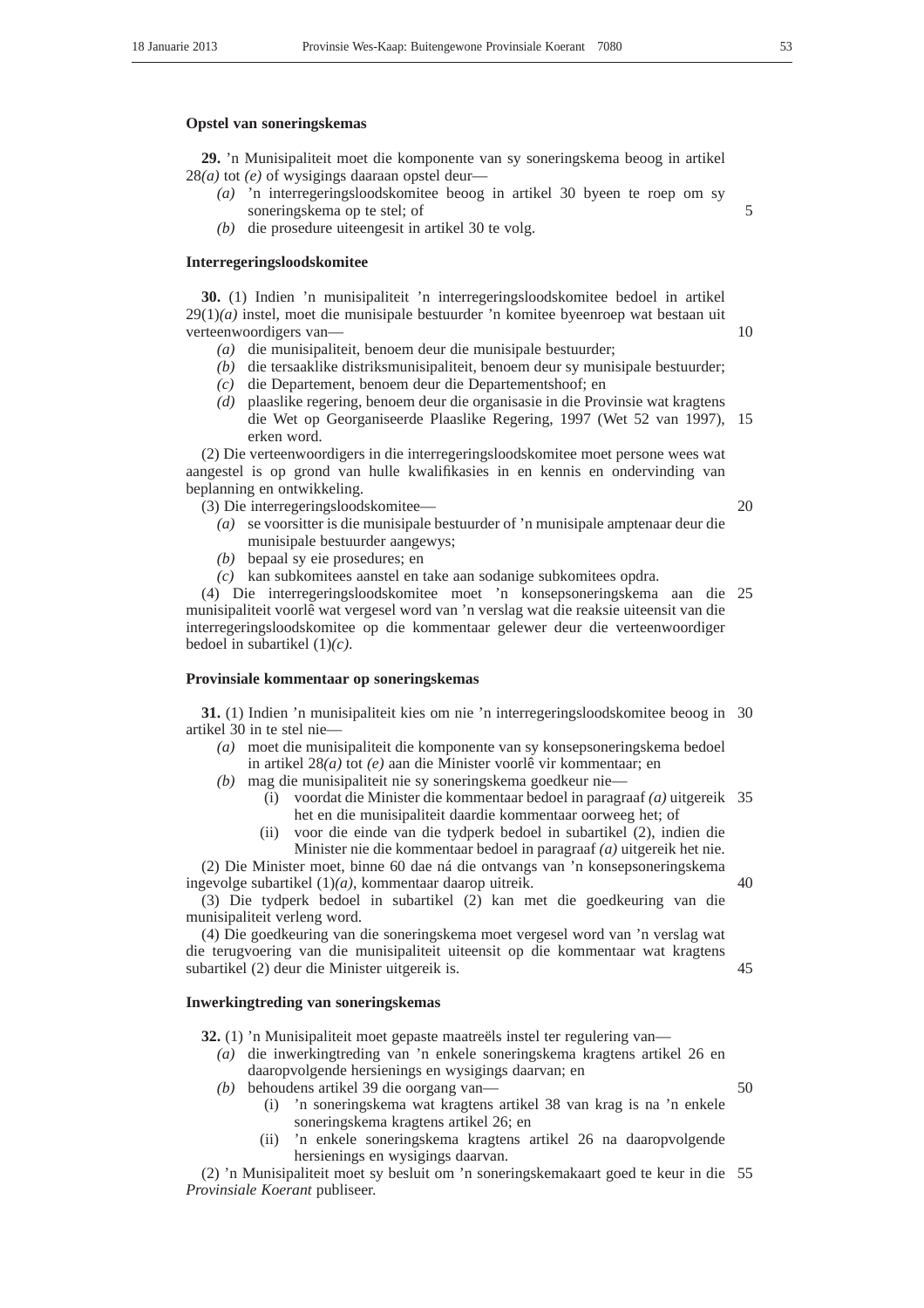#### **Wysiging van soneringskemas**

**33.** Indien 'n munisipaliteit die komponente van sy soneringskema bedoel in artikel 28(*a)* tot *(e)* wysig, moet die munisipaliteit voldoen aan artikel 30 of 31, saamgelees met die nodige veranderinge.

#### **Status van soneringskemas**

**34.** (1) 'n Soneringskema is bindend op alle staatsorgane en ander persone.

(2) Grond mag slegs gebruik word, of die ontwikkeling van grond mag slegs plaasvind, indien daardie ontwikkeling of gebruik ingevolge 'n soneringskema toegelaat word.

# **Rekord van soneringskemas**

**35.** Elke munisipaliteit moet, ten opsigte van grond in sy gebied, die inhoud van sy soneringskema soos beoog in artikel 28 hou, opdateer en toeganklik maak vir die publiek.

#### **Voortsetting van soneringskemas**

**36.** Indien grond wat geleë is in die gebied van een munisipaliteit ingesluit word in die 15 gebied van 'n ander ontvangende munisipaliteit, bly 'n soneringskema wat op daardie grond van toepassing is, van krag totdat dit deur die ontvangende munisipaliteit vervang of gewysig word.

#### **Verwysing in ander wette**

**37.** 'n Verwysing in enige wet na 'n dorpsbeplanningskema of 'n soneringskema, of 20 na enige ander instrument of dokument met 'n soortgelyke doel, wat in die Provinsie van toepassing is, moet beskou word 'n verwysing te wees na 'n soneringskema beoog in hierdie Wet.

# **Bestaande dorpsbeplanningskemas, soneringskemas en skemaregulasies**

**38.** (1) Ondanks die herroeping van die Ordonnansie ingevolge artikel 83—

- *(a)* bly 'n soneringskema, met inbegrip van 'n skemakaart, 'n skemaregister en skemaregulasies wat onmiddellik voor die inwerkingtreding van hierdie Wet ingevolge artikel 7, 8, 8A, 9, 10 of 12 van die Ordonnansie bestaan het, van krag en is artikels 1, 7 tot 14, 39 tot 41 en 46 van die Ordonnansie op daardie soneringskema van toepassing, asof dit nie herroep is nie; en
- *(b)* bly 'n wettige sonering wat ingevolge die soneringskemas bedoel in paragraaf *(a)* van toepassing is, van krag.

(2) Ondanks die herroeping van Provinsiale Kennisgewing 733 van 1989 ingevolge artikel 83 van hierdie Wet—

- *(a)* bly 'n dorpsbeplanningskema wat onmiddellik voor die inwerkingtreding van 35 hierdie Wet ingevolge daardie kennisgewing bestaan het, van krag en is die tersaaklike bepalings van Provinsiale Kennisgewing 733 van 1989 en R1897 van 1986 van toepassing op daardie dorpsbeplanningskema, asof dit nie herroep is nie; en
- *(b)* bly 'n wettige sonering wat ingevolge daardie dorpsbeplanningskema van 40 toepassing is, van krag.

(3) 'n Grondgebruikaansoek wat ná die inwerkingtreding van hierdie Wet ingedien is en wat betrekking het op 'n gebruiksreg wat ingevolge subartikel (1)*(b)* of (2)*(b)* van krag bly, moet ingevolge hierdie Wet en 'n toepaslike verordening oorweeg en verwerk word.

(4) By die goedkeuring van 'n enkele soneringskema soos beoog in artikel 26, verval 'n soneringskema of dorpsbeplanningskema bedoel in subartikels (1) en (2).

## **Gebruiksregte**

**39.** (1) 'n Munisipaliteit moet 'n sonering vir grond bepaal—

10

45

25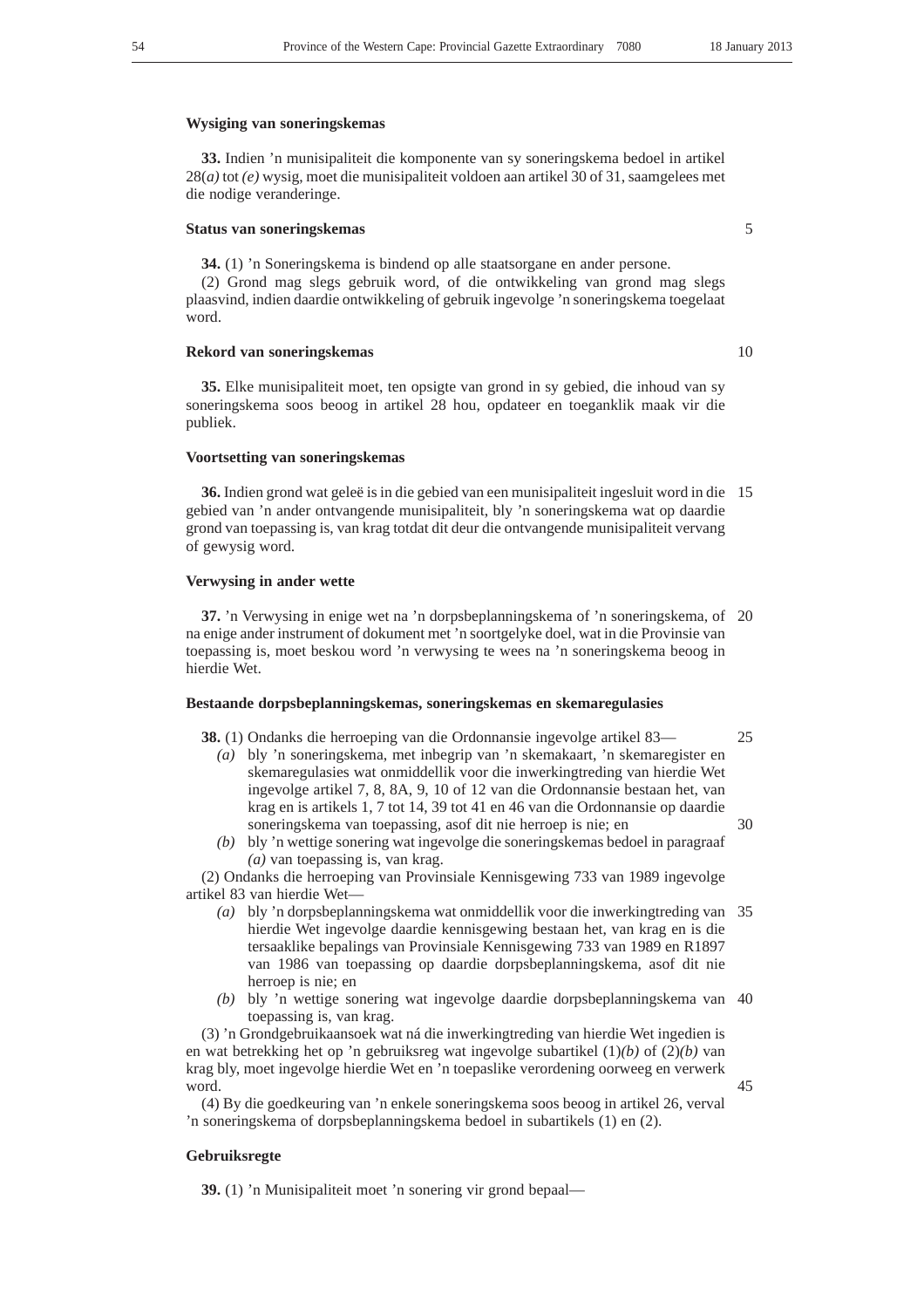- *(a)* wat**,** ingevolge 'n soneringskema of dorpsbeplanningskema wat kragtens artikel 38 van krag is, gesoneer word vir—
	- (i) staats- of ander owerheidsdoeleindes;
	- (ii) 'n doel of reservering sonder ontwikkelingsparameters; of
	- (iii) 'n doel waarvoor die grond nie benut word nie; en

5

20

*(b)* bedoel in artikel 8 van die Ordonnansie ten opsigte waarvan geen bepaling van 'n sonering kragtens artikel 14 van die Ordonnansie gedoen is nie.

(2) Indien 'n munisipaliteit 'n sonering kragtens subartikel (1) bepaal—

- *(a)* moet die sonering bepaal word ooreenkomstig die wettige benutting van die grond op die datum van inwerkingtreding van hierdie Wet soos bepaal deur 10 die munisipaliteit;
- *(b)* moet die mees beperkende sonering goedgekeur word, hetsy tesame met 'n beperkende afwyking of 'n vergunningsgebruik al dan nie, om voorsiening te maak vir die wettige benutting van die grond;
- *(c)* moet die sonering bepaal word deur die prosedures van 'n hersonering, indien 15 die wettige sonering van die grond nie deur die munisipaliteit bepaal kan word nie;
- *(d)* mag 'n grondgebruik waarmee op onwettige wyse begin is, hetsy vóór of ná die inwerkingtreding van hierdie Wet, nie beskou word as die wettige grondgebruik nie; en
- *(e)* vir onbeboude grond wat 'n transportaktebeperking het wat 'n gebruik op die grond verleen, moet die gebruik bepaal word ooreenkomstig die mees beperkende gebruik waarvoor in die transportakte voorsiening gemaak word.

(3) 'n Gebruiksreg goedgekeur ingevolge die Ordonnansie en wat onmiddellik voor die inwerkingtreding van hierdie Wet bestaan, word beskou as 'n gebruiksreg ingevolge 25 hierdie Wet en is geldig vir die tydperk bedoel in artikel 40(3)*(a)* of *(b)*.

(4) Grond—

- *(a)* waarop die bepalings van die Wet op die Regsopvolging van die Suid-Afrikaanse Vervoerdienste, 1989 (Wet 9 van 1989), van toepassing is en ten opsigte waarvan geen bepaling van sonering kragtens daardie Wet gedoen is 30 nie behalwe met betrekking tot vervoer en bykomstige doeleindes; of
- *(b)* wat geleë is bó die natuurlike of mensgemaakte hoogwaterlyn, of die hoogwaterlyn aangewys ingevolge ander wetgewing waarop die bepalings van subartikels (1) en (2) en paragraaf *(a)* van hierdie subartikel nie van toepassing is nie en ten opsigte waarvan geen bepaling van sonering gedoen is 35 nie,

word geag gesoneer te wees ooreenkomstig die benutting daarvan op die datum van inwerkingtreding van hierdie Wet: Met dien verstande dat die sonering deur die munisipaliteit bepaal moet word, en dat die soneringskemakaart dienooreenkomstig gewysig moet word.

(5) Sonering kan van toepassing gemaak word op 'n grondeenheid of gedeelte daarvan, en sonering hoef nie kadastrale grense te volg nie.

(6) 'n Argitek of landmeter mag nie kragtens artikel 7(2)*(a)* van die Wet op Deeltitels, 1986 (Wet 95 van 1986), sertifiseer dat die voorgestelde verdeling in dele en gemeenskaplike eiendom aan 'n soneringskema voldoen nie, tensy die grond gesoneer 45 is vir 'n gebruik wat die verdeling toelaat.

(7) 'n Gebruiksreg word aan grond toegeken en nie aan 'n persoon nie, tensy die buitengewone omstandighede van 'n bepaalde persoon vereis dat die toekenning van 'n gebruiksreg wat nie vir regsopvolgers bedoel is nie, aan daardie persoon gedoen word ten opsigte van spesifieke grond.

(8) By die bevestiging van 'n onderverdeling of gedeelte daarvan ingevolge artikel 41(6), is die sonerings wat deur die munisipaliteit bepaal is by die goedkeuring van die aansoek om onderverdeling die sonerings wat van toepassing is op die grondeenhede wat uit die onderverdeling spruit, en die soneringskemakaart moet dienooreenkomstig gewysig word.

## **Hersonering, afwyking of vergunningsgebruik**

**40.** (1) 'n Aansoeker wat 'n hersonering, afwyking of vergunningsgebruik ten opsigte van grond benodig, moet by die munisipaliteit aansoek doen.

(2) 'n Munisipaliteit kan, op eie inisiatief en in die belang van die publiek, grond hersoneer waarvan hy nie die eienaar is nie.

60

40

50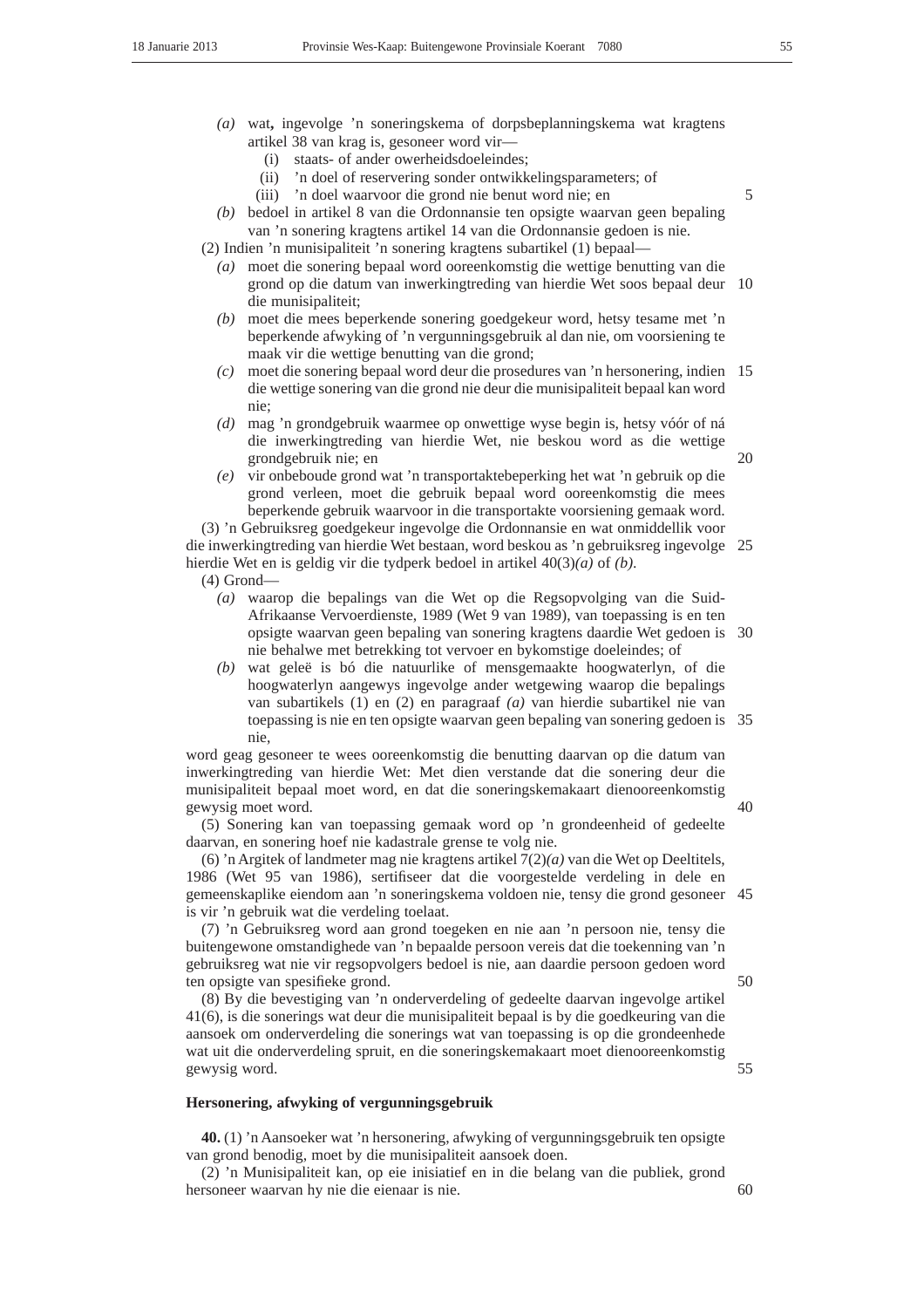(3) 'n Goedkeuring beoog in subartikel (1) of 'n reg toegeken as gevolg van 'n hersonering beoog in subartikel (2), verval—

- *(a)* in die geval van 'n sonering van 'n onderverdelingsgebied, binne drie jaar ná die datum van goedkeuring van die sonering, indien 'n aansoek om onderverdeling van die grond of onderverdeling van die grond in fases, nie binne daardie tydperk van drie jaar aan die munisipaliteit voorgelê word nie; en 5
- *(b)* behalwe vir 'n sonering bedoel in paragraaf *(a)* en tensy 'n munisipaliteit 'n korter tydperk bepaal—
	- (i) indien'n bouplan nie vereis word om die gebruiksreg te benut, wanneer die betrokke grond nie binne 10 jaar ná die datum waarop die aansoek goedgekeur is ingevolge die goedkeuring benut word nie; of 10
	- (ii) indien 'n bouplan vereis word om die gebruiksreg te benut, wanneer die eienaar versuim om binne sewe jaar ná die datum waarop die aansoek goedgekeur is met die ontwikkeling te begin.

(4) 'n Munisipaliteit moet skriftelik, en op versoek van enige belanghebbende persoon, die datum bevestig waarop—

- *(a)* 'n gebruiksreg wat ten opsigte van 'n grondeenheid deur die munisipaliteit goedgekeur is, benut is; of
- *(b)* met die ontwikkeling ingevolge daardie gebruiksreg begin is.

20

30

15

- (5) 'n Munisipaliteit mag nie bevestig dat 'n gebruiksreg benut is soos in subartikel (4)*(a*) beoog nie, voordat—
	- *(a)* die gebruiksreg soos beskryf in die soneringskema of tersaaklike verordening benut word nie; en
	- *(b)* daar aan al die voorwaardes van die goedkeuring en ander vereistes met 25 betrekking tot die spesifieke gebruiksreg voldoen is.

(6) 'n Munisipaliteit mag nie skriftelik sertifiseer dat daar met 'n ontwikkeling begin is soos beoog in subartikel (4)(*b)* nie, voordat—

- *(a)* 'n bouplan beoog vir die benutting van die goedgekeurde gebruiksreg deur die munisipaliteit goedgekeur is; en
- *(b)* daar met die oprigting van die gebou beoog in paragraaf *(a)* begin is.

## *Deel 2: Onderverdeling*

#### **Onderverdeling van grond**

**41.** (1) 'n Aansoeker wat 'n onderverdeling van grond benodig, moet by die 35 munisipaliteit aansoek doen.

(2) 'n Munisipaliteit moet ten minste die volgende vereis ten opsigte van 'n aansoek vir onderverdeling:

- *(a)* dat die grond gesoneer moet word soos beoog in artikel 42(1) en (2);
- *(b)* die indiening van 'n onderverdelingsplan waarop die volgende aangetoon 40 word:
	- (i) die relatiewe ligging van voorgestelde grondeenhede, openbare plekke en openbare strate op grond bestem vir onderverdeling; en
	- (ii) die sonerings waarvoor die grondeenhede bestem is om gebruik te word;
- *(c)* die voorlegging van 'n algemene plan of diagram, soos vereis deur die Landmeter-generaal, ná goedkeuring van die onderverdeling;
- *(d)* prosedures en maatstawwe vir die wysiging, intrekking of gedeeltelike intrekking van 'n onderverdelingsplan en 'n algemene plan met betrekking tot 'n onderverdeling wat nog nie bevestig is nie; en
- *(e)* die oordrag van eiendomsreg van openbare strate, openbare plekke en grond wat benodig word vir openbare doeleindes voortspruitend uit 'n voorwaarde opgelê ingevolge artikel 48(1)*(k)*.

(3) 'n Munisipaliteit kan die implementering van 'n onderverdeling in fases oor 'n tydperk van langer as 10 jaar goedkeur, welke fasering ingevolge 'n goedkeurings-55 voorwaarde soos beoog in artikel 48(1)*(l)* goedgekeur moet word.

(4) 'n Goedgekeurde onderverdeling verval of verval gedeeltelik, indien die onderverdeling of 'n gedeelte van die onderverdeling nie bevestig is nie, soos beoog in subartikel (6), binne 10 jaar ná die datum van goedkeuring van die hersonering soos beoog in artikel 42(1).

45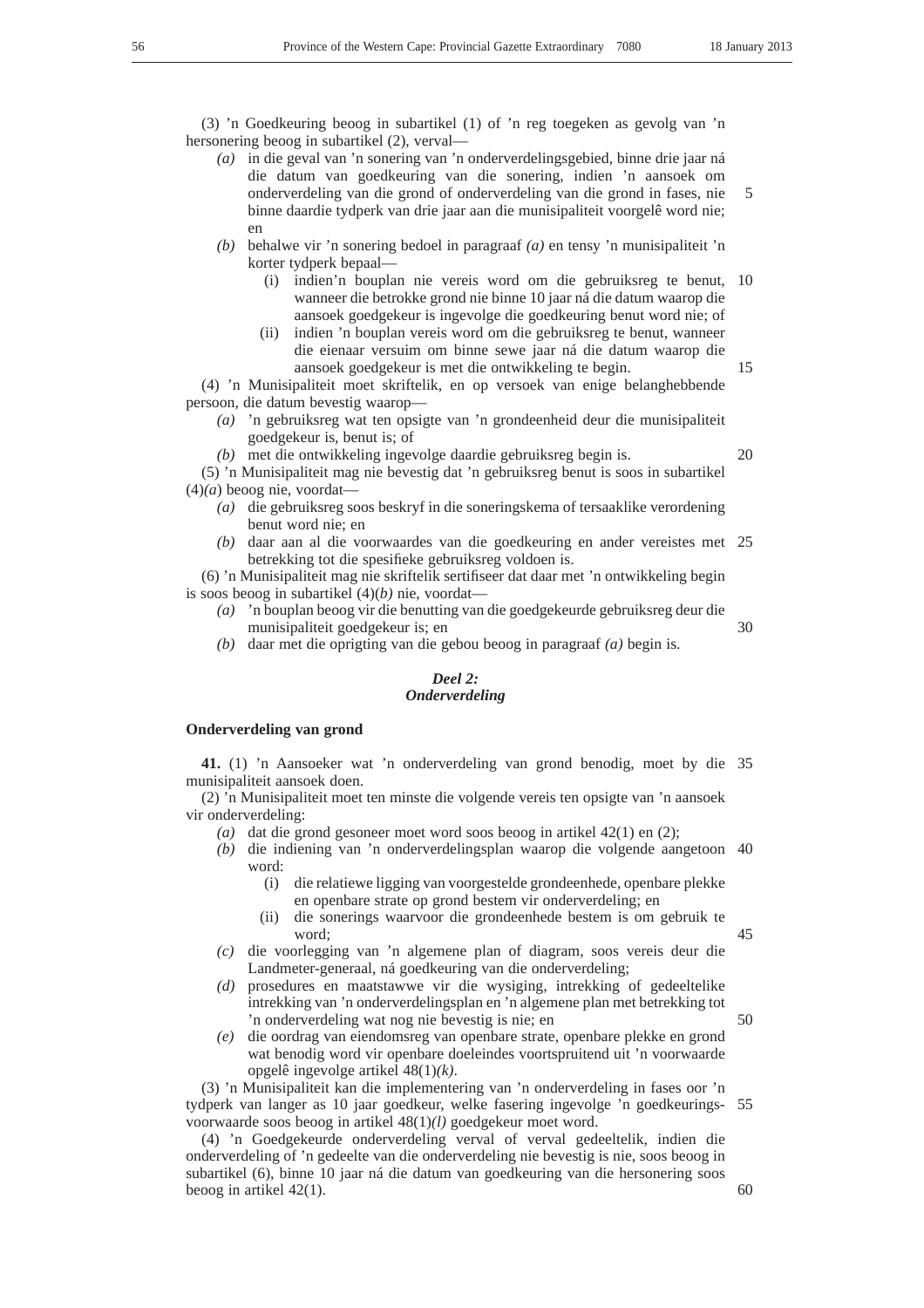(5) 'n Munisipaliteit moet gepaste voorwaardes met betrekking tot ingenieursdienste, soos beoog in artikel 48(1)*(a)*, oplê ten opsigte van 'n goedkeuring van 'n onderverdeling.

(6) 'n Munisipaliteit moet, op versoek van enige belanghebbende persoon, 'n onderverdeling of 'n gedeelte van 'n onderverdeling skriftelik bevestig indien die aansoeker tot bevrediging van die munisipaliteit bewys voorgelê het van voldoening aan die voorwaardes van onderverdeling, met inbegrip van die volgende: 5

- *(a)* die registrasie van 'n algemene plan of diagram deur die Landmeter-generaal;
- *(b)* die voltooiing van die installering van ingenieursdienste ooreenkomstig die voorwaardes opgelê kragtens artikel 48;
- *(c)* bevestiging dat daar aan al die tersaaklike voorwaardes ten opsigte van die goedgekeurde onderverdeling of gedeelte daarvan voldoen is; en
- *(d)* die registrasie van ten minste een nuwe grondeenheid ten opsigte van die onderverdeling of gedeelte daarvan deur die Registrateur van Aktes.

(7) 'n Reg om 'n grondeenheid vir 'n primêre gebruik te benut as deel van 'n 15 bevestigde onderverdeling, verval nie.

(8) 'n Munisipaliteit mag nie 'n sertifikaat soos beoog in artikel 118 van die Wet op Munisipale Stelsels uitreik nie, tensy daar voldoen is aan die vereistes van subartikel (6)*(a)*, *(b)* en *(c)*.

(9) Indien 'n goedkeuring van 'n onderverdeling of gedeelte van 'n onderverdeling 20 kragtens subartikel (4) verval, moet die munisipaliteit die soneringskemakaart en, waar toepaslik, die soneringskemaregister dienooreenkomstig wysig en die Landmetergeneraal in kennis stel.

(10) Behalwe met die goedkeuring van die munisipaliteit mag 'n gebou of struktuur slegs opgerig word op 'n grondeenheid wat deel uitmaak van 'n bevestigde 25 onderverdeling.

(11) 'n Aansoeker wat, met betrekking tot voorgestelde grondeenhede wat nie op 'n algemene plan van 'n goedgekeurde onderverdeling geregistreer is nie, die wysiging, gedeeltelike intrekking of volledige intrekking benodig van—

*(a)* 'n plan van onderverdeling;

*(b)* 'n diagram; of

*(c)* 'n algemene plan,

moet by die munisipaliteit aansoek doen.

(12) 'n Openbare straat of openbare plek wat op 'n plan of diagram beoog in subartikel  $(11)(a)$  tot  $(c)$  aangedui word, moet ingevolge die toepaslike wetgewing 35 gesluit word.

## **Onderverdelingsgebied**

**42.** (1) 'n Munisipaliteit mag nie 'n aansoek vir onderverdeling oorweeg wat 'n verandering van sonering behels, tensy die betrokke grond as 'n onderverdelingsgebied gesoneer is nie.

(2) 'n Munisipaliteit moet, indien hy 'n hersonering tot 'n onderverdelingsgebied goedkeur, voorwaardes oplê met betrekking tot die goedkeuring wat vir ten minste die volgende voorsiening maak:

- *(a)* digtheidsvereistes;
- *(b)* hoofgrondgebruike;
- *(c)* fasering, indien toepaslik; en

*(d)* die skaal van die ontwikkeling.

(3) Subartikel (1) verhoed nie 'n munisipaliteit om aansoeke vir hersonering en onderverdeling gelyktydig te oorweeg nie.

(4) 'n Hersonering tot 'n onderverdelingsgebied verval binne die tydperk bedoel in 50 artikel 40(3)*(a)*.

#### **Eiendomsreg van openbare strate of openbare plekke**

**43.** (1) Die eiendomsreg van grond wat vir 'n openbare straat of 'n openbare plek aangewys is, berus in die munisipaliteit by bevestiging van die onderverdeling of 'n gedeelte daarvan soos beoog in artikel 41(6).

(2) 'n Munisipaliteit is nie aanspreeklik vir vergoeding vir die grond bedoel in subartikel (1) nie, indien die verskaffing van die openbare straat of openbare plek gebaseer is op die normale behoefte daarvoor wat uit die onderverdeling voortspruit.

10

40

30

45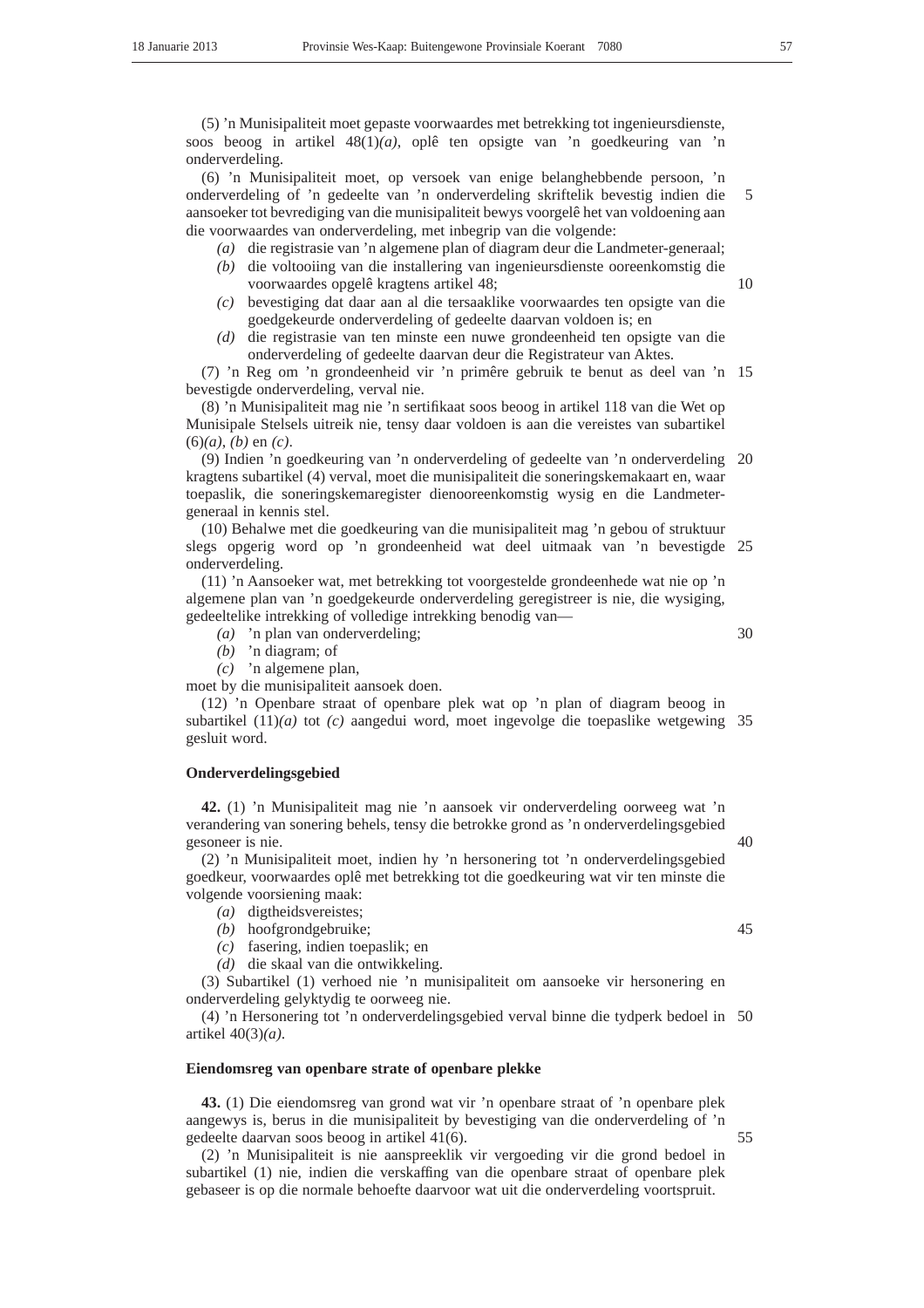(3) Indien 'n onderverdelingsplan, diagram of algemene plan kragtens artikel 41(11) ingetrek word, val die eiendomsreg van 'n openbare straat of 'n openbare plek wat aangetoon word op die gedeelte daarvan wat ingetrek word, terug na die eienaar van die grond.

# *Deel 3: Konsolidasie van grondeenhede*

5

# **Konsolidasie van grondeenhede**

**44.** (1) 'n Aansoeker wat die konsolidasie van grondeenhede benodig, moet by die munisipaliteit aansoek doen.

(2) Indien 'n konsolidasie van grondeenhede goedgekeur word maar geen 10 daaruitvolgende registrasie deur die Registrateur van Aktes binne drie jaar ná die goedkeuring geskied nie, verval die konsolidasie en die munisipaliteit moet die Landmeter-generaal dienooreenkomstig in kennis stel.

(3) 'n Gebou of struktuur wat bo-oor 'n erfgrens strek, mag slegs opgerig word op 'n grondeenheid wat deel uitmaak van 'n konsolidasie wat deur die Registrateur van Aktes 15 geregistreer is.

# *Deel 4: Titelbeperkings*

# **Opheffing van beperkings, voorwaardes of verpligtinge**

**45.** (1) 'n Aansoeker moet by die munisipaliteit aansoek doen indien hy of sy die 20 opheffing, opskorting of wysiging van 'n beperking, voorwaarde of verpligting benodig—

- *(a)* wat verband hou met—
	- (i) die onderverdeling van die grond;

(ii) die doel waarvoor die grond gebruik kan word; of

25

- (iii) die vereistes waaraan voldoen moet word of wat nagekom moet word in verband met die oprigting van geboue of die gebruik van die grond; en
- *(b)* wat bindend is op die eienaar van die grond uit hoofde van—
	- (i) 'n beperkende voorwaarde of serwituut geregistreer teen die 30 transportakte van die grond;
	- (ii) 'n bepaling van 'n wet wat met die stigting van dorpsgebiede of met grondgebruikbeplanning verband hou;
	- (iii) 'n bepaling van 'n verordening, regulasie of 'n soneringskema;
	- (iv) 'n bepaling van 'n soneringskema en 'n beperkende voorwaarde of 35 serwituut geregistreer teen die transportakte van die grond; of
	- (v) 'n bepaling van 'n soneringskema en 'n bepaling van 'n wet wat met die stigting van dorpsgebiede of met grondgebruikbeplanning verband hou.

(2) 'n Kennisgewing van die aansoek moet beteken word op enige persoon wie se 40 regte of wettige verwagtinge wesenlik en nadelig beïnvloed word, met inbegrip van—

- *(a)* enige staatsorgaan en ander eienaars van grond in die dorpsgebied, indien hulle in die transportakte vermeld word; en
- *(b)* enige verbandhouer ten opsigte van grond in die dorpsgebied waarop die beperking, voorwaarde of verpligting van toepassing is of ten opsigte van die 45 aansoeker se grond.

(3) 'n Munisipaliteit kan die inisiatief neem om beperkings, voorwaardes of verpligtinge beoog in subartikel (1) te laat ophef, opskort of wysig.

(4) Enige verwysing na goedkeuring deur die Administrateur of die Dorpekommissie in 'n beperking, voorwaarde of verpligting soos beoog in hierdie artikel word geag 'n 50 verwysing te wees na die tersaaklike munisipaliteit.

(5) Indien 'n beperking, voorwaarde of verpligting beoog in subartikel (1) die verslapping of afstanddoening toelaat van daardie bepaling onder sekere omstandighede en die persoon of liggaam wat in daardie bepaling genoem word, of die regsopvolgers, nie langer bestaan nie, kan die munisipaliteit die verslapping of afstanddoening magtig. 55

(6) 'n Munisipaliteit moet die Registrateur van Aktes van sy besluit soos beoog in hierdie artikel in kennis stel.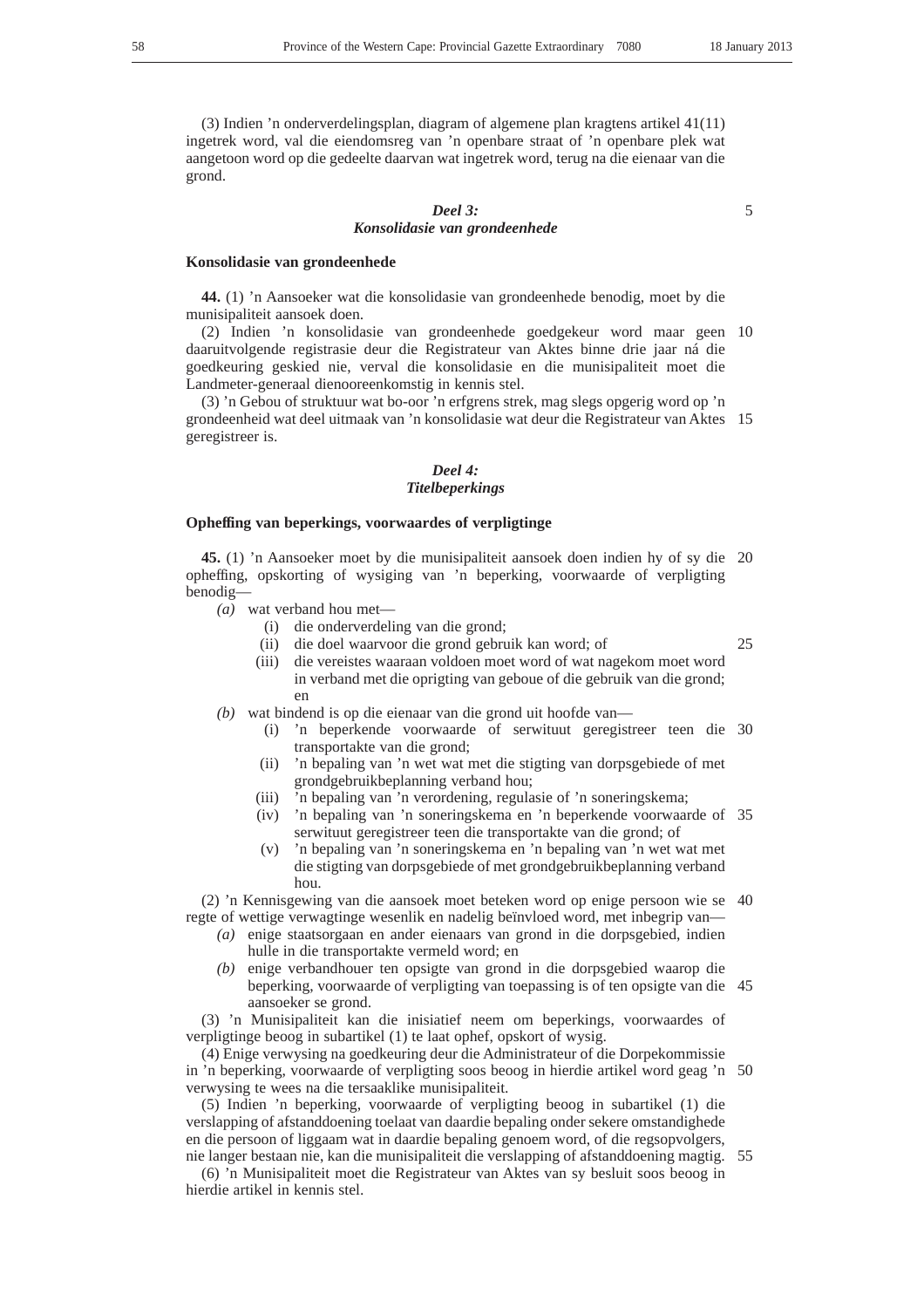#### **Endossement deur Landmeter-generaal en Registrateur van Aktes**

**46.** Die Registrateur van Aktes moet, by ontvangs van 'n kennisgewing van 'n besluit deur 'n munisipaliteit kragtens artikel 45, die gepaste inskrywing en endossement aanbring wat ingevolge die toepaslike wetgewing vereis word, om die uitwerking van daardie besluit in die tersaaklike register, transportakte, diagram of kaart wat in die kantoor van die Registrateur van Aktes geregistreer is, weer te gee. 5

## *Deel 5:*

## *Koördinering van prosedures en besluitneming*

## **Geïntegreerde prosedures en besluite**

**47.** (1) 'n Bevoegde gesag en 'n staatsorgaan wat wetgewing administreer met 10 betrekking tot 'n aktiwiteit wat ook magtiging ooreenkomstig hierdie Wet vereis, moet poog om die prosedures en vereistes vir besluitneming ingevolge hierdie Wet en daardie wetgewing te koördineer, en om duplisering te vermy.

(2) 'n Bevoegde gesag kan 'n skriftelike ooreenkoms aangaan met 'n staatsorgaan bedoel in subartikel (1), ten einde duplisering in die indiening van inligting of die 15 uitvoering van 'n proses te vermy.

(3) Die ooreenkoms beoog in subartikel (2) kan—

- *(a)* voorsiening maak vir geïntegreerde magtigings soos beoog in artikel 31 van die ''Spatial Planning en Land Use Management Act'', 20..;
- *(b)* die geïntegreerde indiening van, en advertering en oorweging van meervoudige aansoeke deur, die staatsorgane vir 'n spesifieke voorgestelde ontwikkeling of benutting van grond fasiliteer; 20
- *(c)* die gelyktydige publisering van die besluite van die staatsorgane met betrekking tot 'n spesifieke voorgestelde ontwikkeling of benutting van grond fasiliteer; of
- *(d)* 'n raamwerk verskaf vir die koördinering van prosedurele vereistes vir grondgebruikaansoeke opgelê kragtens hierdie Wet of 'n tersaaklike 25
	- verordening en vereistes deur ander wetgewing opgelê.

(4) 'n Bevoegde gesag kan besluit oor 'n aansoek wat ook magtiging ingevolge ander wetgewing vereis op die grondslag van 'n proses voorgeskryf kragtens daardie wetgewing, indien daardie proses voldoen aan die minimum vereistes van hierdie Wet. 30

(5) 'n Geïntegreerde magtiging beoog in subartikel (3)*(a)* mag slegs uitgereik word indien—

- *(a)* 'n skriftelike ooreenkoms aangegaan is tussen die staatsorgane wat die geintegreerde besluit uitreik; 35
- *(b)* daar voldoen is aan die tersaaklike bepalings van hierdie Wet en die ander wet; *(c)* die magtiging—
	- (i) die bepalings vermeld ingevolge waarvan dit uitgereik is; en
	- (ii) die staatsorgane vermeld wat dit uitgereik het; en
- *(d)* die onderskeie besluite van die staatsorgane wat deel uitmaak van die 40 geïntegreerde magtiging, gelyktydig gepubliseer word.

#### *Deel 6:*

#### *Voorwaardes*

#### **Voorwaardes**

**48.** (1) 'n Bevoegde gesag kan 'n grondgebruikaansoek goedkeur, behoudens 45 voorwaardes in die openbare belang met inbegrip van voorwaardes met betrekking tot—

- *(a)* die verskaffing van munisipale ingenieursdienste;
- *(b)* die oordrag van grond of die betaling van geld, ter vergoeding vir staatsuitgawes ten opsigte van gemeenskapsbehoeftes in die verlede, hede en toekoms, met inbegrip van-
	- (i) ingenieursdienste;
	- (ii) maatskaplike fasiliteite;
	- (iii) maatskaplike infrastruktuur;
	- (iv) energiebewaring; of
	- (v) klimaatsverandering, wat regstreeks uit die betrokke goedkeuring 55voortspruit;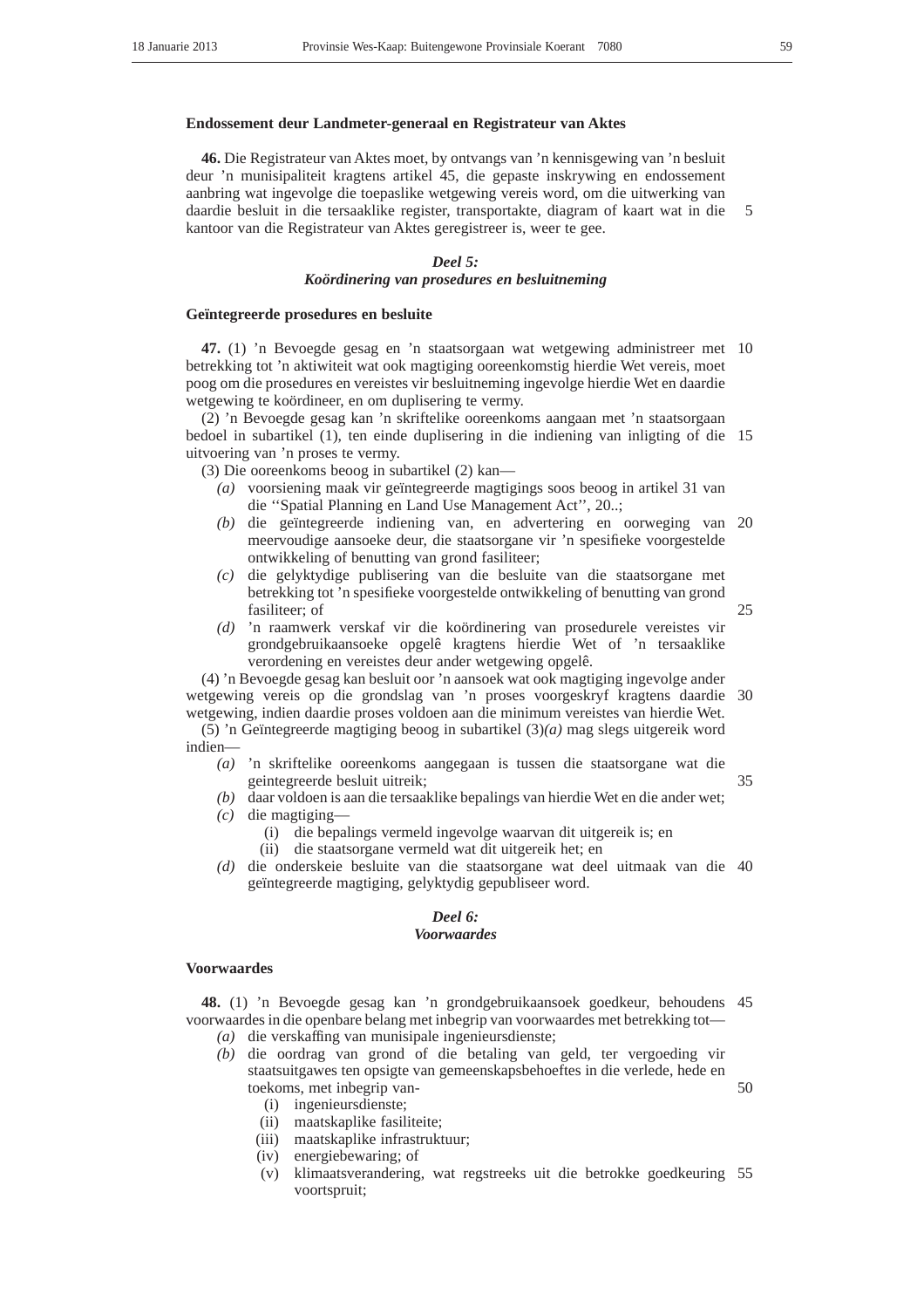- *(c)* die herstrukturering van nedersettings;
- *(d)* die bewaring van landbou- en erfenishulpbronne;
- *(e)* die bewaring en bestuur van biodiversiteit;
- *(f)* 'n vereiste dat ooreenkomste ten opsigte van sekere voorwaardes gesluit word;
- *(g)* die voorsiening van maatskaplike fasiliteite, maatskaplike infrastruktuur of gesubsidieerde behuising;
- *(h)* energiedoeltreffendheid;
- *(i)* vereistes wat ten doel het om werk te maak van klimaatsverandering;
- *(j)* die stigting van 'n eienaarsvereniging deur die aansoeker;
- *(k)* die oordrag van eiendomsreg van openbare strate, openbare plekke of grond wat vir openbare doeleindes benodig word; of
- *(l)* die implementering van 'n onderverdeling in fases.

(2) Indien 'n owerheid grond wat die onderwerp van 'n grondgebruikaansoek is, benodig vir die verskaffing van ingenieursdienste, maatskaplike fasiliteite of 15 maatskaplike infrastruktuur, of om werk te maak van vereistes met betrekking tot energieverbruik of klimaatsverandering, en die behoefte aan daardie grond nie regstreeks voortspruit uit die ontwikkeling wat die gevolg is van die grondgebruikaansoek nie, moet daardie grond teen markwaarde verkry word.

(3) Indien 'n bevoegde gesag 'n voorwaarde beoog in subartikel (1)*(a)* of *(b)*, oplê, 20 moet die voorwaarde ingesluit word in 'n dienste ooreenkoms wat tussen die munisipaliteit en die eienaar gesluit word voor die bouwerk aan die infrastruktuur begin.

(4) 'n Bevoegde gesag kan 'n voorwaarde beoog in subartikel (1) as 'n opskortende voorwaarde oplê.

(5) Indien 'n opskortende voorwaarde opgelê word, tree die goedgekeurde 25 gebruiksreg slegs in werking sodra aan die opskortende voorwaarde, behoudens subartikel (6), voldoen word, en die tydperk van 10 jaar of drie jaar bedoel in artikel 40(3) begin eers wanneer aan die voorwaarde voldoen is.

(6) 'n Goedgekeurde gebruiksreg tree nie in werking nie, indien daar nie binne die volgende periodes aan 'n opskortende voorwaarde voldoen word nie:

- *(a)* 10 jaar ná die goedkeuring, indien geen tydperk vir die voldoening aan die opskortende voorwaarde in die goedkeuring vermeld word nie; of
- *(b)* die tydperk in die goedkeuring vermeld.

(7) 'n Bevoegde gesag mag nie 'n besluit soos beoog in hierdie Wet neem wat onderworpe is aan 'n goedkeuring wat ingevolge ander wetgewing vereis word nie. 35

(8) 'n Eienaarsvereniging of huiseienaarsvereniging wat kragtens die Ordonnansie tot stand gekom het en wat onmiddellik voor die inwerkingtreding van hierdie Wet bestaan het, word geag 'n eienaarsvereniging te wees wat uit hoofde van subartikel (1)*(j)* tot stand gekom het.

#### **Wysiging van voorwaardes**

**49.** 'n Bevoegde gesag kan op eie inisiatief of by aansoek 'n voorwaarde opgelê kragtens artikel 48 wysig of daarvan afstand doen.

# *Deel 7:*

#### *Prosedures en besluitneming*

# **Publisering van kennisgewings**

**50.** (1) 'n Bevoegde gesag moet 'n kennisgewing publiseer van sy voorneme om die volgende te oorweeg:

*(b)* 'n grondgebruikaansoek vir 'n hersonering beoog in artikel 40; en

- *(a)* 'n grondgebruikaansoek met betrekking tot 'n beperking, voorwaarde of verpligting soos beoog in artikel 45;
- 50

45

- *(c)* die goedkeuring, wysiging of hersiening van 'n ruimtelike ontwikkelings-
- raamwerk of 'n soneringskema, of die goedkeuring van 'n soneringskemakaart.

(2) 'n Kennisgewing beoog in subartikel (1) moet—

*(a)* in die geval van 'n munisipaliteit, behoudens artikel 21 van die Wet op 55Munisipale Stelsels gepubliseer word; of

10

40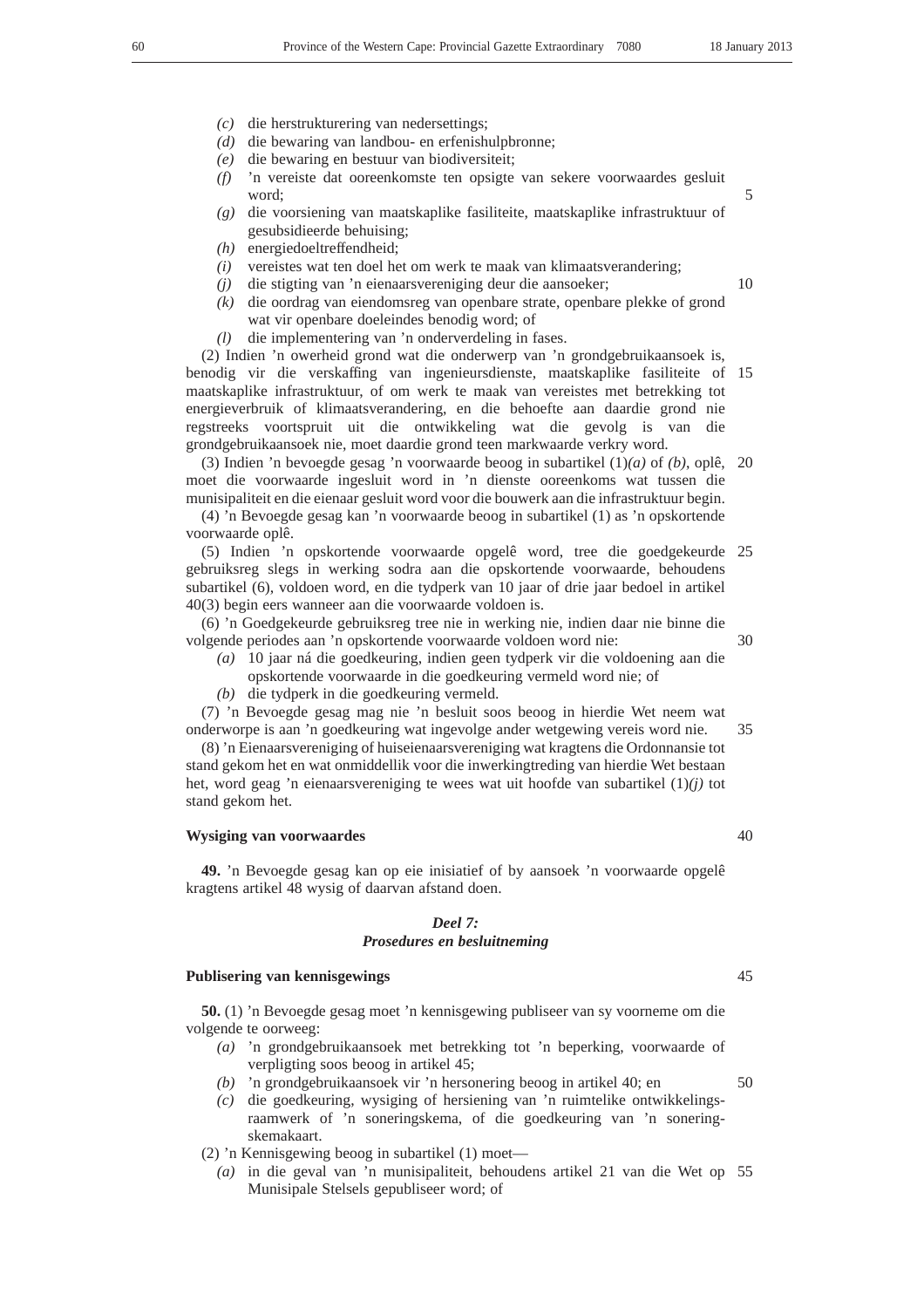*(b)* in die geval van die Minister, behoudens die Wes-Kaapse Provinsiale Talewet, 1998 (Wet 13 van 1998), gepubliseer word in koerante wat in die betrokke gebied versprei word.

(3) Die publisering van 'n kennisgewing kragtens subartikel (1) of ingevolge die vereistes met betrekking tot grondgebruikbeplanning van 'n munisipaliteit moet verseker dat enige party wat 'n belang het by en geraak word deur die kennisgewing in staat is om die volgende inligting uit die kennisgewing te verkry: 5

- *(a)* die doel van die aangeleentheid wat gepubliseer word;
- *(b)* die grondeenheid of grondeenhede waarop die kennisgewing betrekking het;
- *(c)* waar en wanneer besonderhede van die aangeleentheid wat gepubliseer word, 10 vir insae beskikbaar is; en
- *(d)* die prosedure vir partye wat 'n belang het by en geraak word deur die kennisgewing om skriftelike kommentaar te lewer.

# **Betekening van kennisgewings**

**51.** (1) 'n Bevoegde gesag moet 'n kennisgewing soos beoog in subartikel (2) beteken 15 van sy voorneme om die volgende te oorweeg:

- *(a)* 'n grondgebruikaansoek vir hersonering soos beoog in artikel 40;
- *(b)* 'n bepaling van 'n sonering soos beoog in artikel 41(1);
- *(c)* 'n grondgebruikaansoek vir onderverdeling, indien 'n hersonering vereis word;
- *(d)* 'n grondgebruikaansoek wat op 'n beperking, voorwaarde of verpligting, soos beoog in artikel 45, betrekking het;
- *(e)* 'n grondgebruikaansoek beoog in artikel 60(3)*(b)*.
- *(f)* 'n wysiging van 'n munisipale ruimtelike ontwikkelingsraamwerk; en
- *(g)* 'n wysiging van 'n voorwaarde beoog in artikel 49.

(2) 'n Kennisgewing kragtens subartikel (1) of ingevolge die vereistes van 'n munisipaliteit ten opsigte van grondgebruikbeplanning, moet beteken word—

- *(a)* op enige persoon wie se regte of wettige verwagtinge wesenlik en nadelig beïnvloed word;
- *(b)* ooreenkomstig artikel 115 van die Wet op Munisipale Stelsels; en
- *(c)* in minstens twee tale wat die meeste in die betrokke gebied gepraat word.

#### **Kennisgewing aan Departement**

**52.** 'n Munisipaliteit moet, binne 10 dae ná die dag waarop die inligting beoog in artikel 57(2) ontvang word, die Departement van 'n grondgebruikaansoek in kennis stel, indien die aansoek verband hou met—

- *(a)* 'n ontwikkeling buite die munisipaliteit se beplande buitenste grens van horisontale dorpsuitbreiding soos weerspieël in sy munisipale ruimtelike ontwikkelingsraamwerk;
- *(b)* 'n ontwikkeling buite die fisiese rand van bestaande stedelike grondgebruike, met inbegrip van goedkeurings vir die stedelike grondgebruik, indien die 40 munisipaliteit nie 'n goedgekeurde munisipale ruimtelike ontwikkelingsraamwerk het nie; en
- *(c)* 'n hersonering van grond wat vir landboudoeleindes gesoneer is.

# **Maksimum tyd vir besluitneming**

**53.** (1) 'n Munisipaliteit moet oor 'n grondgebruikaansoek besluit binne 'n tydperk 45 van hoogstens 130 dae, bereken vanaf die dag dat die inligting beoog in artikel 57(2) deur die munisipaliteit ontvang word.

(2) Die tydperk beoog in subartikel (1) sluit vertragings uit wat veroorsaak word deur die versuim van die aansoeker om aan wetlike vereistes te voldoen.

(3) In buitengewone omstandighede wat verband hou met die aard of 50ingewikkeldheid van die grondgebruikaansoek, kan 'n munisipaliteit buite die tydperk beoog in subartikel (1) oor die grondgebruikaansoek besluit, op voorwaarde dat die munisipaliteit die Departement daarvan in kennis stel.

30

35

20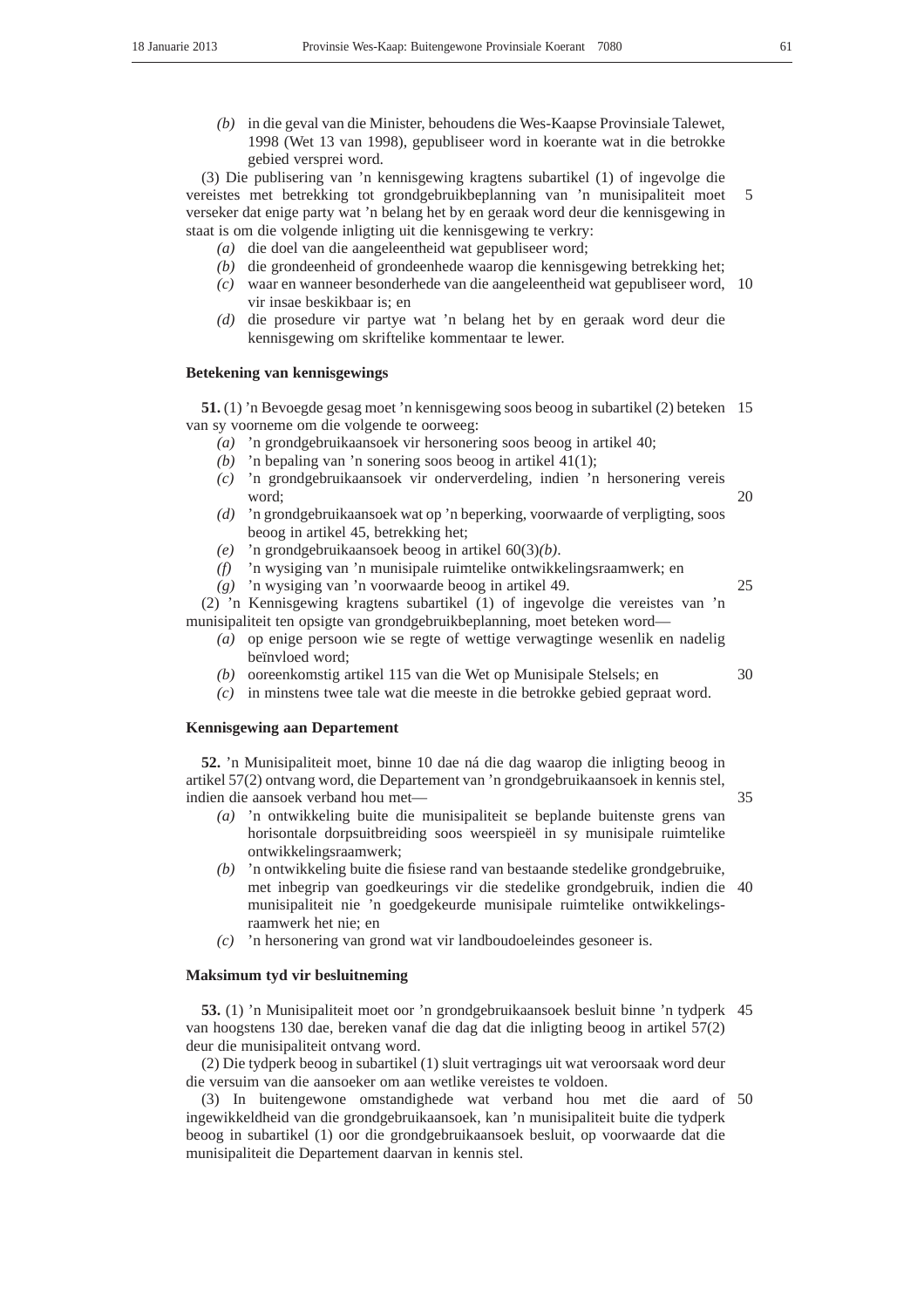## **Kommentaar deur staatsorgane**

**54.** (1) 'n Staatsorgaan moet kommentaar lewer op 'n grondgebruikaansoek binne 40 dae nadat—

- *(a)* die staatsorgaan 'n versoek ontvang het vir kommentaar oor 'n grondgebruikaansoek; of
- *(b)* die staatsorgaan al die inligting ontvang het wat nodig is om kommentaar te lewer, indien die grondgebruikaansoek nie volledig is nie en op voorwaarde dat 'n versoek vir bykomende inligting gerig word binne 10 dae ná ontvangs van die versoek vir kommentaar.

(2) Indien 'n staatsorgaan versuim om binne die tydperk bedoel in subartikel (1) 10 kommentaar te lewer, kan daar geag word dat hy nie kommentaar het nie.

# **Aansoekgelde vir grondgebruikaansoek**

**55.** 'n Munisipaliteit kan vereis dat aansoekgelde vir 'n grondgebruikaansoek betaal word wat bestaanbaar is met minimum standaarde wat deur die Minister voorgeskryf word.

#### **Evaluering en aanbeveling deur geregistreerde beplanner**

**56.** (1) 'n Munisipaliteit moet 'n skriftelike evaluering van en aanbeveling deur 'n geregistreerde beplanner oorweeg voordat besluit word oor—

- *(a)* 'n hersonering;
- *(b)* 'n onderverdeling van meer as 20 nuwe kadastrale eenhede;

*(c)* 'n wysiging van 'n munisipale ruimtelike ontwikkelingsraamwerk; of *(d)* 'n opheffing van beperkings, voorwaardes of verpligtinge soos beoog in

artikel 45, indien 'n verandering van grondgebruik betrokke is.

(2) Die munisipaliteit kan, indien hy nie toegang tot 'n geregistreerde beplanner het nie, die Minister versoek om 'n geregistreerde beplanner aan te stel om die verslag 25 beoog in subartikel (1) te verskaf.

# **Grondslag van evaluering van grondgebruikaansoeke**

**57.** (1) Wanneer die wenslikheid van die benutting van grond, in 'n grondgebruikaansoek beoog, oorweeg word, moet die bevoegde gesag—

*(a)* die toepaslike ruimtelike ontwikkelingsraamwerke; en

*(b)* die ontwikkelingsbeginsels en -doelwitte bedoel in Hoofstuk V, oorweeg en daardeur gelei word.

(2) 'n Bevoegde gesag mag nie oor 'n grondgebruikaansoek besluit sonder dat hy oor die inligting beskik wat redelikerwys nodig is om die ontwikkelingsbeginsels en -doelwitte van Hoofstuk V te oorweeg nie. 35

## *Deel 8:*

# *Ontwikkeling wat sowel munisipale as provinsiale goedkeuring vereis*

# **Bykomende goedkeuring van Minister**

**58.** (1) Behoudens subartikel (2) word ook die Minister se goedkeuring, benewens 'n goedkeuring deur 'n munisipaliteit beoog in artikels 40 tot 42 en 44 tot 45, benodig vir 40 ontwikkeling wat deur 'n munisipaliteit goedgekeur is en wat—

*(a)* 'n wesenlike uitwerking kan hê op—

(i) die orde of gekoördineerde en harmoniese ontwikkeling van 'n streek of die Provinsie; of

(ii) die algemene welsyn van die inwoners van 'n streek of die Provinsie, 45 weens—

*(aa)* die aard en skaal van die betrokke grondgebruik; of

- *(bb)* die kumulatiewe uitwerking van meervoudige ontwikkelings van 'n soortgelyke aard; of
- *(b)* op sy eie, of as gevolg van die kumulatiewe uitwerking van meervoudige 50ontwikkelings van 'n soortgelyke aard—
	- (i) die omgewingsgehalte van die Provinsie of die betrokke streek;

15

20

30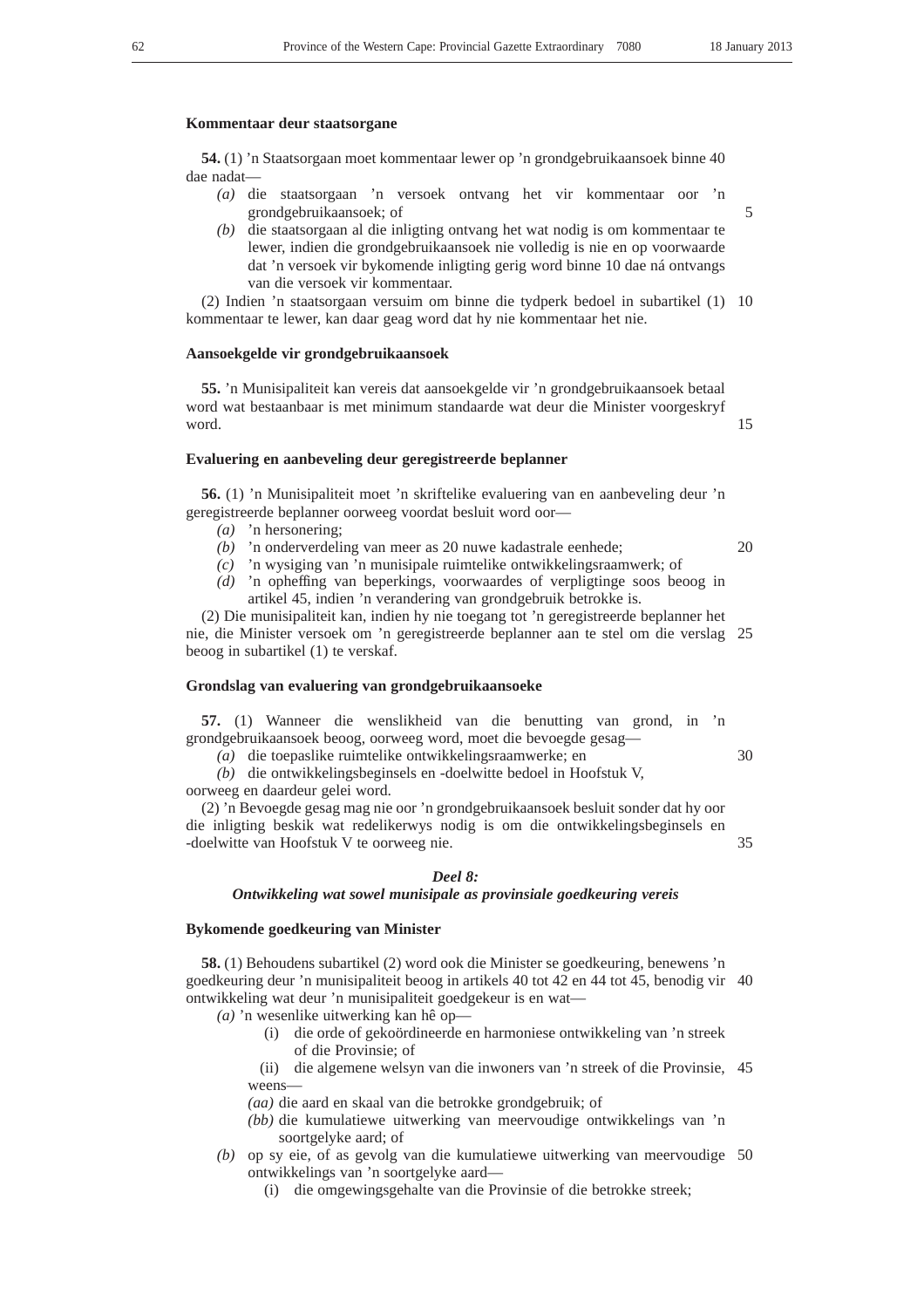- (ii) strategieë van oor die hele provinsie heen met betrekking tot die versagting van die invloed van klimaatsverandering en die aanpassing by klimaatsverandering;
- (iii) die voorsiening van gesondheidsdienste en -fasiliteite op provinsiale skaal;
- (iv) die voorsiening van onderwysdienste en -fasiliteite op provinsiale skaal;
- (v) die kultuurerfenis van die Provinsie;
- (vi) toerismehulpbronne van provinsiale belang;
- (vii) landbouhulpbronne van provinsiale belang;
- (viii) die bestuur van die provinsiale pad- en verkeersnetwerk; of
- (ix) die bestuur van die provinsiale openbare vervoernetwerk,
- op 'n streeks- of provinsiale skaal bewysbaar en wesenlik kompromitteer.

(2) Ondanks subartikel (1) word die Minister se goedkeuring kragtens subartikel

(1)*(b)* nie benodig vir ontwikkeling—

- *(a)* wat voldoen aan 'n toepaslike munisipale ruimtelike ontwikkelingsraamwerk nie;
- *(b)* bedoel in subartikel (1)*(b)*(i), indien die ontwikkeling omgewingsmagtiging kragtens artikel 24 van die Wet op Nasionale Omgewingsbestuur, 1998 (Wet 107 van 1998), vereis nie;
- *(c)* bedoel in subartikel (1)*(b)*(v), indien die grond wat ontwikkel gaan word, beskerm word deur die Wet op Nasionale Erfenishulpbronne, 1999 (Wet 25 van 1999), nie;
- *(d)* bedoel in subartikel (1)*(b)*(vii), indien die ontwikkeling toestemming ingevolge die Wet op die Onderverdeling van Landbougrond, 1970 (Wet 70 25 van 1970), vereis nie; of
- *(e)* bedoel in subartikel (1)*(b)*(iii), (iv), (vi), (viii) en (ix), indien die munisipaliteit skriftelike bevestiging van die Provinsiale Minister verantwoordelik vir die betrokke werksaamheid ontvang het, wat aandui dat die Provinsiale Regering geen beswaar teen die ontwikkeling het nie. 30

#### **Verwysing na Minister**

**59.** (1) Wanneer 'n munisipaliteit 'n besluit moet neem oor 'n grondgebruikaansoek, moet die munisipaliteit—

- *(a)* besluit of artikel 58(1) op die voorgestelde ontwikkeling van toepassing is; en
- *(b)* sy besluit kragtens paragraaf *(a)* insluit as deel van 'n goedkeuring van daardie grondgebruikaansoek. 35

(2) Indien artikel 58(1), na die mening van 'n munisipale bestuurder, op 'n grondgebruikaansoek van toepassing is, moet die munisipale bestuurder, binne 10 dae ná ontvangs van die inligting beoog in artikel 57(2), die raad en die aansoeker dienooreenkomstig in kennis stel.

(3) Indien 'n munisipaliteit besluit dat artikel 58(1) op die voorgestelde ontwikkeling van toepassing is, moet hy binne 15 dae ná die datum waarop sy besluit om 'n grondgebruikaansoek goed te keur, in werking tree, soos beoog in artikel 64, die aansoeker van sy besluit in kennis stel en die volgende na die Minister verwys:

- *(a)* die grondgebruikaansoek;
- *(b)* die kommentaar wat ontvang is oor die grondgebruikaansoek en die terugvoering op daardie kommentaar;
- *(c)* die munisipaliteit se besluit, met inbegrip van die redes vir die besluit; en
- *(d)* enige ander tersaaklike inligting.

(4) Indien 'n munisipaliteit besluit dat artikel 58(1) op die voorgestelde ontwikkeling 50 van toepassing is, maar versuim om die inligting na die Minister te verwys, soos beoog in subartikel (3), kan die aansoeker—

*(a)* die inligting aan die Minister voorlê; en

*(b)* die Minister versoek om die aansoek te oorweeg.

(5) Niemand mag met ontwikkeling beoog in subartikel (3) begin sonder die 55goedkeuring van die Minister nie.

## **Besluit van Minister**

**60.** (1) Die Minister moet binne 30 dae ná die ontvangs van 'n grondgebruikaansoek van 'n munisipaliteit of 'n aansoeker, oor dié grondgebruikaansoek besluit.

10

15

5

20

40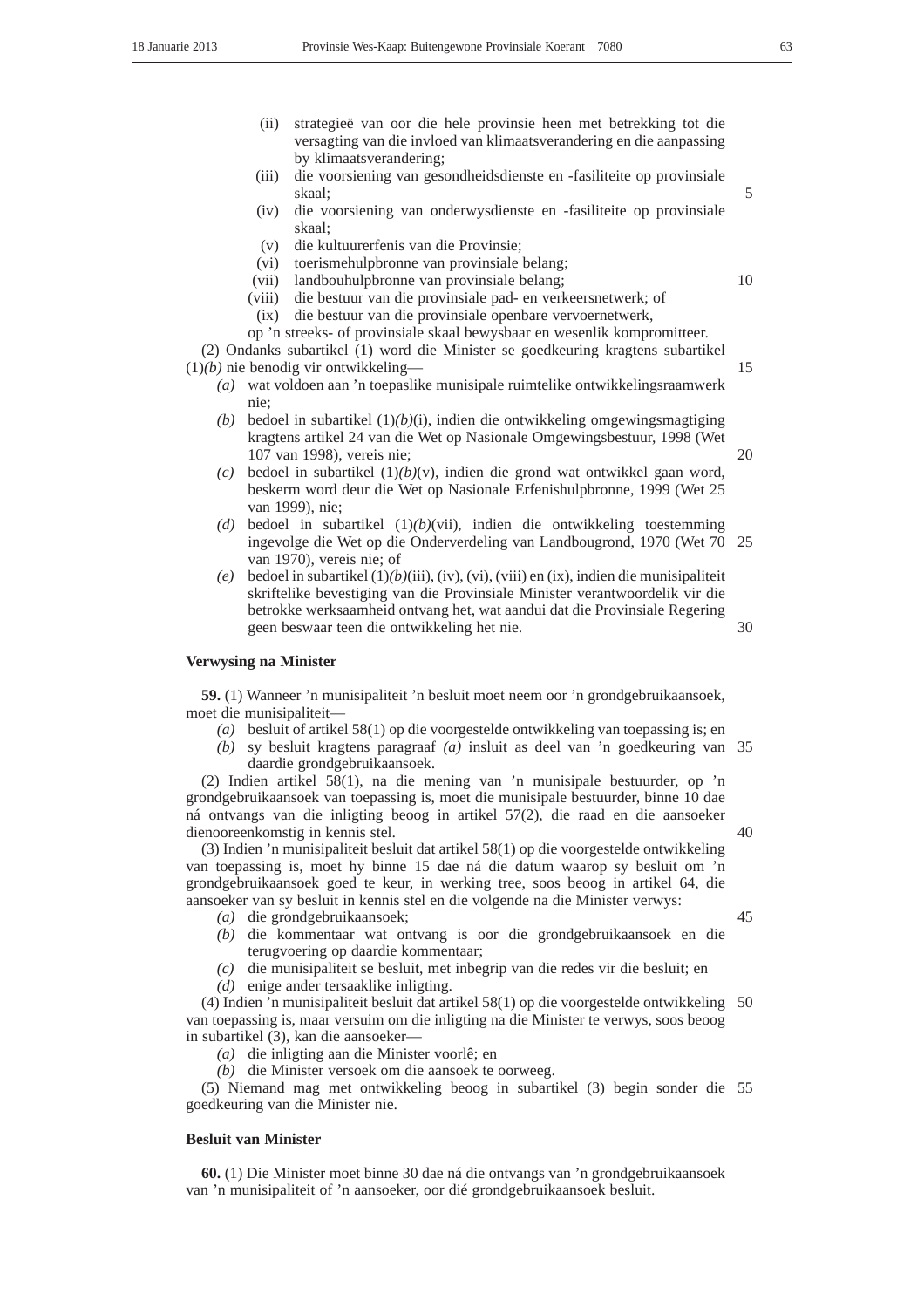(2) Wanneer 'n grondgebruikaansoek kragtens artikel 58(1) oorweeg word, moet die Minister sover moontlik staatmaak op die inligting wat verkry is, en die openbare deelname wat uitgevoer is, deur die munisipaliteit.

(3) Indien 'n munisipaliteit versuim om openbare deelname uit te voer wat aan die vereistes van hierdie Wet voldoen of om die inligting te verkry wat redelikerwys deur die Minister verlang word om die ontwikkelingsbeginsels en -doelwitte van Hoofstuk V te oorweeg, kan die Minister— 5

- *(a)* die munisipaliteit of die aansoeker versoek om bykomende inligting te verskaf; en
- *(b)* enige party wat 'n belang het by of geraak word deur die grond-10 gebruikaansoek uitnooi om vertoë tot die Minister te rig.

(4) Wanneer die wenslikheid van die benutting van grond, in 'n grondgebruikaansoek beoog, deur die Minister oorweeg word, mag hy of sy, behoudens artikel 57 slegs aangeleenthede oorweeg wat in artikel 58(1) gelys word.

# **HOOFSTUK V**

# **ONTWIKKELINGSBEGINSELS EN -DOELWITTE VAN GRONDGEBRUIKBEPLANNING**

# **Toepassing of grondgebruikbeplanningsbeginsels**

**61.** Die grondgebruikbeplanningsbeginsels wat in hierdie hoofstuk uiteengesit word, is van toepassing op al die staatsorgane wat verantwoordelik is vir die toepassing van 20 wetgewing wat die gebruik en ontwikkeling van grond reguleer, en dié beginsels rig—

- *(a)* die opstel, goedkeuring en implementering van 'n ruimtelike ontwikkelingsraamwerk, soneringskema, beleid of wet rakende grondgebruikbeplanning;
- *(b)* die volhoubare gebruik en ontwikkeling van grond;
- *(c)* die oorweging deur 'n bevoegde gesag van 'n aansoek wat 'n uitwerking op 25 die gebruik en ontwikkeling van grond het; en
- *(d)* die verrigting van 'n werksaamheid ingevolge hierdie Wet of ander wet wat grondgebruikbeplanning reguleer.

# **Grondgebruikbeplanningsbeginsels**

**62.** (1) Grondgebruikbeplanning word gerig deur die volgende beginsels van 30 ruimtelike geregtigheid:

- *(a)* ruimtelike- en ander ontwikkelingswanbalanse van die verlede behoort reggestel te word deur middel van beter toegang tot en gebruik van grond deur benadeelde gemeenskappe en persone;
- *(b)* daar behoort werk gemaak te word van die probleem van persone en gebiede 35 wat voorheen uitgesluit is van die voordele en geriewe van dorpsontwikkeling deur klem te laat val op informele nedersettings en gebiede wat deur armoede en verwaarlosing gekenmerk word;
- *(c)* spesifieke bepalings wat buigsaam en geskik is vir die beplanning en bestuur van benadeelde gebiede en informele nedersettings behoort in grond-40 gebruikbeplanninginstrumente ingesluit te word;
- *(d)* voorsiening behoort gemaak te word vir toegang tot en die fasilitering van verblyfsekerheid en die sistematiese opgradering van informele nedersettings; en
- *(e)* die reg van eienaars om grond te ontwikkel ooreenkomstig huidige 45 gebruiksregte behoort erken te word.

(2) Grondgebruikbeplanning word gerig deur die volgende beginsels met betrekking tot ruimtelike volhoubaarheid:

- *(a)* grondontwikkeling behoort ruimtelik kompak te wees en spaarsamig werk met hulpbronne, en behoort binne die fiskale, institusionele en 50 administratiewe vermoë van die tersaaklike bevoegde gesag plaas te vind;
- *(b)* die omskakeling van landbougrond van unieke en hoogstaande gehalte en met 'n hoë landboupotensiaal behoort ontmoedig te word;
- *(c)* die voortgesette beskerming van die omgewing behoort verseker te word, deur die volgende in ag te neem: 55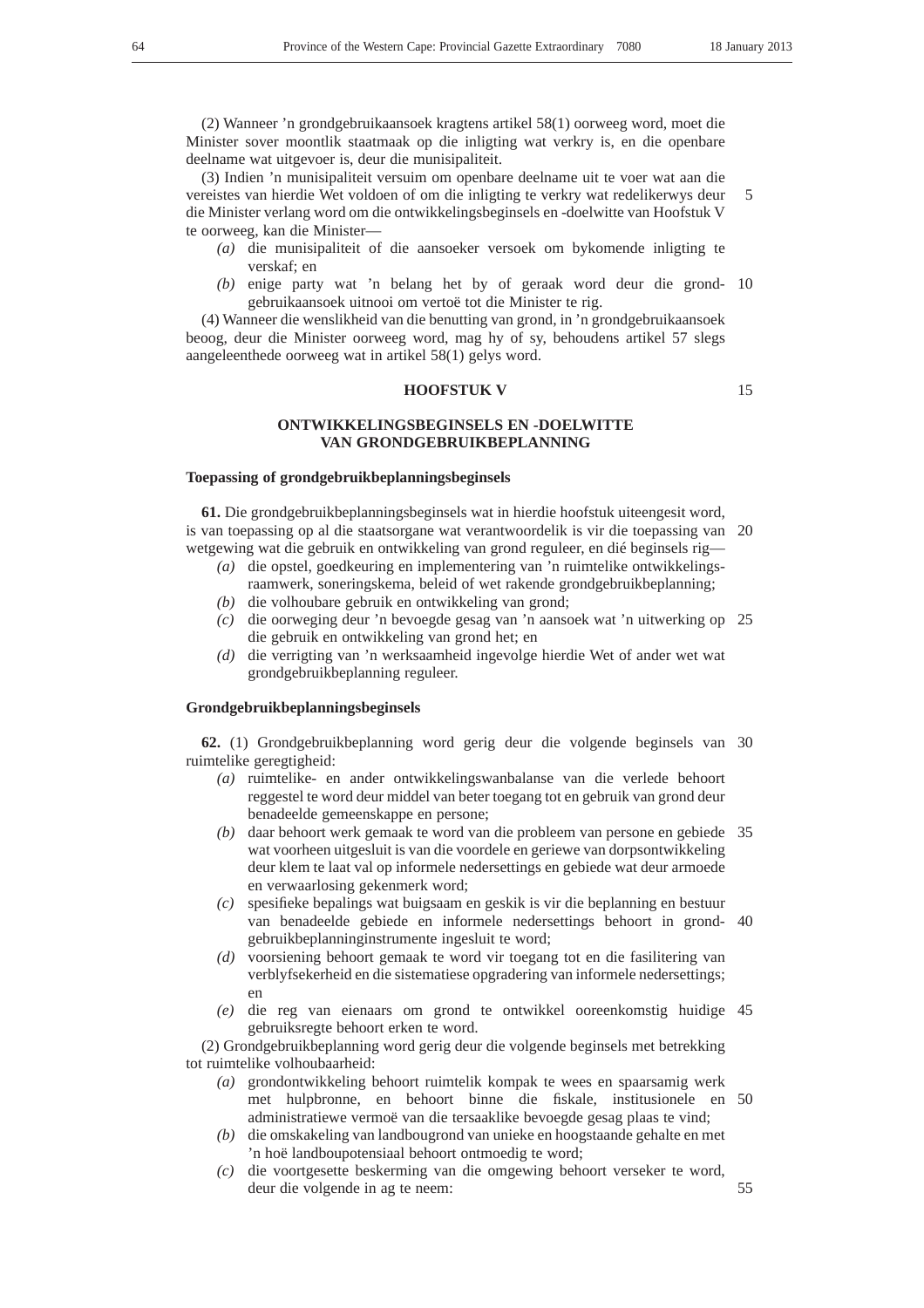- (i) natuurlike habitat, ekologiese korridors en gebiede van groot belang vir biodiversiteit;
- (ii) die kultuurerfenis en toerismehulpbronne van die Provinsie;
- (iii) gebiede wat ongeskik is vir ontwikkeling, met inbegrip van vloedvlaktes, steil hellings, moerasse, gebiede met 'n hoë watertafel, belangrike kulturele- en natuurskoonlandskappe; en 5
- (iv) die ekonomiese potensiaal van die betrokke gebied of streek;
- *(d)* strategieë met betrekking tot die versagting van die invloed van klimaatsverandering en die aanpassing by klimaatsverandering behoort ontwikkel en oorweeg te word;
- *(e)* die voorsiening, en bewaring van energie, en die bestuur van die aanvraag daarvoor, behoort oorweeg te word;
- *(f)* daar behoort in die basiese behoeftes van alle burgers op 'n bekostigbare wyse voorsien te word;
- *(g)* lewensvatbare gemeenskappe behoort gevestig te word;
- *(h)* die veilige benutting van grond behoort verseker te word deur faktore in ag te neem soos die styging in die seevlak, die stormdeinings, oorstromings en geologiese formasies;
- *(i)* die effektiewe en billike funksionering van die mark vir grond behoort verseker te word; 20
- *(j)* die onwettige besetting van grond behoort ontmoedig te word met behoorlike erkenning van praktyke met betrekking tot informele grondontwikkeling; en
- *(k)* ontwikkeling behoort beginselgedrewe te wees en aan langtermynmaatskaplike, ekonomiese en omgewingsvoordele voorrang te verleen eerder as aan korttermynvoordele.

(3) Grondgebruikbeplanning word gerig deur die volgende beginsels met betrekking tot doeltreffendheid:

- *(a)* die gebruik van hulpbronne, met inbegrip van infrastruktuur, landbou, grond, minerale en fasiliteite, behoort in grondontwikkeling oorweeg te word en behoort geoptimaliseer te word;
- *(b)* geïntegreerde stede en dorpe behoort ontwikkel te word, waardeur—
	- (i) die maatskaplike, ekonomiese, institusionele en fisiese aspekte van grondontwikkeling geïntegreer word;
	- (ii) grondontwikkeling in landelike en stedelike gebiede ter ondersteuning van mekaar bevorder word;
	- (iii) die beskikbaarheid van woon- en werkgeleenthede wat naby mekaar geleë is of met mekaar geïntegreer is, aangemoedig word;
	- (iv) 'n uiteenlopende kombinasie ten opsigte van grondgebruikaangemoedig word;
	- (v) die verskynsel van stedelike kruip in stedelike gebiede ontmoedig 40 word en die ontwikkeling van dorpe en stede wat meer kompak is met digter bewoning bevorder word;
	- (vi) histories verwronge ruimtelike nedersettingspatrone reggestel word; en
	- (vii) die gehalte en funksionaliteit van die openbare ruimtelike omgewing 45 bevorder word; en
- *(c)* beleid, administratiewe praktyk en wette behoort spoedige grondontwikkeling te bevorder.

(4) Grondgebruikbeplanning word gerig deur die volgende beginsels van goeie administrasie: 50

- *(a)* samewerkende regering in grondgebruikbeplanning behoort verseker te word;
- *(b)* wette, prosedures en administratiewe praktyk met betrekking tot grondontwikkeling behoort—
	- (i) duidelik en algemeen beskikbaar te wees;
	- (ii) leiding en inligting te verskaf; en

(iii) voorspelbaarheid, vertroue en aanvaarding te bevorder;

- *(c)* besluitnemingsprosedures behoort ontwerp te word om negatiewe finansiële, maatskaplike, ekonomiese of omgewingsimpakte tot die minimum te beperk;
- *(d)* die regmatige en redelike belange van gemeenskappe wat geraak word, behoort oorweeg te word;
- *(e)* ontwikkelingsaansoekprosedures behoort doeltreffend en stroombelyn te wees en al die partye behoort by tydraamwerke te hou;

15

10

30

35

25

55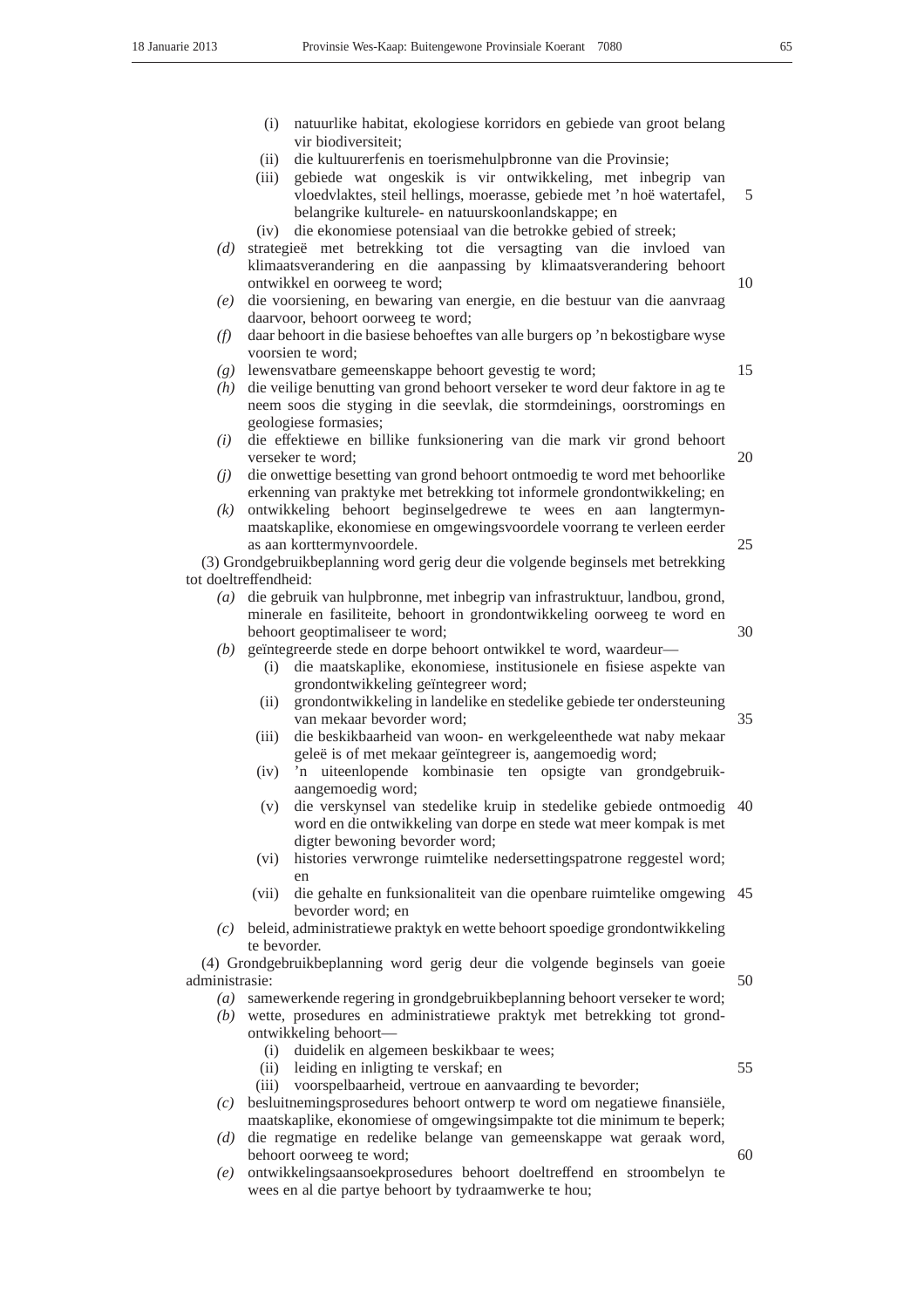- *(f)* besluitneming in alle regeringsfere behoort gerig te word deur en uitvoering te gee aan statutêre grondgebruikbeplanningstelsels; en
- *(g)* 'n ruimtelike ontwikkelingsraamwerk, soneringskema of beleid behoort in fases ontwikkel te word en oorlegpleging behoort met die publiek en tersaaklike staatsorgane te geskied tydens elke fase in die ontwikkeling daarvan en dit behoort deur die tersaaklike bevoegde gesag onderskryf te word. 5

(5) Grondgebruikbeplanning word gerig deur die beginsel van buigsaamheid waardeur ruimte geskep behoort te word in ruimtelike planne, beleidsbepalings en grondgebruikbestuurstelsels wat volhoubare lewensonderhoud sal verseker in 10 gemeenskappe op wie die uitwerking van die ekonomiese en omgewingskok waarskynlik die ergste sal wees.

# **Bykomende grondgebruikbeplanningsbeginsels en -doelwitte**

**63.** (1) Die Minister kan verdere grondgebruikbeplanningsbeginsels en -doelwitte voorskryf.

(2) Die Minister moet, voordat beginsels kragtens subartikel (1) voorgeskryf word—

- *(a)* die konsepbeginsels publiseer op 'n wyse wat munisipaliteite en ander belanghebbende persone 'n geleentheid bied om vertoë met betrekking tot die konsepbeginsels te rig; en
- *(b)* die vertoë oorweeg wat ingevolge paragraaf *(a)* gerig is.

# **HOOFSTUK VI**

# **APPÈLLE**

#### **Inwerkingtredingsdatum van munisipale besluite**

**64.** 'n Besluit van 'n munisipale beplanningstribunaal of 'n amptenaar, wat ingevolge artikel 35(2) van die ''Spatial Planning en Land Use Management Act'', 20.., gemagtig 25 is, tree nie in werking nie totdat—

- *(a)* die tydperk van 21 dae waarin 'n appèl aangeteken kan word, verstryk het en geen appèl aangeteken is nie; of
- *(b)* daar, indien 'n appèl aangeteken is, deur die appèlgesag oor die aangeleentheid besluit is.

## **Provinsiale kommentaar op appèlle**

**65.** (1) 'n Munisipale bestuurder—

- *(a)* kan die Minister versoek om kommentaar te lewer op 'n appèl;
- *(b)* moet, in die omstandighede deur die Minister voorgeskryf, die Minister in kennis stel van 'n appèl en die Minister versoek om kommentaar te lewer 35 daarop,

gelyktydig met die indiening van 'n appèl na die appèlgesag van die munisipaliteit ingevolge artikel 51(2) van die ''Spatial Planning en Land Use Management Act'', 20...

(2) Die Minister moet sy of haar kommentaar binne 40 dae ná 'n versoek soos beoog in subartikel (1) voorlê en mag in die voorgeskrewe omstandighede beoog in subartikel 40 (1)*(b)* slegs oor die volgende aangeleenthede kommentaar lewer:

- *(a)* die vraag of die proses wat op die munisipale besluit uitgeloop het, reëlmatig en billik is teenoor partye wat 'n belang daarin het of daardeur geraak word, met inbegrip van tersaaklike staatsorgane;
- *(b)* die vraag of die munisipale besluit rasioneel verband hou met die inligting 45 voor die munisipaliteit en die redes wat daarvoor gegee word; of
- *(c)* die vraag of die besluit 'n redelike uitoefening van die munisipaliteit se beplanningsbevoegdheid uitmaak.

(3) 'n Appèlgesag mag nie oor 'n appèl besluit nie totdat—

- *(a)* dit die kommentaar van die Minister bedoel in subartikel (2) ontvang en 50oorweeg het; of
- *(b)* die tydperk beoog in subartikel (2) verstryk het.

(4) 'n Besluit van 'n appèlgesag moet vergesel word van 'n verslag wat die terugvoering van die appèlgesag op die Minister se kommentaar uiteensit.

15

20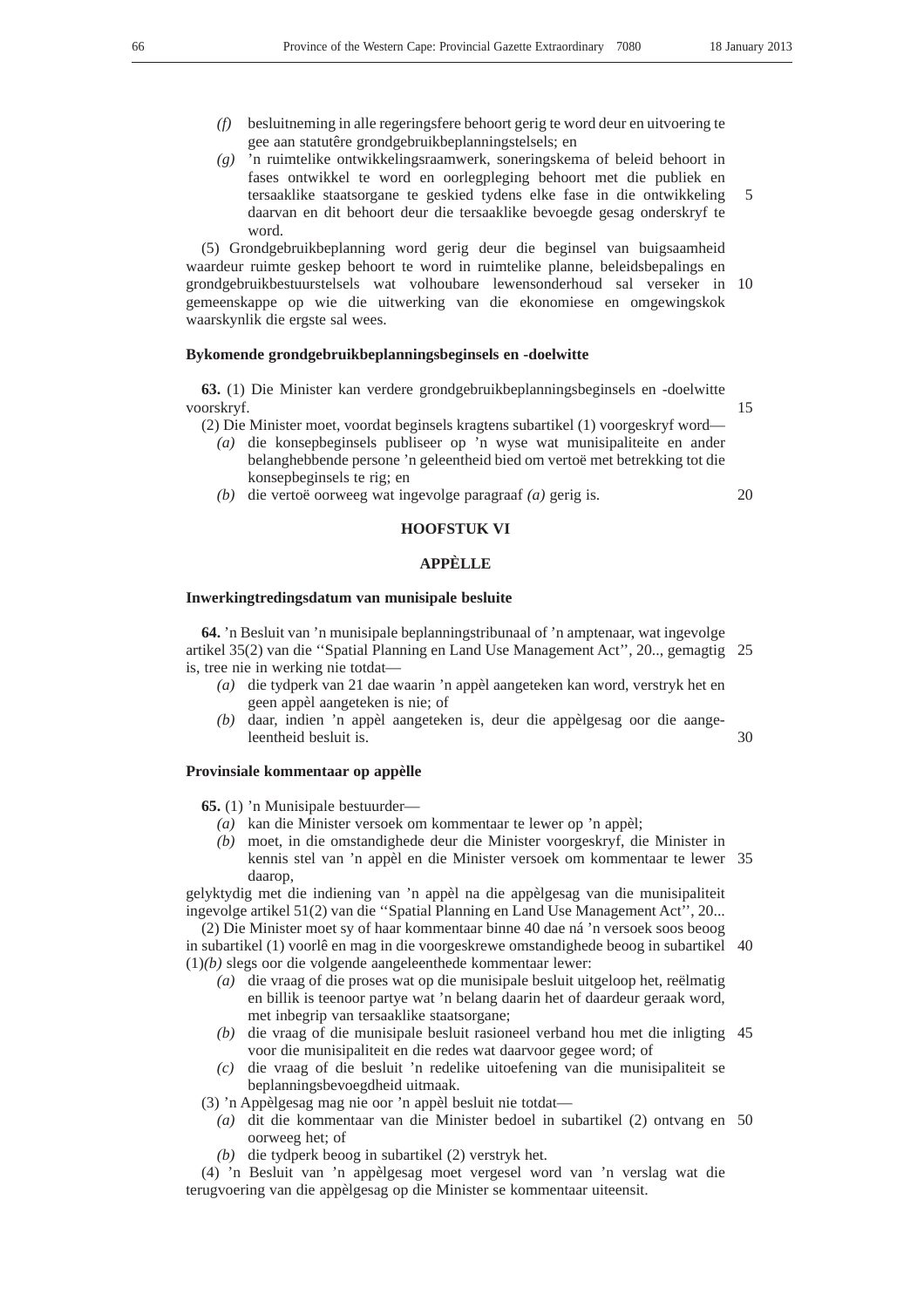(5) Die regulasies beoog in subartikel (1)*(b)* kan onderskei tussen verskillende soorte—

- *(a)* munisipaliteite, wat omskryf kan word met betrekking tot die faktore bedoel in artikel 11(2) van die''Spatial Planning en Land Use Management Act'', 20..; of
- *(b)* grondgebruikaansoeke, wat omskryf kan word met betrekking tot die kategorieë grondgebruikaansoeke bedoel in hierdie Wet.

#### **HOOFSTUK VII**

## **SAMEWERKENDE REGERING EN OPDRAGING**

## **Vrystellings en noodgevalle**

**66.** (1) Die Minister kan by kennisgewing in die *Provinsiale Koerant* 'n munisipaliteit vrystel van 'n bepaling bedoel in Hoofstuk II, IV of IX, om die finansiële of administratiewe las te verminder van—

- *(a)* geïntegreerde aansoekprosesse soos beoog in artikel 47;
- *(b)* die lewering van gesubsidieerde behuising; of

*(c)* die stelselmatige opgradering van bestaande nedersettings.

(2) In buitengewone omstandighede, waar die bestaan van 'n noodgeval dit vereis, kan die Minister 'n munisipaliteit skriftelik magtig om van 'n bepaling van hierdie Wet af te wyk.

(3) In 'n noodsituasie beoog in subartikel (2) bly die beginsels bedoel in Hoofstuk V 20 van toepassing.

(4) Die Minister moet—

*(a)* die Provinsiale Parlement binne 48 uur ná die magtiging in kennis stel en 'n kennisgewing in die *Provinsiale Koerant* laat publiseer; en

*(b)* binne 14 dae ná die magtiging 'n verslag aan die Provinsiale Parlement voorlê. 25 (5) Die Minister kan voorwaardes vir 'n vrystelling of magtiging wat kragtens subartikel (1) of (2) verleen is, oplê, intrek of wysig.

(6) 'n Magtiging wat kragtens subartikel (2) verleen is, verstryk na 40 dae nadat dit verleen is, tensy dit ingetrek word voor die verstrykingsdatum.

# **Opdraging van provinsiale beplanningswerksaamhede aan munisipaliteite**

**67.** (1) Die Minister kan enige bevoegdheid, behalwe die bevoegdheid om regulasies uit te vaardig, of werksaamheid wat ingevolge hierdie Wet deur hom of haar uitgeoefen of verrig moet word, aan 'n munisipaliteit opdra.

(2) 'n Opdraging bedoel in subartikel (1) moet ingevolge 'n ooreenkoms tussen die Minister en die munisipaliteit uitgevoer word, en moet bestaanbaar wees met hierdie 35 Wet, artikels 126 en 156(4) van die Grondwet, artikel 10 van die Wet op Munisipale Stelsels en artikel 3(2A) van die Wet op die Finansiële en Fiskale Kommissie, 1997 (Wet 99 van 1997).

(3) Die opdraging tree by proklamasie in die *Provinsiale Koerant* in werking.

# **Delegering van bevoegdhede en opdraging van pligte**

**68.** (1) Die Minister kan enige van sy of haar bevoegdhede, behalwe die bevoegdheid om regulasies uit te vaardig, of enige van sy of haar pligte ingevolge hierdie Wet aan die Departementshoof delegeer of opdra.

(2) Die Departementshoof kan enige van sy of haar bevoegdhede of pligte ingevolge hierdie Wet delegeer of opdra aan—

*(a)* 'n werknemer in die Departement; of

*(b)* die bekleër van 'n spesifieke amp of posisie in die Departement.

(3) 'n Delegasie of opdraging bedoel in subartikel (1) of (2)—

*(a)* moet skriftelik wees;

- *(b)* kan onderworpe aan voorwaardes gemaak word;
- *(c)* kan skriftelik ingetrek of gewysig word deur die Minister of die Departementshoof, na gelang van die geval;
- *(d)* kan toelaat dat daardie bevoegdheid verder gedelegeer of daardie plig verder opgedra word;
- *(e)* belet nie die Minister of die Departementshoof, na gelang van die geval, om 55daardie bevoegdheid uit te oefen of daardie plig uit te voer nie; en

5

10

15

40

30

50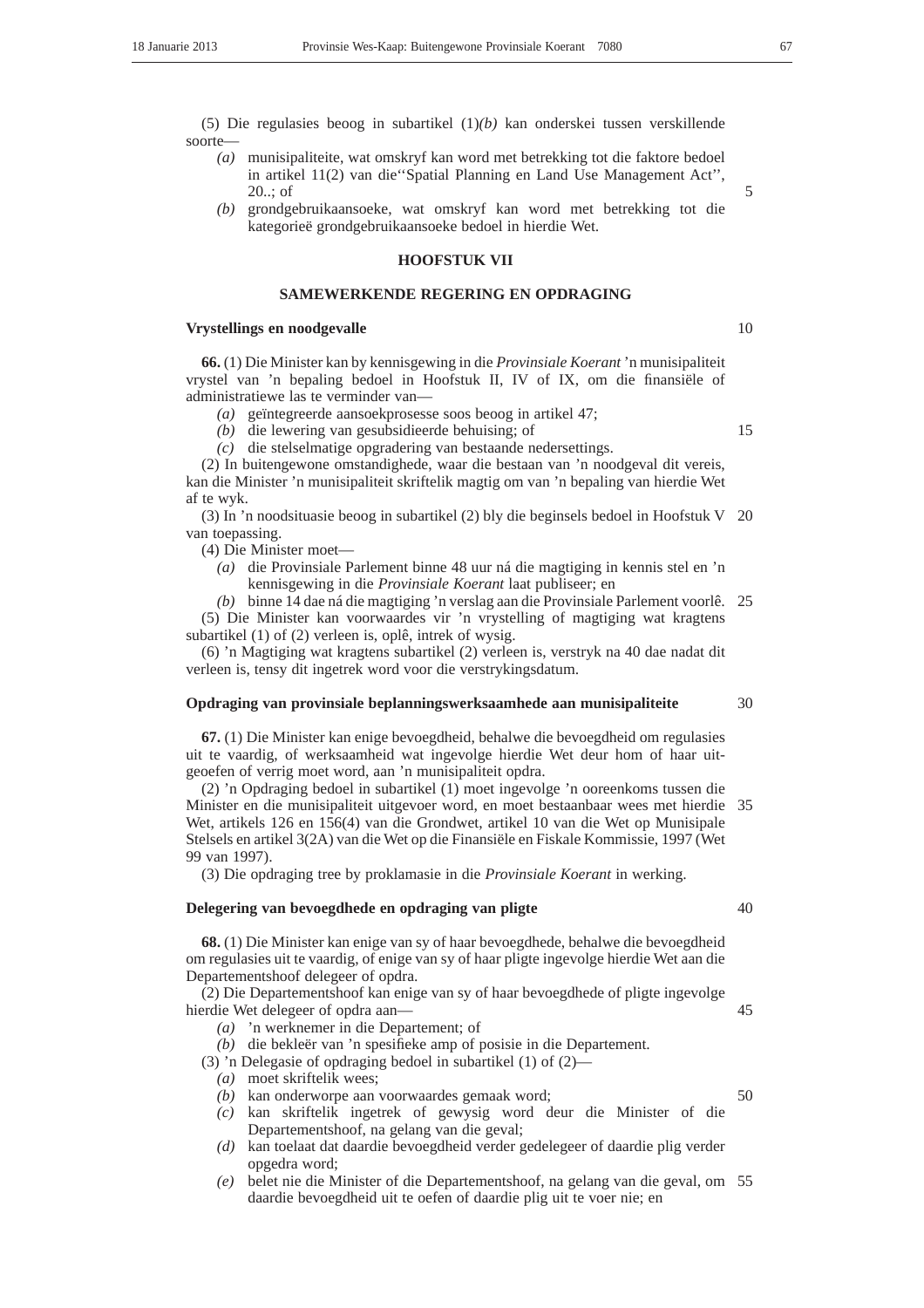*(f)* stel nie die Minister of die Departementshoof, na gelang van die geval, vry van die verantwoordelikheid rakende die uitvoering van die gedelegeerde bevoegdheid of die uitvoering van die opgedraagde plig nie.

(4) Die Minister of die Departementshoof, na gelang van die geval, moet 'n kennisgewing van 'n delegasie of opdraging, of die wysiging of intrekking van 'n delegasie of opdraging ingevolge subartikel (1) of (2), in die *Provinsiale Koerant* publiseer. 5

## **HOOFSTUK VIII**

# **SPESIALE BEPALINGS**

# **Grondgebruik-sensitiewe gebiede**

**69.** (1) Die Minister kan by kennisgewing in die *Provinsiale Koerant* 'n gebied in die Provinsie, wat in daardie kennisgewing beskryf word, tot 'n grondgebruik-sensitiewe gebied verklaar.

(2) 'n Grondgebruik-sensitiewe gebied kan in buitengewone omstandighede verklaar word ten einde betekenisvolle en onomkeerbare skade te voorkom aan—

- *(a)* die erfeniswaarde van 'n gebied, gebou of struktuur; of
- *(b)* die ekologiese waarde van 'n gebied.

(3) 'n Grondgebruik-sensitiewe gebied kan verklaar word—

- *(a)* by aansoek deur enige persoon of 'n munisipaliteit of op die inisiatief van die Minister; 20
- *(b)* in oorleg met die betrokke munisipaliteit; en
- *(c)* ná 'n ondersoek na die toepassing van die maatstawwe beoog in subartikel (2).

#### **Beplanningsadvieskomitee**

**70.** (1) Die Minister kan 'n Beplanningsadvieskomitee instel.

(2) Die Komitee, op versoek van die Minister, gee advies en doen aanbevelings aan 25 die Minister, met betrekking tot—

- *(a)* aangeleenthede wat die toepassing van hierdie Wet raak; of
- *(b)* regulasies wat ingevolge hierdie Wet nodig mag wees.

# **Samestelling van Komitee**

**71.** (1) Die lede van die Komitee moet deur die Minister aangestel word en bestaan 30 uit—

- *(a)* 'n werknemer van die Departement wat deur die Departementshoof aangewys word, as 'n *ex offıcio*-lid; en
- *(b)* minstens vyf en hoogstens 10 lede soos deur die Minister bepaal.

(2) Die lede van die Komitee moet deur die Minister aangestel word uit persone wat 35 kennis en ondervinding het van grondgebruikbeplanning en aangeleenthede wat verband hou met die toepassing van hierdie Wet en wat permanent in die Provinsie woonagtig is.

(3) Die lede van die Komitee bedoel in subartikel (1) mag slegs aangestel word na die Minister, by kennisgewing in die *Provinsiale Koerant* en in ander media wat die 40 Minister gepas beskou, alle belanghebbende partye uitgenooi het om, binne die tydperk in die kennisgewing vermeld, die name voor te lê van persone wat geskik en gepas is om aldus aangestel te word.

# **Ampstermyn en diensvoorwaardes van lede**

**72.** (1) 'n Lid word vir 'n termyn van drie jaar aangestel, wat eenmalig hernubaar is. 45 (2) Die pos van 'n lid raak vakant indien—

- *(a)* die lid afwesig is van twee opeenvolgende vergaderings van die Komitee sonder verlof van die voorsitter van die Komitee;
- *(b)* die lid sy of haar bedanking skriftelik by die voorsitter van die Komitee indien;
- *(c)* die lid kragtens subartikel (3) uit die Komitee verwyder word; of
- *(d)* die lid te sterwe kom.

10

15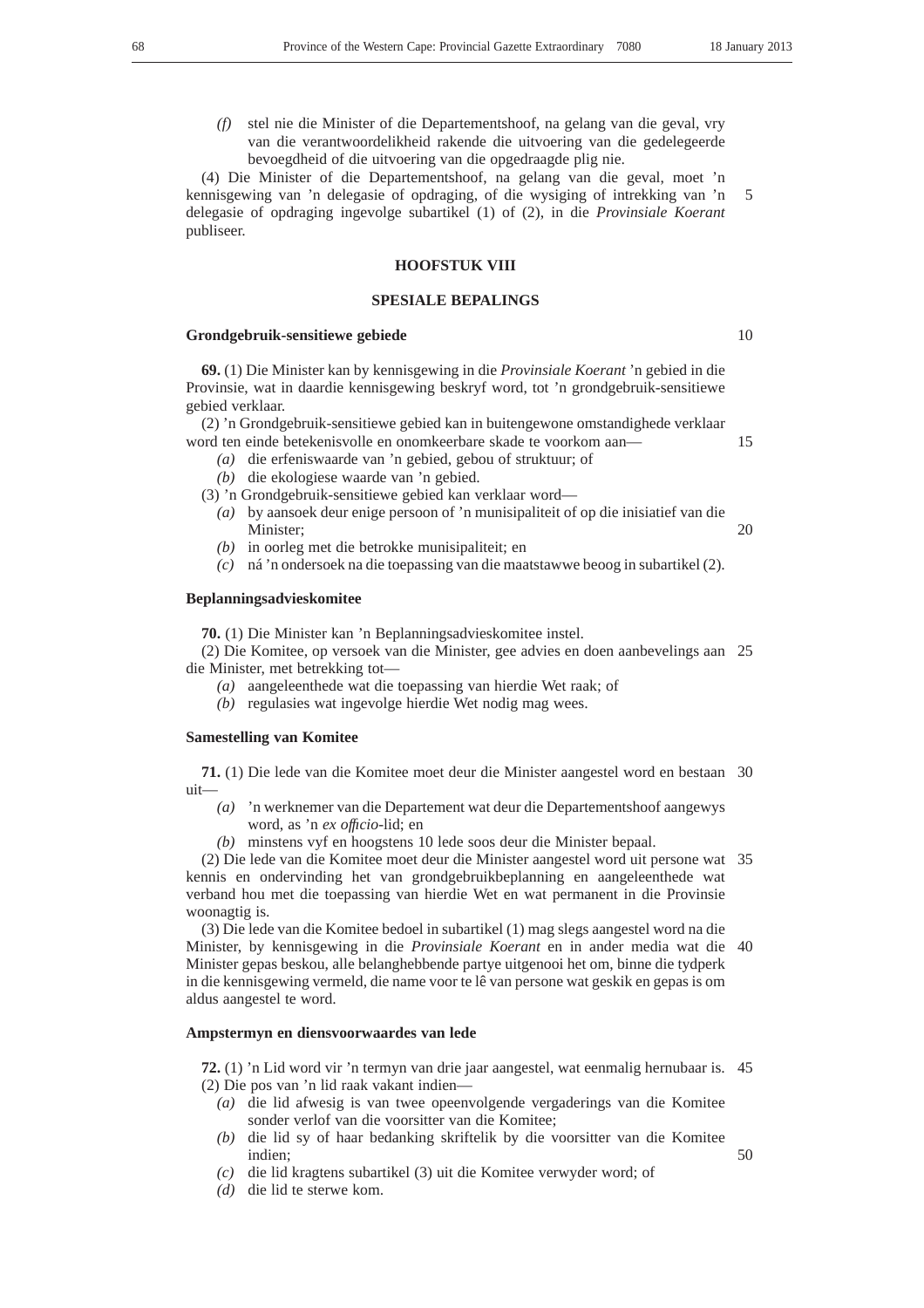(3) Die Minister kan enige lid uit die Komitee verwyder indien genoegsame redes vir sy of haar verwydering bestaan.

(4) 'n Vakature in die Komitee wat ingevolge subartikel (2) ontstaan moet ingevolge artikel 71 deur die Minister gevul word.

(5) 'n Lid wat uit hoofde van subartikel (4) aangestel word, beklee die amp vir die onverstreke gedeelte van die tydperk waarvoor die lid wat sy of haar pos ontruim het, aangestel is. 5

(6) Die Minister moet een van die lede van die Komitee as voorsitter en 'n ander lid as die ondervoorsitter daarvan aanwys en kan 'n lid van die Komitee aanwys as waarnemende voorsitter om die bevoegdhede en pligte van die voorsitter uit te oefen en 10 uit te voer wanneer die voorsitter nie in staat is om dit te doen nie.

(7) Die Minister kan enige ander aanstellingsvoorwaardes bepaal waarvoor nie in hierdie artikel voorsiening gemaak word nie.

(8) Lede van die Komitee bedoel in artikel 71(1)*(b)* kan die toelaes betaal word en vergoed word vir die uitgawes soos deur die Minister, in medewerking met die Minister 15 verantwoordelik vir finansies, bepaal.

#### **Vergaderings van Komitee**

**73.** (1) Die Komitee kan, behoudens die goedkeuring van die Minister, reëls opstel met betrekking tot besluitneming deur die Komitee en die hou van en die prosedure by vergaderings van die Komitee.

(2) Vergaderings van die Komitee moet gehou word op die tyd en plek bepaal deur die voorsitter van die Komitee ooreenkomstig die reëls van die Komitee.

(3) Die Komitee kan 'n subkomitee aanstel wat bestaan uit lede van die Komitee met die nodige kundigheid om die Minister oor 'n bepaalde aangeleentheid te adviseer.

## **HOOFSTUK IX**

# **ALGEMENE BEPALINGS**

*Deel 1:*

# *Afdwinging*

## **Bevoegdhede om 'n ondersoek uit te voer en om af te dwing**

**74.** (1) 'n Werknemer deur die Departementshoof aangewys kan, ooreenkomstig die 30 vereistes van hierdie artikel, grond of 'n gebou betree om—

- *(a)* 'n ondersoek uit te voer om te bepaal of iemand voldoen aan die bepalings of voorwaardes van goedkeuring verleen kragtens artikel 58(1); en
- *(b)* enige stappe te doen wat kragtens hierdie Wet gemagtig word om die nakoming van die bepalings of voorwaardes van 'n goedkeuring verleen 35 kragtens artikel 58(1) af te dwing of om 'n oortreding daarvan reg te stel.

(2) Wanneer 'n ondersoek uitgevoer word, kan die aangewese werknemer—

- *(a)* enigiets versoek om met die ondersoek te help;
- *(b)* afskrifte maak van enigiets wat kragtens paragraaf *(a)* ingedien word en wat met die ondersoek verband hou; of
- *(c)* by die verskaffing van 'n kwitansie, 'n rekord, dokument of ander item verwyder wat met die ondersoek verband hou.

(3) Niemand mag 'n aangewese werknemer hinder wat besig is om 'n ondersoek of afdwingingsaksie uit te voer nie.

(4) 'n Ondersoek of afdwingingsaksie kragtens subartikel (1) moet uitgevoer word op 45 'n redelike tyd en nadat redelike kennis aan die eienaar of bewoner van die grond of gebou gegee is.

(5) Die aangewese werknemer mag die betrokke grond of gebou slegs betree met die toestemming van die bewoner of kragtens die gesag van 'n lasbrief wat kragtens artikel 75 uitgereik is.

(6) Die aangewese werknemer moet, op versoek, identifikasie toon wat aandui dat hy of sy deur die Departementshoof gemagtig is om die ondersoek of afdwingingsaksie uit te voer.

(7) In 'n noodgeval, of in buitengewone omstandighede, word nie van die aangewese werknemer vereis om redelike of enige kennis te gee om grond of 'n gebou te betree nie, 55

40

25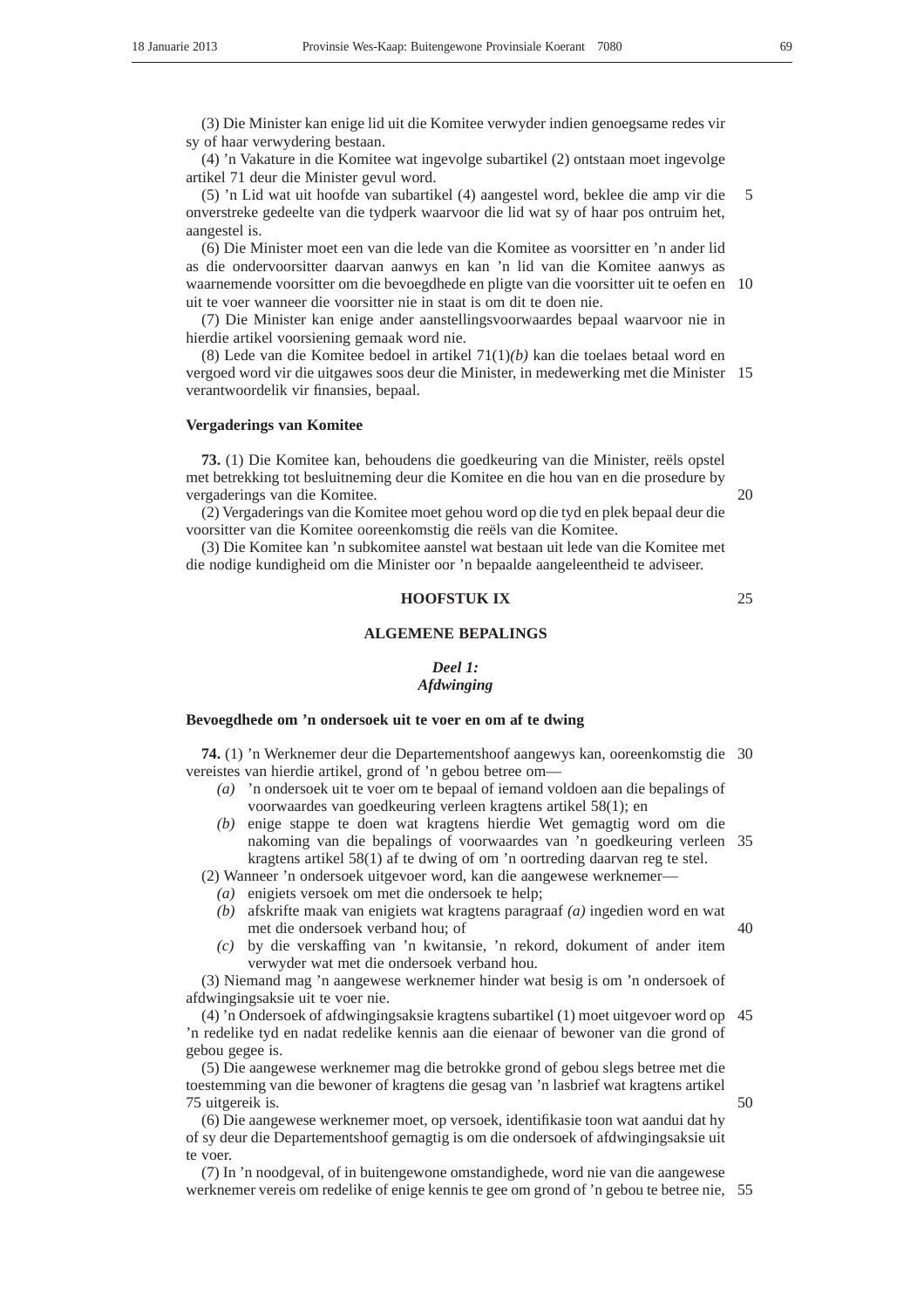en kan die werknemer enige ondersoek doen of afdwingingsaksie uitvoer sonder die toestemming van die eienaar of bewoner van die grond of gebou en sonder 'n lasbrief.

# **Lasbrief**

**75.** 'n Regter of 'n landdros, indien oortuig op grond van inligting onder eed dat—

- *(a)* 'n aangewese werknemer betreding van grond of 'n gebou geweier is wat hy of sy geregtig is om te ondersoek of waar hy of sy geregtig is om 'n afdwingingsaksie uit te voer; of 5
- *(b)* 'n aangewese werknemer op redelike gronde verwag dat betreding van die grond of gebou geweier sal word,

kan, op aansoek sonder kennisgewing, 'n lasbrief uitreik wat die aangewese werknemer 10 en enige ander persoon wat in die lasbrief genoem word, magtig om die grond of gebou te betree en 'n ondersoek of afdwingingsaksie uit te voer.

# **Kennisgewing om oortreding reg te stel**

**76.** Indien die aangewese werknemer bevind dat 'n persoon—

*(a)* artikel 59(5); of

*(b)* die bepalings of voorwaardes van goedkeuring verleen kragtens artikel 48, oortree, kan die aangewese werknemer 'n skriftelike kennisgewing uitreik wat van die persoon vereis om die oortreding reg te stel.

# **Inhoud van kennisgewing**

**77.** Die kennisgewing bedoel in artikel 76 kan—

- *(a)* die persoon gelas om op te hou om iets te doen, of om die wyse te verander waarop hy of sy dit doen;
- *(b)* die persoon gelas om enige stappe te doen of maatreëls te tref wat nodig is om die oortreding reg te stel en, indien nodig, 'n herhaling van die oortreding te voorkom;
- *(c)* 'n tydperk vermeld waarbinne die persoon aan die kennisgewing moet voldoen; en
- *(d)* verklaar dat, indien die persoon nie binne die vermelde tydperk aan die kennisgewing voldoen nie, die Departementshoof, op die koste van die persoon, enige stappe kan doen wat nodig is om die oortreding reg te stel. 30

# **Die regstel van oortredings**

**78.** (1) Die Departementshoof kan enige stappe doen of maatreëls tref wat redelik is om die oortreding reg te stel indien—

- *(a)* die aangewese werknemer'n skriftelike kennisgewing kragtens artikel 76 uitgereik het; 35
- *(b)* die kennisgewing die verklarings bedoel in artikel 77 bevat;
- *(c)* die persoon aan wie die kennisgewing gerig is, nie binne die tydperk in die kennisgewing vermeld aan die kennisgewing voldoen het nie; en
- *(d)* die spertyd vir die aanvra van 'n hersiening kragtens artikel 79(1) verstryk het of, indien 'n hersiening van die kennisgewing aangevra is, die besluit van die 40 Minister is dat die Departementshoof die stappe moet doen of die maatreëls moet tref.

(2) Die Departementshoof kan die koste van die stappe of maatreëls wat kragtens hierdie artikel gedoen of getref is, verhaal van die persoon wat hierdie Wet oortree het.

## **Hersiening deur Minister**

**79.** (1) 'n Persoon teen wie 'n kennisgewing kragtens artikel 76 uitgereik word, kan vereis dat die Minister dit hersien deur 'n skriftelike versoek aan die Minister te rig, nie later nie as 14 dae ná die uitreiking van die kennisgewing.

(2) Na die ontvangs van 'n skriftelike versoek om die kennisgewing te hersien, moet die Minister, binne 14 dae ná ontvangs van die versoek, die kennisgewing hersien en dit 50bevestig, wysig of intrek.

15

20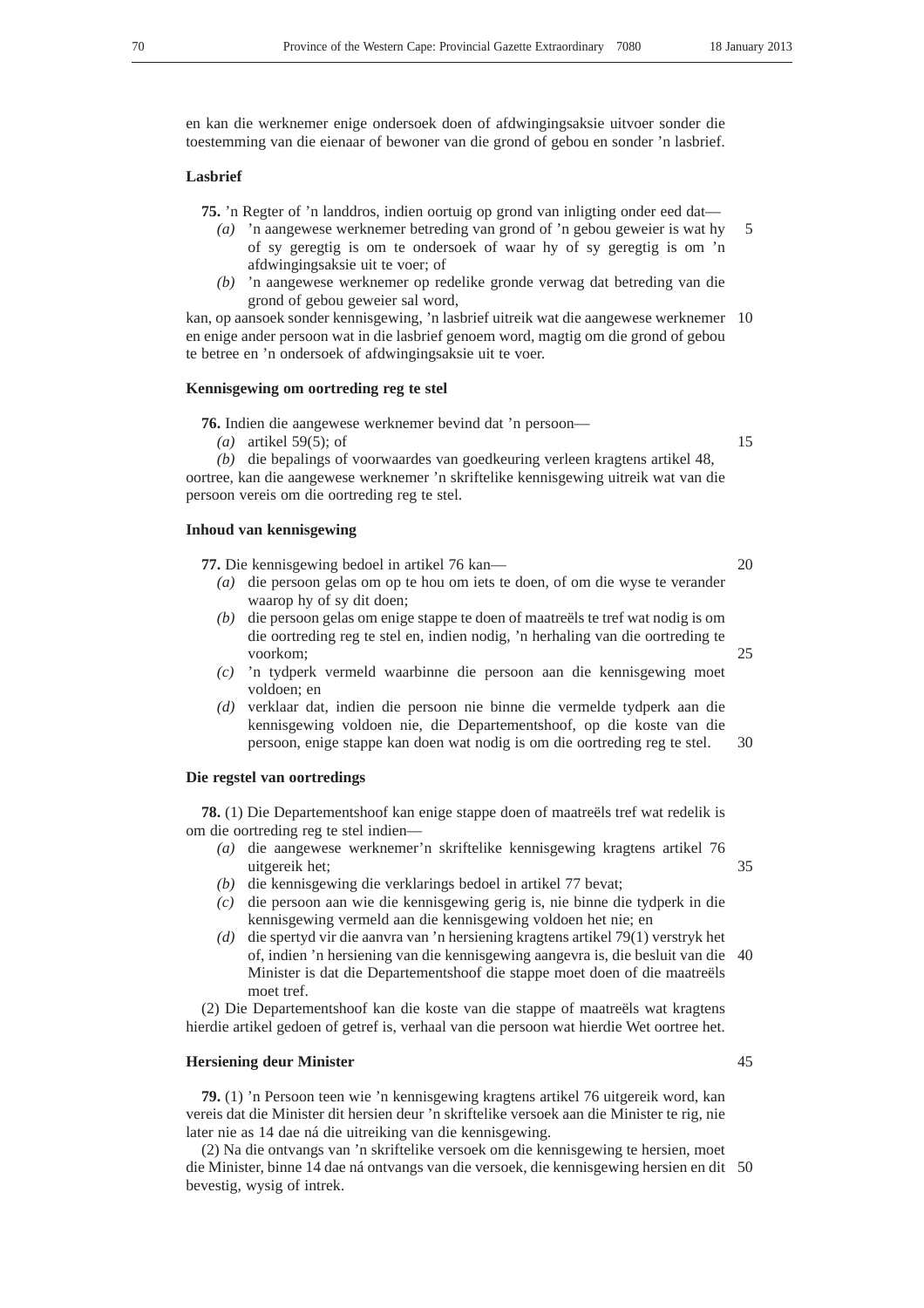# *Deel 2: Misdrywe en strawwe*

#### **Misdrywe en strawwe**

**80.** (1) Dit is 'n misdryf vir—

- *(a)* enige persoon om artikel 59(5) te oortree of te versuim om daaraan te voldoen; 5
- *(b)* 'n aansoeker om, in 'n aansoek vir goedkeuring bedoel in artikel 58(1), besonderhede, inligting of antwoorde te verskaf wetende dat dit vals, onwaar of misleidend is of indien hy of sy nie glo dat dit korrek is nie;
- *(c)* enige persoon om enige voorwaarde wat kragtens artikel 48 ten opsigte van 'n goedkeuring bedoel in artikel 58(1) opgelê is, te oortree of te versuim om 10 daaraan te voldoen; of
- *(d)* enige persoon om 'n aangewese werknemer wat 'n ondersoek of afdwingingsaksie kragtens artikel 74 uitvoer of die Departementshoof wat kragtens artikel 78 optree, in die uitvoering van sy pligte te hinder of te dwarsboom.

(2) 'n Persoon wat skuldig is aan 'n misdryf kragtens subartikel (1) is by 15 skuldigbevinding strafbaar met 'n boete of met gevangenisstraf vir 'n tydperk van hoogstens 20 jaar of met 'n boete sowel as met daardie gevangenisstraf.

(3) 'n Persoon wat aan 'n misdryf kragtens hierdie Wet skuldig bevind is en wat, ná skuldigbevinding, voortgaan met die optrede ten opsigte waarvan hy of sy aldus skuldig bevind is, is skuldig aan 'n voortgesette misdryf en by skuldigbevinding strafbaar met 20 gevangenisstraf vir 'n tydperk van hoogstens een maand of met 'n gelykwaardige boete, of met sowel sodanige boete as sodanige gevangenisstraf, ten opsigte van elke dag waarop hy of sy aldus voortgaan of voortgegaan het om dit te doen.

(4) Met betrekking tot misdrywe, boetes en strawwe moet 'n munisipaliteit voorsiening maak vir ten minste—

- *(a)* misdrywe, boetes en strawwe om die bepalings van 'n soneringskema af te dwing;
- *(b)* ondersoeke na beweerde oortredings van die soneringskema, met inbegrip van die reg van die beweerde oortreder om kommentaar te lewer;
- *(c)* die uitreik van lasgewings om onwettige ontwikkeling of grondgebruik binne 30 'n redelike tydperk te staak, wat die volgende kan insluit:
	- (i) om die betrokke grond na die oorspronklike vorm daarvan te rehabiliteer;
	- (ii) om aansoek te doen om goedkeuring van die ontwikkeling by die munisipaliteit binne 'n tydperk deur die munisipaliteit bepaal; en 35
	- (iii) die betaling van 'n oortredingsboete indien die goedkeuring bedoel in subparagraaf (ii) toegestaan word; en
- *(d)* die reg van enige party wat redelikerwys deur 'n beweerde misdryf geraak word, om die munisipaliteitte versoek om 'n beweerde misdryf te ondersoek en om stappe te doen soos beoog in paragraaf *(c)*. 40

# *Deel 3: Regulasies*

#### **Regulasies**

**81.** (1) Die Minister—

- *(a)* moet, by kennisgewing in die *Provinsiale Koerant*, regulasies uitvaardig oor 45 aangeleenthede wat voorgeskryf moet word; en
- *(b)* kan, by kennisgewing in die *Provinsiale Koerant*, regulasies uitvaardig wat nie met hierdie Wet onbestaanbaar is nie ten einde die toepassing van hierdie Wet te vergemaklik, met inbegrip van—
	- (i) die voorskryf van beginsels en norme en standaarde wat nodig is vir 50 ordelik gekoördineerde grondgebruikbeplanning of vir die bevordering van geïntegreerde sosio-ekonomiese ontwikkeling;
	- (ii) die regulering, ondersteuning en monitering van munisipaliteite om die effektiewe verrigting van hulle grondgebruikbeplanningswerksaamhede ingevolge hulle grondwetlike mandaat te verseker; 55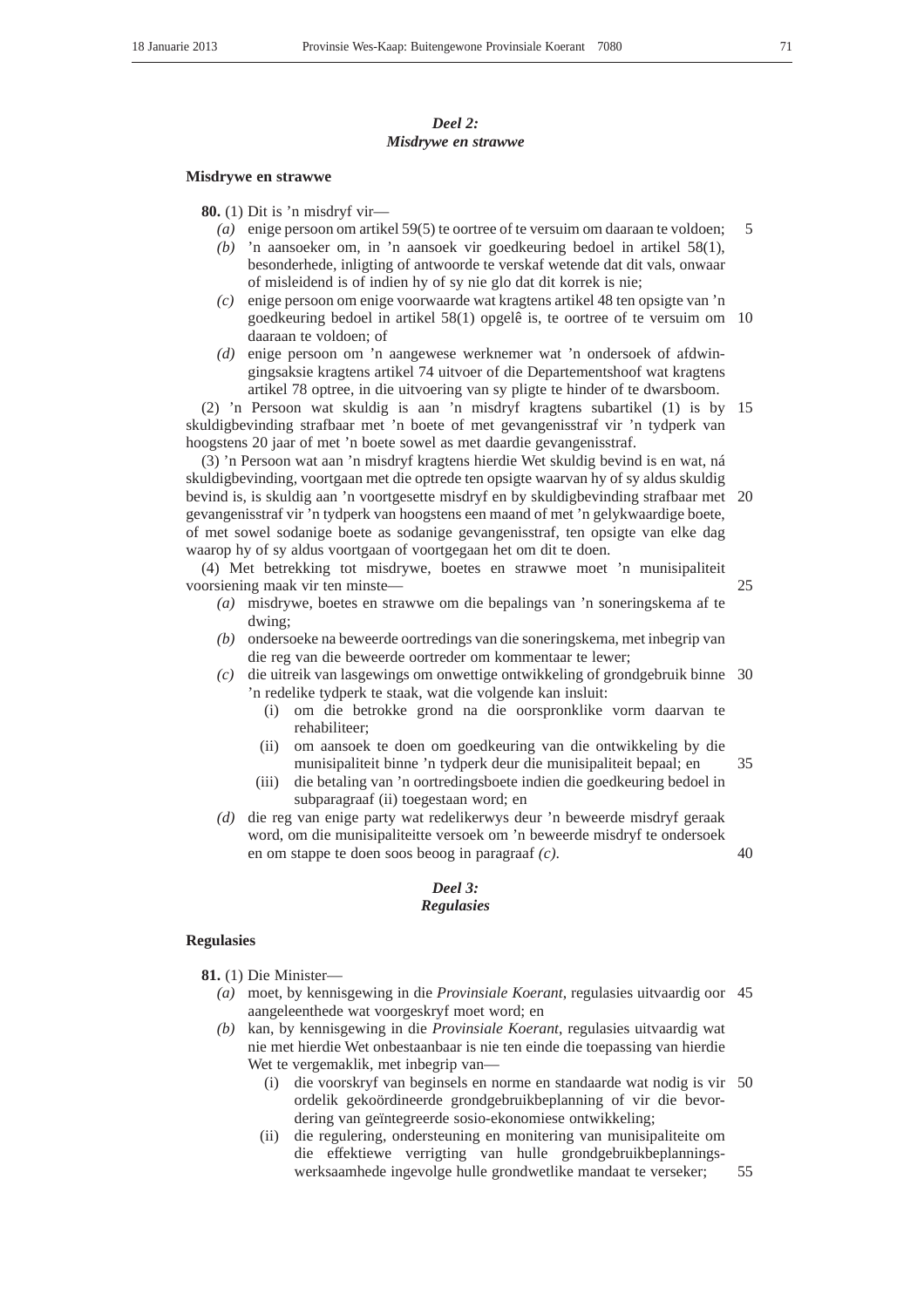- (iii) die bepaling van minimum standaarde met betrekking tot die omgewing, met inbegrip van minimum standaarde vir aansoekprosedures, wat ontwikkeling wat volhoubaar is ten opsigte van die omgewing sal bevorder;
- (iv) die bepaling van minimum standaarde vir ingenieursdienste, energieverbruik, aanpassing by klimaatsverandering, maatskaplike fasiliteite, gesubsidieerde behuising, die grootte van grond wat beskikbaar gestel gaan word vir geriewe en die verdeling van die koste daarvan tussen die betrokke munisipaliteite en die eienaar; 5
- (v) die regulering van ooreenkomste met die tersaaklike owerhede wat 10 soortgelyke vereistes met betrekking tot prosesse en inligting het, met die oog daarop om sodanige verwante prosesse in ooreenstemming met mekaar te bring en duplisering te vermy;
- (vi) die toepassing van Hoofstuk IV Deel 8;
- (vii) die oplê van minimum standaarde vir voorwaardes met betrekking tot 15 die oordrag van grond of die betaling van geld beoog kragtens artikel 48(1)(*b*).

(2) Die Minister kan verskillende regulasies uitvaardig ten opsigte van verskillende munisipaliteite om die doelwitte van hierdie Wet te bereik.

# *Deel 4:*

*Oorgangsbepalings en herroeping van wette*

#### **Oorgangsbepalings**

**82.** (1) Enige stappe gedoen ingevolge 'n wet herroep deur hierdie Wet moet geag word ingevolge hierdie Wet of 'n tersaaklike verordening gedoen te wees, en bly van krag totdat die stappe herroep of teruggetrek word ingevolge hierdie Wet of die 25 tersaaklike verordening.

(2) Ondanks die bepalings van artikel 83, kan enige stappe wat vóór die inwerkingtreding van hierdie Wet gedoen is ingevolge die bepalings van 'n wet deur hierdie Wet herroep, en wat nog nie afgehandel is by die inwerkingtreding van hierdie Wet nie, afgehandel word ingevolge daardie wet of hierdie Wet of 'n tersaaklike 30 verordening, soos bepaal deur die Departementshoof of die munisipale bestuurder, na gelang van die geval.

(3) Totdat 'n munisipaliteit gereguleer het hoe hy grondgebruikaansoeke ontvang en oorweeg en daaroor besluit, moet die munisipaliteit dit doen ingevolge regulasies voorgeskryf deur die Minister.

(4) Die Beplanningsadviesraad ingestel kragtens artikel 33 van die Ordonnansie bly voortbestaan en kan aangeleenthede afhandel wat by die inwerkingtreding van hierdie Wet nog nie afgehandel is nie, soos kragtens subartikel (2) deur die Departementshoof bepaal.

(5) Die Minister moet die Beplanningsadviesraad by kennisgewing in die *Provinsiale* 40 *Koerant* ontbind by die afhandeling van die aangeleenthede bedoel in subartikel (4).

(6) Ondanks subartikel (1) kan die Minister, ten einde eenvormigheid te bereik, voorskryf dat 'n bepaalde kategorie aangeleenthede by die toepassing van subartikel (2) afgehandel word ingevolge hierdie Wet of 'n tersaaklike verordening of 'n wet wat deur hierdie Wet herroep is.

# **Herroeping van wette**

**83.** (1) Wette genoem in die Bylae word herroep vanaf die datum van inwerkingtreding van hierdie artikel en in die mate aangedui in die derde kolom van die Bylae.

(2) Enige verwysing in enige ander wet of dokument na enige van die wette wat in die 50Bylae gelys word, word, met ingang van die inwerkingtreding van hierdie artikel, geag 'n verwysing na hierdie Wet te wees.

35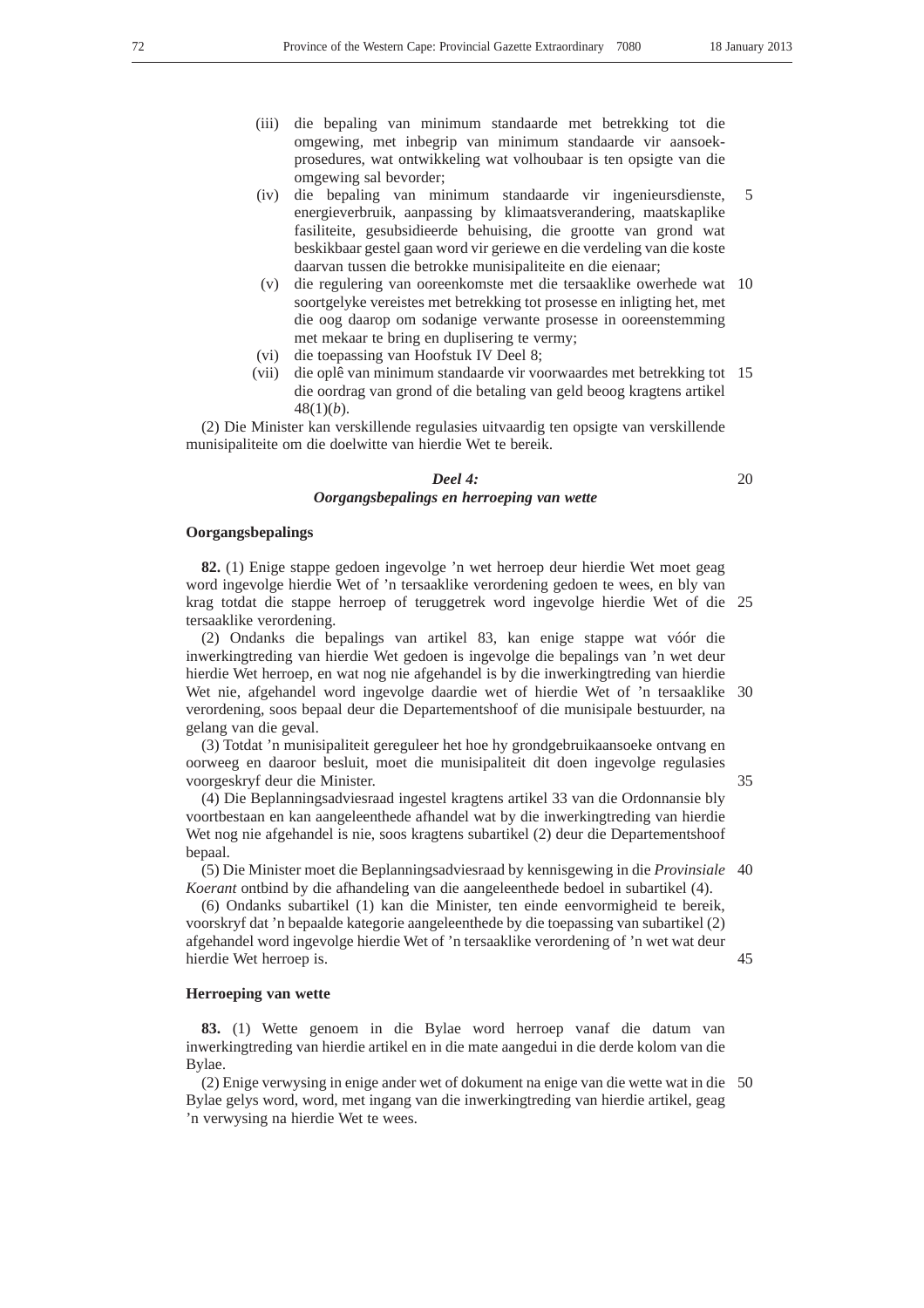*Deel 5: Diverse*

## **Kort titel en inwerkingtreding**

**84.** (1) Hierdie Wet heet die Wes-Kaapse Wet op Grondgebruikbeplanning, 2013, en tree in werking op 'n datum by proklamasie in die *Provinsiale Koerant* bepaal.

(2) Verskillende datums kan kragtens subartikel (1) ten opsigte van verskillende munisipale gebiede van die Provinsie bepaal word.

5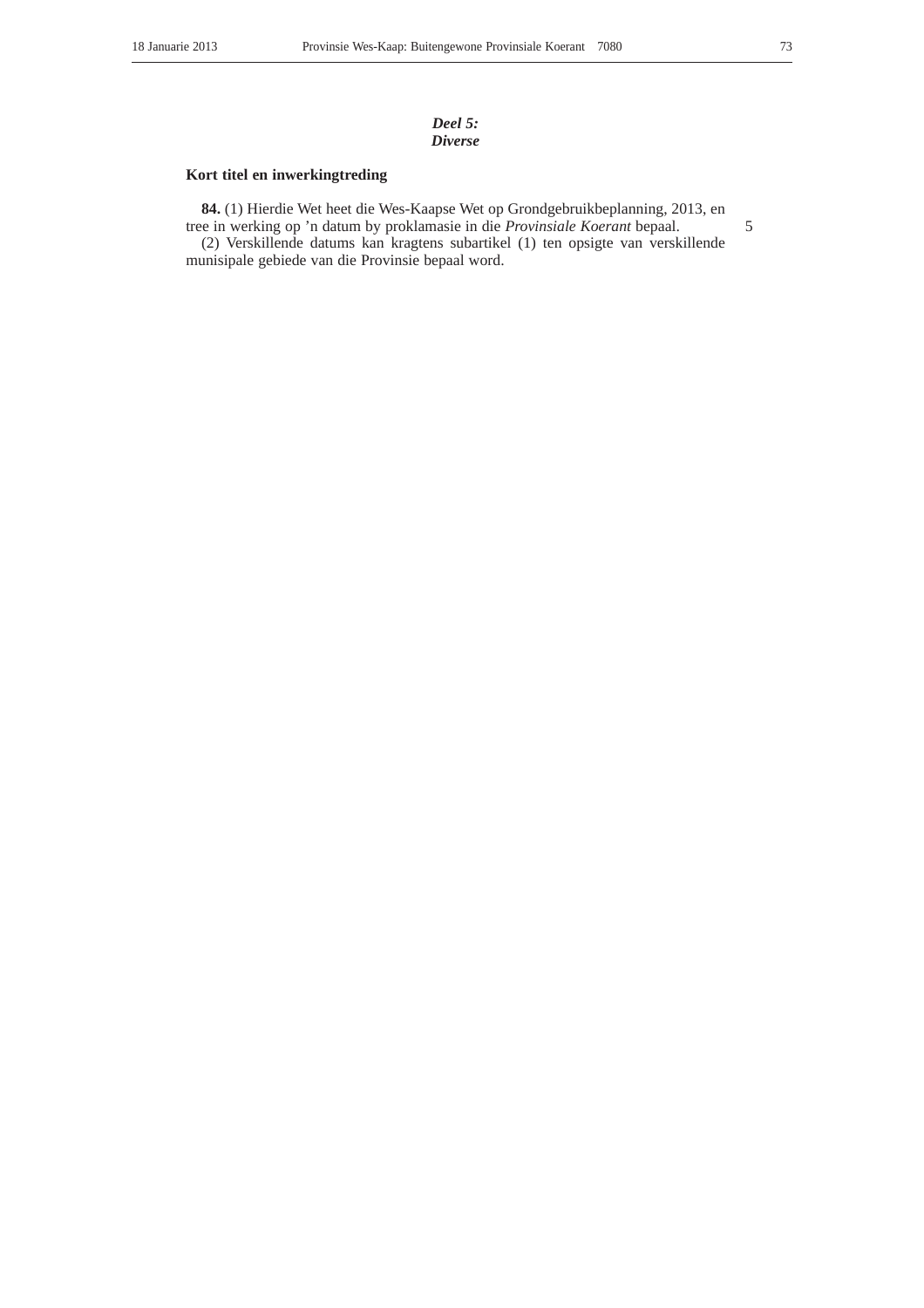# **BYLAE**

## **WETTE HERROEP INGEVOLGE ARTIKEL 83**

| Nommer en jaar                                                | Kort titel                                                                                                                                                                                                                     | Omvang van herroeping                                                                                                                                         |
|---------------------------------------------------------------|--------------------------------------------------------------------------------------------------------------------------------------------------------------------------------------------------------------------------------|---------------------------------------------------------------------------------------------------------------------------------------------------------------|
| Wet 84 of 1967                                                | Wet op Opheffing van<br>Beperkings, 1967                                                                                                                                                                                       | Die geheel, uitgesluit artikel 5<br>wat nie aan die Provinsie opgedra<br>is nie.                                                                              |
| Wet 8 of 2007                                                 | Wes-Kaapse Wysigingswet op<br>Opheffing van Beperkings, 2007                                                                                                                                                                   | Die geheel                                                                                                                                                    |
| Ordonnansie 15 van 1985                                       | Ordonnansie op<br>Grondgebruikbeplanning, 1985                                                                                                                                                                                 | Die geheel                                                                                                                                                    |
| PK 100/1987 van 30 Oktober<br>1987 (Provinsiale Koerant 4505) | Wysigingsproklamasie No 100/<br>1987                                                                                                                                                                                           | Die geheel                                                                                                                                                    |
| PK 6/1992 van 7 Februarie 1992<br>(Provinsiale Koerant 4734)  | Wysigingsproklamasie No 6/1992                                                                                                                                                                                                 | Die geheel                                                                                                                                                    |
| R168/1994 van 31 Oktober 1994<br>(Staatskoerant {16049)       | Wysigingsproklamasie R.168/<br>1994                                                                                                                                                                                            | Die geheel                                                                                                                                                    |
| Wet 5 van 2001                                                | Wes-Kaapse Wet op die Wysiging<br>van die Ordonnansie op<br>Grondgebruikbeplanning, 2001                                                                                                                                       | Die geheel                                                                                                                                                    |
| Wet 7 van 2002                                                | Wes-Kaapse Ordonnansie op<br>Grondgebruikbeplanning, 1985,<br>Wysigingswet, 2002                                                                                                                                               | Die geheel                                                                                                                                                    |
| Wet 6 van 2003                                                | Ordonnansie op<br>Grondgebruikbeplanning, 1985,<br>Wysigingswet, 2003                                                                                                                                                          | Die geheel                                                                                                                                                    |
| Wet 2 van 2004                                                | Wes-Kaapse Ordonnansie op<br>Grondgebruikbeplanning, 1985,<br>Wysigingswet, 2004                                                                                                                                               | Die geheel                                                                                                                                                    |
| Wet 5 van 2005                                                | Ordonnansie op<br>Grondgebruikbeplanning, 1985,<br>Wysigingswet, 2005                                                                                                                                                          | Die geheel                                                                                                                                                    |
| Wet 1 van 2009                                                | Wes-Kaapse Wysigingswet op die<br>Ordonnansie op<br>Grondgebruikbeplanning, 1985,<br>2009                                                                                                                                      | Die geheel                                                                                                                                                    |
| Wet2van 2011                                                  | Wes-Kaapse Wysigingswet op die<br>Ordonnansie op<br>Grondgebruikbeplanning, 2011                                                                                                                                               | Die geheel                                                                                                                                                    |
| Wet 3 van 2011                                                | Wes-KaapseTweede<br>Wysigingswet op die<br>Ordonnansie op<br>Grondgebruikbeplanning, 2011                                                                                                                                      | Die geheel                                                                                                                                                    |
| R1897 van 12 September 1986                                   | Dorpstigting-en<br>Grondgebruiksregulasies<br>ingevolge die Wet op die<br>Ontwikkeling van Swart<br>Gemeenskappe, 1984 (Wet 4 van<br>1984)                                                                                     | Die geheel                                                                                                                                                    |
| Wet 9 van 1987                                                | Wet op Landelike Gebiede (Raad<br>van Verteenwoordigers), 1987                                                                                                                                                                 | Artikels 20, 21 tot 42, 45, 49,<br>49A, 50, 52, 53, 54, 55 en 56 vir<br>sover aan die Provinsie opgedra                                                       |
| PK 733 van 22 September 1989<br>(ProvinsialeKoerant 4606)     | Regulasies betreffende die<br>Instelling en Wysiging van<br>Dorpsbeplanningskemas vir die<br>Provinsie die Kaap die Goeie<br>Hoop ingevolge die Wet op die<br>Ontwikkeling van Swart<br>Gemeenskappe, 1984 (Wet 4 van<br>1984) | Die geheel                                                                                                                                                    |
| Wet 113 van 1991                                              | Wet op Minder Formele<br>Dorpstigting, 1991                                                                                                                                                                                    | Die geheel, uigesluit artikels 3(5),<br>$9(2)$ en (3), 12(2A) en (3),<br>$19(6A)$ en $(7)$ en $26(2)$ en $(3)$ wat<br>nie aan die Provinsie opgedra is<br>nie |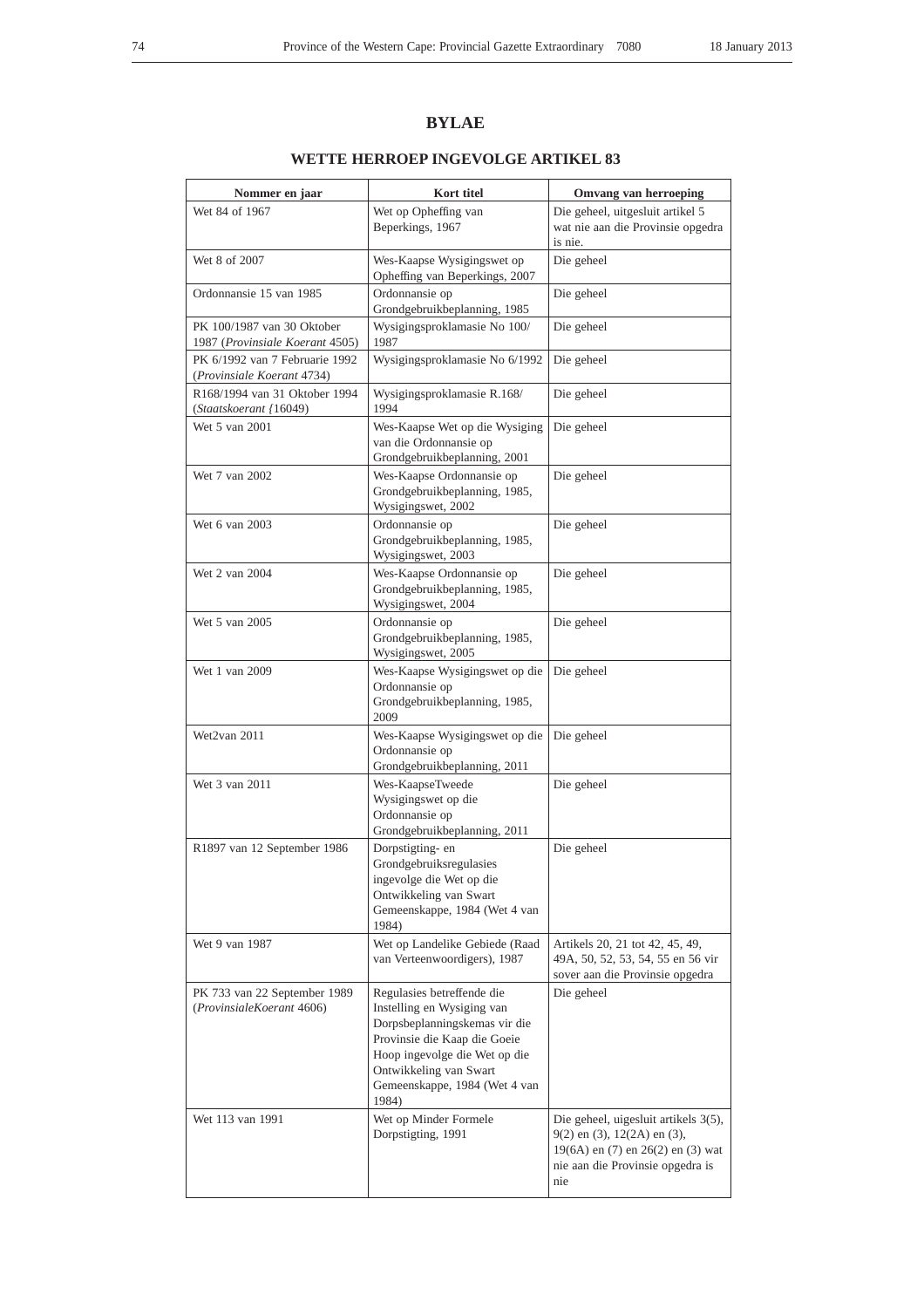| Nommer en jaar | Kort titel                                                         | Omvang van herroeping |
|----------------|--------------------------------------------------------------------|-----------------------|
| Wet 6 van 2007 | Wes-Kaapse Wysigingswet op<br>Minder Formele Dorpstigting,<br>2007 | Die geheel            |
| Wet 7 van 1999 | Wes-Kaapse Wet op Beplanning<br>en Ontwikkeling, 1999              | Die geheel            |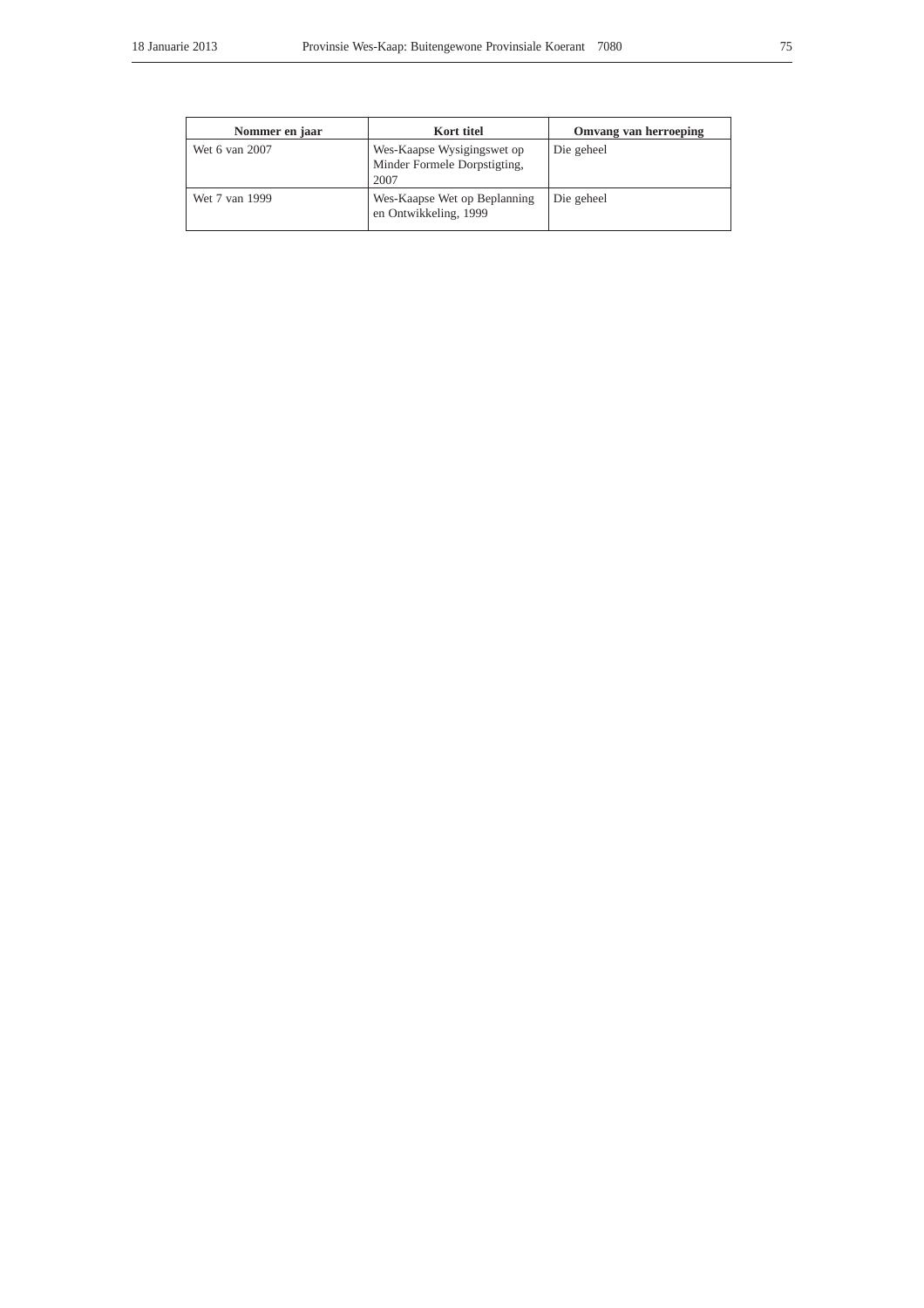## **MEMORANDUM OOR DIE OOGMERKE VAN DIE WES-KAAPSE KONSEPWETSONTWERP OP GRONDGEBRUIKBEPLANNING, 2013**

### **1. AGTERGROND**

1.1 Die Wes-Kaapse Konsepwetsontwerp op Grondgebruikbeplanning, 2013 ('die Wetsontwerp'), reageer op die behoefte aan 'n gemoderniseerde en doeltreffende stelsel van grondgebruikbeplanning wat volhoubare ontwikkeling in die Provinsie bevorder. Dit streef daarna om 'n beplanningsraamwerk daar te stel wat klem lê op die doeltreffende integrasie van beplanningsaktiwiteite oor die provinsiale en munisipale regerings heen ten einde ruimte vir toepaslike ontwikkeling te skep. Die Wetsontwerp het ook nodig geword weens 'n vinnig veranderende regsraamwerk rakende grondgebruikbeplanning. Belangrik in hierdie veranderinge is die nasionale *Spatial Planning and Land Use Management Bill*, 2012 ('SPLUMB'), wat tans voor die Parlement dien.

*Verandering van regsraamwerk*

1.2 Die Grondwet van die Republiek van Suid-Afrika, 1996 ('die Grondwet'), het beplanningsbevoegdhede oor al drie regeringsfere heen versprei. Sodoende is die verdeling van bevoegdhede tussen regeringsvlakke ingrypend verander. Beplanningswetgewing het egter nie tred gehou met daardie grondwetlike veranderinge nie, aangesien ontwikkelingsbestuur tans nog toegepas word ingevolge wetgewing wat die Grondwet voorafgaan. 'n Uitspraak deur die Konstitusionele Hof in 2009 het groter duidelikheid gebied ten opsigte van die bevoegdhede van munisipaliteite. Verdere uitsprake deur die Hoogste Hof van Appèl en die Hoë Howe begin groter duidelikheid oor die rol van die provinsiale regering verskaf. Hierdie Wetsontwerp verleen verdere inhoud aan die grondwetlike verdeling en poog om die onsekerheid op te los wat hierdie sektor kniehalter.

### **2. DOEL VAN WETSONTWERP**

Die Wetsontwerp is op vyf doelwitte toegespits. Eerstens vestig dit 'n sterk skakel tussen vooruitbeplanning en ontwikkelingsbestuur deur te vereis dat besluite aangaande ontwikkelingsbestuur in ooreenstemming gebring word met ruimtelike ontwikkelingsraamwerke. Tweedens poog dit om die munisipale en provinsiale rolle in grondgebruikbeplanning uit te klaar. Derdens stel dit 'n 'asimmetriese' beplanningstelsel daar wat vir verskeie vlakke van beplanningsvermoë voorsiening maak. Vierdens probeer dit 'n manier vind om aandag te gee aan die impak van besluite en beplanningsdokumente, oor grondgebruik op provinsiale belange, deur vir verpligte provinsiale kommentaar voorsiening te maak. Vyfdens poog die Wetsontwerp om die huidige gefragmenteerde regsraamwerk te rasionaliseer en meganismes vir geïntegreerde aansoeke te bevorder. Dit konsolideer die onderskeie instrumente vir grondgebruikbeheer (soos hersonering, onderverdeling, opheffing van beperkings) tot een provinsiale keuselys van instrumente wat in een aansoek aan die munisipaliteit vervat kan word.

#### **3. INHOUD VAN WETSONTWERP**

### **HOOFSTUK I: UITLEG EN TOEPASSING**

Hoofstuk I bevat die woordomskrywings en maak daarvoor voorsiening dat die Wetsontwerp van toepassing is bo die natuurlike of mensgemaakte hoogwaterlyn in die Provinsie.

### **HOOFSTUK II: WERKSAAMHEDE VAN MUNISIPALITEITE EN DIE PROVINSIALE REGERING**

Hoofstuk II van die Wetsontwerp gee 'n uiteensetting van'n uitgebreide verdeling van verantwoordelikhede tussen die provinsiale regering en munisipaliteite in die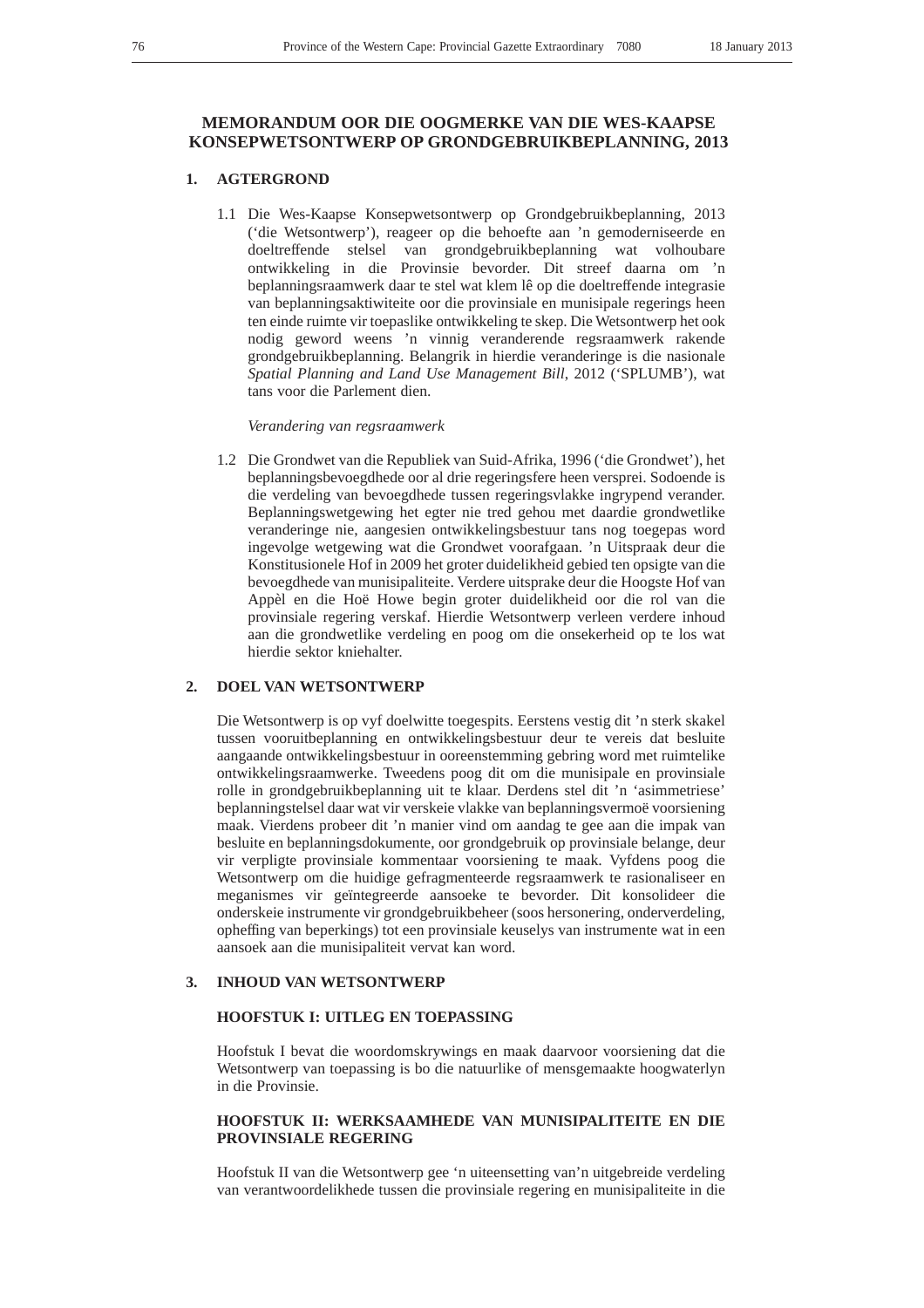Provinsie. Dit verleen verdere inhoud aan die bevoegdhede wat in die Grondwet uiteengesit is en sal stabiliteit in die sektor verseker.

#### *Munisipaliteit*

Die Wetsontwerp posisioneer plaaslike munisipaliteite as die regeringsfeer wat daarvoor verantwoordelik is om 'n munisipale ruimtelike ontwikkelingsraamwerk en munisipale verordeninge ter regulering van beplanning in die munisipale gebiede goed te keur en oor alle grondgebruikaansoeke in die munisipale gebied te besluit.

#### *Provinsiale regering*

Die provinsiale regering kry die verantwoordelikheid om 'n Provinsiale Ruimtelike Ontwikkelingsraamwerk en, waar toepaslik, ook streek- ruimtelike ontwikkelingsraamwerke, op te stel. Die provinsiale regering moet voorts ook die aktiwiteite rakende munisipale grondgebruikbeplanning reguleer, ondersteun en moniteer. Die provinsiale regering is verantwoordelik daarvoor om te besluit oor grondgebruikaansoeke wat 'n kenmerkende provinsiale dimensie het. Ontwikkelings van hierdie kategorie sal sowel munisipale as provinsiale goedkeuring vereis.

#### **HOOFSTUK III: RUIMTELIKE BEPLANNING**

Hoofstuk III reguleer die opstel en goedkeuring van ruimtelike ontwikkelingsraamwerke. Die proses met betrekking tot die ontwikkeling van hierdie planne en die inhoud daarvan is deurslaggewend, aangesien dit sal bydra tot die balansering van ekonomiese, maatskaplike en omgewingsbelange in die toekomstige vorming van 'n bepaalde gebied. Die Wetsontwerp sal twee vlakke van vooruitbeplanning vereis. Die provinsiale regering sal 'n Provinsiale Ruimtelike Ontwikkelingsraamwerk goedkeur en die munisipaliteit sal 'n munisipale ruimtelike ontwikkelingsraamwerk goedkeur (MROR). In sommige gevalle kan die provinsiale regering 'n streek- ruimtelike ontwikkelingsraamwerk (SROR) opstel.

Die Wetsontwerp maak voorsiening vir die deelname van gemeenskappe, belanghebbendes en munisipaliteite aan die opstel van die MROR'e en die SROR'e. Die opstel en goedkeuring van die MROR word grotendeels reeds gereguleer deur die Wet op Plaaslike Regering: Munisipale Stelsels 32 van 2000 ('Wet op Munisipale Stelsels'), wat munisipaliteite verplig om 'n 'raamwerk van munisipale ruimtelike ontwikkeling' as deel van geïntegreerde ontwikkelingsplanne te aanvaar. Die Wetsontwerp vul die Wet op Munisipale Stelsels aan deur bepalings wat handel oor samewerking tussen die provinsiale regering en die munisipaliteit tydens die opstel van die MROR.

### **HOOFSTUK IV: ONTWIKKELINGSBESTUUR**

Hoofstuk IV reguleer die onderskeie instrumente vir ontwikkelingsbestuur. Dit reguleer die manier waarop munisipaliteite soneringskemas en soneringskemaverordeninge opstel en goedkeur. Dit verskaf verder minimum vereistes vir die keuselys van instrumente vir ontwikkelingsbestuur, naamlik hersonering, afwyking, vergunningsgebruik, onderverdeling, konsolidasie, opheffing van beperkings en voorwaardes. Die bevoegdheid vir die opheffing van grondtitelbeperkings, wat tans in die provinsiale regering setel, sal in ooreenstemming met die Grondwet na munisipaliteite afgewentel word. Die Wetsontwerp verskaf 'n algemene raamwerk waarbinne munisipaliteite hulle eie reëls moet aanneem oor hoe om hierdie instrumente aan te wend.

Hoofstuk IV bevat 'n raamwerk vir die integrering van meervoudige prosedures wat op 'n enkele ontwikkeling van toepassing is. Deur die kreatiewe gebruik van interdepartementele ooreenkomste, geïntegreerde magtigings, gesamentlike advertering, ens. moet die reguleringslas op ontwikkeling verminder word. In sekere omstandighede vergemaklik die Wetsontwerp die neem van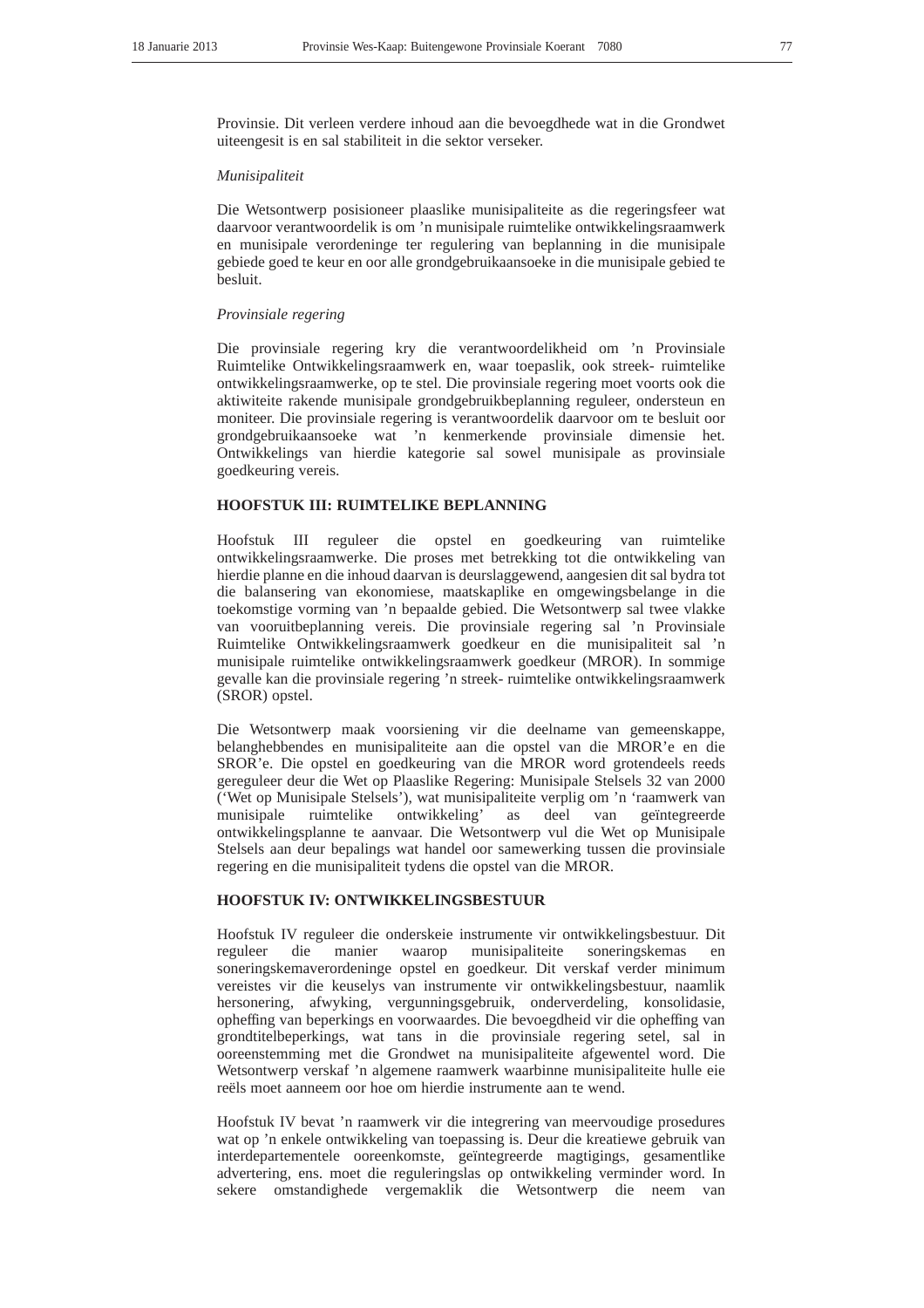beplanningsbesluite, op grond van openbare deelname en die insameling van inligting, wat ingevolge ander wetgewing uitgevoer word.

Dit omskryf en reguleer ook die bevoegdheid van die Minister om ontwikkeling te magtig wat die openbare belang beïnvloed. Dit omskryf die soorte ontwikkeling wat die Minister se goedkeuring vereis (benewens die munisipaliteit se goedkeuring). Die Minister se goedkeuring word vereis wanneer ontwikkeling van 'n omvang is of 'n impak het wat oor munisipale grense heen strek. Dit geld ook wanneer die ontwikkeling 'n regstreekse impak het op die provinsiale regering se grondwetlike verantwoordelikhede ten opsigte van sake soos die omgewing, landbou, en toerisme. Waar sektorale wetgewing egter reeds vir provinsiale betrokkenheid by ontwikkelingsbeheer voorsiening maak (soos die Wet op Nasionale Omgewingsbestuur 107 van 1998 of die Wet op die Onderverdeling van Landbougrond 70 van 1970), is dit nie van toepassing nie.

Ten einde administratiewe rompslomp te verminder, word daar 'n stelsel van geïntegreerde besluitneming gevestig. Die aansoeker dien een grondgebruikaansoek by die munisipaliteit in. Daar word 'n aanvanklike evaluering gedoen om te bepaal of die Minister se betrokkenheid benodig word. Slegs indien dit die geval is en die munisipaliteit die aansoek goedkeur, word die aansoek na die Minister verwys, wat binne 30 dae 'n besluit moet neem.

### *Verordeninge oor ontwikkelingsbestuur*

Die Grondwet laat nie die provinsiale regering toe om die besonderhede van munisipale beplanning te reguleer nie. Munisipaliteite word deur die Grondwet gemagtig om verordeninge uit te vaardig om te reguleer hoe aansoeke vir grondgebruik deur hulle oorweeg moet word. Hierdie Wetsontwerp bevat minimum standaarde vir ontwikkelingsbestuur. Hierdie standaarde gee aandag aan aspekte soos gemeenskapsbetrokkenheid by besluitneming, oorlegpleging met ander staatsorgane, die rol van geregistreerde beplanners, die maksimum tyd vir besluitneming, en afdwinging van gebruiksregte.

#### **HOOFSTUK V: ONTWIKKELINGSBEGINSELS EN -DOELWITTE VAN GRONDGEBRUIKBEPLANNING**

Hoofstuk V verwys na grondgebruikbeginsels en -doelwitte wat op die hele provinsie van toepassing is. Hierdie beginsels gee uitdrukking aan die provinsiale regering se besorgdheid ten opsigte van die omkeer van aspekte soos die ruimtelike patrone van apartheid, die maksimalisering van ekonomiese potensiaal, doeltreffende en verantwoordelike ontwikkelingsbestuur, bestuur in die provinsie wat reageer op behoeftes, die beskerming van landbou-, toerisme- en erfenishulpbronne, vervoerbeplanning, en die aanpassing by en versagting van die invloed van klimaatsverandering. Hierdie beginsels moet deur enige bevoegde owerheid in ag geneem word wanneer dit beplanning reguleer, planne goedkeur, of besluite oor grondgebruik neem.

#### **HOOFSTUK VI: APPÈLLE**

Die regulering van appèlle soos vervat in Hoofstuk VI van die Wetsontwerp is gegrond op die veronderstelling van die behoefte om (1) onsuksesvolle aansoekers en derde partye 'n geleentheid te bied om 'n munisipale besluit te laat hersien, (2) doeltreffende besluitneming te verseker en (3) die howe slegs as 'n laaste uitweg te gebruik. Dit berus ook op die veronderstelling dat die grondwet die provinsiale regering verbied om as 'n appèlliggaam teen munisipale besluite op te tree.

SPLUMB bepaal dat bestuursbesluite oor ontwikkeling eerstens deur Munisipale Beplanningstribunale of munisipale amptenare geneem sal word. SPLUMB bepaal verder dat 'n munisipaliteit se interne appèlmeganisme van toepassing is op bestuursbesluite oor ontwikkeling. Teen daardie agtergrond stel die Wetsontwerp 'n provinsiale rol in die appèlprosedure in die munisipale sfeer voor. Die Minister sal, in uitgesoekte gevalle, kommentaar lewer oor appèlle voor 'n munisipale raad en sodoende hierdie munisipale prosesse ondersteun. 'n Appèl skort die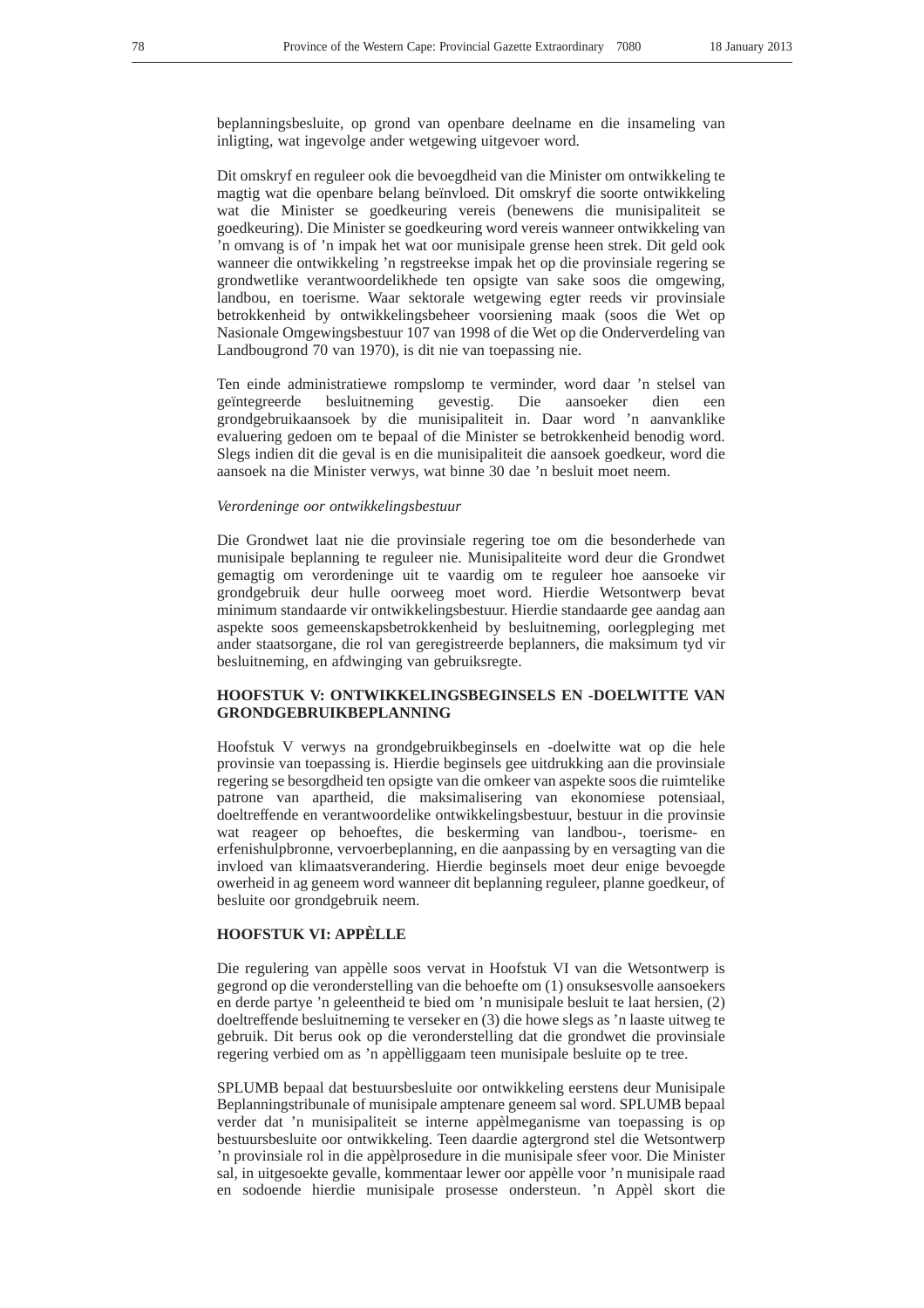oorspronklike besluit op en die munisipale raad is verplig om die Minister se kommentaar te oorweeg.

### **HOOFSTUK VII: SAMEWERKENDE REGERING EN OPDRAGING**

In Hoofstuk VII van die Wetsontwerp word die Minister bemagtig om—

- a. gesag aan die amptenare in die Departement te delegeer;
- b. munisipaliteite van gedeeltes van die Wet vry te stel ten einde ontwikkeling te bespoedig; en
- c. aan noodgevalle aandag te gee wat dit nodig maak om van die Wet af te wyk.

#### **HOOFSTUK VIII: SPESIALE BEPALINGS**

In Hoofstuk VIII van die Wetsontwerp word die Minister bemagtig om—

- a. gebiede as grondgebruik-sensitiewe gebiede te verklaar; en
- b. 'n Beplanningsadvieskomitee saam te stel om advies oor die toepassing van hierdie wetgewing te gee.

#### **HOOFSTUK IX: ALGEMENE BEPALINGS**

Hoofstuk IX maak voorsiening vir provinsiale bevoegdhede om, behoudens die goedkeuring van die Minister ontwikkeling wat provinsiale belang raak, te ondersoek en af te dwing. Die Wetgewing stel die skep van misdrywe en strawwe in dié verband voor.

Die Minister word deur hierdie hoofstuk bemagtig om regulasies op te stel om die toepassing van die Wetsontwerp te vergemaklik wanneer dit verorden word.

Hierdie hoofstuk maak verder voorsiening—

- a. vir die herroeping van beplanningswetgewing uit die ou bedeling:
- b. vir die implementering van oorgangsmaatreëls en -regulasies totdat 'n munisipaliteit munisipale beplanningsverordeninge aangeneem het om die gekoördineerde toepassing van die Wetsontwerp te verseker sodra dit verorden word; en
- c. dat die inwerkingtredingsdatum van die Wet in die onderskeie munisipale gebiede kan verskil.

#### *Oorgangsmaatreëls*

Die Wetsontwerp stel 'n munisipaliteit in staat om ontwikkelingsbestuur ten opsigte van oorgangsmaatreëls toe te pas totdat dit die tersaaklike verordening aangeneem het. Hierdie oorgangsmaatreëls sal saam met die inwerkingtreding van die Wet afgekondig word ten einde ononderbroke grondgebruikbeplanning moontlik te maak. Munisipaliteite kan die toepassing van hierdie regulasies geheel en al vermy deur te verseker dat 'n verordening gereed is op die dag dat die Wetsontwerp 'n Wet word.

## **4. FINANSIËLE IMPLIKASIES**

Daar sal in toekomstige boekjare vir provinsiale werksaamhede ten opsigte van grondgebruikbeplanning begroot word.